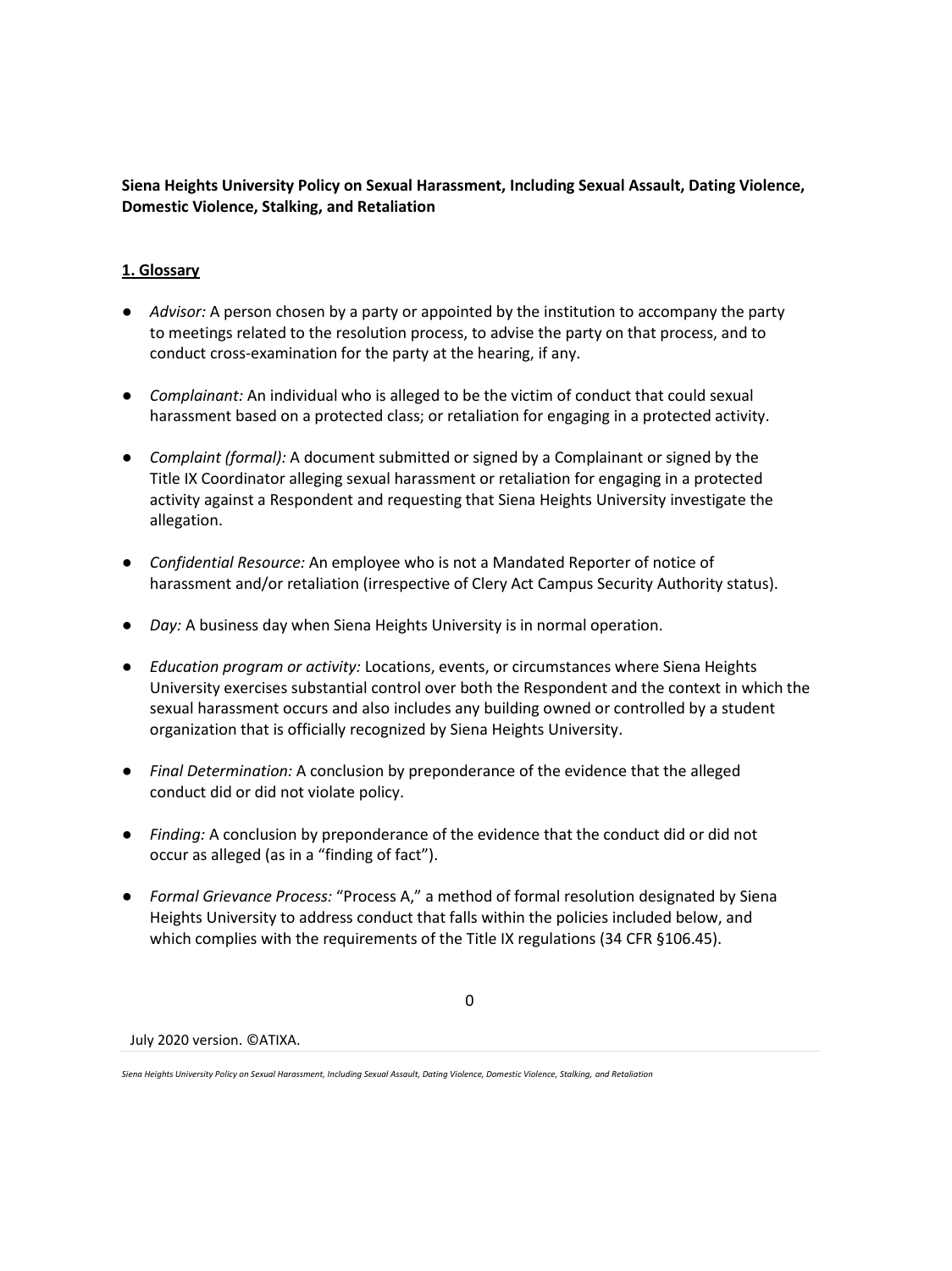- *Grievance Process Pool:* Any investigators, hearing officers, appeal officers, and advisors who may perform any or all these roles (though not at the same time or with respect to the same case).
- *Title IX Hearing Administrator:* Those who have decision-making and sanctioning authority within Siena Heights University's Formal Grievance process.
- *Investigator:* The person or persons charged by a Siena Heights University with gathering facts about an alleged violation of this Policy, assessing relevance and credibility, synthesizing the evidence, and compiling this information into an investigation report and file of directly related evidence.
- *Mandated Reporter:* An employee of Siena Heights University who is obligated by policy to share knowledge, notice, and/or reports of harassment and/or retaliation with the Title IX Coordinator.
- *Notice:* An employee, student, or third-party informs the Title IX Coordinator or other Official with Authority of the alleged occurrence of harassing, discriminatory, and/or retaliatory conduct.
- *Official with Authority* (OWA): An employee of Siena Heights University explicitly vested with the responsibility to implement corrective measures for sexual harassment and/or retaliation on behalf of Siena Heights University.
- *Parties:* Include the Complainant(s) and Respondent(s), collectively.
- *Preponderance of Evidence:* More likely than not, or anything above a "fifty-fifty" likelihood of guilt.
- *Process A:* Formal Grievance Process detailed below and defined above.
- *Process B:* Any process designated by Siena Heights University to apply only when Process A does not, as determined by the Title IX Coordinator.

1

● *Siena Heights University:* A postsecondary education program that is a Siena Heights University of federal funding.

*Siena Heights University Policy on Sexual Harassment, Including Sexual Assault, Dating Violence, Domestic Violence, Stalking, and Retaliation*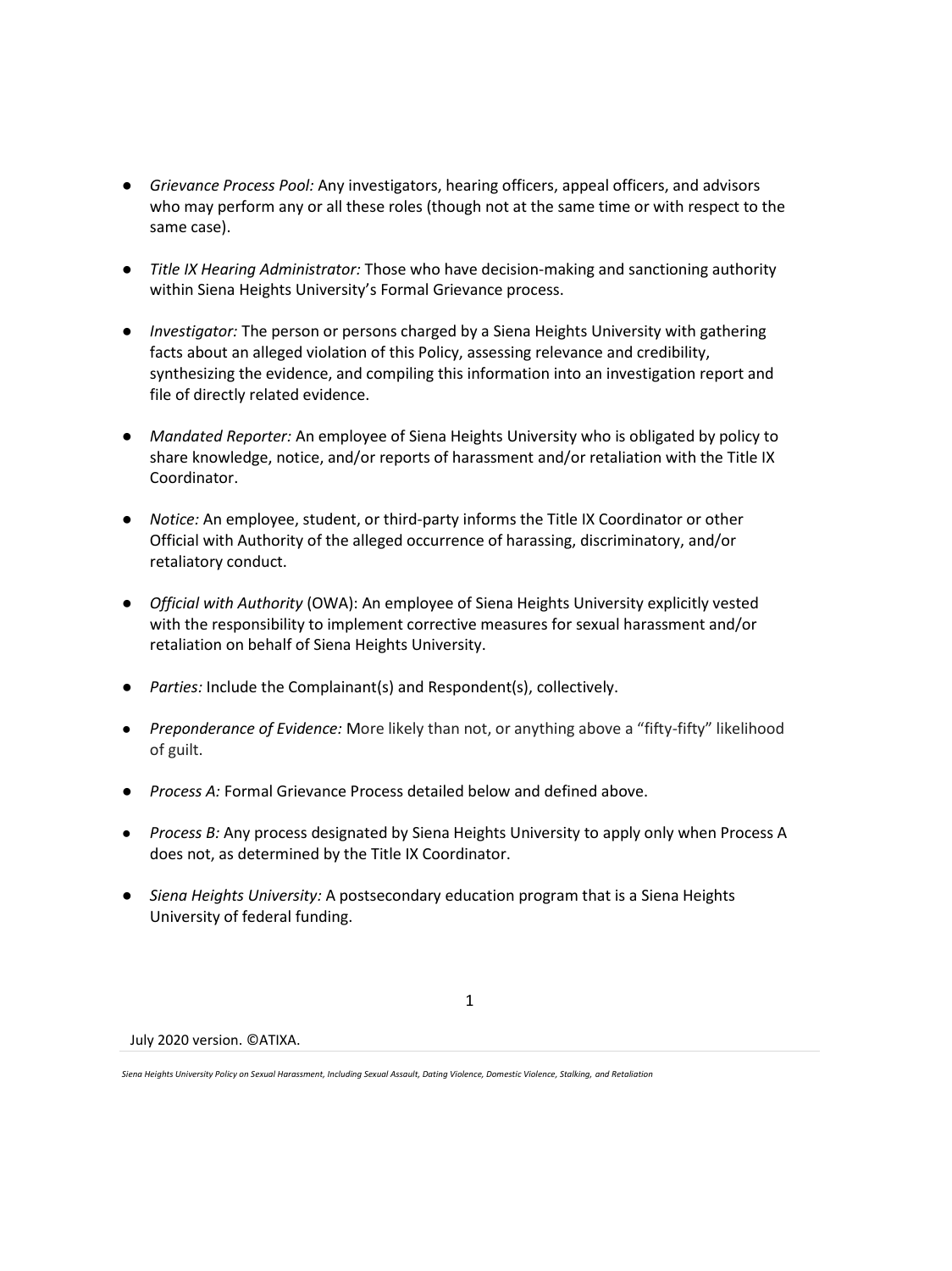- *Remedies:* Post-finding actions directed to the Complainant and/or the community as mechanisms to address safety, prevent recurrence, and restore access to Siena Heights University's educational program.
- *Respondent:* An individual who has been reported to be the perpetrator of conduct that could constitute sexual harassment or retaliation for engaging in a protected activity.
- *Resolution:* The result of an informal or Formal Grievance Process.
- *Retaliation:* adverse actions or impacts resulting from or related to a complaint regarding gender discrimination in an education setting.
- *Sanction:* A consequence imposed by Siena Heights University on a Respondent who is found to have violated this policy.
- *Sexual Harassment:* The umbrella category including the offenses of sexual harassment, sexual assault, stalking, and dating violence and domestic violence. See Section 17.b., for greater detail.
- *Title IX Coordinator:* At least one official designated by Siena Heights University to ensure compliance with Title IX and Siena Heights University's Title IX program. References to the Coordinator throughout this policy may also encompass a designee of the Coordinator for specific tasks.
- *Title IX Advisory Board:* Refers to the Title IX Coordinator, Deputy Title IX Coordinator and Advisory Board members as defined by title.

# **2. Rationale for Policy**

Siena Heights University is committed to providing a workplace and educational environment, as well as other benefits, programs, and activities, that are free from sexual harassment and retaliation. To ensure compliance with federal and state civil rights laws and regulations, and to affirm its commitment to promoting the goals of fairness and equity in all aspects of the educational program or activity,

Siena Heights University has developed internal policies and procedures that provide a prompt, fair, and impartial process for those involved in an allegation sexual harassment or retaliation. Siena

 $\mathfrak{D}$ 

*Siena Heights University Policy on Sexual Harassment, Including Sexual Assault, Dating Violence, Domestic Violence, Stalking, and Retaliation*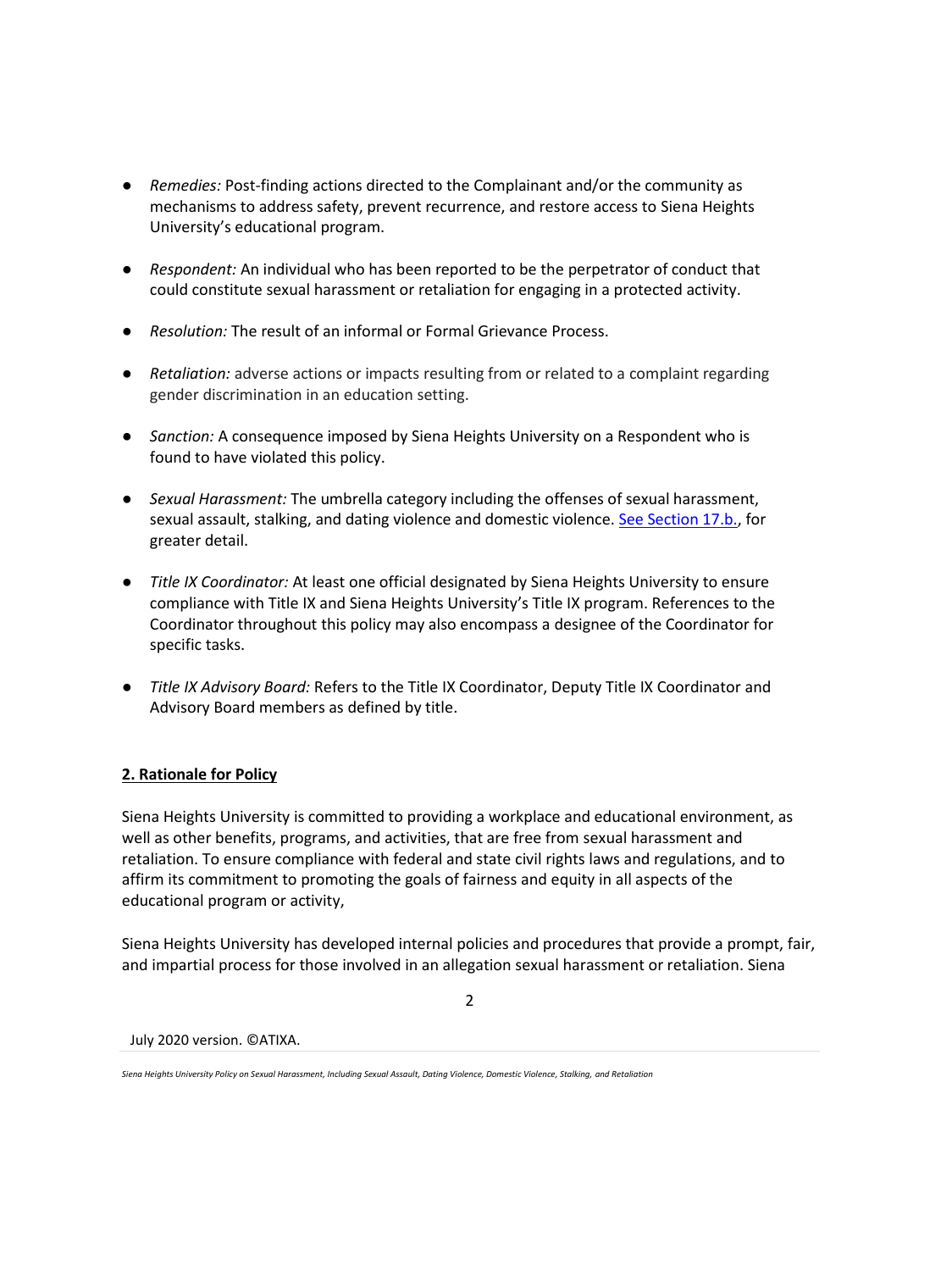Heights University values and upholds the equal dignity of all members of its community and strives to balance the rights of the parties in the grievance process during what is often a difficult time for all those involved.

## **3. Applicable Scope**

The core purpose of this policy is the prohibition of sexual harassment and retaliation. When an alleged violation of this policy is reported, the allegations are subject to resolution using Siena Heights University's "Process A" or "Process B," as determined by the Title IX Coordinator, and as detailed below.

When the Respondent is a member of Siena Heights University community, a grievance process may be available regardless of the status of the Complainant, who may or may not be a member of Siena Heights University community. This community includes, but is not limited to, students, $1$ student organizations, faculty, administrators, staff, and third parties such as guests, visitors, volunteers, invitees, and campers.

The procedures below may be applied to incidents, to patterns, and/or to the campus climate, all of which may be addressed and investigated in accordance with this policy.

### **4. Title IX Coordinator**

Cynthia Birdwell serves as the Title IX Coordinator and oversees implementation of this policy. The Title IX Coordinator has the primary responsibility for coordinating Siena Heights University's efforts related to the intake, investigation, resolution, and implementation of supportive measures to stop, remediate, and prevent sexual harassment, and retaliation prohibited under this policy.

Name: Cynthia Birdwell Title IX Coordinator Location/Address: Ledwidge Hall 517-264-7194 Email: cbirdwel@sienaheights.edu Web: www.sienaheights.edu

 $<sup>1</sup>$  For the purpose of this policy, Siena Heights University defines "student" as any individual who</sup> has accepted an offer of admission, or who is registered or enrolled for credit or non-credit bearing coursework, and who maintains an ongoing relationship with Siena Heights University.

3

*Siena Heights University Policy on Sexual Harassment, Including Sexual Assault, Dating Violence, Domestic Violence, Stalking, and Retaliation*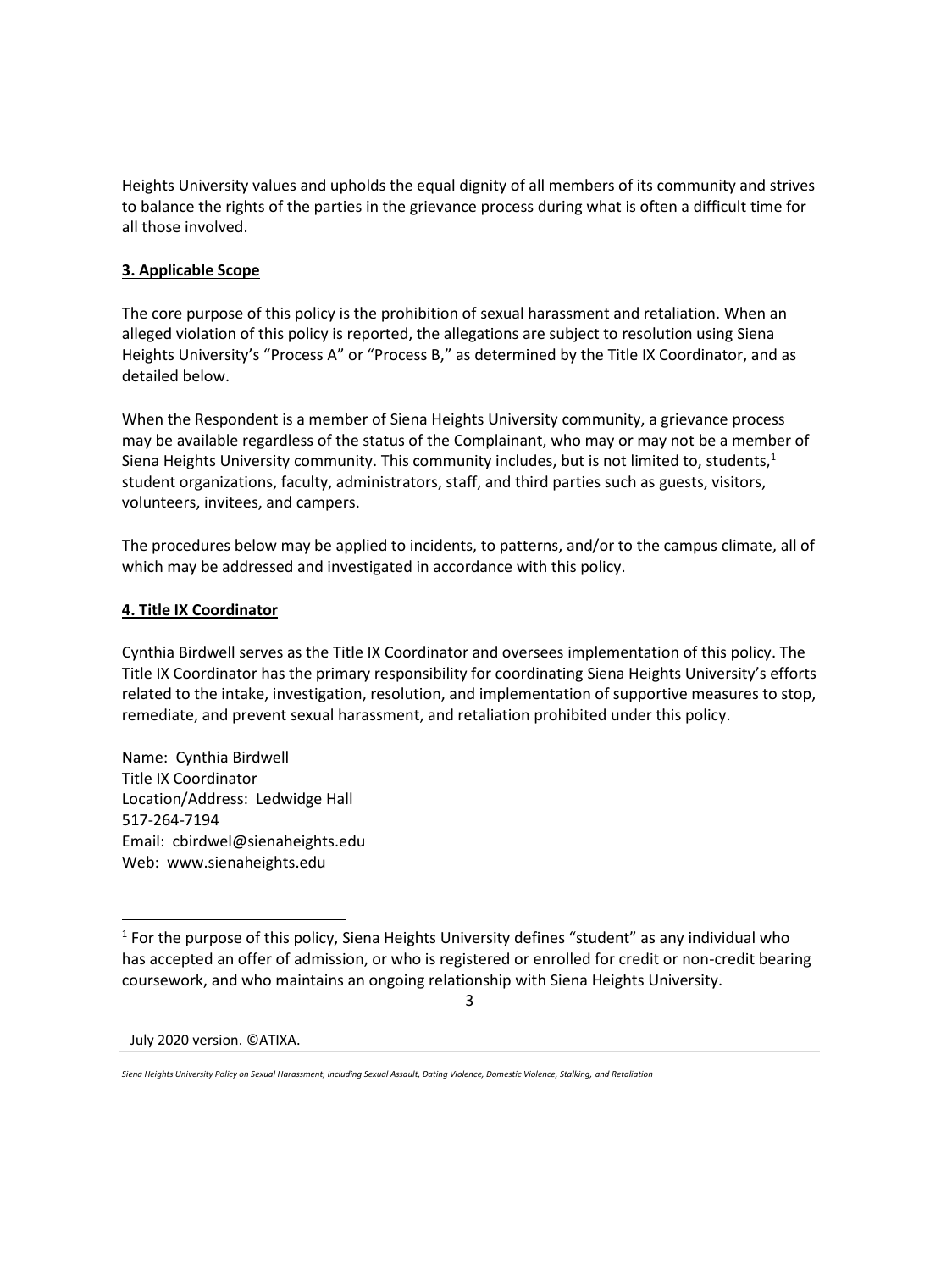### **5. Independence and Conflict-of-Interest**

The Title IX Coordinator manages the Title IX Advisory Board and acts with independence and authority free from bias and conflicts of interest. The Title IX Coordinator oversees all resolutions under this policy and these procedures.

The members of the Title IX Advisory Board are vetted and trained to ensure they are not biased for or against any party in a specific case, or for or against Complainants and/or Respondents, generally.

To raise any concern involving bias or conflict of interest by the Title IX Coordinator, contact the Deputy Title IX Coordinator in the Human Resource Office. Concerns of bias or a potential conflict of interest by any other Title IX Advisory Board member should be raised with the Title IX Coordinator.

Reports of misconduct committed by the Title IX Coordinator should be reported to the Human Resources. Reports of misconduct committed by any other Title IX Advisory Board member should be reported to the Title IX Coordinator.

## **6. Administrative Contact Information**

Complaints or notice of alleged policy violations, or inquiries about or concerns regarding this policy and procedures, may be made internally to:

4

Name: Cynthia Birdwell Title IX Coordinator Location/Address: Ledwidge Hall 517-264-7194 Email: cbirdwel@sienaheights.edu Web: [www.sienaheights.edu](http://www.sienaheights.edu/) Report online, using the reporting form posted at<https://sienaheights.edu/titleIX>

To file a complaint online, please go to:<https://sienaheights.edu/titleix>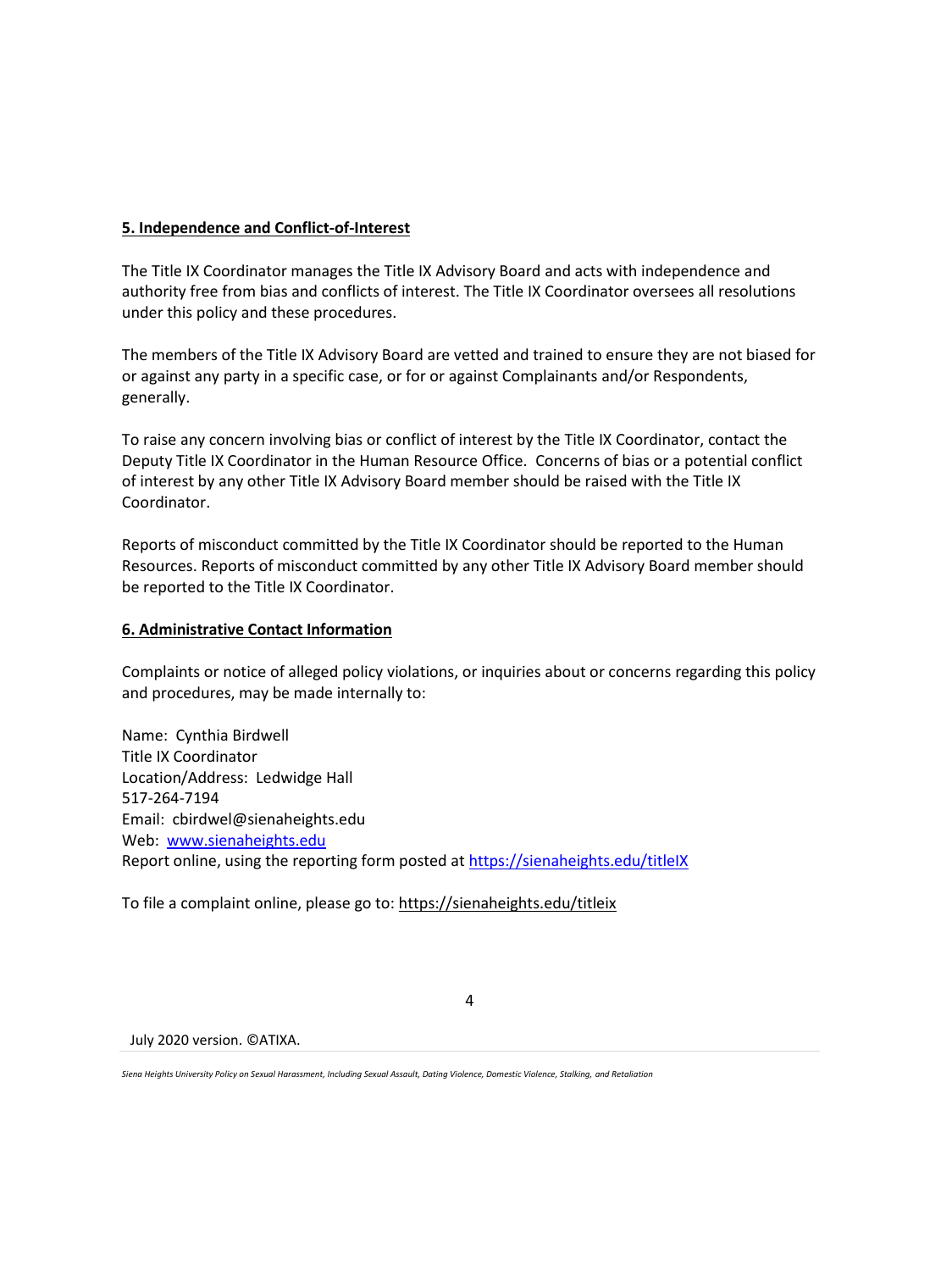Siena Heights University Title IX Advisory Board consists of the following campus representation:

- Public Safety
- Counseling Center
- Student Government Representative
- Academic Representative
- Human Resources
- Diversity & Inclusion
- Accessibility Office
- Student Conduct Office
- College of Professional Studies
- Athletics
- Dean for Students

Siena Heights University has determined that the following administrators are Officials with Authority to address and correct sexual harassment and/or retaliation. In addition to the Title IX Advisory Board members listed above, these Officials with Authority listed below may also accept notice or complaints on behalf of Siena Heights University.

- 1. Cynthia Birdwell, Title IX Coordinator, Director of Public Safety, [cbirdwel@sienaheights.edu](mailto:cbirdwel@sienaheights.edu)
- 2. Michael Karabetsos, Deputy Title IX Coordinator, Associate Vice-President of Human Resources, [mkarabet@sienaheights.edu](mailto:mkarabet@sienaheights.edu)
- 3. Michael Orlando, Dean for Students, [morlando@sienaheights.edu](mailto:morlando@sienaheights.edu)
- 4. Sharese Mathis, Director of Diversity and Inclusion, [smathis@sienaheights.edu](mailto:smathis@sienaheights.edu)
- 5. Sandy Morley, Director of Counseling, [smorley@sienaheights.edu](mailto:smorley@sienaheights.edu)
- 6. Cody Marie Mathis, Director of Accessibility[, cmathis1@sienaheights.edu](mailto:cmathis1@sienaheights.edu)
- 7. Khalilah Outlaw, College of Professional Studies, Senior Director of Advising and Operations, [koutlaw@sienaheights.edu](mailto:koutlaw@sienaheights.edu)
- 8. Patricia Rousselo, Associate Professor of Psychology, [proussel@sienaheights.edu](mailto:proussel@sienaheights.edu)
- 9. Angela Heath, Athletics Representative, Head Dance/Cheer Coach, [aheath@sienaheights.edu](mailto:aheath@sienaheights.edu)
- 10. Alexia Ferguson, Student Representative, Vice-President of Student Government, [afergus4@sienaheights.edu](mailto:afergus4@sienaheights.edu)

5

*Siena Heights University Policy on Sexual Harassment, Including Sexual Assault, Dating Violence, Domestic Violence, Stalking, and Retaliation*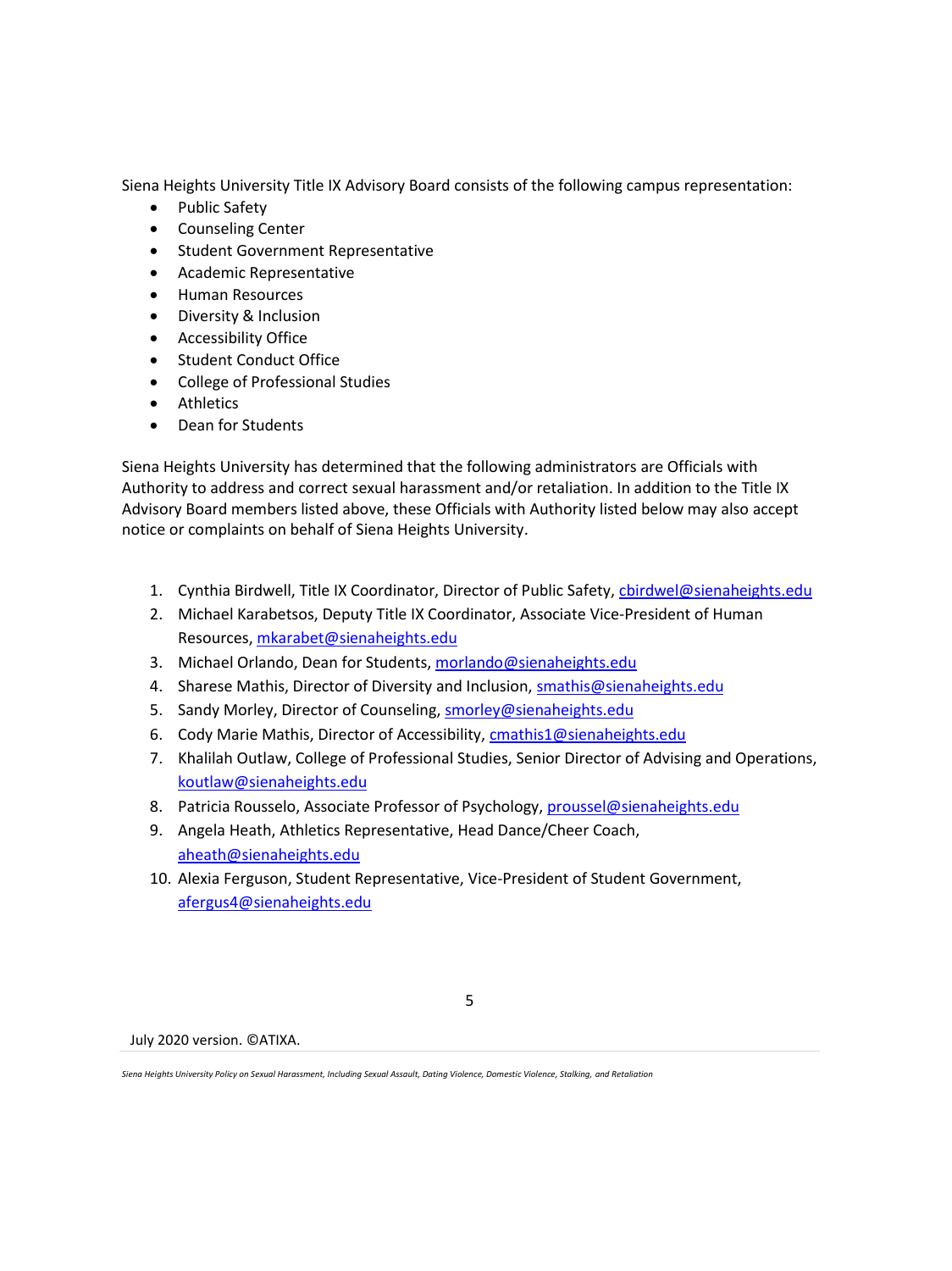Siena Heights University has also classified all employees as Mandated Reporters of any knowledge they have that a member of the community is experiencing sexual harassment and/or retaliation.

The section below on Mandated Reporting details which employees have this responsibility and their duties, accordingly.

Inquiries may be made externally to:

Office for Civil Rights (OCR) U.S. Department of Education 400 Maryland Avenue, SW Washington, D.C. 20202-1100 Customer Service Hotline #: (800) 421-3481 Facsimile: (202) 453-6012 TDD#: (877) 521-2172 Email: [OCR@ed.gov](mailto:OCR@ed.gov) Web: [http://www.ed.gov/ocr](http://www2.ed.gov/about/offices/list/ocr/index.html)

For complaints involving employees[: Equal Employment Opportunity Commission](http://www.eeoc.gov/contact/) (EEOC) <sup>2</sup>

#### **7. Notice/Complaints of Sexual Harassment and/or Retaliation**

Notice or complaints of sexual harassment and/or retaliation may be made using any of the following options:

#### 1) File a complaint with, or give verbal notice to:

Cynthia Birdwell, Title IX Coordinator, Director of Public Safety, chirdwel@sienaheights.edu

Michael Karabetsos, Associate Vice-President of Human Resources, Title IX Investigator, [mkarabet@sienaheights.edu](mailto:mkarabet@sienaheights.edu)

Michael Orlando, Dean for Students, [morlando@sienaheights.edu](mailto:morlando@sienaheights.edu)

Sharese Mathis, Director of Diversity and Inclusion[, smathis@sienaheights.edu](mailto:smathis@sienaheights.edu)

6

July 2020 version. ©ATIXA.

 $^2$  EEOC has jurisdiction over Title IX employment claims. Detroit Field Office, Patrick V. McNamara Building, 477 Michigan Ave., Room 865, Detroit Mi 48226, United States. Phone: 1-800-669-4000, Fax: 313-226-4610, TTY: 1-800-669-6820, ASL Video Phone 844-234-5122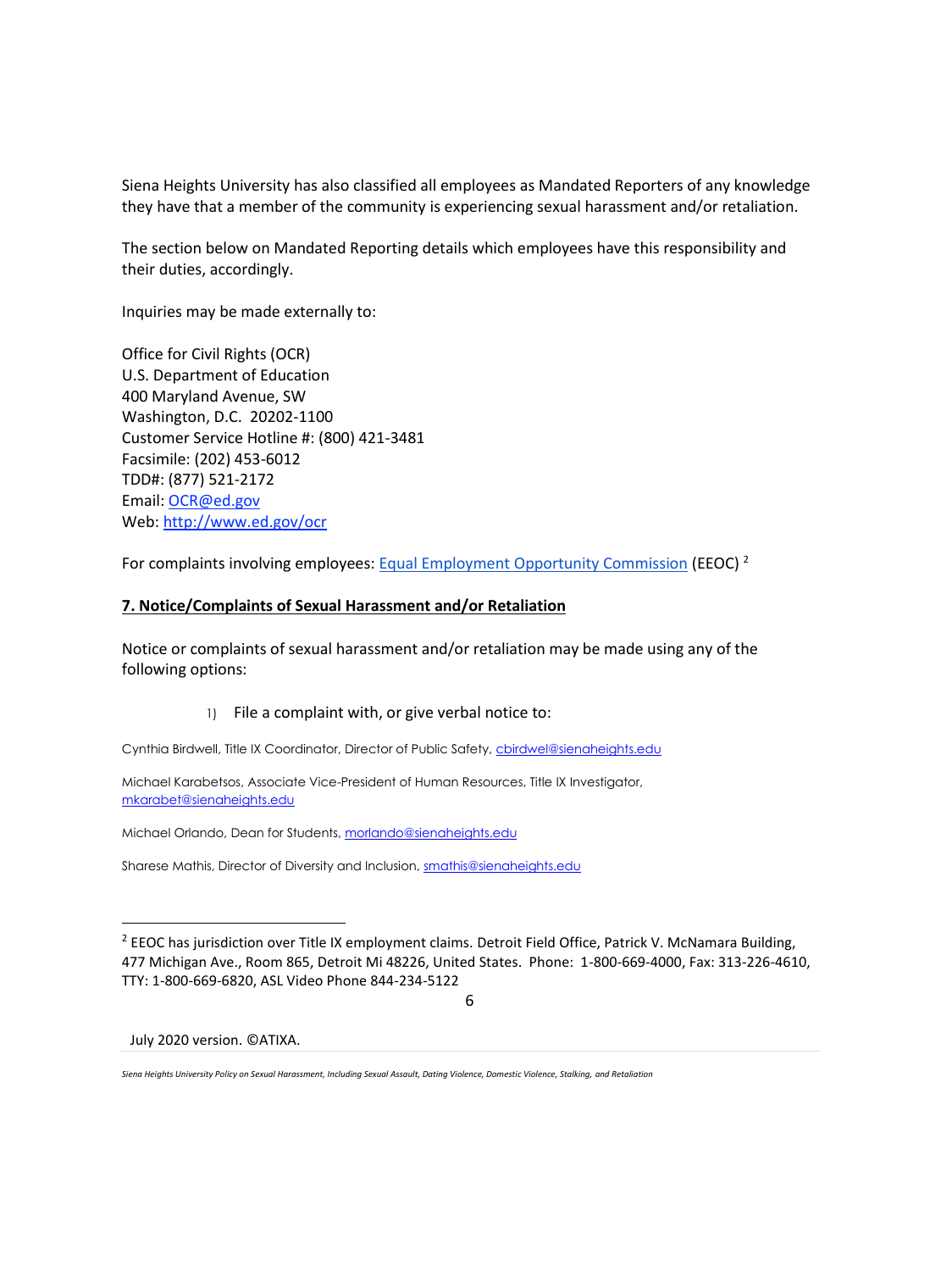Sandy Morley, Director of Counseling, [smorley@sienaheights.edu](mailto:smorley@sienaheights.edu)

Cody Marie Mathis, Director of Accessibility, [cmathis1@sienaheights.edu](mailto:cmathis1@sienaheights.edu)

Khalilah Outlaw, Senior Director of Advising and Operations, [koutlaw@sienaheights.edu](mailto:koutlaw@sienaheights.edu)

Patricia Rousselo, Associate Professor of Psychology[, proussel@sienaheights.edu](mailto:proussel@sienaheights.edu)

Angela Heath, Head Dance/Cheer Coach[, aheath@sienaheights.edu](mailto:aheath@sienaheights.edu)

Alexia Ferguson, Student Body President, Student Representative, [afergus4@sienaheights.edu](mailto:afergus4@sienaheights.edu)

2) . Such a report may be made at any time (including during non-business hours) by using the telephone number or email address, or by mail to the office address, listed for the Title IX Coordinator or any other official listed. 24-hour access can be made at 517-264-7799.

3) Report online, using the reporting form posted at<https://sienaheights.edu/titleIX> . Anonymous reports are accepted but can give rise to a need to investigate. Siena Heights University tries to provide supportive measures to all Complainants, which is impossible with an anonymous report. Because reporting carries no obligation to initiate a formal response, and as Siena Heights University respects Complainant requests to dismiss complaints unless there is a compelling threat to health and/or safety, the Complainant is largely in control and should not fear a loss of privacy by making a report that allows Siena Heights University to discuss and/or provide supportive measures.]<sup>3</sup>

4) All campus employees are considered Mandated Reporters for purposes of Title IX.

A Formal Complaint means a document submitted or signed by the Complainant or signed by the Title IX Coordinator alleging a policy violation by a Respondent and requesting that Siena Heights University investigate the allegation(s).

A complaint may be filed with the Title IX Coordinator in person, by mail, or by electronic mail, by using the contact information in the section immediately above, or as described in this section. As used in this paragraph, the phrase "document filed by a Complainant" means a document or electronic submission (such as by electronic mail or through an online portal provided for this purpose by Siena Heights University) that contains the Complainant's physical or digital signature,

<sup>&</sup>lt;sup>3</sup> Modify this section if you offer an online complaint option, as opposed to merely filing an online report. Not all institutions consider online reports to be formal complaints.

<sup>7</sup>

*Siena Heights University Policy on Sexual Harassment, Including Sexual Assault, Dating Violence, Domestic Violence, Stalking, and Retaliation*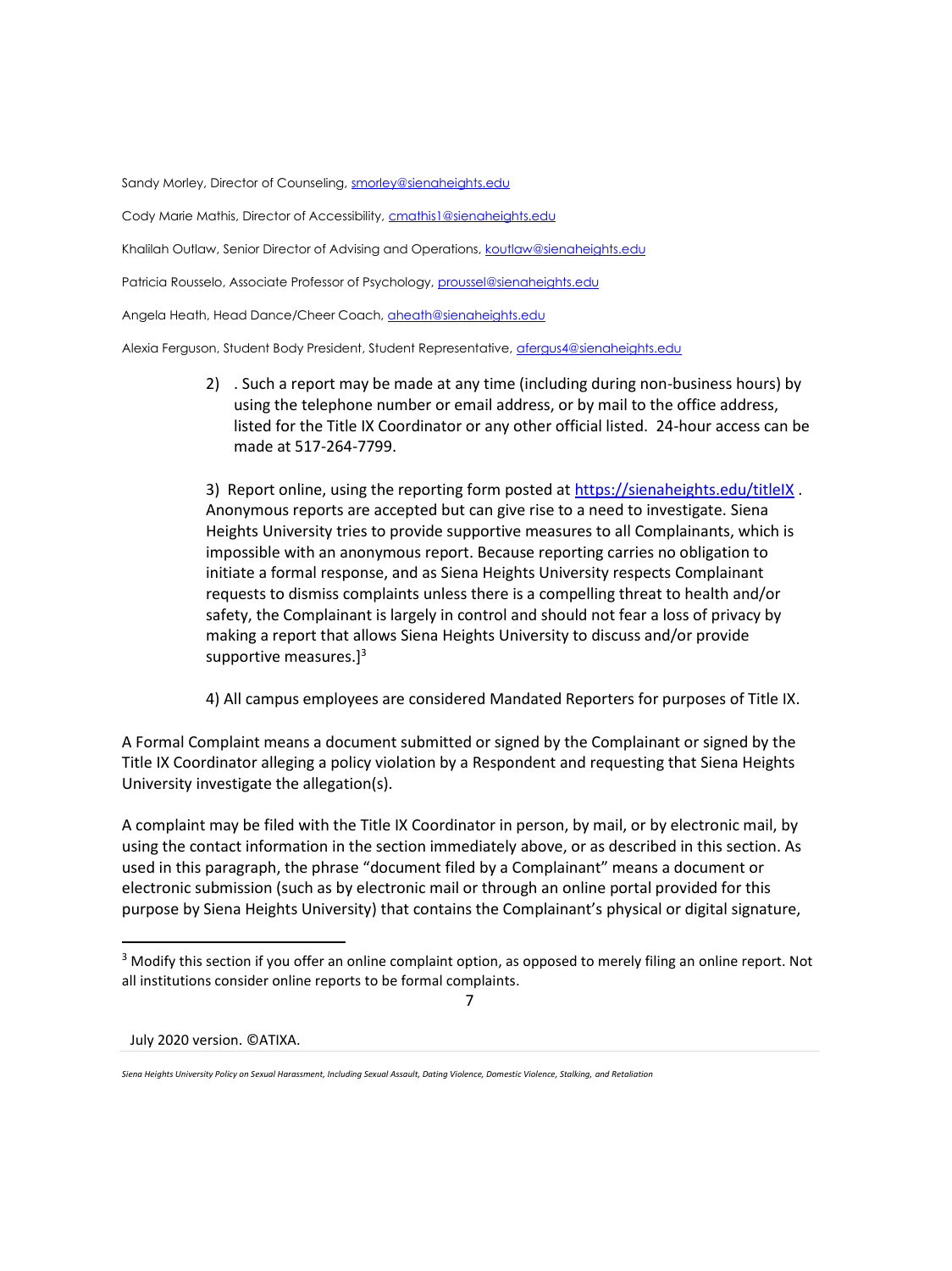or otherwise indicates that the Complainant is the person filing the complaint, and requests that Siena Heights University investigate the allegations.

If notice is submitted in a form that does not meet this standard, the Title IX Coordinator will contact the Complainant to ensure that it is filed correctly.

### **8. Supportive Measures**

Siena Heights University will offer and implement appropriate and reasonable supportive measures to the parties upon notice of alleged sexual harassment and/or retaliation.

Supportive measures are non-disciplinary, non-punitive individualized services offered as appropriate, as reasonably available, and without fee or charge to the parties to restore or preserve access to Siena Heights University's education program or activity, including measures designed to protect the safety of all parties or Siena Heights University's educational environment, and/or deter sexual harassment and/or retaliation.

The Title IX Coordinator promptly makes supportive measures available to the parties upon receiving notice or a complaint. At the time that supportive measures are offered, Siena Heights University will inform the Complainant, in writing, that they may file a formal complaint with Siena Heights University either at that time or in the future, if they have not done so already.

The Title IX Coordinator works with the Complainant to ensure that their wishes are taken into account with respect to the supportive measures that are planned and implemented.

Siena Heights University will maintain the privacy of the supportive measures, provided that privacy does not impair Siena Heights University's ability to provide the supportive measures. Siena Heights University will act to ensure as minimal an academic and occupational impact on the parties as possible.

Siena Heights University will implement measures in a way that does not unreasonably burden the other party.

These actions may include, but are not limited to:

- Referral to counseling, medical, and/or other healthcare services
- Referral to the Employee Assistance Program: [https://mysiena.sienaheights.edu/ICS/icsfs/2017\\_Lincoln\\_LifeKeys\\_Flyer.pdf?target=3ad9197b-72b7-4eae-a7e8](https://mysiena.sienaheights.edu/ICS/icsfs/2017_Lincoln_LifeKeys_Flyer.pdf?target=3ad9197b-72b7-4eae-a7e8-e33f0393d4cd) [e33f0393d4cd](https://mysiena.sienaheights.edu/ICS/icsfs/2017_Lincoln_LifeKeys_Flyer.pdf?target=3ad9197b-72b7-4eae-a7e8-e33f0393d4cd)
- Referral to community-based service providers

8

*Siena Heights University Policy on Sexual Harassment, Including Sexual Assault, Dating Violence, Domestic Violence, Stalking, and Retaliation*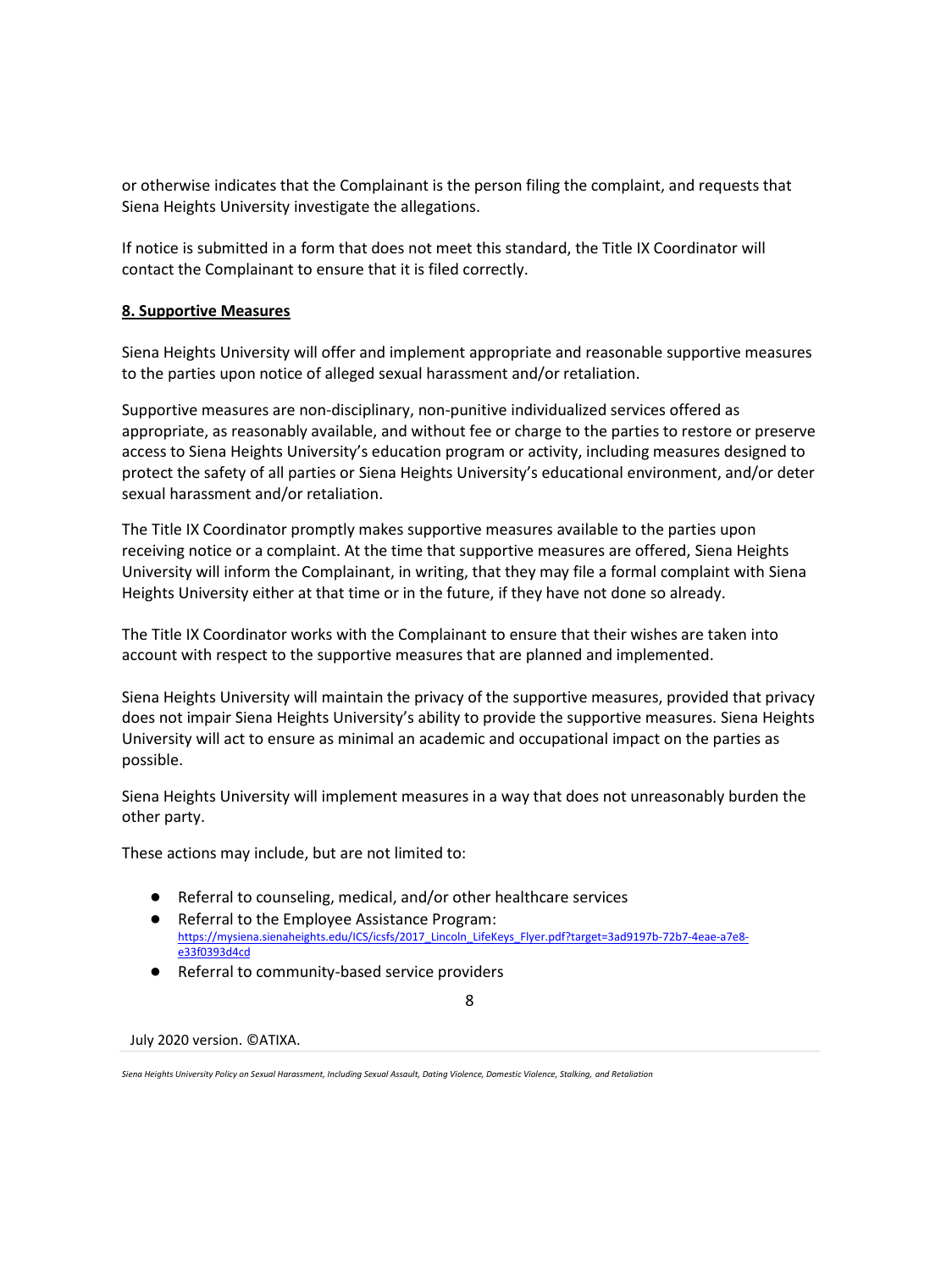- Visa and immigration assistance
- Student financial aid counseling
- Education to the institutional community or community subgroup(s)
- Altering campus housing assignment(s)
- Altering work arrangements for employees or student-employees
- Safety planning
- Providing campus safety escorts
- Providing transportation accommodations
- Implementing contact limitations (no contact orders) between the parties
- Academic support, extensions of deadlines, or other course/program-related adjustments
- Trespass, Persona Non Grata (PNG), or Be-On-the-Lookout (BOLO) orders
- [Timely warnings](http://ncsam.clerycenter.org/wp-content/uploads/NCSAM18_Timely-Warning-Guide.pdf)
- Class schedule modifications, withdrawals, or leaves of absence
- Increased security and monitoring of certain areas of the campus
- Any other actions deemed appropriate by the Title IX Coordinator

Violations of no contact orders will be referred to appropriate student or employee conduct processes for enforcement.

## **9. Emergency Removal**

Siena Heights University can act to remove a student Respondent entirely or partially from its education program or activities on an emergency basis when an individualized safety and risk analysis has determined that an immediate threat to the physical health or safety of any student or other individual justifies removal.

This risk analysis is performed by the Title IX Coordinator in conjunction with the Behavioral Intervention Team, also known as CARE, using its standard objective violence risk assessment procedures.

In all cases in which an emergency removal is imposed, the student will be given notice of the action and the option to request to meet with the Title IX Coordinator prior to such action/removal being imposed, or as soon thereafter as reasonably possible, to show cause why the action/removal should not be implemented or should be modified.

This meeting is not a hearing on the merits of the allegation(s), but rather is an administrative

9

July 2020 version. ©ATIXA.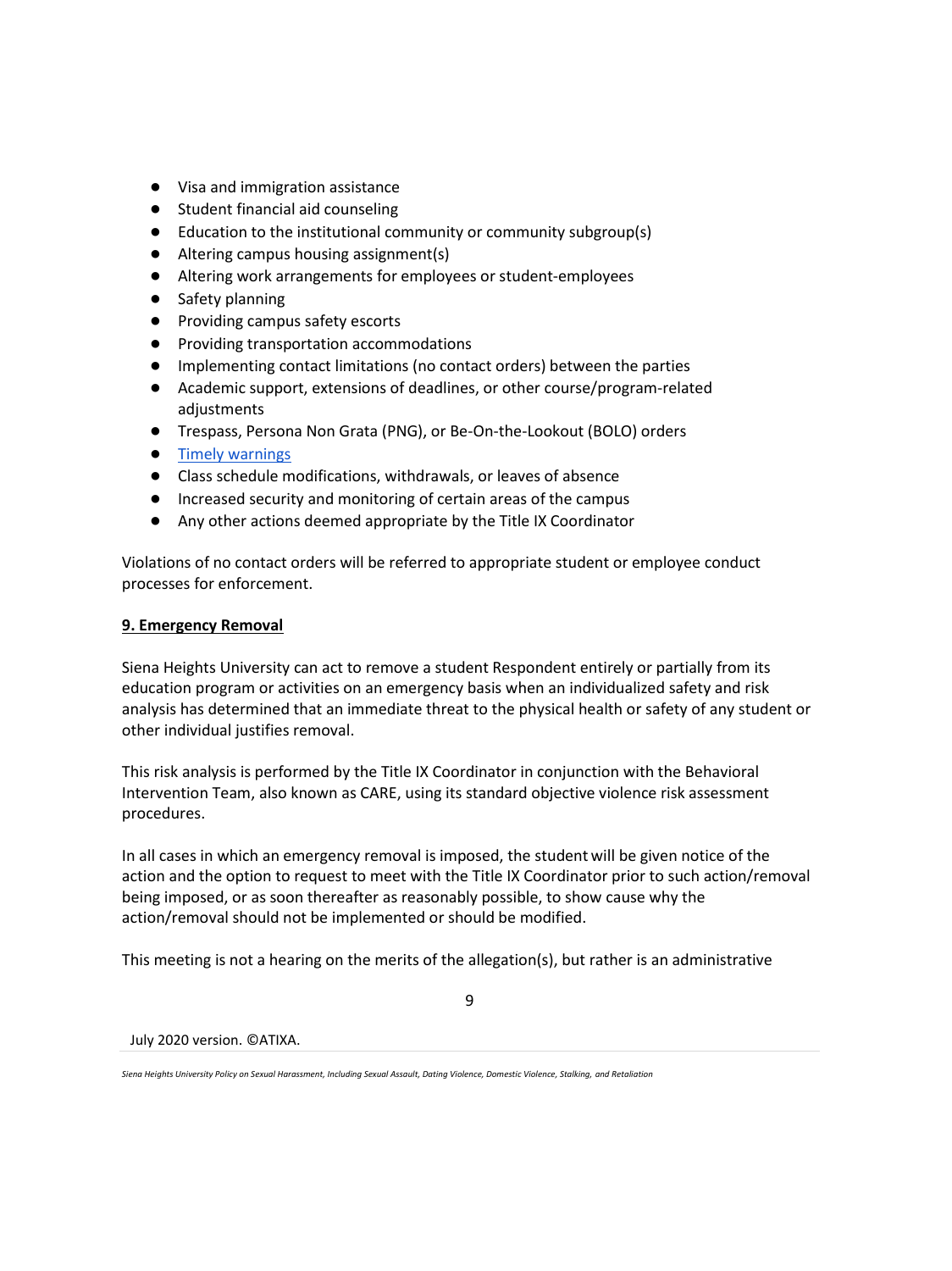process intended to determine solely whether the emergency removal is appropriate.

When this meeting is not requested within 24 hours, objections to the emergency removal will be deemed waived.

A Complainant and their Advisor may be permitted to participate in this meeting if the Title IX Coordinator determines it is equitable to do so.

This section also applies to any restrictions that a coach or athletic administrator may place on a student-athlete arising from allegations related to Title IX. There is no appeal process for emergency removal decisions.

A Respondent may be accompanied by an Advisor of their choice when meeting with the Title IX Coordinator for the show cause meeting. The Respondent will be given access to a written summary of the basis for the emergency removal prior to the meeting to allow for adequate preparation.

The Title IX Coordinator has sole discretion under this policy to implement or stay an emergency removal and to determine the conditions and duration. Violation of an emergency removal under this policy will be grounds for discipline, which may include expulsion.

Siena Heights University will implement the least restrictive emergency actions possible in light of the circumstances and safety concerns. As determined by the Title IX Coordinator, these actions could include, but are not limited to: removing a student from University Housing, temporarily reassigning an employee, restricting a student's or employee's access to or use of facilities or events, authorizing an administrative leave, and suspending a student's participation in student employment and co-curricular activities (such as student organizations, service projects, and intercollegiate athletics).

At the discretion of the Title IX Coordinator, alternative coursework options may be pursued to ensure as minimal an academic impact as possible on the parties.

Where the Respondent is an employee, existing provisions for interim action are applicable.

### **10. Promptness**

All allegations are acted upon promptly by Siena Heights University once it has received notice or a formal complaint. Complaints can take 60-90 business days to resolve, typically. There are

10

July 2020 version. ©ATIXA.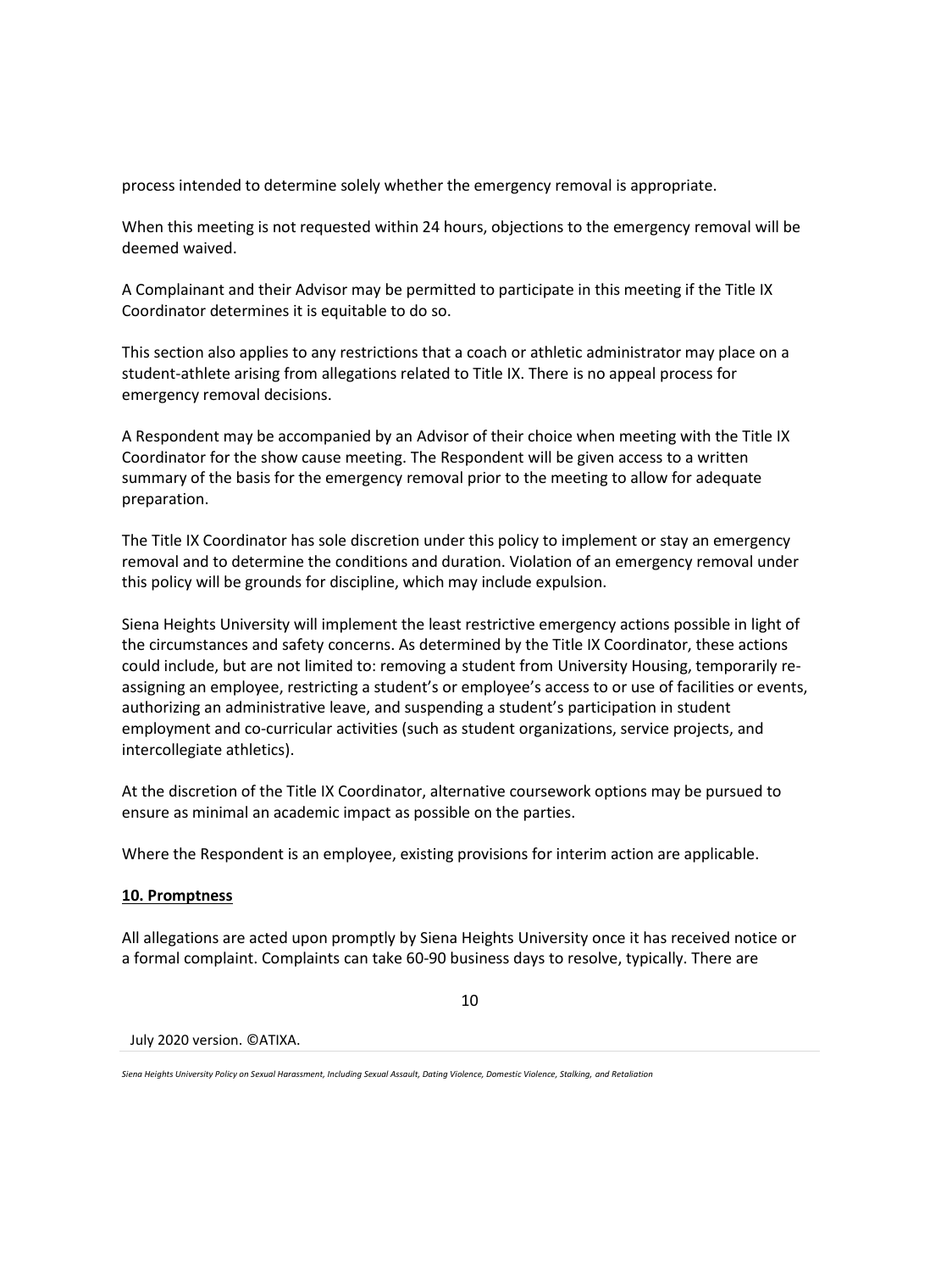always exceptions and extenuating circumstances that can cause a resolution to take longer, but Siena Heights University will avoid all undue delays within its control.

Any time the general timeframes for resolution outlined in Siena Heights University procedures will be delayed, Siena Heights University will provide written notice to the parties of the delay, the cause of the delay, and an estimate of the anticipated additional time that will be needed as a result of the delay.

#### **11. Privacy**

Every effort is made by Siena Heights University to preserve the privacy of reports.<sup>4</sup> Siena Heights University will not share the identity of any individual who has made a report or complaint of harassment or retaliation; any Complainant, any individual who has been reported to be the perpetrator of sexual harassment or retaliation, any Respondent, or any witness, except as permitted by the Family Educational Rights and Privacy Act (FERPA), 20 U.S.C. 1232g; FERPA regulations, 34 CFR part 99; or as required by law; or to carry out the purposes of 34 CFR Part

11

July 2020 version. ©ATIXA.

<sup>4</sup> For the purpose of this policy, privacy and confidentiality have distinct meanings. **Privacy** means that information related to a complaint will be shared with a limited number of Siena Heights University employees who "need to know" in order to assist in the assessment, investigation, and resolution of the report. All employees who are involved in Siena Heights University's response to notice under this policy receive specific training and guidance about sharing and safeguarding private information in accordance with state and federal law. The privacy of student education records will be protected in accordance with the Family Educational Rights and Privacy Act ("FERPA"), as outlined in Siena Heights University's Student Records Policy. The privacy of employee records will be protected in accordance with Human Resources policies. **Confidentiality** exists in the context of laws that protect certain relationships, including those who provide services related to medical and clinical care, mental health providers, counselors, and ordained clergy. The law creates a privilege between certain health care providers, mental health care providers, attorneys, clergy, spouses, and others, with their patients, clients, parishioners, and spouses. Siena Heights University has designated individuals who have the ability to have privileged communications as Confidential Resources. For more information about Confidential Resources, see page 26. When information is shared by a Complainant with a Confidential Resource, the Confidential Resource cannot reveal the information to any third party except when an applicable law or a court order requires or permits disclosure of such information. For example, information may be disclosed when: (i) the individual gives written consent for its disclosure; (ii) there is a concern that the individual will likely cause serious physical harm to self or others; or (iii) the information concerns conduct involving suspected abuse or neglect of a minor under the age of 18, elders, or individuals with disabilities. Non-identifiable information may be shared by Confidential Resources for statistical tracking purposes as required by the federal Clery Act. Other information may be shared as required by law.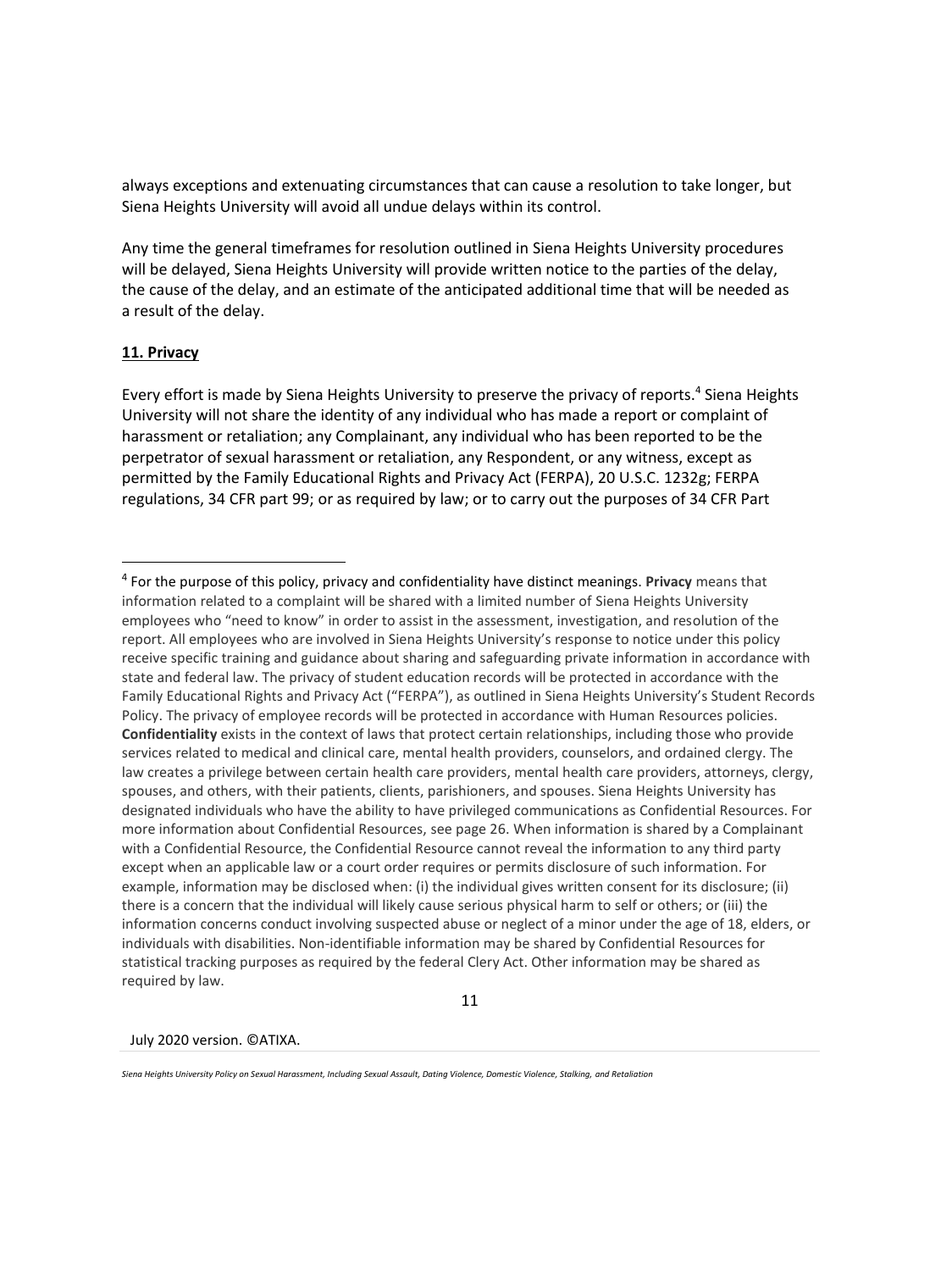106, including the conducting of any investigation, hearing, or grievance proceeding arising under these policies and procedures.

Siena Heights University reserves the right to determine which Siena Heights University officials have a legitimate educational interest in being informed about incidents that fall within this policy, pursuant to the Family Educational Rights and Privacy Act (FERPA).

Only a small group of officials who need to know will typically be told about the complaint, including but not limited to: CARE Team, Counseling Center, Public Safety, Dean for Students, Diversity & Inclusion, Residence Life, Human Resources.

Information will be shared as necessary with Investigators, Hearing Panel members/Decisionmakers, witnesses, and the parties. The circle of people with this knowledge will be kept as tight as possible to preserve the parties' rights and privacy.

Siena Heights University may contact parents/guardians to inform them of situations in which there is a significant and articulable health and/or safety risk but will usually consult with the student first before doing so. For applicable staff and faculty, Human Resources will be informed.

Confidentiality and mandated reporting are addressed more specifically [below.](#page-22-0)

## **12. Jurisdiction of Siena Heights University**

This policy applies to the education program and activities of Siena Heights University, to conduct that takes place on the campus or on property owned or controlled by Siena Heights University, at Siena Heights University-sponsored events, or in buildings owned or controlled by Siena Heights University's recognized student organizations. The Respondent must be a member of Siena Heights University's community in order for its policies to apply.

This policy can also be applicable to the effects of off-campus misconduct that effectively deprive someone of access to Siena Heights University's educational program. Siena Heights University may also extend jurisdiction to off-campus and/or to online conduct when the Title IX Coordinator determines that the conduct affects a substantial Siena Heights University interest.

Regardless of where the conduct occurred, Siena Heights University will address notice/complaints to determine whether the conduct occurred in the context of its employment or educational program or activity and/or has continuing effects on campus or in an off-campus sponsored program or activity. A substantial Siena Heights University interest includes:

12

July 2020 version. ©ATIXA.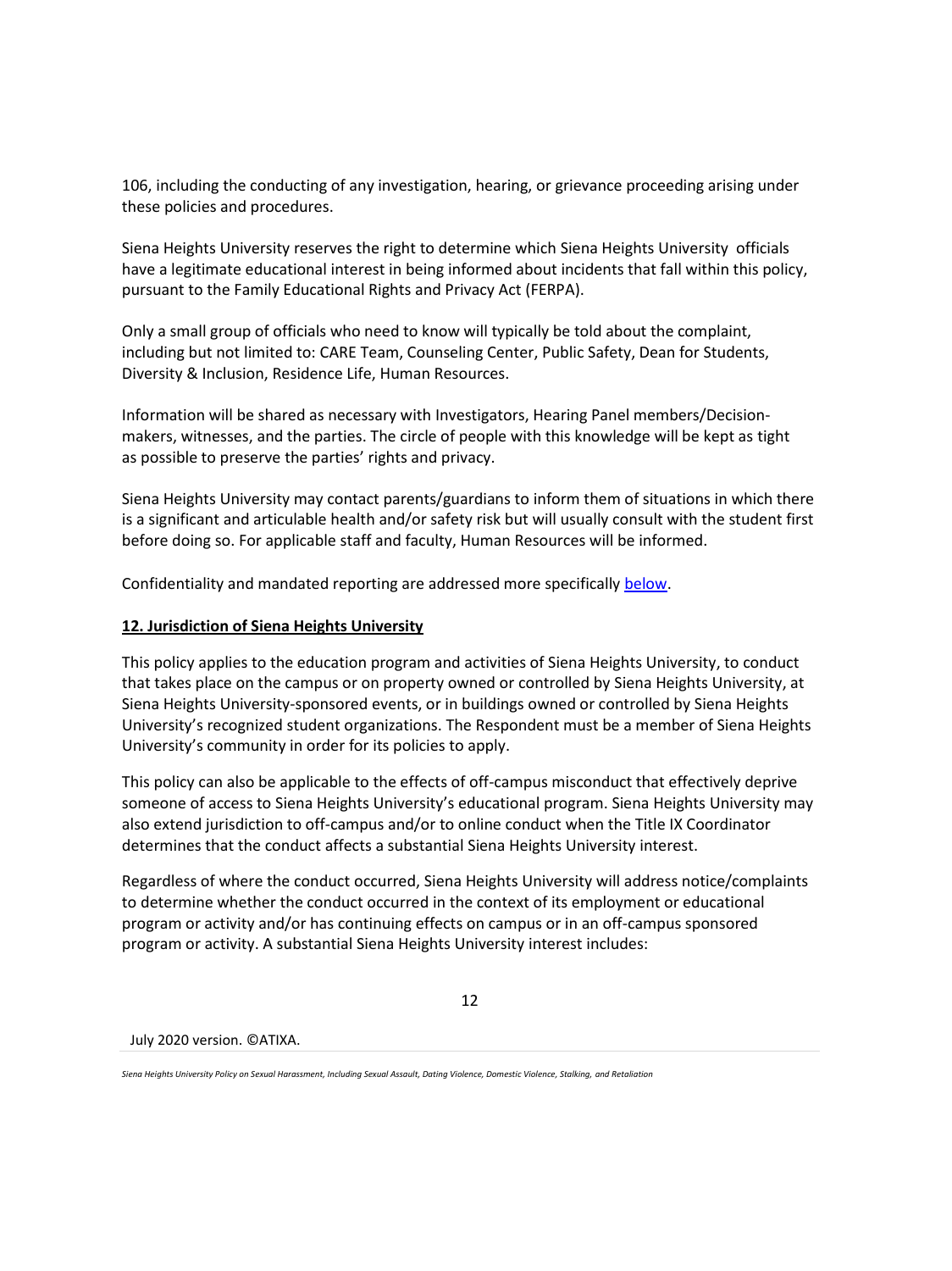- a. Any action that constitutes a criminal offense as defined by law. This includes, but is not limited to, single or repeat violations of any local, state, or federal law;
- b. Any situation in which it is determined that the Respondent poses an immediate threat to the physical health or safety of any student or other individual;
- c. Any situation that significantly impinges upon the rights, property, or achievements of oneself or others or significantly breaches the peace and/or causes social disorder; and/or
- d. Any situation that is detrimental to the educational interests or mission of Siena Heights University.

If the Respondent is unknown or is not a member of Siena Heights University community, the Title IX Coordinator will assist the Complainant in identifying appropriate campus and local resources and support options and/or, when criminal conduct is alleged, in contacting local or campus law enforcement if the individual would like to file a police report.

Further, even when the Respondent is not a member of Siena Heights University's community, supportive measures, remedies, and resources may be accessible to the Complainant by contacting the Title IX Coordinator or the University Counseling Center.

In addition, Siena Heights University may take other actions as appropriate to protect the Complainant against third parties, such as barring individuals from Siena Heights University property and/or events.

All vendors serving Siena Heights University through third-party contracts are subject to the policies and procedures of their employers and to these policies and procedures to which their employer has agreed to be bound by their contracts.

When the Respondent is enrolled in or employed by another institution, the Title IX Coordinator can assist the Complainant in liaising with the appropriate individual at that institution, as it may be possible to allege violations through that institution's policies.

Similarly, the Title IX Coordinator may be able to assist and support a student or employee Complainant who experiences sexual harassment or retaliation in an externship, study abroad program, or other environment external to Siena Heights University where sexual harassment policies and procedures of the facilitating or host organization may give recourse to the Complainant.

13

July 2020 version. ©ATIXA.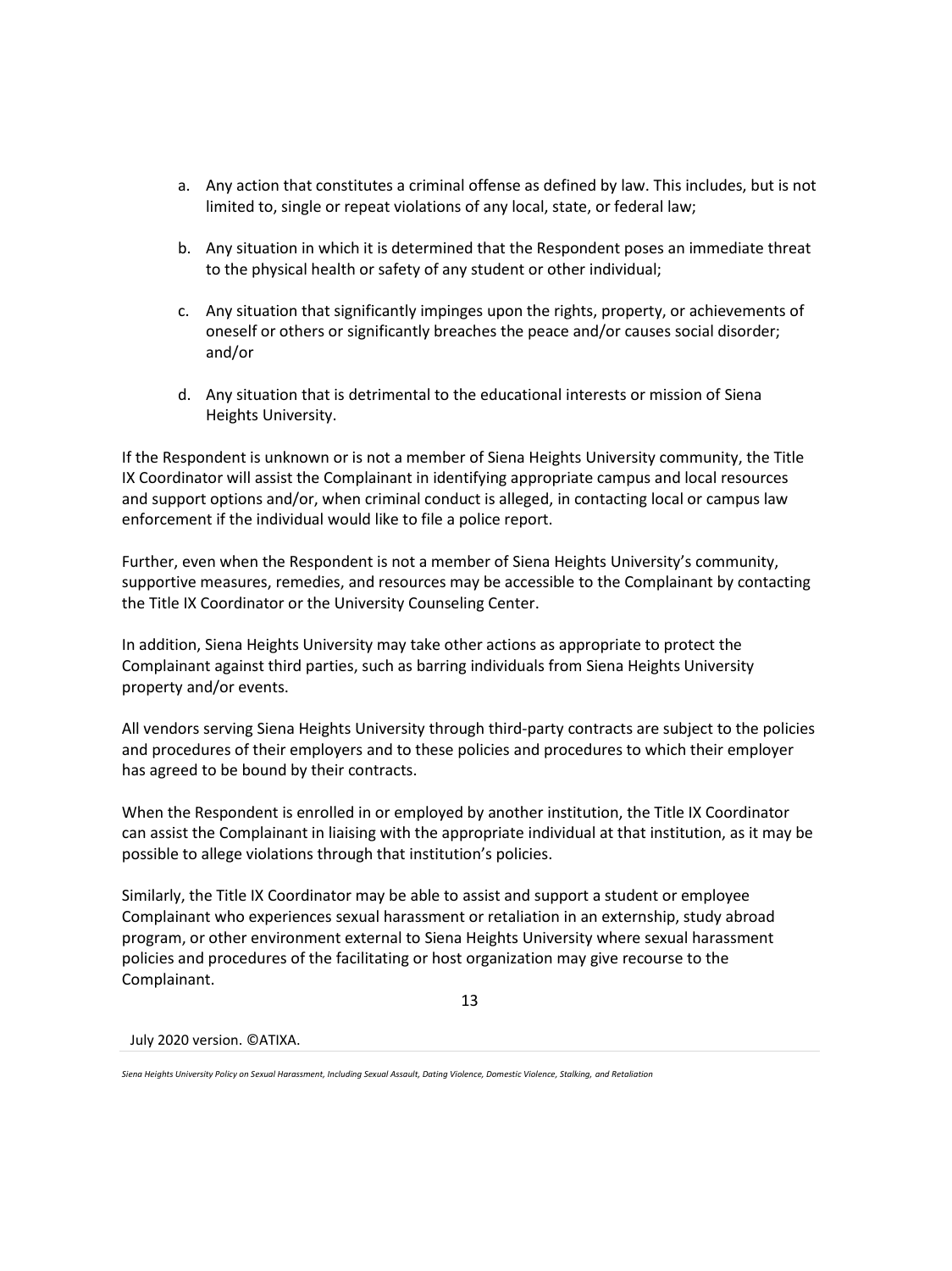### **13. Time Limits on Reporting**

There is no time limitation on providing notice/complaints to the Title IX Coordinator. However, if the Respondent is no longer subject to Siena Heights University's jurisdiction and/or significant time has passed, the ability to investigate, respond, and provide remedies may be more limited or impossible.

Acting on notice/complaints significantly impacted by the passage of time (including, but not limited to, the rescission or revision of policy) is at the discretion of the Title IX Coordinator, who may document allegations for future reference, offer supportive measures and/or remedies, and/or engage in informal or formal action, as appropriate.

When notice/complaint is affected by significant time delay, Siena Heights University will typically apply the policy in place at the time of the alleged misconduct and the procedures in place at the time of notice/complaint.<sup>5</sup>

## **14. Online Sexual Harassment and/or Retaliation**

The policies of Siena Heights University are written and interpreted broadly to include online manifestations of any of the behaviors prohibited below, when those behaviors occur in or have an effect on Siena Heights University's education program and activities or use Siena Heights University networks, technology, or equipment.

Although Siena Heights University may not control websites, social media, and other venues in which harassing communications are made, when such communications are reported to Siena Heights University, it will engage in a variety of means to address and mitigate the effects.

Members of the community are encouraged to be good digital citizens and to refrain from online misconduct, such as feeding anonymous gossip sites, sharing inappropriate content via social media, unwelcome sexual or sex-based messaging, distributing or threatening to distribute revenge pornography, breaches of privacy, or otherwise using the ease of transmission and/or anonymity of the Internet or other technology to harm another member of Siena Heights University community.

14

<sup>&</sup>lt;sup>5</sup> There is an argument to be made to apply current policy definitions to past misconduct, but such an approach would have to be consented to by the parties and/or carefully vetted with legal counsel.

*Siena Heights University Policy on Sexual Harassment, Including Sexual Assault, Dating Violence, Domestic Violence, Stalking, and Retaliation*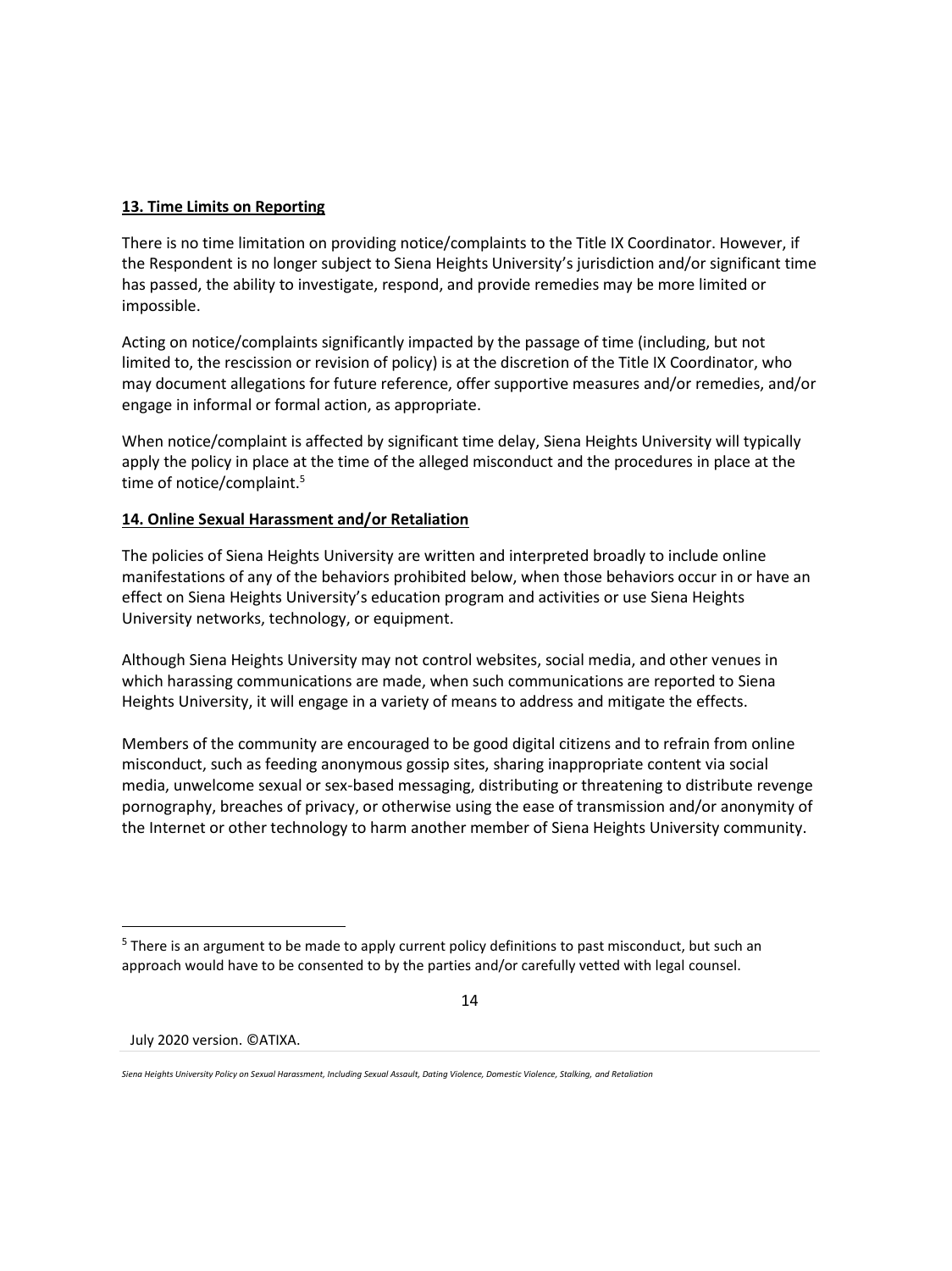Siena Heights University's Code of Student Conduct outlines misconduct for obscene, harassing, or threating communication made in-person, through phone calls, texting, email, social networks or any other medium to communicate.

Off-campus harassing speech by employees, whether online or in person, may be regulated by Siena Heights University only when such speech is made in an employee's official or work-related capacity].

### **15. Policy on Nondiscrimination**

**Siena Heights University is an equal opportunity employer and does not discriminate on the basis of race, color, gender, religion, age, sexual orientation, national or ethnic origin, disability, marital status in the institution's programs or activities or any other occupationally irrelevant criteria. The University promotes affirmative action for minorities, women, disabled persons and veterans. Siena Heights University's Title IX Coordinator is the Chief Public Safety Officer, Cindy Birdwell. She can be contacted at 517-264-7194 o[r cbirdwel@sienaheights.edu,](mailto:cbirdwel@sienaheights.edu) or in person in Ledwidge Hall on the Adrian campus. For 24/7 availability, call 517-264-7799.**

#### **16. Definition of Sexual Harassment**

The Department of Education's Office for Civil Rights (OCR), the Equal Employment Opportunity Commission (EEOC), and the State of Michigan regard Sexual Harassment as an unlawful discriminatory practice.

Siena Heights University has adopted the following definition of Sexual Harassment in order to address the unique environment of an academic community.

Acts of sexual harassment may be committed by any person upon any other person, regardless of the sex, sexual orientation, and/or gender identity of those involved.

Sexual Harassment, as an umbrella category, includes the actual or attempted offenses of sexual harassment, sexual assault, domestic violence, dating violence, and stalking, and is defined as:

Conduct on the basis of sex or that is sexual that satisfies one or more of the following:

1) Quid Pro Quo:

July 2020 version. ©ATIXA.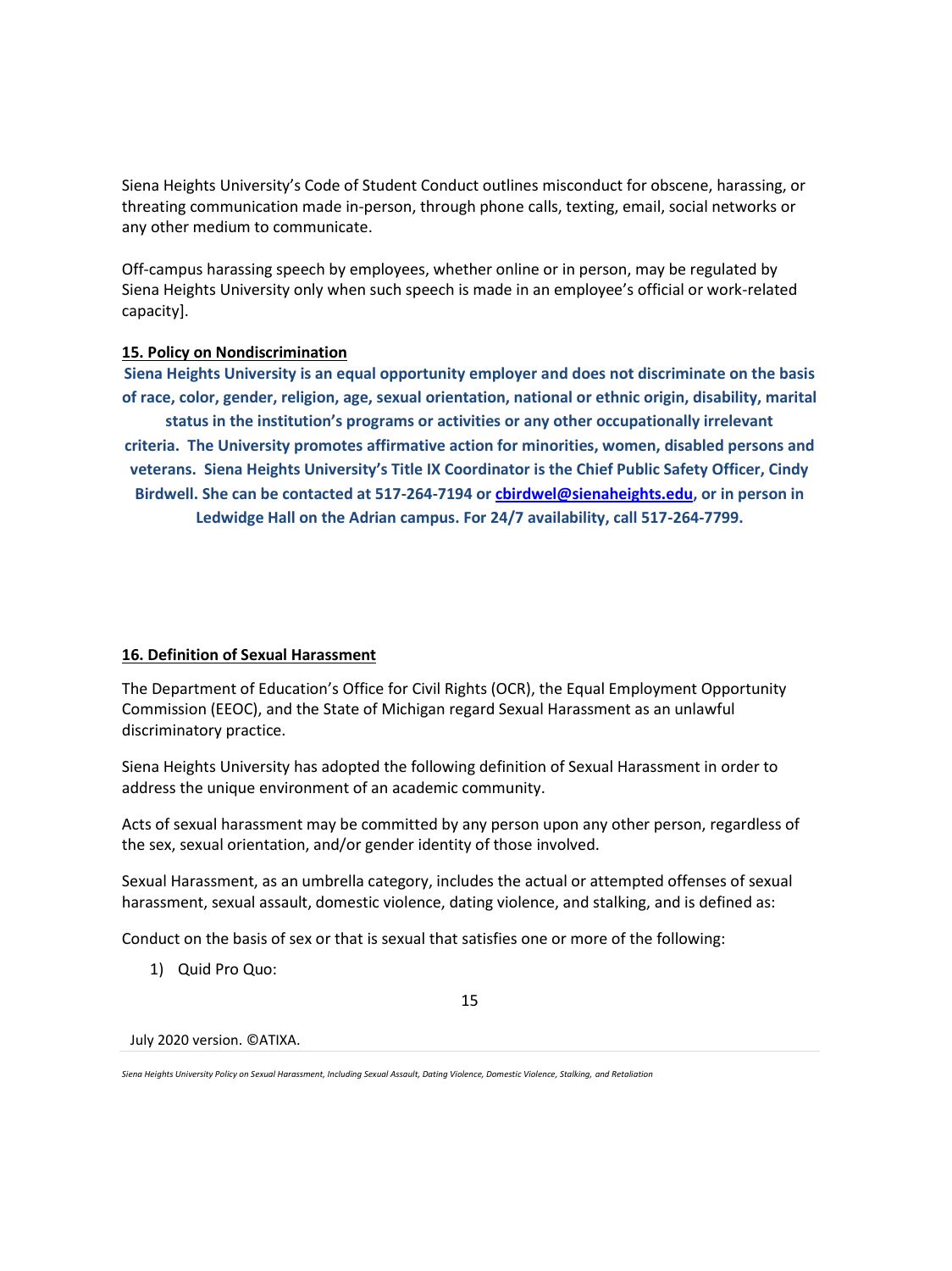- a. an employee of Siena Heights University,
- b. conditions<sup>6</sup> the provision of an aid, benefit, or service of Siena Heights University,
- c. on an individual's participation in unwelcome sexual conduct.
- 2) Sexual Harassment:
	- a. unwelcome conduct,
	- b. determined by a reasonable person,
	- c. to be so severe, and
	- d. pervasive, and,
	- e. objectively offensive,
	- f. that it effectively denies a person equal access to Siena Heights University's education program or activity.<sup>7</sup>
- 3) Sexual assault, defined as:
	- a) Sex Offenses, Forcible:

16

July 2020 version. ©ATIXA.

<sup>&</sup>lt;sup>6</sup> Implicitly or explicitly.

 $7$  Unwelcomeness is subjective and determined by the Complainant (except when the Complainant is younger than the age of consent). Severity, pervasiveness, and objective offensiveness are evaluated based on the totality of the circumstances from the perspective of a reasonable person in the same or similar circumstances ("in the shoes of the Complainant"), including the context in which the alleged incident occurred and any similar, previous patterns that may be evidenced.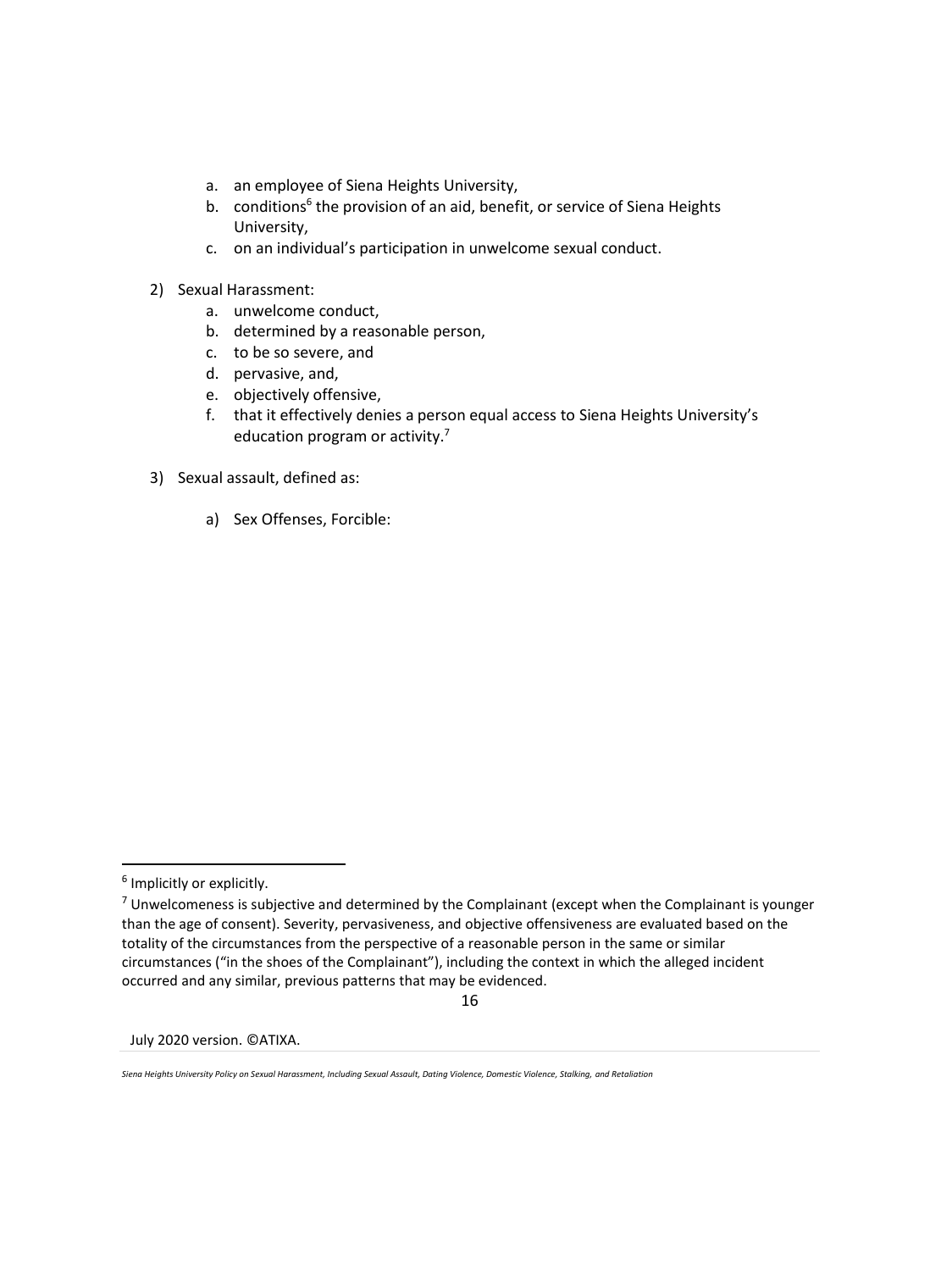- o Any sexual act<sup>8</sup> directed against another person<sup>9</sup>,
- without the consent of the Complainant,
- including instances in which the Complainant is incapable of giving consent.<sup>10</sup>

<sup>8</sup> Sexual acts include:

#### Forcible Rape:

- Penetration,
- no matter how slight,
- of the vagina or anus with any body part or object, or
- oral penetration by a sex organ of another person,
- without the consent of the Complainant.
- Forcible Sodomy:
	- Oral or anal sexual intercourse with another person,
	- o forcibly.
	- and/or against that person's will (non-consensually), or
	- not forcibly or against the person's will in instances in which the Complainant is incapable of giving consent because of age<sup>#</sup> or because of temporary or permanent mental or physical incapacity.

#### Sexual Assault with an Object:

- The use of an object or instrument to penetrate,
- however slightly,
- the genital or anal opening of the body of another person,
- forcibly,
- and/or against that person's will (non-consensually),
- or not forcibly or against the person's will in instances in which the Complainant is incapable of giving consent because of age or because of temporary or permanent mental or physical incapacity.

#### Forcible Fondling:

- The touching of the private body parts of another person (buttocks, groin, breasts),
- for the purpose of sexual gratification,
- forcibly,
- and/or against that person's will (non-consensually),
- or not forcibly or against the person's will in instances in which the Complainant is incapable of giving consent because of age or because of temporary or permanent mental or physical incapacity.

<sup>9</sup> This would include having another person touch you sexually, forcibly, or without their consent.

<sup>10</sup> This definition set is not taken from SRS/NIBRS verbatim. ATIXA has substituted Complainant for "victim," has removed references to his/her throughout, has defined "private body parts," has removed the confusing and unnecessary term "unlawfully," and has inserted language clarifying that Siena Heights University interprets "against the person's will" to mean "non-consensually." These are liberties ATIXA thinks are

17

*Siena Heights University Policy on Sexual Harassment, Including Sexual Assault, Dating Violence, Domestic Violence, Stalking, and Retaliation*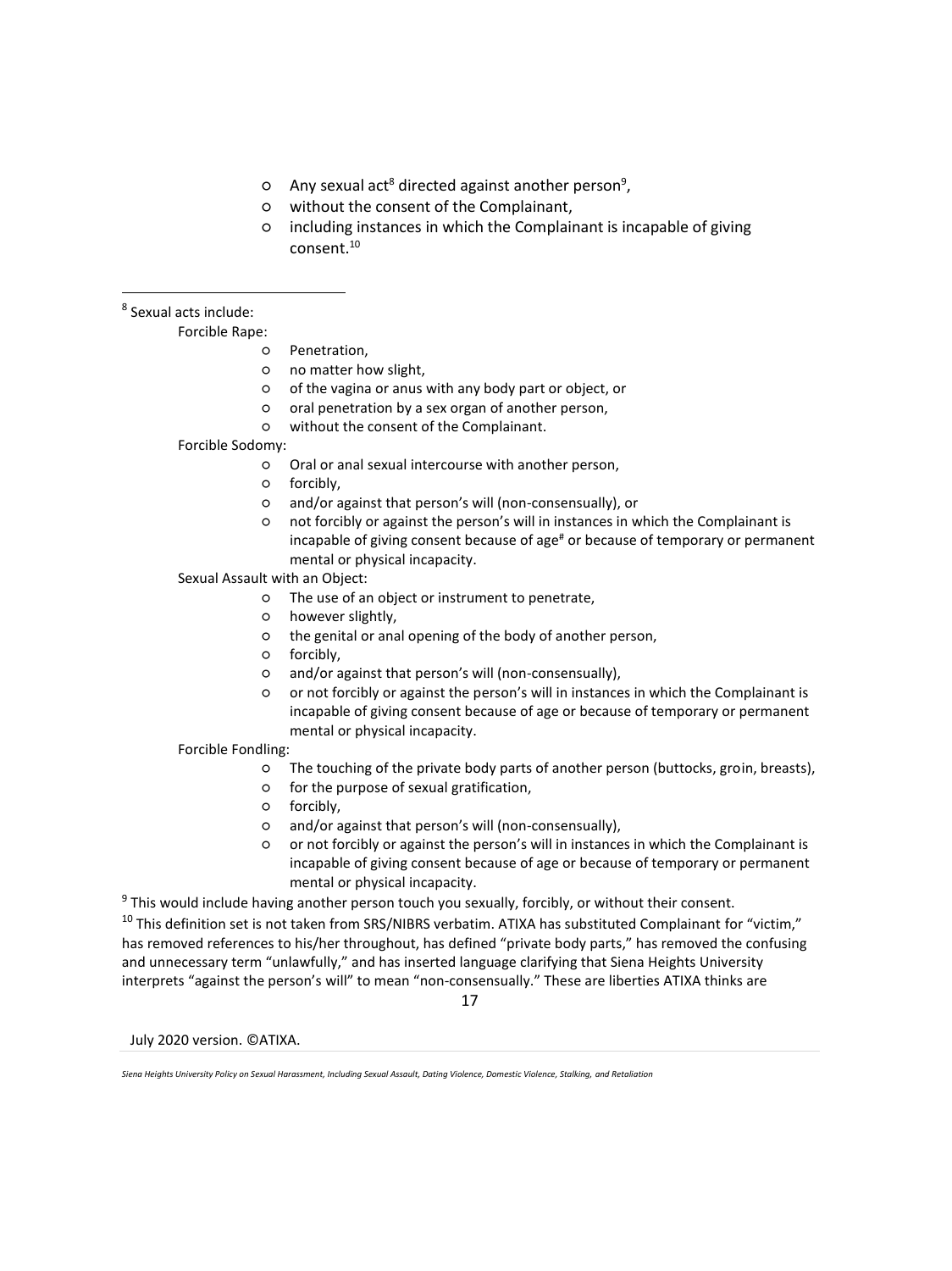- b) Sex Offenses, Non-forcible:
	- Incest:
		- 1) Non-forcible sexual intercourse,
		- 2) between persons who are related to each other,
		- 3) within the degrees wherein marriage is prohibited by Michigan law.
	- Statutory Rape:
		- 1) Non-forcible sexual intercourse,
		- 2) with a person who is under the statutory age of consent State of Michigan.
- 4) Dating Violence, defined as:
	- a. violence,
	- b. on the basis of sex,
	- c. committed by a person,
	- d. who is in or has been in a social relationship of a romantic or intimate nature with the Complainant.
		- i. The existence of such a relationship shall be determined based on the Complainant's statement and with consideration of the length of the relationship, the type of relationship, and the frequency of interaction between the persons involved in the relationship. For the purposes of this definition—
		- ii. Dating violence includes, but is not limited to, sexual or physical abuse or the threat of such abuse.
		- iii. Dating violence does not include acts covered under the definition of domestic violence.
- 5) Domestic Violence, defined as:
	- a. violence,
	- b. on the basis of sex,
	- c. committed by a current or former spouse or intimate partner of the Complainant,
	- d. by a person with whom the Complainant shares a child in common, or
	- e. by a person who is cohabitating with, or has cohabitated with, the Complainant as a spouse or intimate partner, or
	- f. by a person similarly situated to a spouse of the Complainant under the domestic or family violence laws of the State of Michigan or

18

important to take with respect to the federal definitions, but users should consult legal counsel before adopting them.

*Siena Heights University Policy on Sexual Harassment, Including Sexual Assault, Dating Violence, Domestic Violence, Stalking, and Retaliation*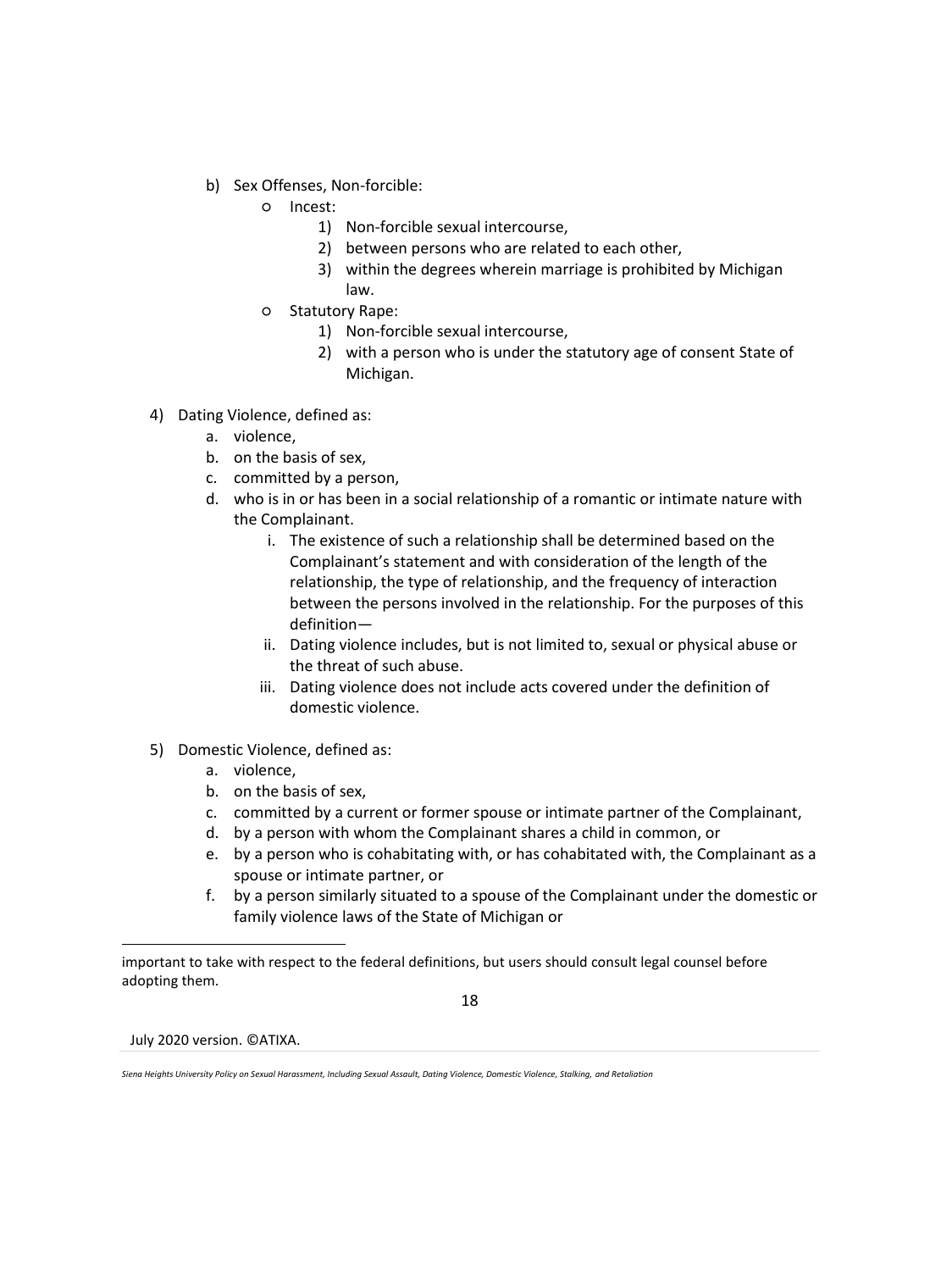g. by any other person against an adult or youth Complainant who is protected from that person's acts under the domestic or family violence laws of the State of Michigan.

\*To categorize an incident as Domestic Violence, the relationship between the Respondent and the Complainant must be more than just two people living together as roommates. The people cohabitating must be current or former spouses or have an intimate relationship.

- 6) Stalking, defined as:
	- a. engaging in a course of conduct,
	- b. on the basis of sex,
	- c. directed at a specific person, that
		- i. would cause a reasonable person to fear for the person's safety, or
		- ii. the safety of others; or
		- iii. Suffer substantial emotional distress.
		- For the purposes of this definition—
		- (i) Course of conduct means two or more acts, including, but not limited to, acts in which the Respondent directly, indirectly, or through third parties, by any action, method, device, or means, follows, monitors, observes, surveils, threatens, or communicates to or about a person, or interferes with a person's property.
		- (ii) Reasonable person means a reasonable person under similar circumstances and with similar identities to the Complainant.
		- (iii) Substantial emotional distress means significant mental suffering or anguish that may but does not necessarily require medical or other professional treatment or counseling.

Siena Heights University Consensual Relationship for Employees Policy: [https://mysiena.sienaheights.edu/ICS/Departments\\_and\\_Offices/Human\\_Resources/Employee\\_Ha](https://mysiena.sienaheights.edu/ICS/Departments_and_Offices/Human_Resources/Employee_Handbook.jnz) [ndbook.jnz](https://mysiena.sienaheights.edu/ICS/Departments_and_Offices/Human_Resources/Employee_Handbook.jnz)

Siena Heights University reserves the right to impose any level of sanction, ranging from a reprimand up to and including suspension or expulsion/termination, for any offense under this policy.

# **c. Force, Coercion, Consent, and Incapacitation<sup>11</sup>**

<sup>11</sup> The State of Michigan does not have a legal definition of consent but there are four ways in which a person is unable to give consent with regards to criminal sexual conduct according to the Michigan Penal Code. The

19

*Siena Heights University Policy on Sexual Harassment, Including Sexual Assault, Dating Violence, Domestic Violence, Stalking, and Retaliation*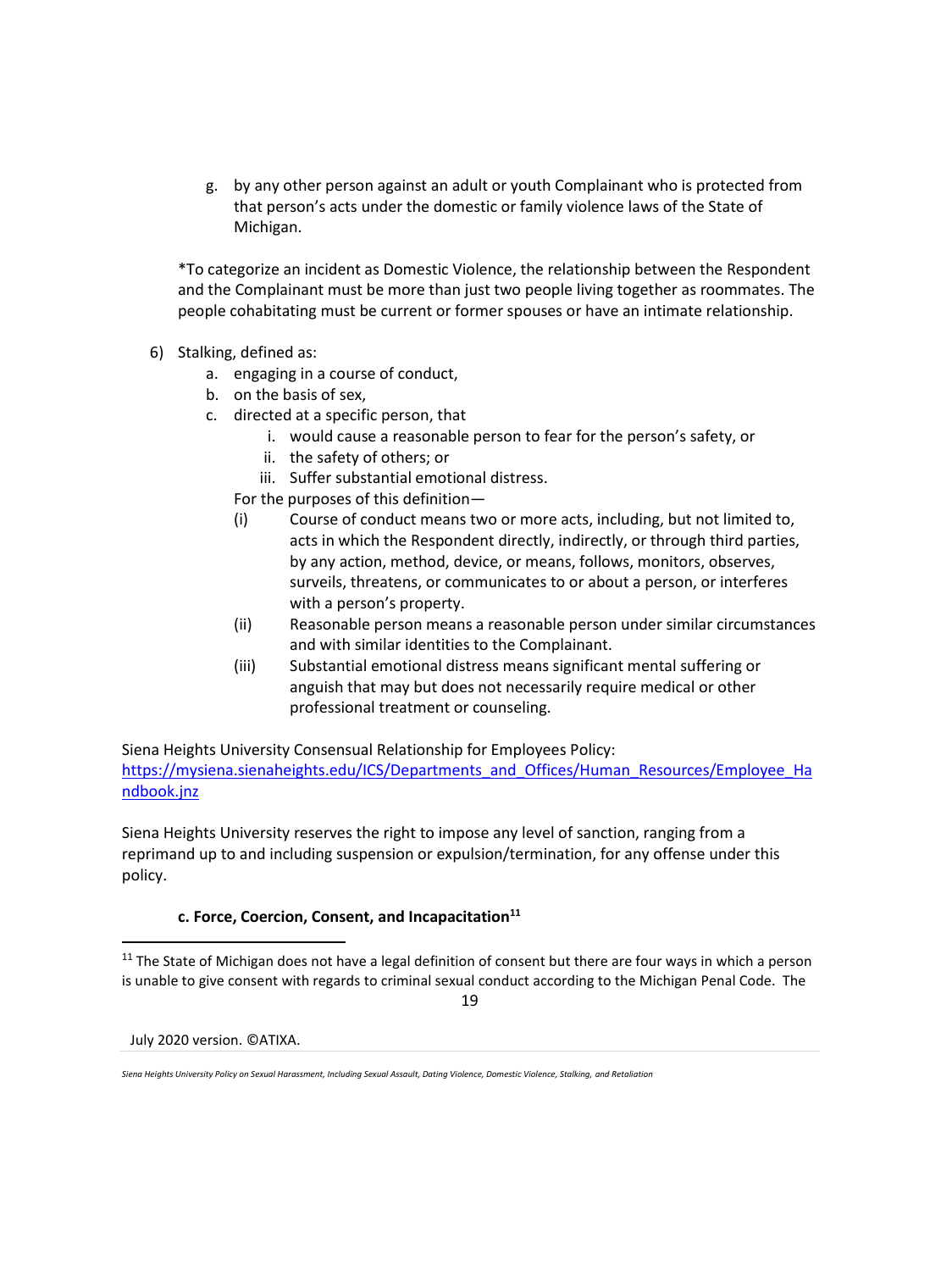As used in the offenses above, the following definitions and understandings apply:

**Force:** Force is the use of physical violence and/or physical imposition to gain sexual access. Force also includes threats, intimidation (implied threats), and coercion that is intended to overcome resistance or produce consent (e.g., "Have sex with me or I'll hit you," "Okay, don't hit me, I'll do what you want.").

Sexual activity that is forced is, by definition, non-consensual, but non-consensual sexual activity is not necessarily forced. Silence or the absence of resistance alone is not consent. Consent is not demonstrated by the absence of resistance. While resistance is not required or necessary, it is a clear demonstration of non-consent.

**Coercion**: Coercion is unreasonable pressure for sexual activity. Coercive conduct differs from seductive conduct based on factors such as the type and/or extent of the pressure used to obtain consent. When someone makes clear that they do not want to engage in certain sexual activity, that they want to stop, or that they do not want to go past a certain point of sexual interaction, continued pressure beyond that point can be coercive.

### **Consent is:**

- knowing, and
- voluntary, and
- clear permission
- by word or action
- to engage in sexual activity.

Individuals may experience the same interaction in different ways. Therefore, it is the responsibility of each party to determine that the other has consented before engaging in the activity.

If consent is not clearly provided prior to engaging in the activity, consent may be ratified by word or action at some point during the interaction or thereafter, but clear communication from the outset is strongly encouraged.

20

person is underage, age of consent is 16. The person is intoxicated. The person has a developmental disability. The person was given a date rape drug. These definitions may differ from the definition used on campus to address policy violations. See Campus Safety Handbook [https://sienaheights.edu/About/Campus-Safety.](https://sienaheights.edu/About/Campus-Safety)

*Siena Heights University Policy on Sexual Harassment, Including Sexual Assault, Dating Violence, Domestic Violence, Stalking, and Retaliation*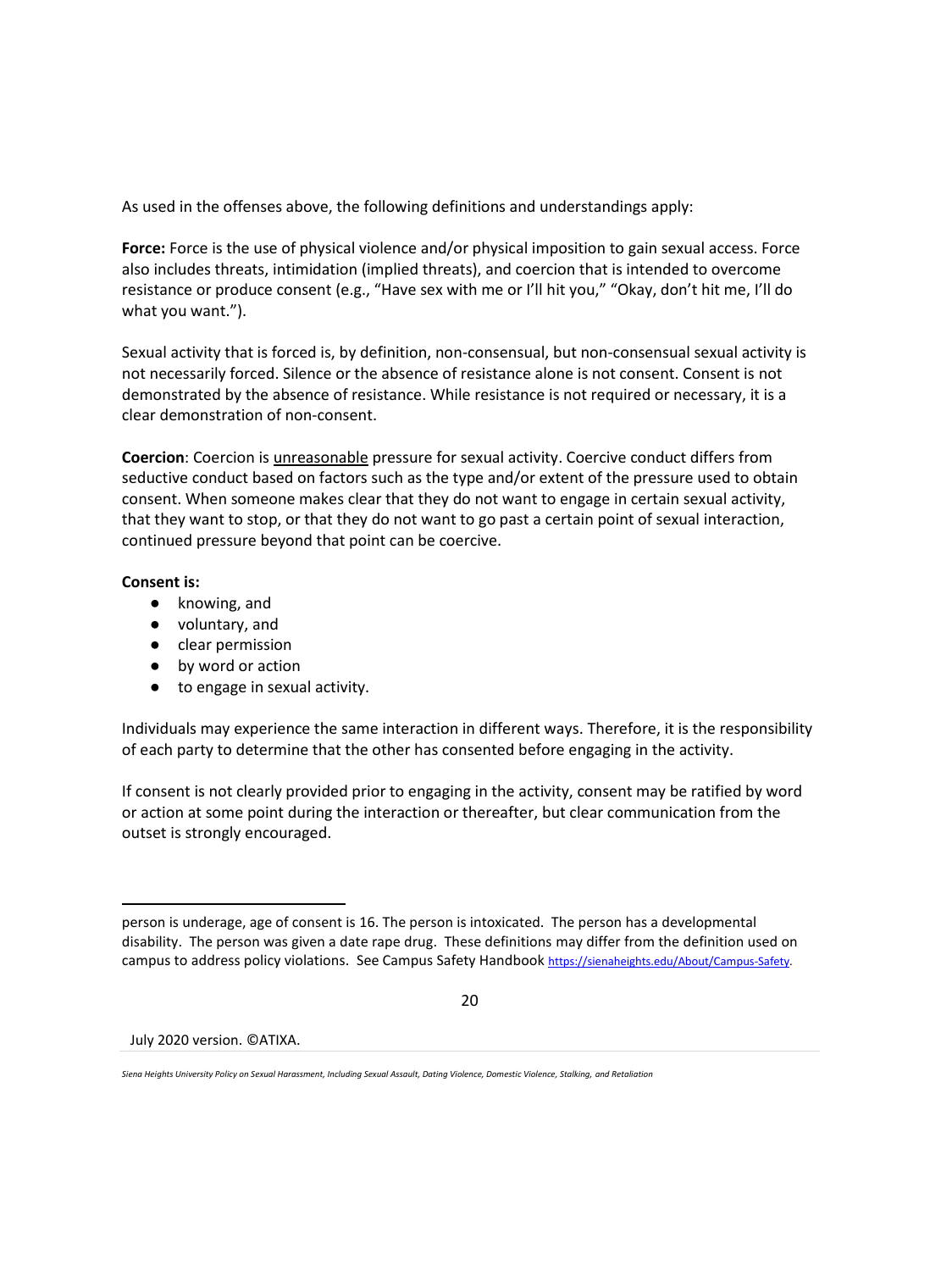For consent to be valid, there must be a clear expression in words or actions that the other individual consented to that specific sexual conduct. Reasonable reciprocation can be implied. For example, if someone kisses you, you can kiss them back (if you want to) without the need to explicitly obtain *their* consent to being kissed back.

Consent can also be withdrawn once given, as long as the withdrawal is reasonably and clearly communicated. If consent is withdrawn, that sexual activity should cease within a reasonable time.

Consent to some sexual contact (such as kissing or fondling) cannot be presumed to be consent for other sexual activity (such as intercourse). A current or previous intimate relationship is not sufficient to constitute consent.

Proof of consent or non-consent is not a burden placed on either party involved in an incident. Instead, the burden remains on Siena Heights University to determine whether its policy has been violated. The existence of consent is based on the totality of the circumstances evaluated from the perspective of a reasonable person in the same or similar circumstances, including the context in which the alleged incident occurred and any similar, previous patterns that may be evidenced.

Consent in relationships must also be considered in context. When parties consent to BDSM<sup>12</sup> or other forms of kink, non-consent may be shown by the use of a safe word. Resistance, force, violence, or even saying "no" may be part of the kink and thus consensual, so Siena Heights University's evaluation of communication in kink situations should be guided by reasonableness, rather than strict adherence to policy that assumes non-kink relationships as a default.

**Incapacitation:** A person cannot consent if they are unable to understand what is happening or is disoriented, helpless, asleep, or unconscious, for any reason, including by alcohol or other drugs. As stated above, a Respondent violates this policy if they engage in sexual activity with someone who is incapable of giving consent.

It is a defense to a sexual assault policy violation that the Respondent neither knew nor should have known the Complainant to be physically or mentally incapacitated. "Should have known" is an objective, reasonable person standard that assumes that a reasonable person is both sober and exercising sound judgment.

Incapacitation occurs when someone cannot make rational, reasonable decisions because they lack the capacity to give knowing/informed consent (e.g., to understand the "who, what, when, where, why, or how" of their sexual interaction).

21

 $12$  Bondage, discipline/dominance, submission/sadism, and masochism.

*Siena Heights University Policy on Sexual Harassment, Including Sexual Assault, Dating Violence, Domestic Violence, Stalking, and Retaliation*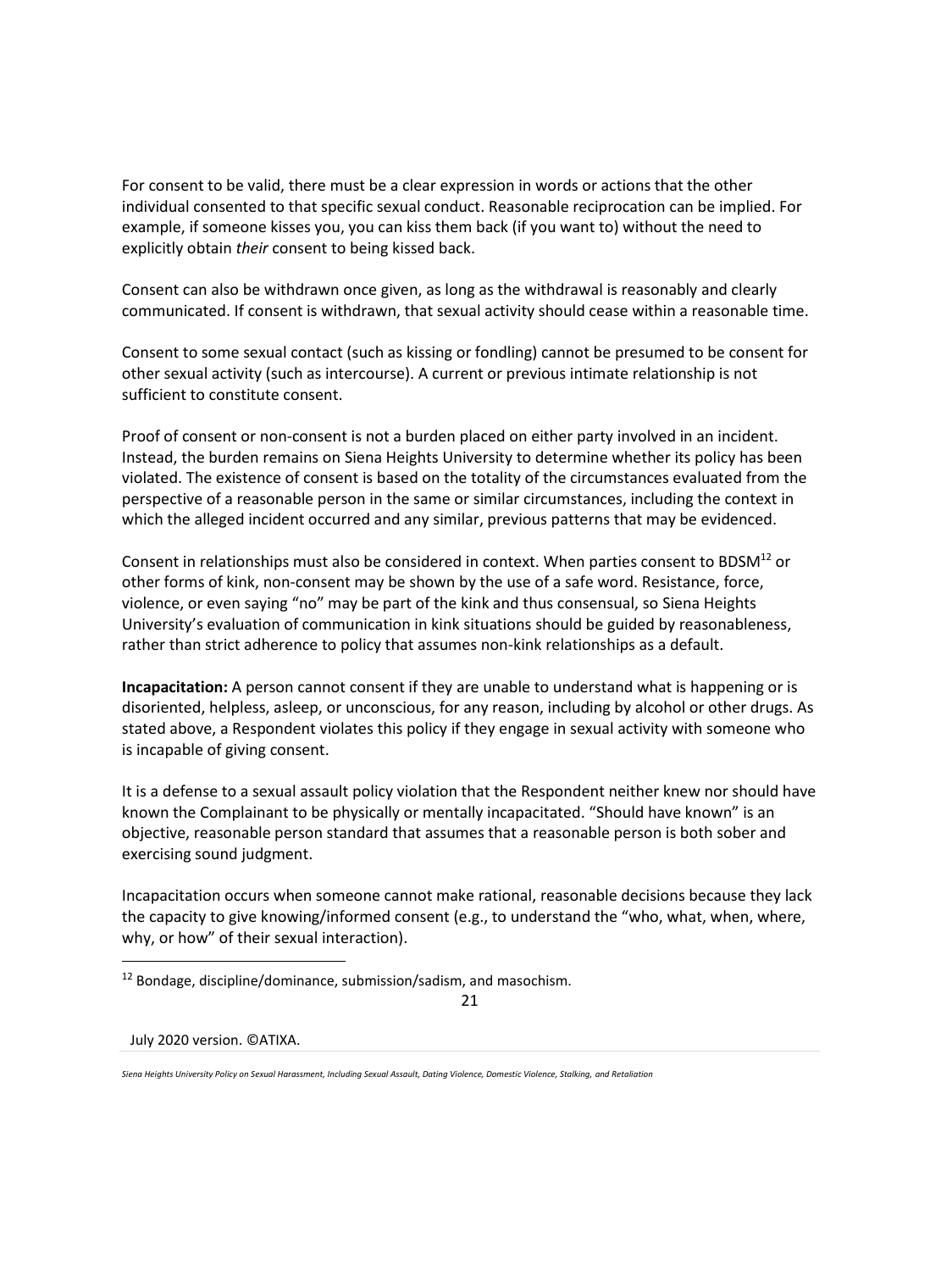Incapacitation is determined through consideration of all relevant indicators of an individual's state and is not synonymous with intoxication, impairment, blackout, and/or being drunk.

This policy also covers a person whose incapacity results from a temporary or permanent physical or mental health condition, involuntary physical restraint, and/or the consumption of incapacitating drugs.

# **17. Retaliation**

Protected activity under this policy includes reporting an incident that may implicate this policy, participating in the grievance process, supporting a Complainant or Respondent, assisting in providing information relevant to an investigation, and/or acting in good faith to oppose conduct that constitutes a violation of this Policy.

Acts of alleged retaliation should be reported immediately to the Title IX Coordinator and/or Public Safety and will be promptly investigated. Siena Heights University will take all appropriate and available steps to protect individuals who fear that they may be subjected to retaliation.

Siena Heights University and any member of Siena Heights University's community are prohibited from taking materially adverse action by intimidating, threatening, coercing, harassing, or discriminating against any individual for the purpose of interfering with any right or privilege secured by law or policy, or because the individual has made a report or complaint, testified, assisted, or participated or refused to participate in any manner in an investigation, proceeding, or hearing under this policy and procedure.

Filing a complaint within Process B could be considered retaliatory if those charges could be applicable under Process A, when the Process B charges are made for the purpose of interfering with or circumventing any right or privilege provided afforded within Process A that is not provided by Process B. Therefore, Siena Heights University vets all complaints carefully to ensure this does not happen, and to assure that complaints are tracked to the appropriate process.

The exercise of rights protected under the First Amendment does not constitute retaliation.

Charging an individual with a code of conduct violation for making a materially false statement in bad faith in the course of a grievance proceeding under this policy and procedure does not constitute retaliation, provided that a determination regarding responsibility, alone, is not sufficient to conclude that any party has made a materially false statement in bad faith.

<span id="page-22-0"></span>22

July 2020 version. ©ATIXA.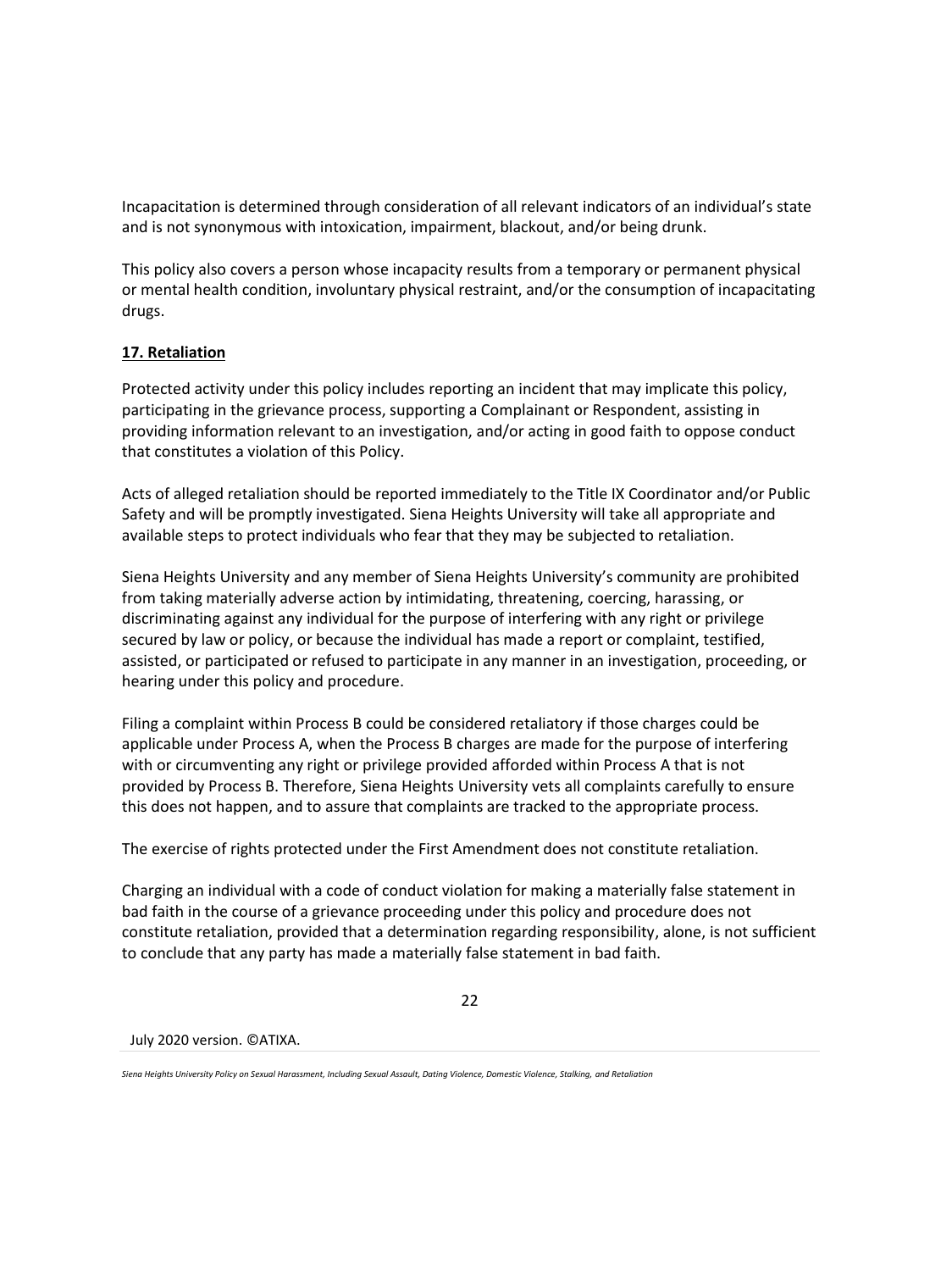## **18. Mandated Reporting**

All Siena Heights University employees (faculty, staff, administrators) are expected to report actual or suspected sexual harassment or retaliation to appropriate officials immediately, though there are some limited exceptions.

In order to make informed choices, it is important to be aware of confidentiality and mandatory reporting requirements when consulting campus resources. On campus, some resources may maintain confidentiality and are not required to report actual or suspected sexual harassment or retaliation. They may offer options and resources without any obligation to inform an outside agency or campus official unless a Complainant has requested the information be shared.

If a Complainant expects formal action in response to their allegations, reporting to any Mandated Reporter can connect them with resources to report crimes and/or policy violations, and these employees will immediately pass reports to the Title IX Coordinator (and/or police, if desired by the Complainant), who will take action when an incident is reported to them.

The following sections describe the reporting options at Siena Heights University for a Complainant or third-party (including parents/guardians when appropriate):

### **a. Confidential Resources**

If a Complainant would like the details of an incident to be kept confidential, the Complainant may speak with:

- Counseling Center
- Student Health Clinic
- Off-campus (non-employees):
	- o Licensed professional counselors and other medical providers
	- o Local rape crisis counselors
	- o Domestic violence resources
	- o Local or state assistance agencies
	- o Clergy/Chaplains
	- o Attorneys

All of the above-listed individuals will maintain confidentiality when acting under the scope of their licensure, professional ethics, and/or professional credentials, except in extreme cases of immediacy of threat or danger or abuse of a minor, elder, or someone with a disability, or when required to disclose by law or court order.

23

July 2020 version. ©ATIXA.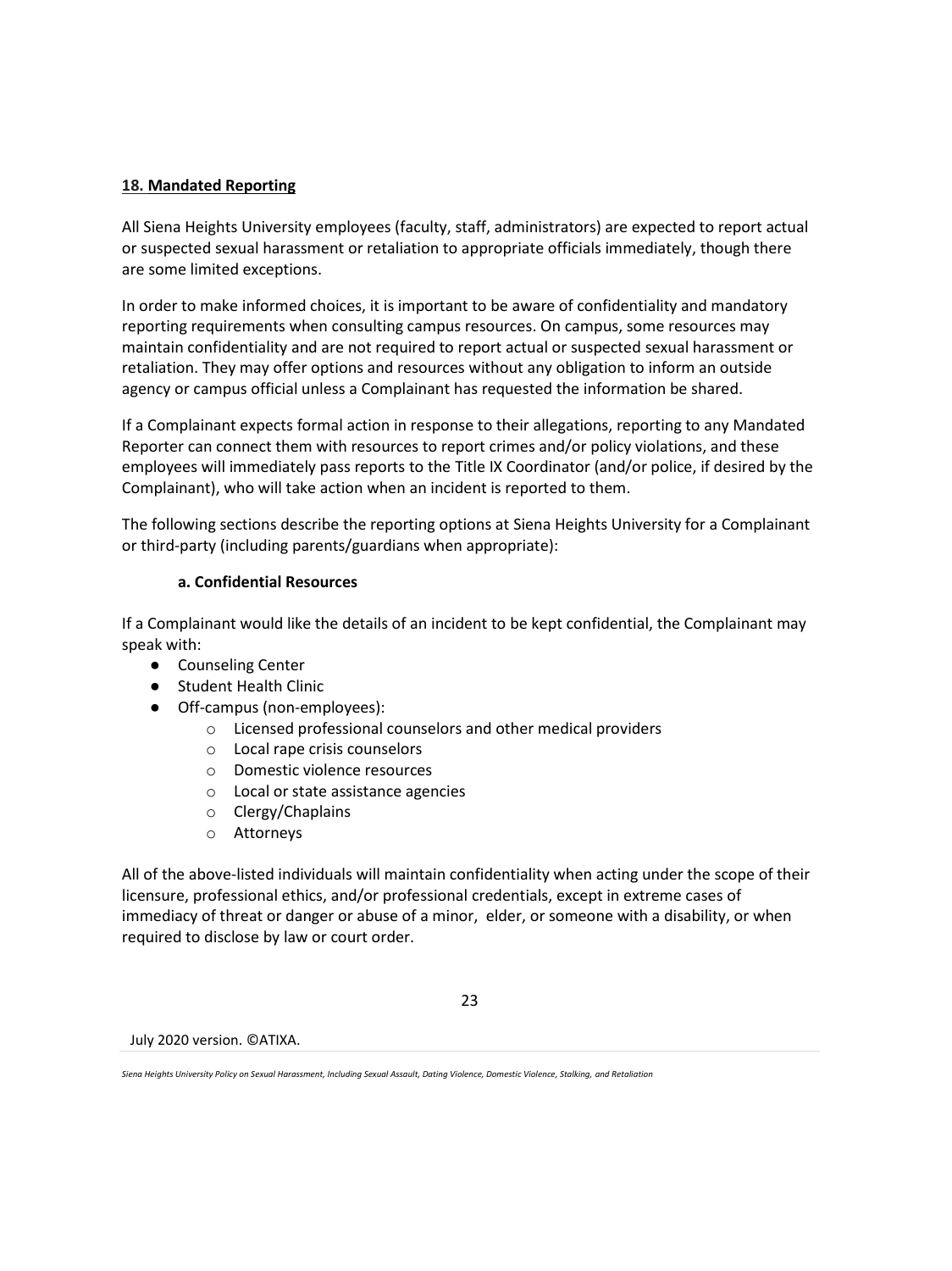The campus counselor, campus nurse, and the Employee Assistance Program are available to help free of charge and may be consulted on an emergency basis during normal business hours.

Employees who are confidential and who receive reports within the scope of their confidential roles will timely submit anonymous statistical information for Clery Act purposes unless they believe ti would be harmful to their client, patient, or parishioner.

# **b. Anonymous Notice to Mandated Reporters**

Anonymous notice will be investigated by Siena Heights University to the extent possible, both to assess the underlying allegation(s) and to determine if supportive measures or remedies can be provided.

However, anonymous notice typically limits Siena Heights University's ability to investigate, respond, and provide remedies, depending on what information is shared.

## **c. Mandated Reporters and Formal Notice/Complaints**

All employees of Siena Heights University (including student employees), with the exception of those who are designated as Confidential Resources, are Mandated Reporters and must promptly share with the Title IX Coordinator all known details of a report made to them in the course of their employment.

Employees must also promptly share all details of behaviors under this policy that they observe or have knowledge of, even if not reported to them by a Complainant or third-party.

Complainants may want to carefully consider whether they share personally identifiable details with non-confidential Mandated Reporters, as those details must be shared with the Title IX Coordinator.

Generally, disclosures in climate surveys, classroom writing assignments or discussions, human subjects research, or at events such as "Take Back the Night" marches or speak-outs do not provide notice that must be reported to the Coordinator by employees, unless the Complainant clearly indicates that they desire a report to be made or a seek a specific response from Siena Heights University.

Supportive measures may be offered as the result of such disclosures without formal Siena Heights University action.

#### 24

July 2020 version. ©ATIXA.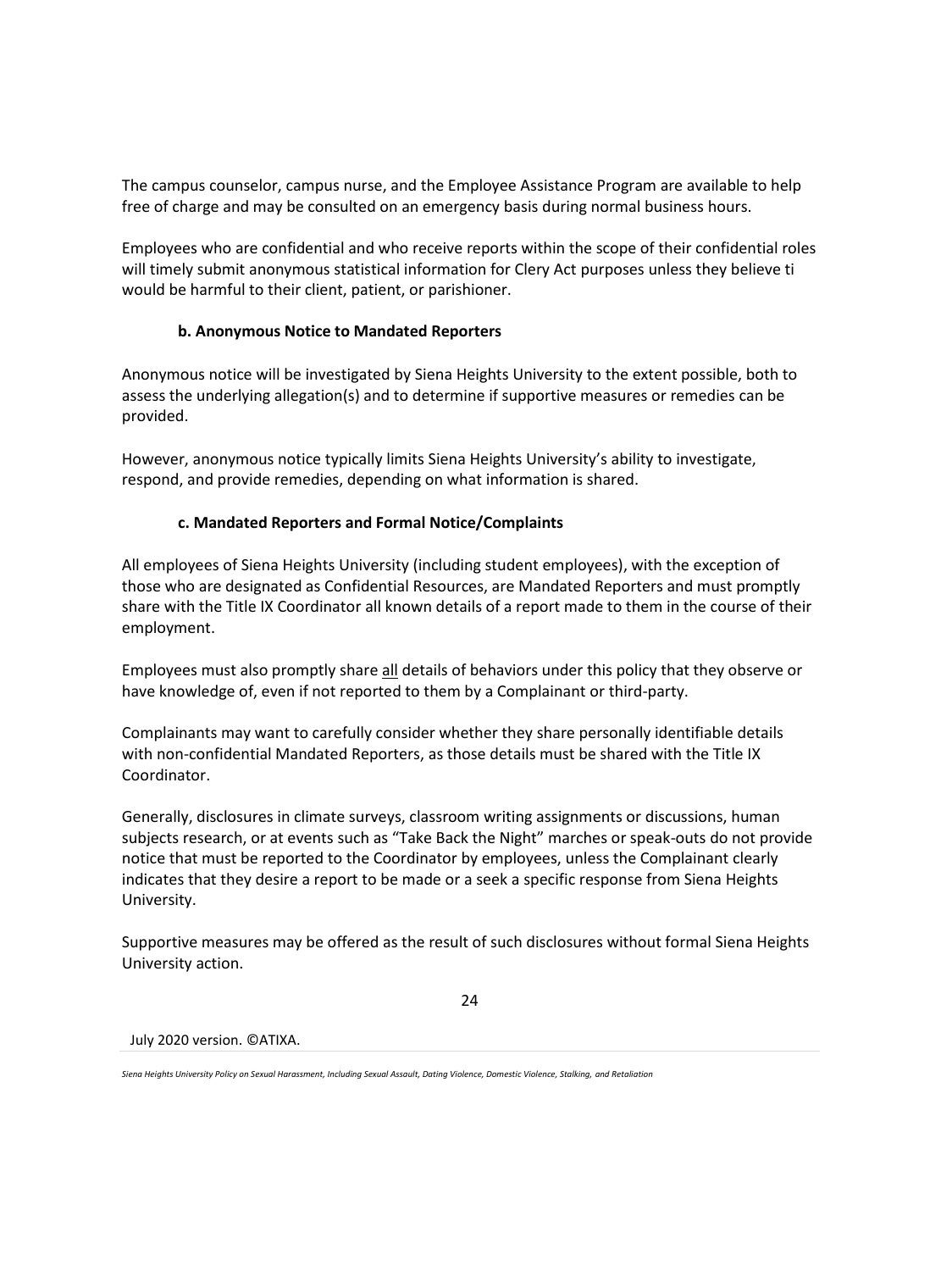Failure of a Mandated Reporter, as described above in this section, to report an incident of sexual harassment or retaliation of which they become aware is a violation of Siena Heights University policy and can be subject to disciplinary action for failure to comply.

Though this may seem obvious, when a Mandated Reporter is engaged in harassment or other violations of this policy, they still have a duty to report their own misconduct, though Siena Heights University is technically not on notice when a harasser is also a Mandated Reporter unless the harasser does in fact report themselves.

Finally, it is important to clarify that a Mandated Reporter who is themselves a target of harassment or other misconduct under this policy is not required to report their own experience, though they are, of course, encouraged to do so.

## **19. When a Complainant Does Not Wish to Proceed**

If a Complainant does not wish for their name to be shared, does not wish for an investigation to take place, or does not want a formal complaint to be pursued, they may make such a request to the Title IX Coordinator, who will evaluate that request in light of the duty to ensure the safety of the campus and to comply with state or federal law.

The Title IX Coordinator has ultimate discretion over whether Siena Heights University proceeds when the Complainant does not wish to do so, and the Title IX Coordinator may sign a formal complaint to initiate a grievance process upon completion of an appropriate violence risk assessment.

The Title IX Coordinator's decision should be based on results of the violence risk assessment that show a compelling risk to health and/or safety that requires Siena Heights University to pursue formal action to protect the community.

A compelling risk to health and/or safety may result from evidence of patterns of misconduct, predatory conduct, threats, abuse of minors, use of weapons, and/or violence. Siena Heights University may be compelled to act on alleged employee misconduct irrespective of a Complainant's wishes.

The Title IX Coordinator must also consider the effect that non-participation by the Complainant may have on the availability of evidence and Siena Heights University's ability to pursue a Formal Grievance Process fairly and effectively.

#### 25

July 2020 version. ©ATIXA.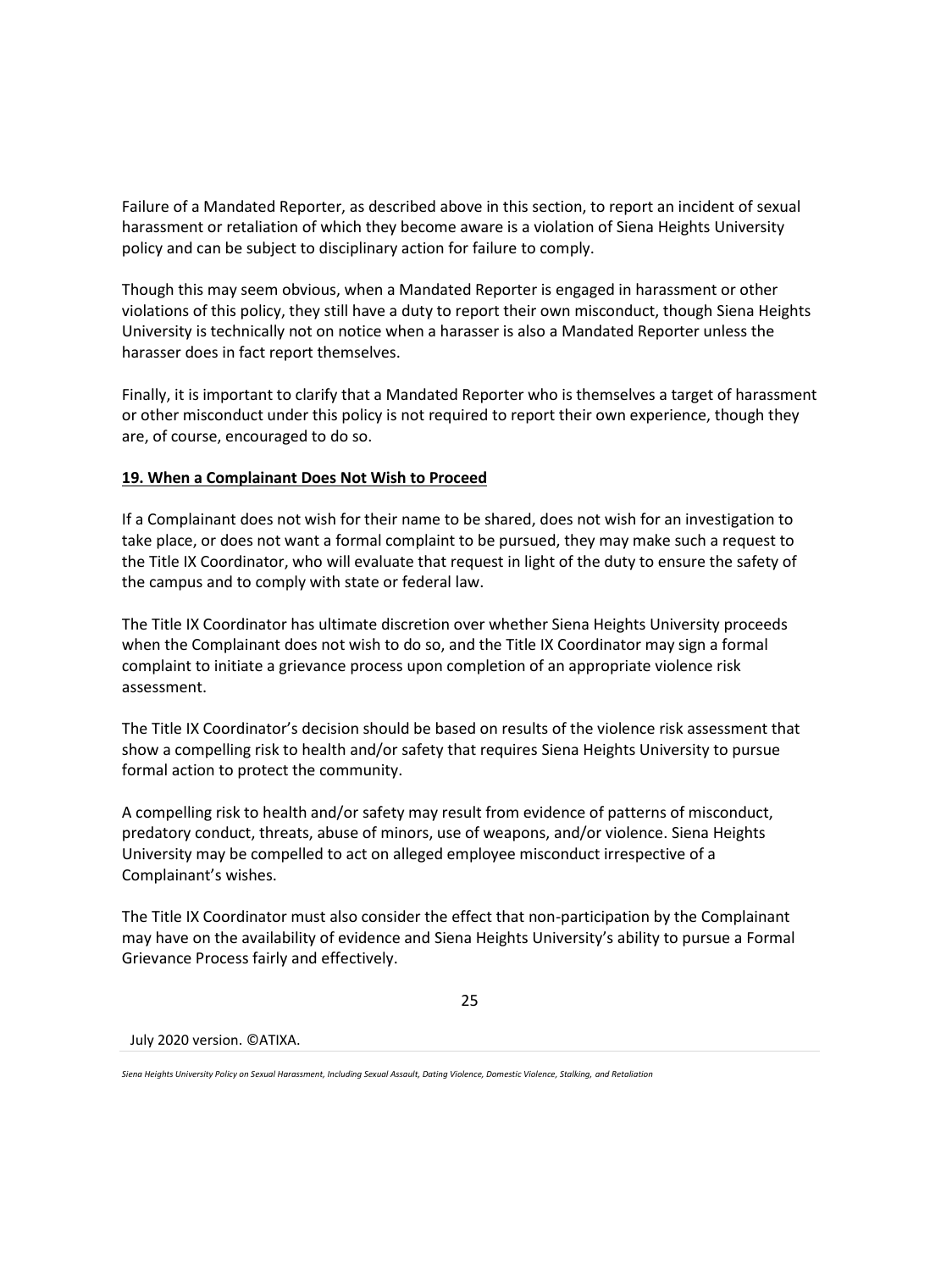When the Title IX Coordinator executes the written complaint, they do not become the Complainant. The Complainant is the individual who is alleged to be the victim of conduct that could constitute a violation of this policy.

When Siena Heights University proceeds, the Complainant (or their Advisor) may have as much or as little involvement in the process as they wish. The Complainant retains all rights of a Complainant under this Policy irrespective of their level of participation. Typically, when the Complainant chooses not to participate, the Advisor may be appointed as proxy for the Complainant throughout the process, acting to ensure and protect the rights of the Complainant, though this does not extend to the provision of evidence or testimony.

Note that Siena Heights University's ability to remedy and respond to notice may be limited if the Complainant does not want Siena Heights University to proceed with an investigation and/or grievance process. The goal is to provide the Complainant with as much control over the process as possible, while balancing Siena Heights University's obligation to protect its community.

In cases in which the Complainant requests confidentiality/no formal action and the circumstances allow Siena Heights University to honor that request, Siena Heights University will offer informal resolution options (see below), supportive measures, and remedies to the Complainant and the community, but will not otherwise pursue formal action.

If the Complainant elects to take no action, they can change that decision if they decide to pursue a formal complaint at a later date. Upon making a formal complaint, a Complainant has the right, and can expect, to have allegations taken seriously by Siena Heights University, and to have the incidents investigated and properly resolved through these procedures. Please consider that delays may cause limitations on access to evidence, or present issues with respect to the status of the parties.

### **20. Federal Timely Warning Obligations**

Parties reporting sexual assault, domestic violence, dating violence, and/or stalking should be aware that under the Clery Act, Siena Heights University must issue timely warnings for incidents reported to them that pose a serious or continuing threat of bodily harm or danger to members of the campus community.

Siena Heights University will ensure that a Complainant's name and other identifying information is not disclosed, while still providing enough information for community members to make safety decisions in light of the potential danger.

26

July 2020 version. ©ATIXA.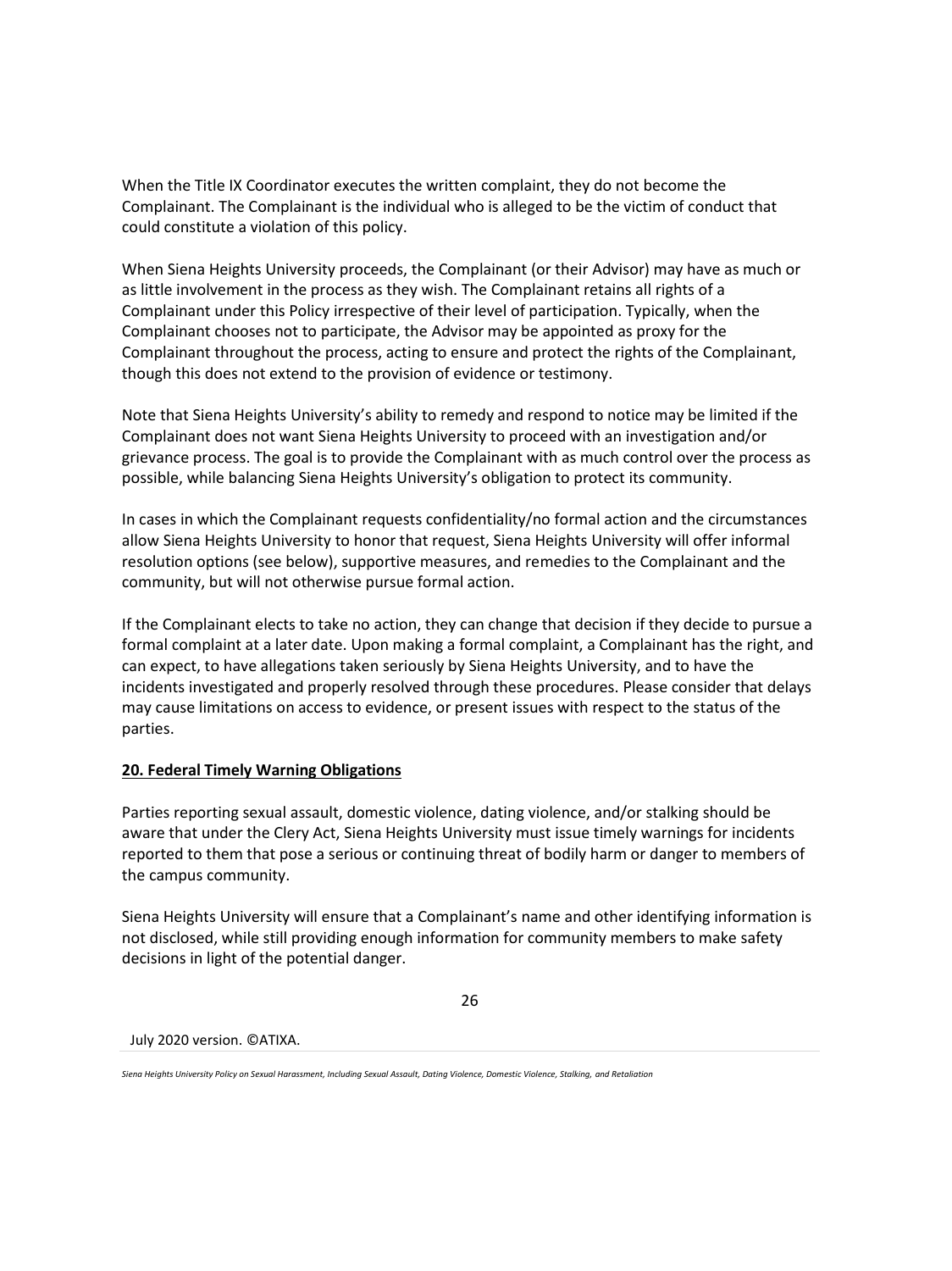## **21. False Allegations and Evidence**

Deliberately false and/or malicious accusations under this policy are a serious offense and will be subject to appropriate disciplinary action. This does not include allegations that are made in good faith but are ultimately shown to be erroneous or do not result in a policy violation determination.

Additionally, witnesses and parties knowingly providing false evidence, tampering with or destroying evidence, or deliberately misleading an official conducting an investigation can be subject to discipline under Siena Heights University policy.

## **22. Amnesty for Complainants and Witnesses**

Siena Heights University community encourages the reporting of misconduct and crimes by Complainants and witnesses. Sometimes, Complainants or witnesses are hesitant to report to Siena Heights University officials or participate in grievance processes because they fear that they themselves may be in violation of certain policies, such as underage drinking or use of illicit drugs at the time of the incident. Respondents may hesitate to be forthcoming during the process for the same reasons.

It is in the best interests of Siena Heights University community that Complainants choose to report misconduct to Siena Heights University officials, that witnesses come forward to share what they know, and that all parties be forthcoming during the process.

To encourage reporting and participation in the process, Siena Heights University maintains a policy of offering parties and witnesses amnesty from minor policy violations – such as underage consumption of alcohol or the use of illicit drugs – related to the incident.

Amnesty does not apply to more serious allegations such as physical abuse of another or illicit drug distribution. The decision not to offer amnesty is based on neither sex nor gender, but on the fact that collateral misconduct is typically addressed for all students within a progressive discipline system, and the rationale for amnesty – the incentive to report serious misconduct – is rarely applicable to Respondent with respect to a Complainant.

**Students:** Siena Heights encourages students to be active bystanders at all times for other students in need, such as to assist a student who has experienced a sexual assault. This need for social responsibility to contact Public Safety may come at a time where the assisting student may be violating a University policy themselves, such as underage consumption of alcohol or marijauna use.

27

July 2020 version. ©ATIXA.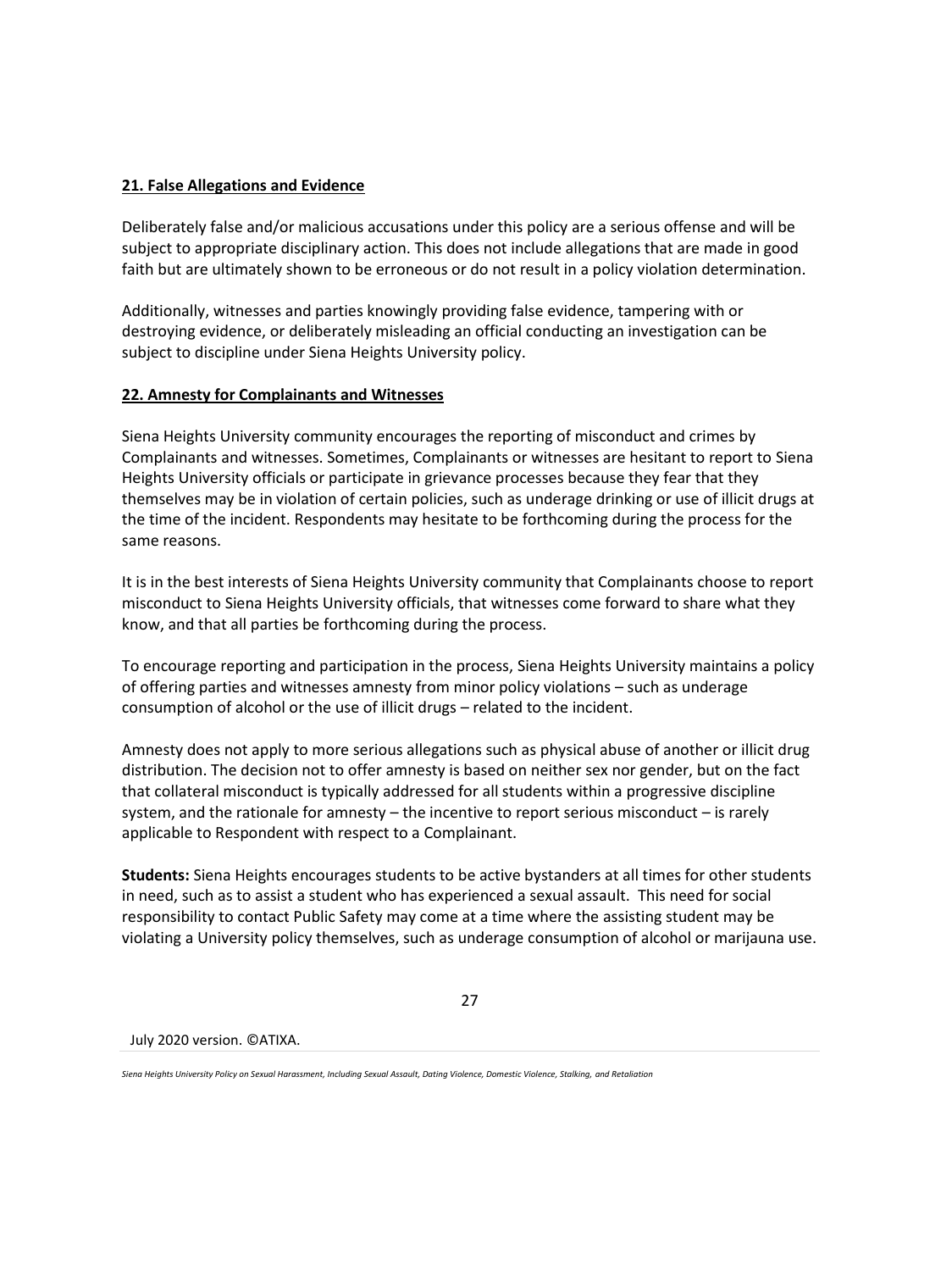Siena Heights University allows the Dean for Students or designee to grant amnesty for students who help others in need. Students who initiate sexual misconduct assistance and/or medical treatment on behalf of themselves may also receive amnesty for alcohol and/or drug use violation(s). Students who are granted amnesty will still be required to meet with a staff member in Student Conduct to discuss the situation and be provided educational resources. Although a record of the incident will be kept on file, and used as prior conduct history should subsequent conduct matters a\occur, it will not go on the student's educational student conduct record.

This amnesty policy is only applicable to Siena Heights University Student Code of Conduct and does not preclude law enforcement agencies from enforcing the law.

## **23. Federal Statistical Reporting Obligations**

Certain campus officials – those deemed Campus Security Authorities – have a duty to report the following for federal statistical reporting purposes (Clery Act):

- a) All "primary crimes," which include homicide, sexual assault, robbery, aggravated assault, burglary, motor vehicle theft, and arson;
- b) Hate crimes, which include any bias-motivated primary crime as well as any bias motivated larceny or theft, simple assault, intimidation, or destruction/damage/vandalism of property;
- c) VAWA-based crimes, $^{13}$  which include sexual assault, domestic violence, dating violence, and stalking; and
- d) Arrests and referrals for disciplinary action for weapons-related law violations, liquor-related law violations, and drug abuse-related law violations.

All personally identifiable information could be kept private, under certain circumstances , but statistical information must be shared with Public Safety regarding the type of incident and its general location (on or off-campus or in the surrounding area, but no addresses are given) for publication in the Annual Security Report and daily campus crime log.

Campus Security Authorities include: student affairs/student conduct staff, campus public safety, local police, coaches, athletic directors, residence life staff, student activities staff, human resources staff, advisors to student organizations, and any other official with significant responsibility for student and campus activities.

28

<sup>13</sup> VAWA is the Violence Against Women Act, enacted in 1994 codified in part at 42 U.S.C. sections 13701 through 14040.

*Siena Heights University Policy on Sexual Harassment, Including Sexual Assault, Dating Violence, Domestic Violence, Stalking, and Retaliation*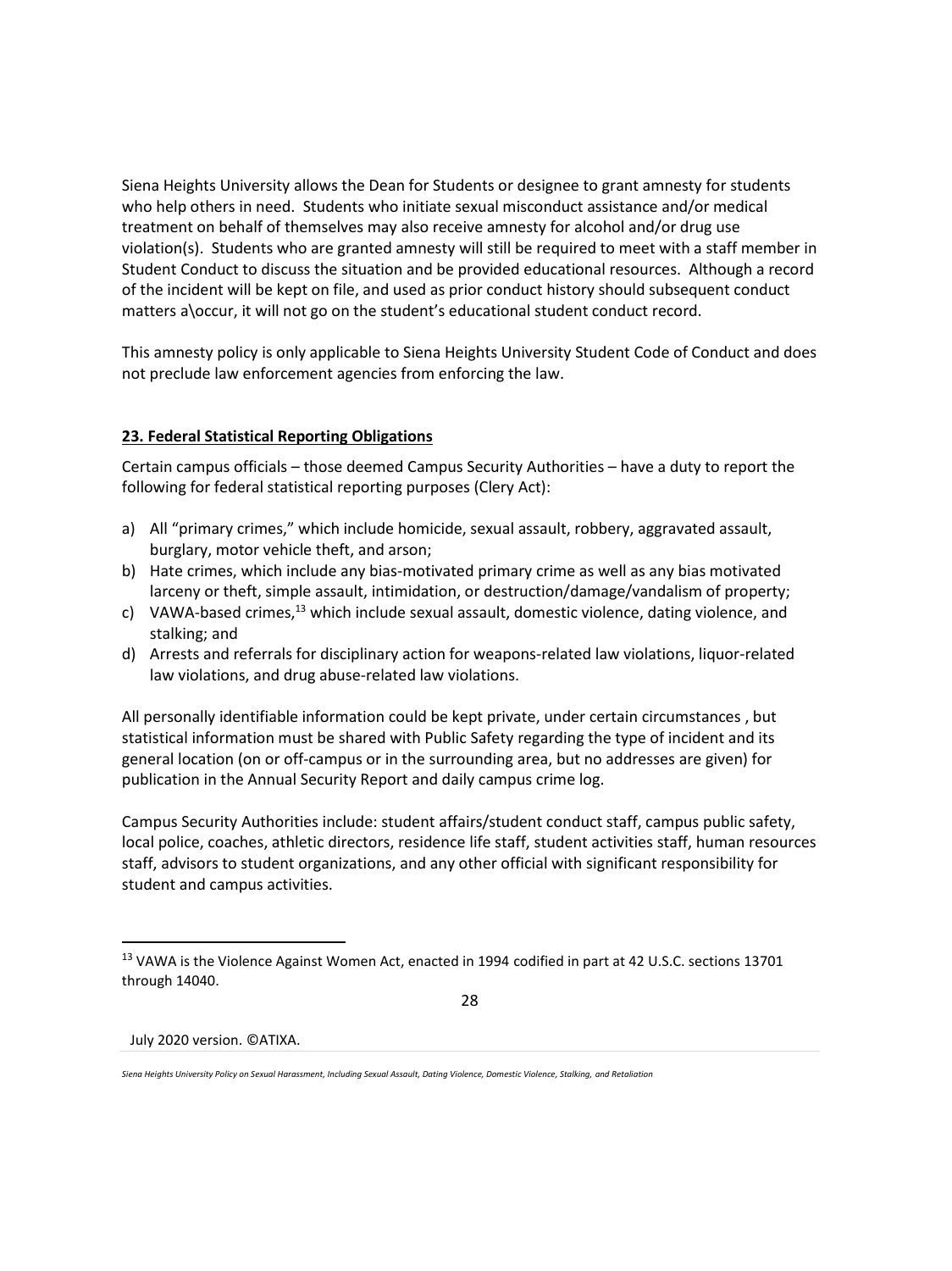# **INTERIM RESOLUTION PROCESS<sup>14</sup> FOR ALLEGED VIOLATIONS OF THE POLICY ON SEXUAL HARASSMENT (KNOWN AS PROCESS "A")**

### **1. Overview**

Siena Heights University will act on any formal or informal notice/complaint of violation of the Policy that is received by the Title IX Coordinator<sup>15</sup> or any other Official with Authority by applying these procedures, known as "Process A."

The procedures below apply to all allegations of sexual harassment or retaliation involving students, staff, administrators, or faculty members. A set of technical dismissal requirements within the Title IX regulations may apply as described below, but when a technical dismissal under the Title IX allegations is required, any remaining allegations will proceed using these same grievance procedures, clarifying which policies above are applicable. Although the effect of the Title IX regulations can be confusing, these grievance procedures apply to all policies above.

## OR

The procedures below apply **only** to qualifying allegations of sexual harassment (including sexual assault, dating violence, domestic violence, and stalking, as defined above) involving students, staff, administrator, or faculty members.

If a dismissal occurs under Process A, please see <https://sienaheights.edu/Student-Life/Student-Conduct> for a description of the procedures applicable to the resolution of such offenses, known as "Process B."

Process B can also apply to sexual harassment (including sexual assault, dating violence, domestic violence, and stalking, as defined above) when jurisdiction does not fall within Process A, as determined by the Title IX Coordinator.

The procedures below may be used to address collateral misconduct arising from the investigation of or occurring in conjunction with reported misconduct (e.g., vandalism, physical abuse of another). All other allegations of misconduct unrelated to incidents covered by the Policy will be

29

July 2020 version. ©ATIXA.

<sup>&</sup>lt;sup>14</sup> For Siena Heights University's with Formal Grievance Processes enabling students and/or employees to challenge Siena Heights University action, it is recommended that allegations under this policy be exempted from that process and replaced with the resolution process outlined here. Most existing grievance proceedings are neither equitable (by definition), nor are they sufficiently prompt to satisfy Title IX. <sup>15</sup> Anywhere this procedure indicates "Title IX Coordinator," Siena Heights University may substitute a trained designee.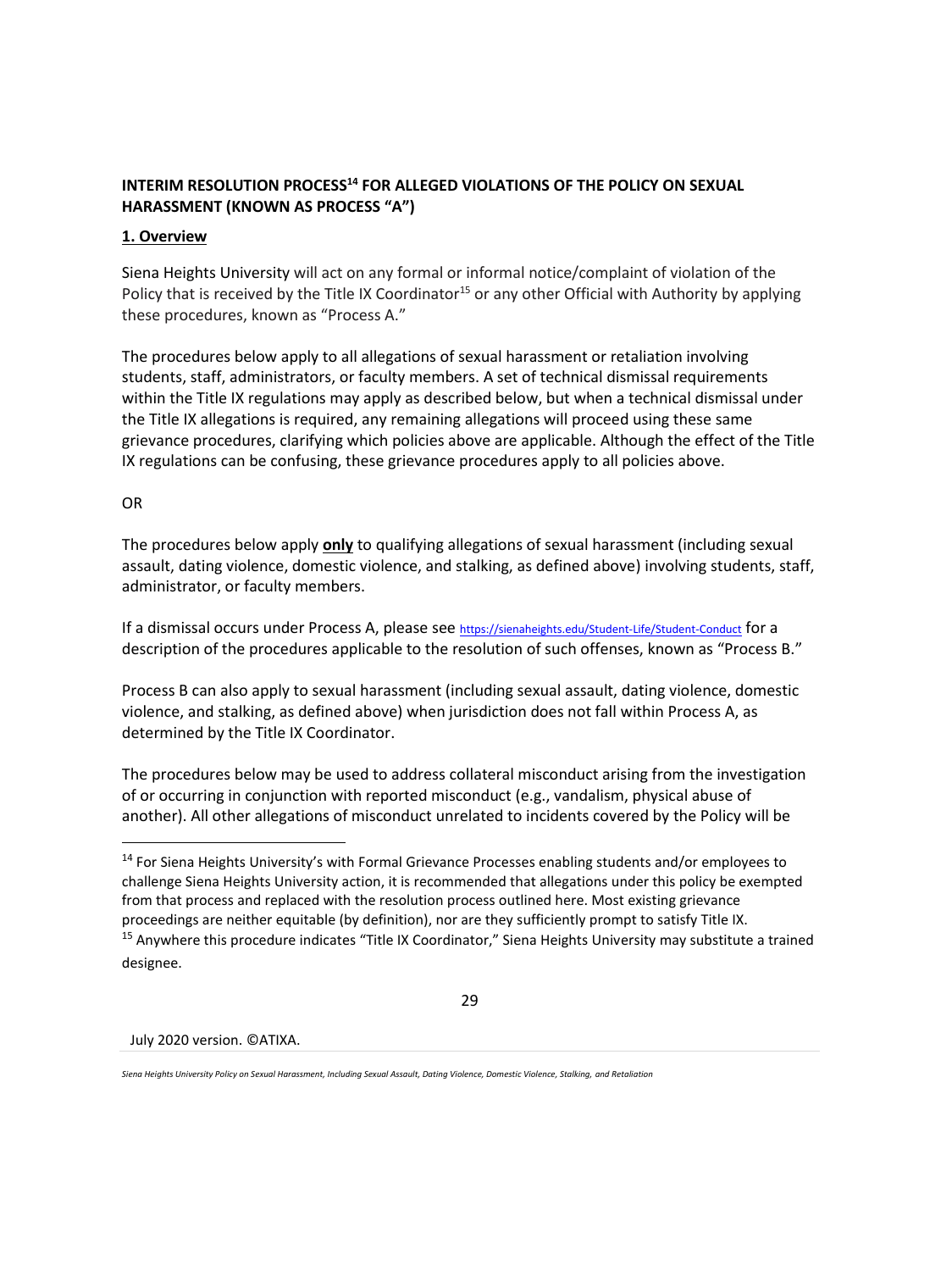addressed through procedures described in the student, faculty, and staff handbooks.

# **2. Notice/Complaint**

Upon receipt of a complaint or notice to the Title IX Coordinator of an alleged violation of the Policy, the Title IX Coordinator initiates a prompt initial assessment to determine the next steps Siena Heights University needs to take.

The Title IX Coordinator will initiate at least one of three responses:

1) Offering supportive measures because the Complainant does not want to file a formal complaint; and/or

2) An informal resolution (upon submission of a formal complaint); and/or

3) A Formal Grievance Process including an investigation and a hearing (upon submission of a formal complaint).

Siena Heights University uses the Formal Grievance Process to determine whether or not the Policy has been violated. If so, Siena Heights University will promptly implement effective remedies designed to ensure that it is not deliberately indifferent to sexual harassment or retaliation, their potential recurrence, or their effects.

# **3. Initial Assessment**

Following receipt of notice or a complaint of an alleged violation of this Policy, the Title IX Coordinator<sup>16</sup> engages in an initial assessment, typically within one to five business days. The steps in an initial assessment can include:

- If notice is given, the Title IX Coordinator seeks to determine if the person impacted wishes to make a formal complaint, and will assist them to do so, if desired.
	- $\circ$  If they do not wish to do so, the Title IX Coordinator determines whether to initiate a complaint because a violence risk assessment indicates a compelling threat to health and/or safety.
- If a formal complaint is received, the Title IX Coordinator assesses its sufficiency and works with the Complainant to make sure it is correctly completed.

30

<sup>&</sup>lt;sup>16</sup> If circumstances require, the President or Title IX Coordinator will designate another person to oversee the process below should an allegation be made about the Coordinator or the Coordinator be otherwise unavailable or unable to fulfill their duties.

*Siena Heights University Policy on Sexual Harassment, Including Sexual Assault, Dating Violence, Domestic Violence, Stalking, and Retaliation*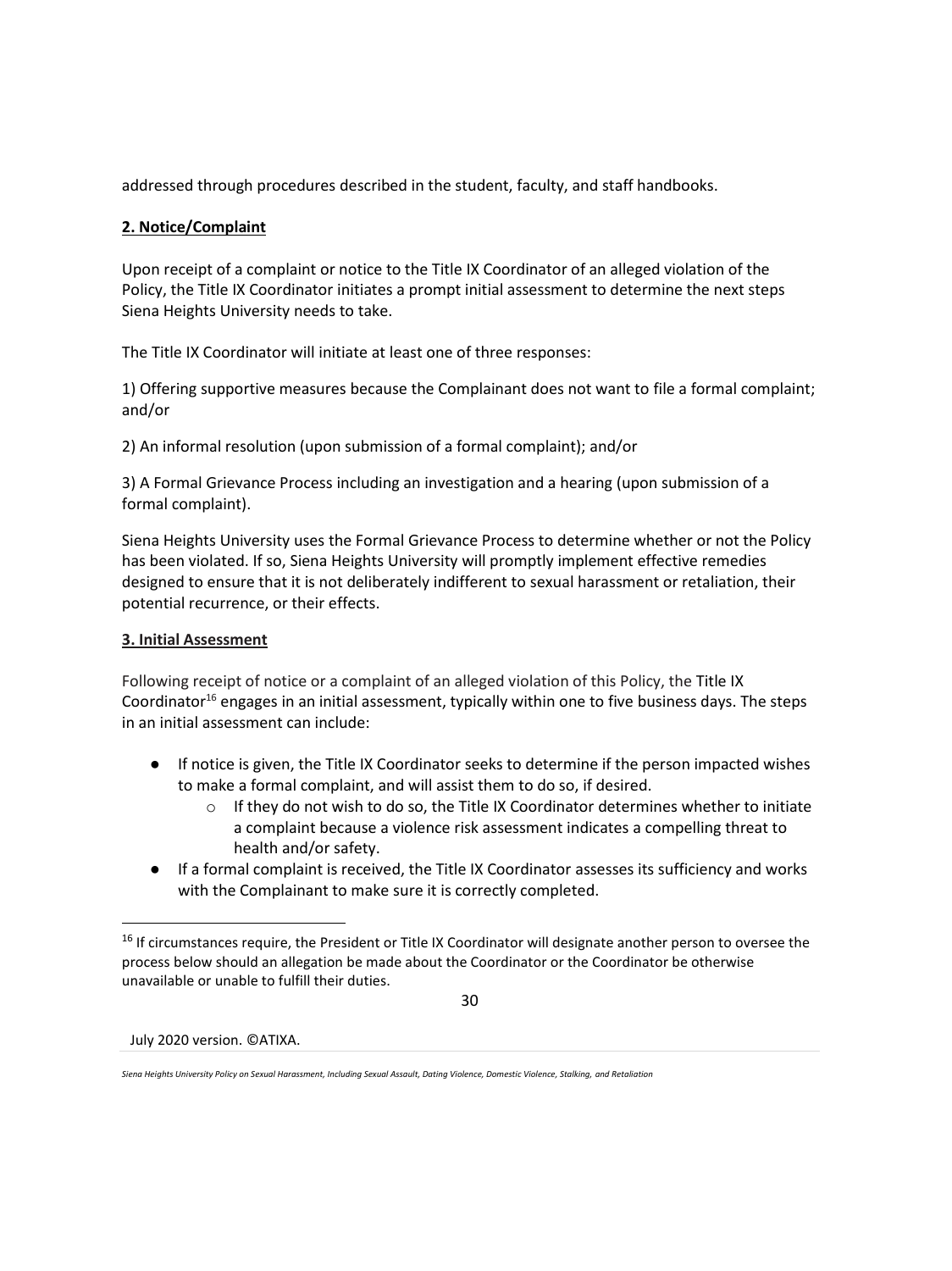- The Title IX Coordinator reaches out to the Complainant to offer supportive measures.
- The Title IX Coordinator works with the Complainant to ensure they are aware of the right to have an Advisor.
- The Title IX Coordinator works with the Complainant to determine whether the Complainant prefers a supportive and remedial response, an informal resolution option, or a formal investigation and grievance process.
	- $\circ$  If a supportive and remedial response is preferred, the Title IX Coordinator works with the Complainant to identify their wishes, assesses the request, and implements accordingly. No Formal Grievance Process is initiated, though the Complainant can elect to initiate one later, if desired.
	- o If an informal resolution option is preferred, the Title IX Coordinator assesses whether the complaint is suitable for informal resolution, and may seek to determine if the Respondent is also willing to engage in informal resolution.
	- o If a Formal Grievance Process is preferred, the Title IX Coordinator determines if the misconduct alleged falls within the scope of Title IX:
		- If it does, the Title IX Coordinator will initiate the formal investigation and grievance process, directing the investigation to address:
			- an incident, and/or
			- a pattern of alleged misconduct, and/or
			- a culture/climate concern, based on the nature of the complaint.
		- If it does not, the Title IX Coordinator determines that Title IX does not apply (and will "dismiss" that aspect of the complaint, if any), assesses which policies may apply and refers the matter for resolution under Process B. Please note that dismissing a complaint under Title IX is solely a procedural requirement under Title IX and does not limit Siena Heights University's authority to address a complaint with an appropriate process and remedies.

# **a. Violence Risk Assessment**

In many cases, the Title IX Coordinator may determine that a Violence Risk Assessment (VRA) should be conducted by the CARE Team as part of the initial assessment. A VRA can aid in ten critical and/or required determinations, including:

- Emergency removal of a Respondent on the basis of immediate threat to physical health/safety;
- Whether the Title IX Coordinator should pursue/sign a formal complaint absent a willing/able Complainant;

31

*Siena Heights University Policy on Sexual Harassment, Including Sexual Assault, Dating Violence, Domestic Violence, Stalking, and Retaliation*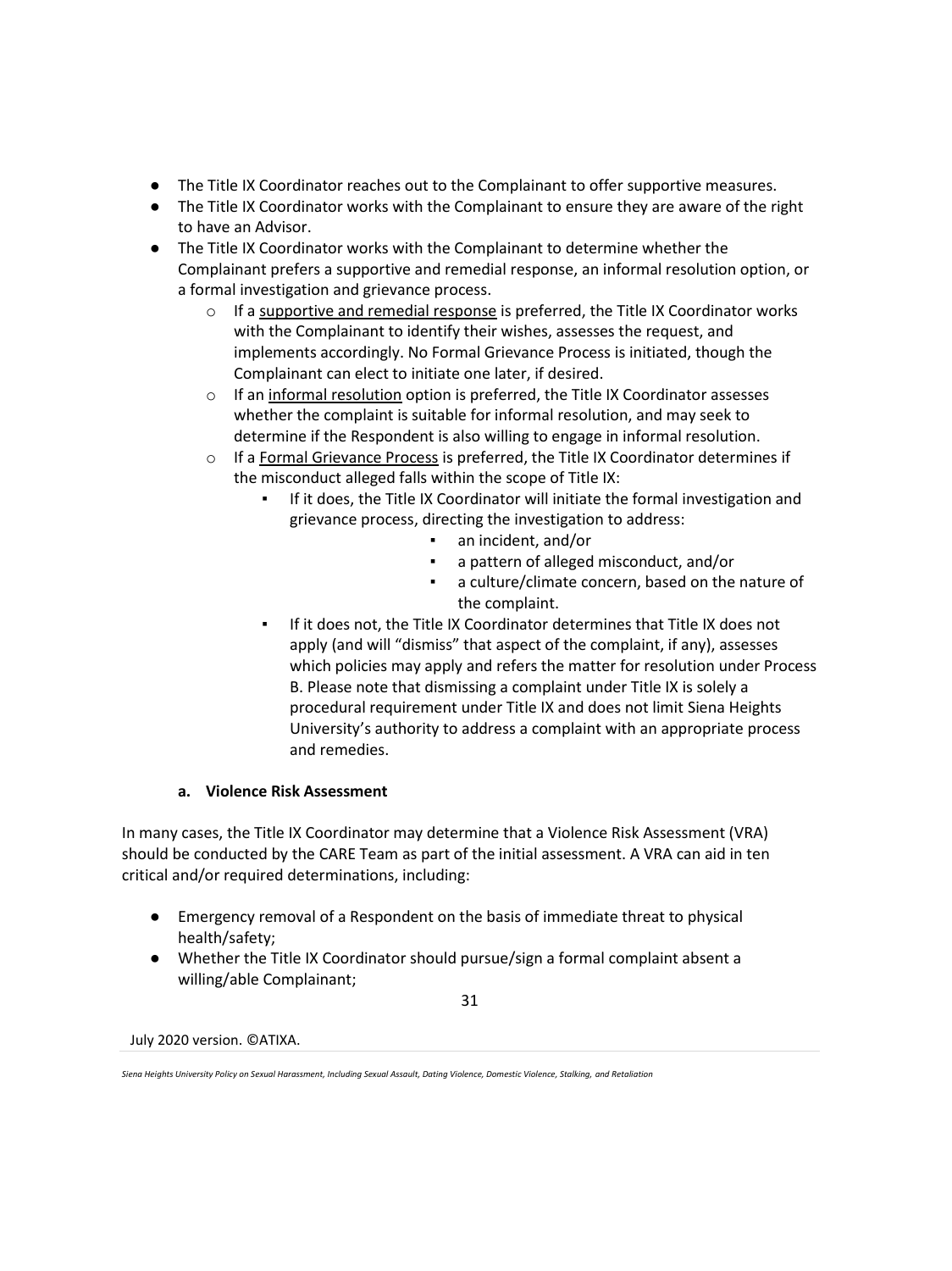- Whether to put the investigation on the footing of incident and/or pattern and/or climate;
- To help identify potential predatory conduct;
- To help assess/identify grooming behaviors;
- Whether it is reasonable to try to resolve a complaint through informal resolution, and what modality may be most successful;
- Whether to permit a voluntary withdrawal by the Respondent;
- Whether to impose transcript notation or communicate with a transfer Siena Heights University about a Respondent;
- Assessment of appropriate sanctions/remedies (to be applied post-hearing); and/or
- Whether a Clery Act Timely Warning/Trespass order/Persona-non-grata is needed.

Threat assessment is the process of evaluating the actionability of violence by an individual against another person or group following the issuance of a direct or conditional threat. A VRA is a broader term used to assess any potential violence or danger, regardless of the presence of a vague, conditional, or direct threat.

VRAs require specific training and are typically conducted by psychologists, clinical counselors, social workers, case managers, law enforcement officers, student conduct officers, or other CARE team members.

A VRA authorized by the Title IX Coordinator should occur in collaboration with the CARE team. Where a VRA is required by the Title IX Coordinator, a Respondent refusing to cooperate may result in a charge of failure to comply within the appropriate student or employee conduct process.

A VRA is not an evaluation for an involuntary behavioral health hospitalization, nor is it a psychological or mental health assessment. A VRA assesses the risk of actionable violence, often with a focus on targeted/predatory escalations, and is supported by research from the fields of law enforcement, criminology, human resources, and psychology.

More about Siena Heights University's process for VRA can be found below in Appendix E.

# **b. Dismissal (Mandatory and Discretionary)<sup>17</sup>**

Siena Heights University must dismiss a formal complaint or any allegations therein if, at any time during the investigation or hearing, it is determined that:

32

<sup>&</sup>lt;sup>17</sup> These dismissal requirements are mandated by the 2020 Title IX Regulations, 34 CFR §106.45.

*Siena Heights University Policy on Sexual Harassment, Including Sexual Assault, Dating Violence, Domestic Violence, Stalking, and Retaliation*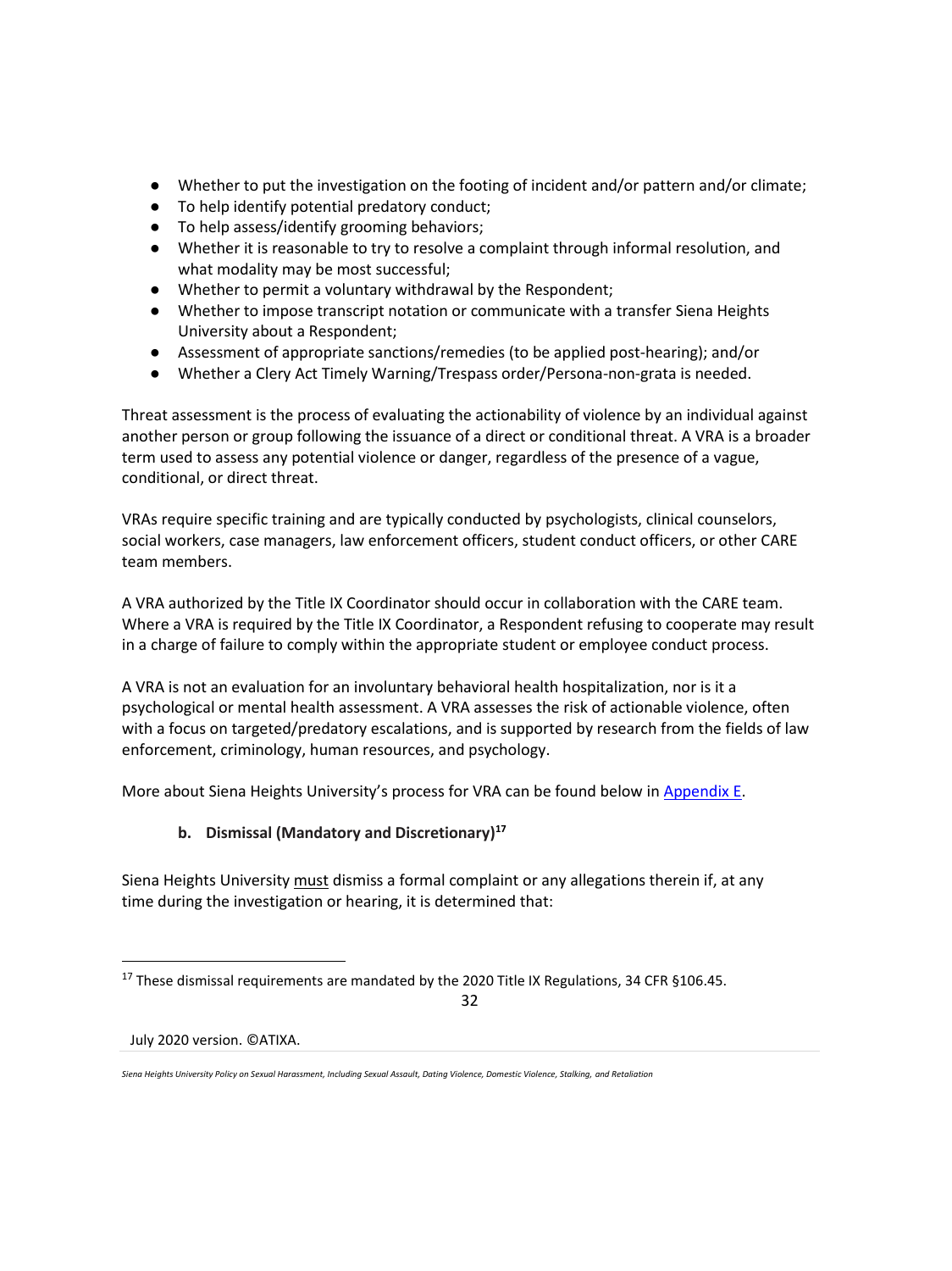- 1) The conduct alleged in the formal complaint would not constitute sexual harassment as defined above, even if proved; and/or
- 2) The conduct did not occur in an educational program or activity controlled by Siena Heights University (including buildings or property controlled by recognized student organizations), and/or Siena Heights University does not have control of the Respondent; and/or
- 3) The conduct did not occur against a person in the United States; and/or
- 4) At the time of filing a formal complaint, a complainant is not participating in or attempting to participate in the education program or activity of Siena Heights University.<sup>18</sup>

Siena Heights University may dismiss a formal complaint or any allegations therein if, at any time during the investigation or hearing:

- 1) A Complainant notifies the Title IX Coordinator in writing that the Complainant would like to withdraw the formal complaint or any allegations therein; or
- 2) The Respondent is no longer enrolled in or employed by Siena Heights University; or
- 3) Specific circumstances prevent Siena Heights University from gathering evidence sufficient to reach a determination as to the formal complaint or allegations therein.

Upon any dismissal, Siena Heights University will promptly send written notice of the dismissal and the rationale for doing so simultaneously to the parties.

This dismissal decision is appealable by any party under the procedures for appeal below. A Complainant who decides to withdraw a complaint may later request to reinstate it or refile it.

# **4. Counterclaims**

Siena Heights University is obligated to ensure that the grievance process is not abused for retaliatory purposes. Siena Heights University permits the filing of counterclaims but uses an initial assessment, described above, to assess whether the allegations in the counterclaim are made in good faith. Counterclaims by a Respondent may be made in good faith, but are, on occasion, also made for purposes of retaliation. Counterclaims made with retaliatory intent will not be permitted.

33

<sup>&</sup>lt;sup>18</sup> Such a Complainant is still entitled to supportive measures, but the formal grievance process is not applicable.

*Siena Heights University Policy on Sexual Harassment, Including Sexual Assault, Dating Violence, Domestic Violence, Stalking, and Retaliation*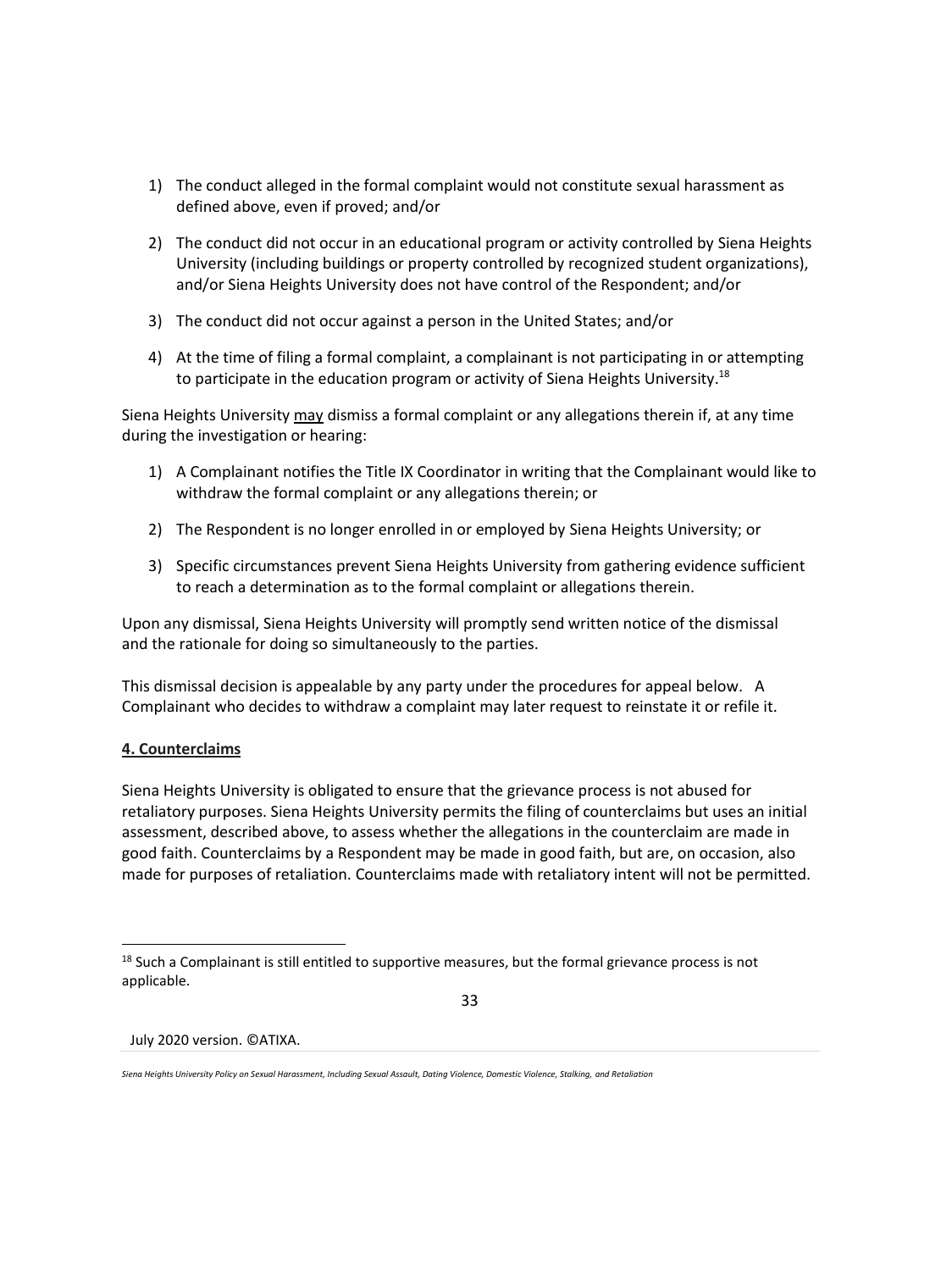Counterclaims determined to have been reported in good faith will be processed using the grievance procedures below. Investigation of such claims may take place after resolution of the underlying initial allegation, in which case a delay may occur.

Counterclaims may also be resolved through the same investigation as the underlying allegation, at the discretion of the Title IX Coordinator. When counterclaims are not made in good faith, they will be considered retaliatory and may constitute a violation of this policy.

# **5. Right to an Advisor**

The parties may each have an Advisor<sup>19</sup> of their choice present with them for all meetings, interviews, and hearings within the resolution process, if they so choose. The parties may select whoever they wish to serve as their Advisor as long as the Advisor is eligible and available.<sup>20</sup>

Choosing an Advisor who is also a witness in the process creates potential for bias and conflict-ofinterest. A party who chooses an Advisor who is also a witness can anticipate that issues of potential bias will be explored by the hearing Decision-maker(s).

Siena Heights University may permit parties to have more than one Advisor upon special request to the Title IX Coordinator. The decision to grant this request is at the sole discretion of the Title IX Coordinator and will be granted equitably to all parties.]

## **a. Who Can Serve as an Advisor**

The Advisor may be a friend, mentor, family member, attorney, or any other individual a party chooses to advise, support, and/or consult with them throughout the resolution process. The parties may choose Advisors from inside or outside of Siena Heights University community.

The Title IX Coordinator will also offer to assign a trained Advisor for any party if the party so chooses. If the parties choose an Advisor from the pool available from Siena Heights University, the Advisor will be trained by Siena Heights University and be familiar with Siena Heights University's

34

<sup>&</sup>lt;sup>19</sup> This could include an attorney, advocate, or support person. The law permits one Advisor for each party (witnesses are not entitled to Advisors within the process, though they can be advised externally), but some Siena Heights University's do permit more than one. If Siena Heights University allows more than one Advisor for one party, they should do so for all parties.

<sup>&</sup>lt;sup>20</sup> "Available" means the party cannot insist on an Advisor who simply doesn't have inclination, time, or availability. Also, the Advisor cannot have institutionally conflicting roles, such as being a Title IX administrator who has an active role in the matter, or a supervisor who must monitor and implement sanctions.

*Siena Heights University Policy on Sexual Harassment, Including Sexual Assault, Dating Violence, Domestic Violence, Stalking, and Retaliation*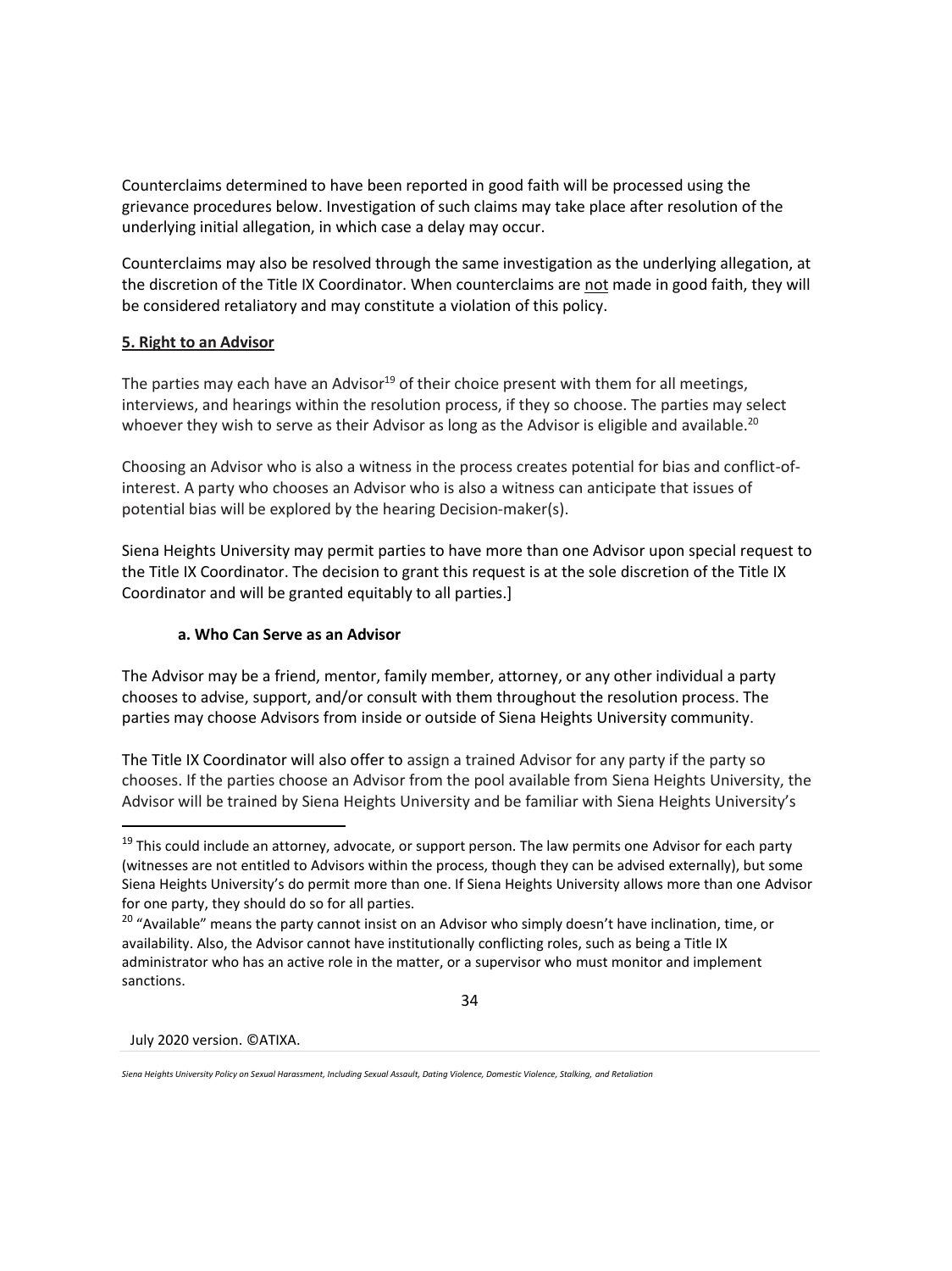resolution process.

If the parties choose an Advisor from outside the pool of those identified by Siena Heights University, the Advisor may not have been trained by Siena Heights University and may not be familiar with Siena Heights University policies and procedures.

Parties also have the right to choose not to have an Advisor in the initial stages of the resolution process, prior to a hearing.

# **b. Advisor's Role in Meetings and Interviews**

The parties may be accompanied by their Advisor in all meetings and interviews at which the party is entitled to be present, including intake and interviews. Advisors should help the parties prepare for each meeting and are expected to advise ethically, with integrity, and in good faith.

Siena Heights University cannot guarantee equal Advisory rights, meaning that if one party selects an Advisor who is an attorney, but the other party does not or cannot afford an attorney, Siena Heights University is not obligated to provide an attorney.

# **c. Advisors in Hearings/Siena Heights University-Appointed Advisor**

Under U.S. Department of Education regulations under Title IX, a form of indirect questioning is required during the hearing, but must be conducted by the parties' Advisors. The parties are not permitted to directly question each other or any witnesses. If a party does not have an Advisor for a hearing, Siena Heights University will appoint a trained Advisor for the limited purpose of conducting any questioning of the other party and witnesses.

A party may reject this appointment and choose their own Advisor, but they may not proceed without an Advisor. If the party's Advisor will not conduct questioning, Siena Heights University will appoint an Advisor who will do so, regardless of the participation or non-participation of the advised party in the hearing itself. Extensive questioning of the parties and witnesses may also be conducted by the Decision-maker(s) during the hearing.

# **d. Advisor's Role in Meetings and Interviews**

The parties may be accompanied by their Advisor in all meetings and interviews at which the party is entitled to be present, including intake and interviews. Advisors should help the parties prepare for each meeting and are expected to advise ethically, with integrity, and in good faith.

35

*Siena Heights University Policy on Sexual Harassment, Including Sexual Assault, Dating Violence, Domestic Violence, Stalking, and Retaliation*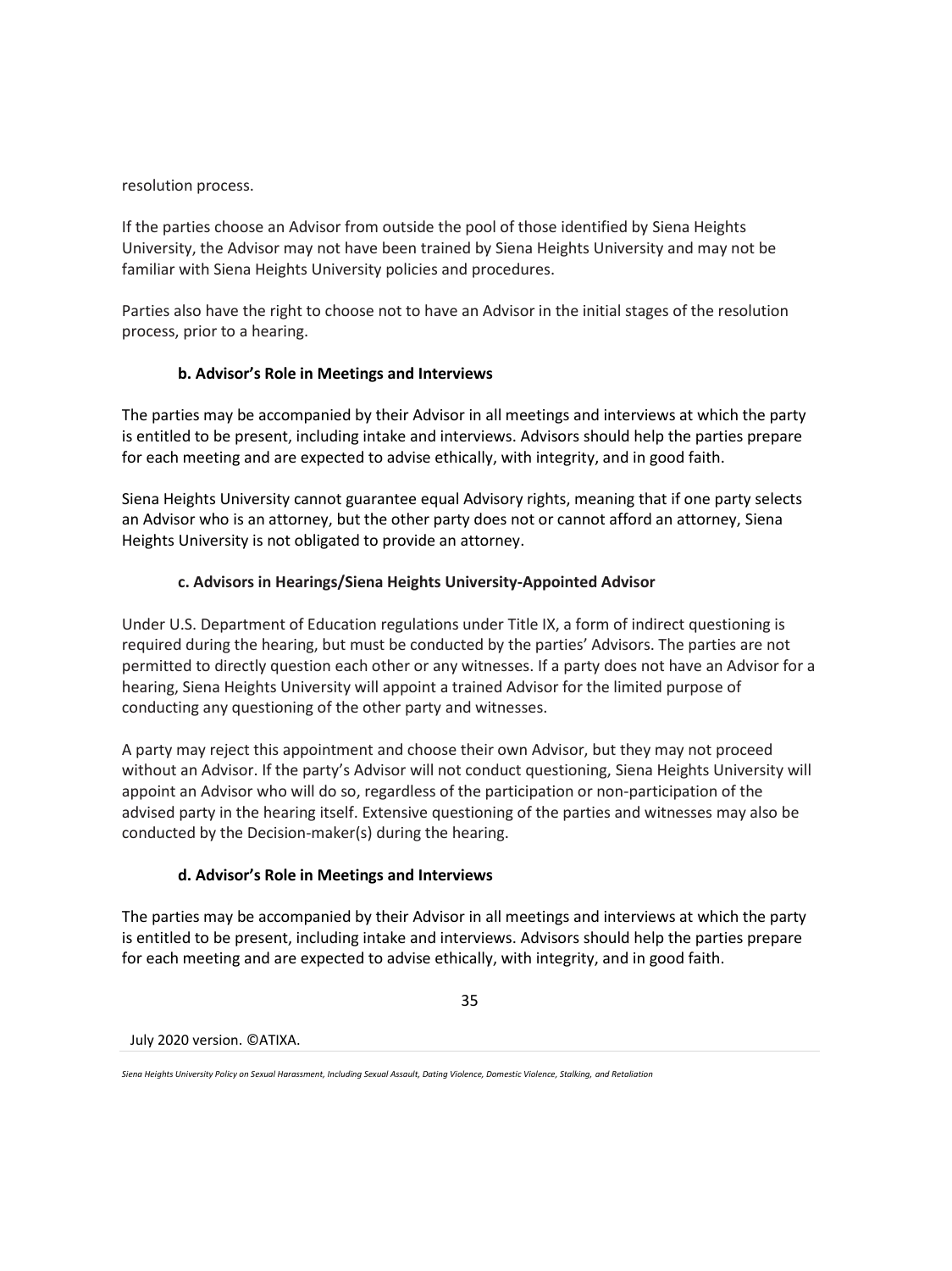Siena Heights University cannot guarantee equal Advisory rights, meaning that if one party selects an Advisor who is an attorney, but the other party does not or cannot afford an attorney, Siena Heights University is not obligated to provide an attorney.

## **e. Pre-Interview Meetings**

Advisors may request to meet with the administrative officials conducting interviews/meetings in advance of these interviews or meetings. This pre-meeting allows Advisors to clarify and understand their role and Siena Heights University's policies and procedures.

# **f. Advisor Violations of Siena Heights University Policy**

All Advisors are subject to the same Siena Heights University policies and procedures, whether they are attorneys or not. Advisors are expected to advise their advisees without disrupting proceedings. Advisors should not address Siena Heights University officials in a meeting or interview unless invited to (e.g., asking procedural questions). The Advisor may not make a presentation or represent their advisee $^{21}$  during any meeting or proceeding and may not speak on behalf of the advisee to the Investigator(s) or other Decision-maker(s) except during a hearing proceeding, during cross-examination.

The parties are expected to ask and respond to questions on their own behalf throughout the investigation phase of the resolution process. Although the Advisor generally may not speak on behalf of their advisee, the Advisor may consult with their advisee, either privately as needed, or by conferring or passing notes during any resolution process meeting or interview. For longer or more involved discussions, the parties and their Advisors should ask for breaks to allow for private consultation.

Any Advisor who oversteps their role as defined by this policy will be warned only once. If the Advisor continues to disrupt or otherwise fails to respect the limits of the Advisor role, the meeting will be ended, or other appropriate measures implemented. Subsequently, the Title IX Coordinator will determine how to address the Advisor's non-compliance and future role.

# **g. Sharing Information with the Advisor**

Siena Heights University expects that the parties may wish to have Siena Heights University share documentation and evidence related to the allegations with their Advisors. Parties may share this

 $21$  Subject to the state law provisions or Siena Heights University policy above.



*Siena Heights University Policy on Sexual Harassment, Including Sexual Assault, Dating Violence, Domestic Violence, Stalking, and Retaliation*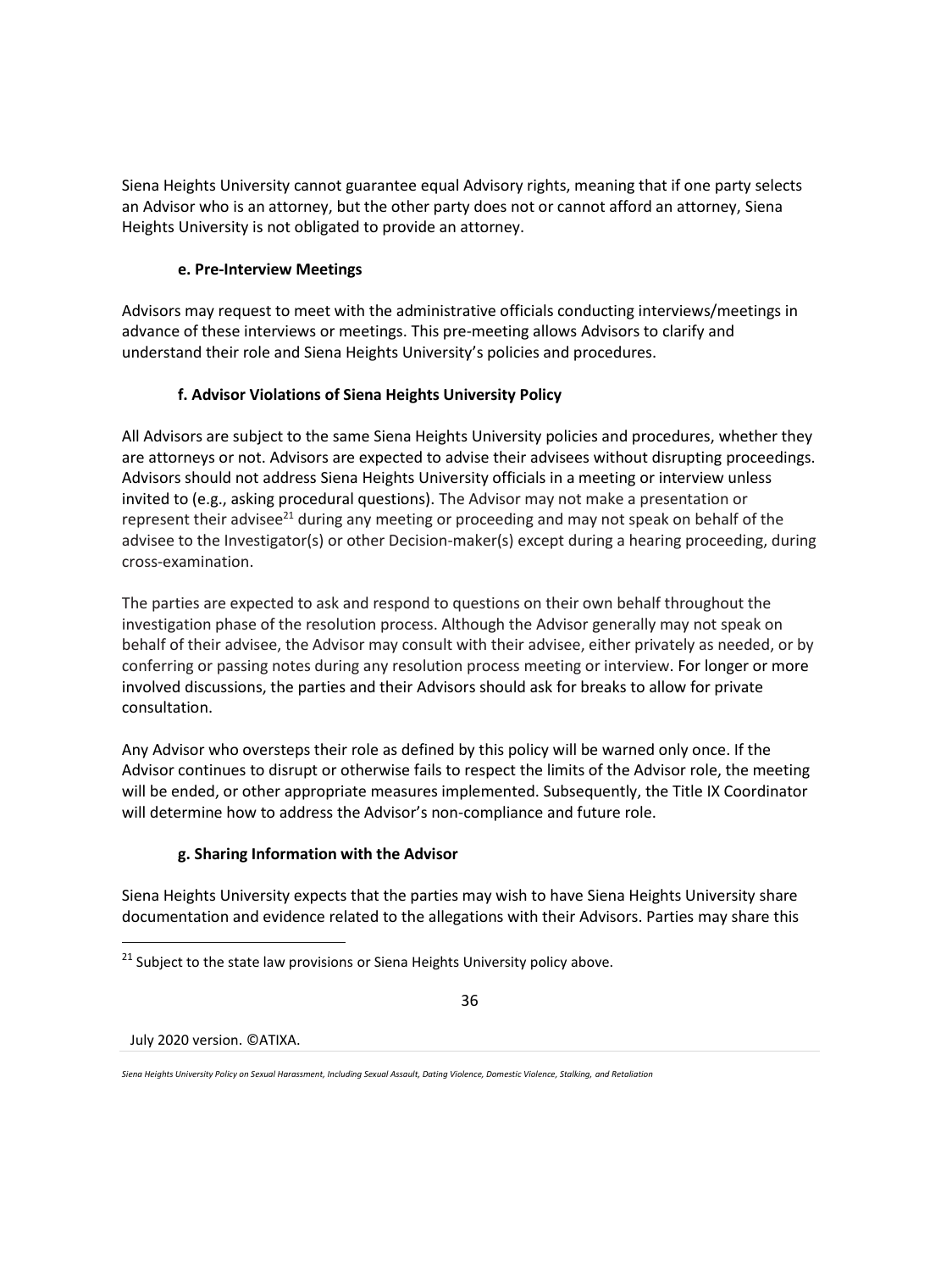information directly with their Advisor or other individuals if they wish. Doing so may help the parties participate more meaningfully in the resolution process.

Siena Heights University also provides a consent form that authorizes Siena Heights University to share such information directly with their Advisor. The parties must either complete and submit this form to the Title IX Coordinator or provide similar documentation demonstrating consent to a release of information to the Advisor before Siena Heights University is able to share records with an Advisor.

If a party requests that all communication be made through their attorney Advisor, Siena Heights University will or will not comply with that request at the discretion of the Title IX Coordinator.

## **h. Privacy of Records Shared with Advisor**

Advisors are expected to maintain the privacy of the records shared with them. These records may not be shared with third parties, disclosed publicly, or used for purposes not explicitly authorized by Siena Heights University. Siena Heights University may seek to restrict the role of any Advisor who does not respect the sensitive nature of the process or who fails to abide by Siena Heights University's privacy expectations.

## **i. Expectations of an Advisor**

Siena Heights University generally expects an Advisor to adjust their schedule to allow them to attend Siena Heights University meetings when planned, but may change scheduled meetings to accommodate an Advisor's inability to attend, if doing so does not cause an unreasonable delay.

Siena Heights University may also make reasonable provisions to allow an Advisor who cannot attend in person to attend a meeting by telephone, video conferencing, or other similar technologies as may be convenient and available.

# **j. Expectations of the Parties with Respect to Advisors**

A party may elect to change Advisors during the process and is not obligated to use the same Advisor throughout. The parties are expected to inform the Investigator(s) of the identity of their Advisor at least two (2) business days before the date of their first meeting with Investigators (or as soon as possible if a more expeditious meeting is necessary or desired).

The parties are expected to provide timely notice to the Title IX Coordinator if they change Advisors at any time. It is assumed that if a party changes Advisors, consent to share information with the

37

*Siena Heights University Policy on Sexual Harassment, Including Sexual Assault, Dating Violence, Domestic Violence, Stalking, and Retaliation*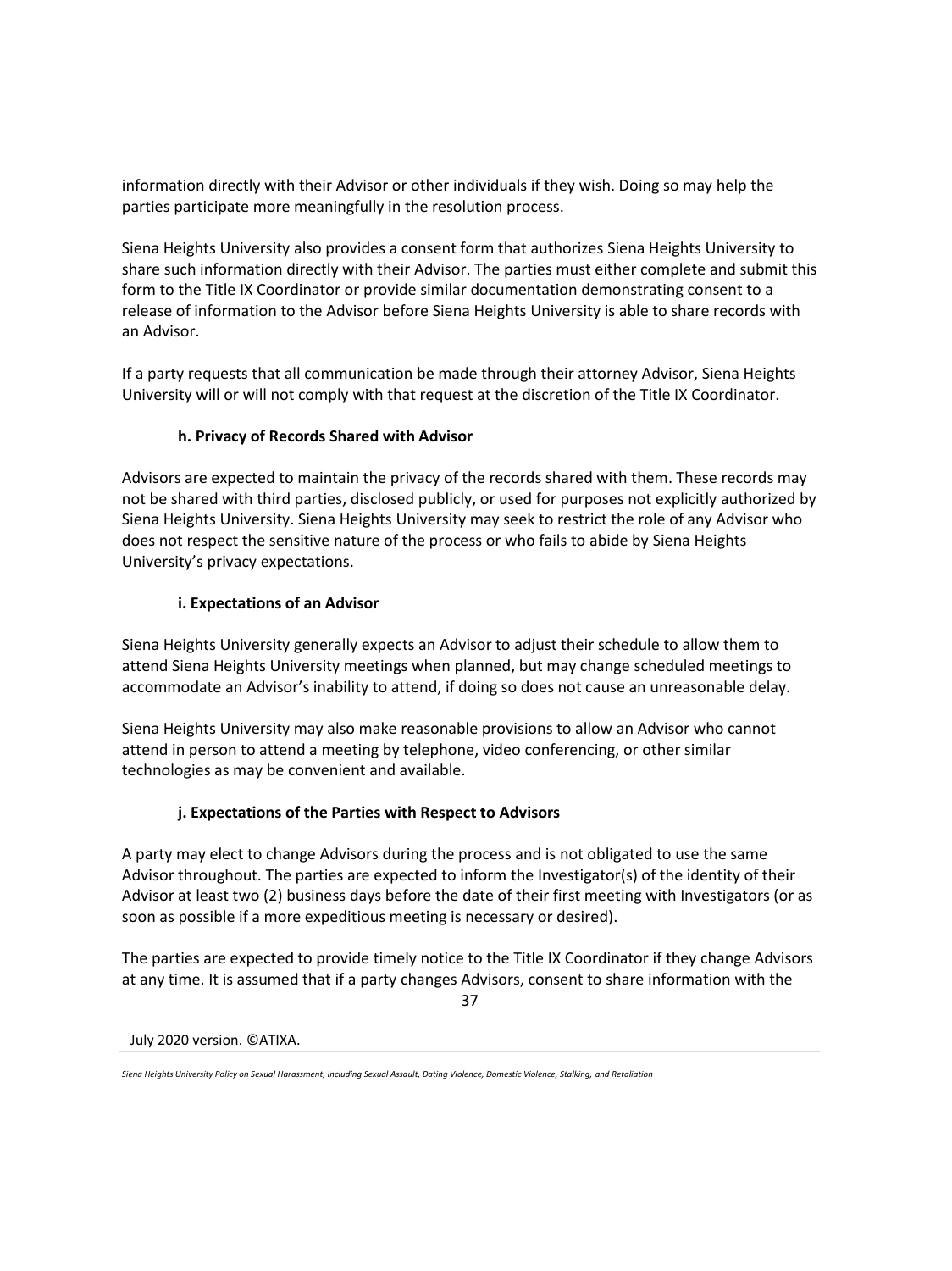previous Advisor is terminated, and a release for the new Advisor must be secured. Parties are expected to inform the Title IX Coordinator of the identity of their hearing Advisor at least two (2) business days before the hearing.

## **k. Assistance in Securing an Advisor**

Siena Heights University will provide a trained advisor upon request, who may or may not be an attorney.

For representation, Respondents may wish to contact organizations such as:

- FACE [\(http://www.facecampusequality.org\)](http://www.facecampusequality.org/)
- SAVE [\(http://www.saveservices.org\)](http://www.saveservices.org/).

Complainants may wish to contact organizations such as:

- The Victim Rights Law Center [\(http://www.victimrights.org\)](http://www.victimrights.org/),
- The National Center for Victims of Crime [\(http://www.victimsofcrime.org\)](http://www.victimsofcrime.org/), which maintains the Crime Victim's Bar Association.]
- The Time's Up Legal Defense Fund: <https://nwlc.org/times-up-legal-defense-fund/>]

### **6. Resolution Processes**

Resolution proceedings are private. All persons present at any time during the resolution process are expected to maintain the privacy of the proceedings in accordance with Siena Heights University policy. Although there is an expectation of privacy around what Investigators share with parties during interviews, the parties have discretion to share their own knowledge and evidence with others if they so choose, with the exception of information the parties agree not to disclose related to Informal Resolution, discussed below. Siena Heights University encourages parties to discuss any sharing of information with their Advisors before doing so.

### **a. Informal Resolution**

Informal Resolution can include three different approaches:

- When the Title IX Coordinator can resolve the matter informally by providing supportive measures (only) to remedy the situation.
- When the parties agree to resolve the matter through an alternate resolution mechanism as described below, including mediation, restorative practices, etc., usually before a formal investigation takes place; see discussion in b., below.

38

*Siena Heights University Policy on Sexual Harassment, Including Sexual Assault, Dating Violence, Domestic Violence, Stalking, and Retaliation*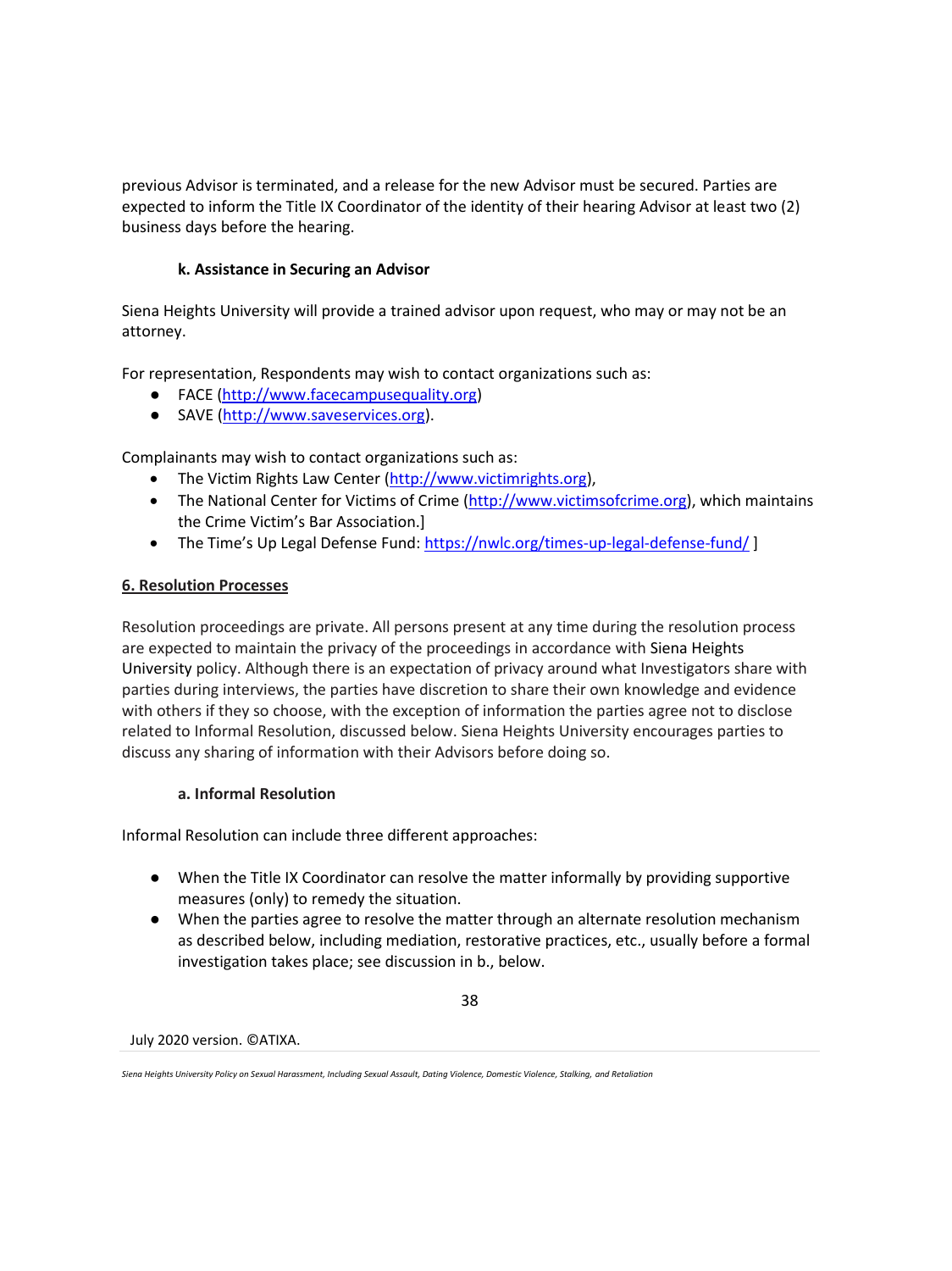● When the Respondent accepts responsibility for violating policy, and desires to accept a sanction and end the resolution process (similar to above, but usually occurs postinvestigation); see discussion in c., below.

To initiate Informal Resolution, a Complainant needs to submit a formal complaint, as defined above. A Respondent who wishes to initiate Informal Resolution should contact the Title IX Coordinator.

It is not necessary to pursue Informal Resolution first in order to pursue a Formal Grievance Process, and any party participating in Informal Resolution can stop the process at any time and begin or resume the Formal Grievance Process.

Prior to implementing Informal Resolution, Siena Heights University will provide the parties with written notice of the reported misconduct and any sanctions or measures that may result from participating in such a process, including information regarding any records that will be maintained or shared by Siena Heights University.

Siena Heights University will obtain voluntary, written confirmation that all parties wish to resolve the matter through Informal Resolution before proceeding and will not pressure the parties to participate in Informal Resolution.

## **b. Alternate Resolution Mechanism**

Alternate Resolution is an informal mechanism, including but not limited to mediation or restorative practices, etc. by which the parties reach a mutually agreed upon resolution of an allegation. All parties must consent to the use of an Alternate Resolution mechanism.

The Title IX Coordinator may look to the following factors to assess whether Alternate Resolution is appropriate, or which form of Alternate Resolution may be most successful for the parties:

- The parties' amenability to Alternate Resolution;
- Likelihood of potential resolution, taking into account any power dynamics between the parties;
- The parties' motivation to participate;
- Civility of the parties;
- Results of a violence risk assessment/ongoing risk analysis;
- Disciplinary history;
- Whether an emergency removal is needed;
- Skill of the Alternate Resolution facilitator with this type of allegation;

39

July 2020 version. ©ATIXA.

*Siena Heights University Policy on Sexual Harassment, Including Sexual Assault, Dating Violence, Domestic Violence, Stalking, and Retaliation*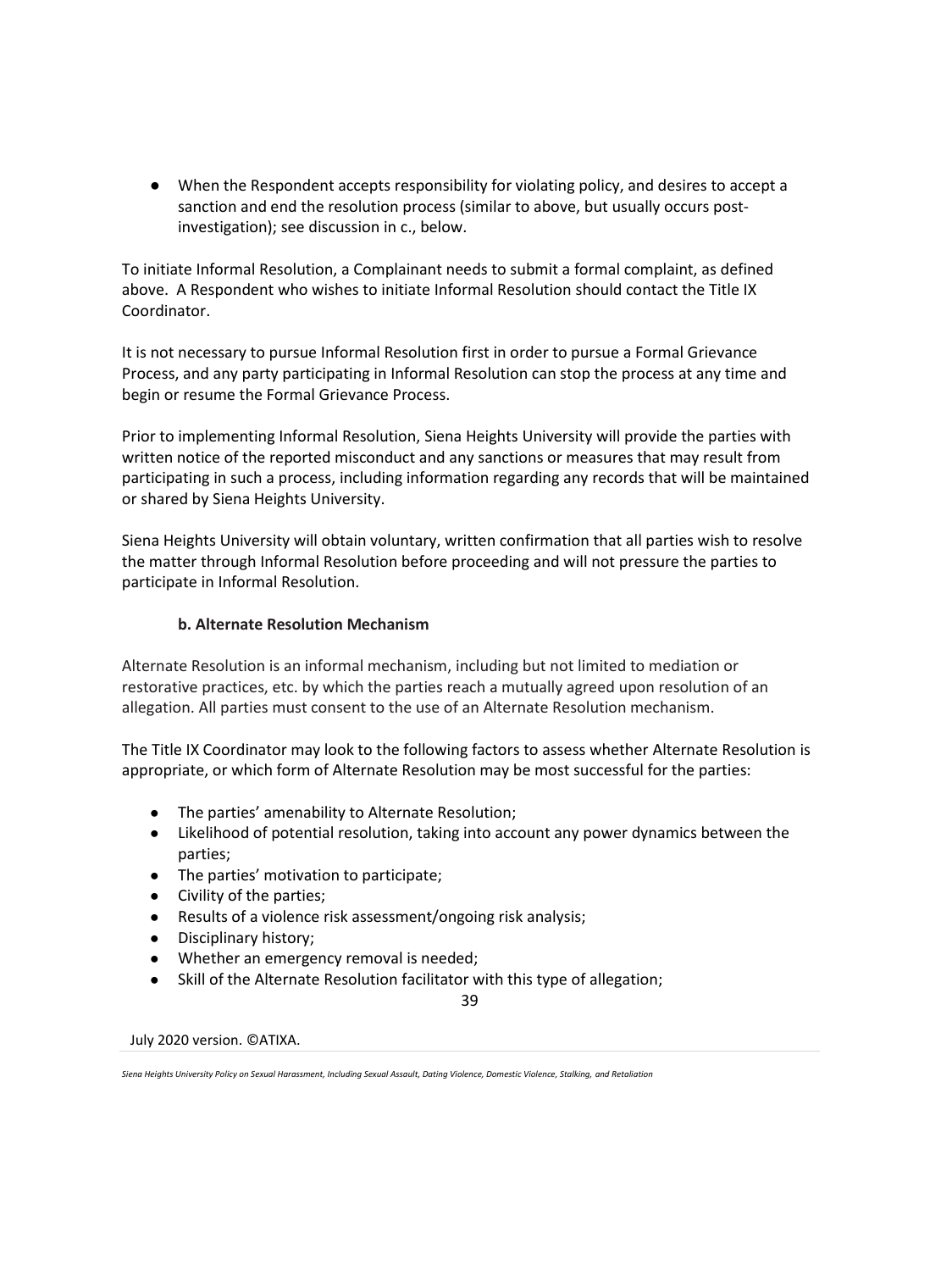- Complaint complexity;
- Emotional investment/capability of the parties;
- Rationality of the parties;
- Goals of the parties;
- Adequate resources to invest in Alternate Resolution (time, staff, etc.)

The ultimate determination of whether Alternate Resolution is available or successful is to be made by the Title IX Coordinator. The Title IX Coordinator maintains records of any resolution that is reached, and failure to abide by the resolution agreement may result in appropriate responsive/disciplinary actions. Results of complaints resolved by Informal Resolution or Alternate Resolution are not appealable.

# **c. Respondent Accepts Responsibility for Alleged Violations**

The Respondent may accept responsibility for all or part of the alleged policy violations at any point during the resolution process. If the Respondent indicates an intent to accept responsibility for all of the alleged misconduct, the formal process will be paused, and the Title IX Coordinator will determine whether Informal Resolution can be used according to the criteria above.

If Informal Resolution is applicable, the Title IX Coordinator will determine whether all parties and Siena Heights University are able to agree on responsibility, sanctions, and/or remedies. If so, the Title IX Coordinator implements the accepted finding that the Respondent is in violation of Siena Heights University policy and implements agreed-upon sanctions and/or remedies, in coordination with other appropriate administrator(s), as necessary.

This result is not subject to appeal once all parties indicate their written assent to all agreed upon terms of resolution. When the parties cannot agree on all terms of resolution, the Formal Grievance Process will resume at the same point where it was paused.

When a resolution is accomplished, the appropriate sanction or responsive actions are promptly implemented in order to effectively stop the sexual harassment or retaliation, prevent its recurrence, and remedy the effects of the discriminatory conduct, both on the Complainant and the community.

# **d. Negotiated Resolution**

The Title IX Coordinator, with the consent of the parties, may negotiate and implement an agreement to resolve the allegations that satisfies all parties and Siena Heights University. Negotiated Resolutions are not appealable.

40

*Siena Heights University Policy on Sexual Harassment, Including Sexual Assault, Dating Violence, Domestic Violence, Stalking, and Retaliation*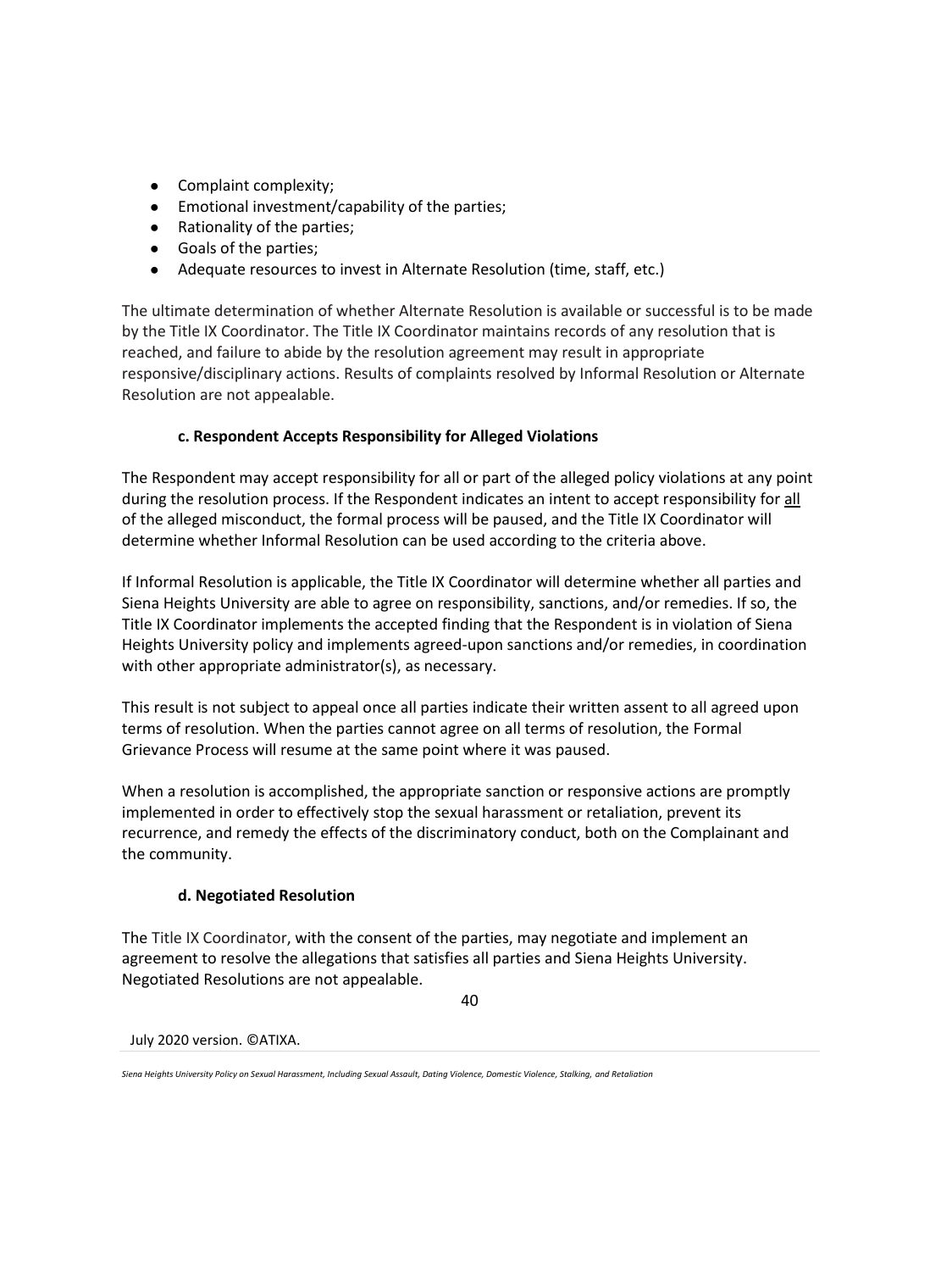## **7. Grievance Process Pool**

The Formal Grievance Process relies on a pool of administrators ("the Pool") to carry out the process. Members of the Pool are announced on the Title IX web page for Siena Heights University.

The list of Pool members and a description of the Pool can be found at <https://sienaheights.edu/titleIX>.

### **a. Pool Member Roles**

Members of the Pool are trained annually, and can serve in in the following roles, at the direction of the Title IX Coordinator:

- To act as an Advisor to the parties
- To serve in a facilitation role in Informal Resolution or Alternate Resolution if appropriately trained in appropriate resolution modalities (e.g., mediation, restorative practices
- To investigate complaints
- To serve as a hearing facilitator (process administrator, no decision-making role)
- To serve as a Decision-maker regarding the complaint
- To serve as an Appeal Decision-maker

# **b. Pool Member Appointment**

The Title IX Coordinator, in consultation with Siena Heights University Title IX Advisory Board, appoints the Pool $^{22}$ , which acts with independence and impartiality.

### **c. Pool Member Training**

The Pool members receive annual training based on their respective roles. This training includes, but is not limited to:

● The scope of Siena Heights University's Sexual Harassment Policy and Procedures

41

<sup>&</sup>lt;sup>22</sup> This does not preclude Siena Heights University from having all members of the Pool go through an application and/or interview/selection process.

*Siena Heights University Policy on Sexual Harassment, Including Sexual Assault, Dating Violence, Domestic Violence, Stalking, and Retaliation*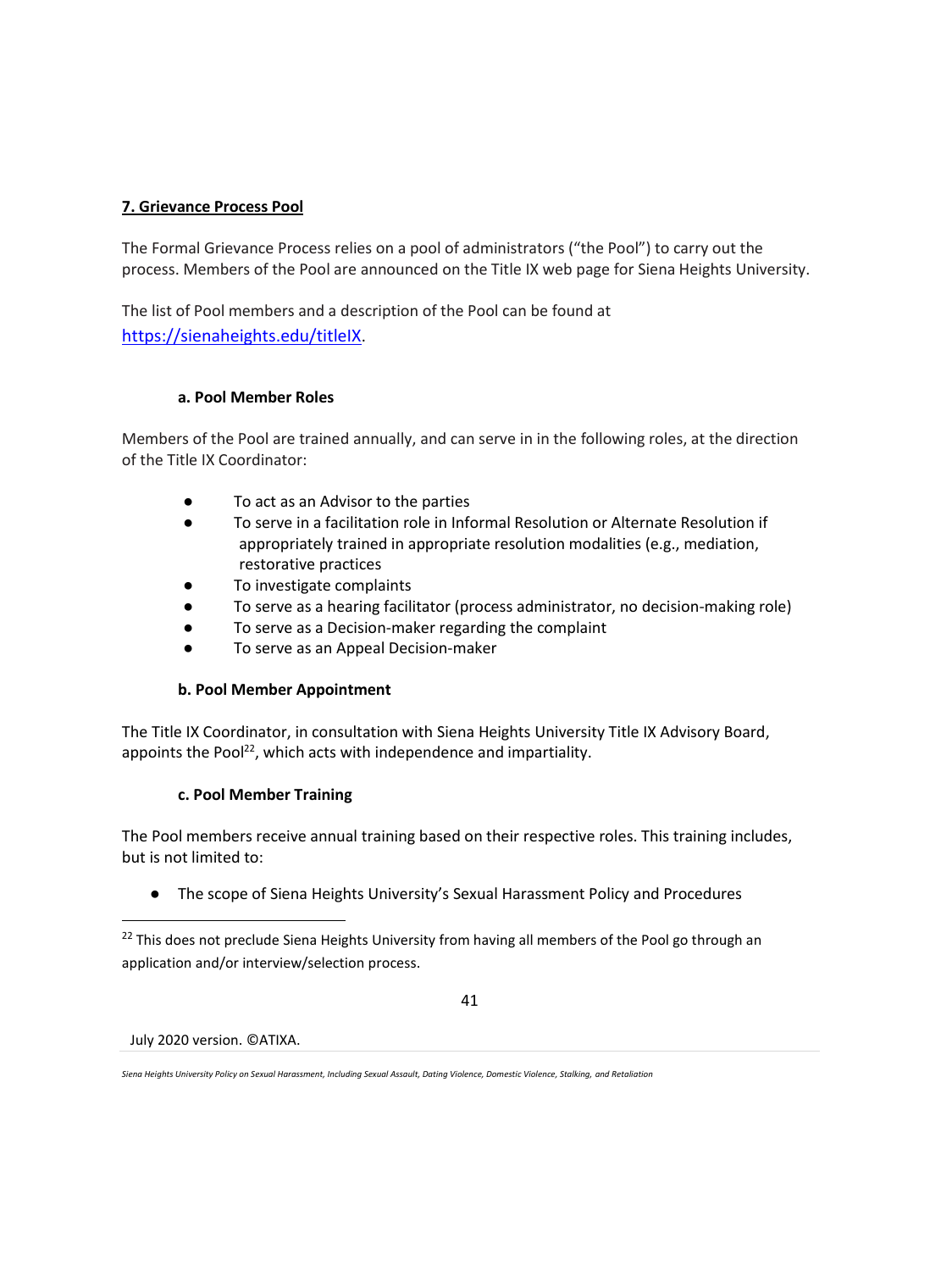- How to conduct investigations and hearings that protect the safety of Complainants and Respondents, and promote accountability
- Implicit bias
- Disparate treatment and impact
- Reporting, confidentiality, and privacy requirements
- Applicable laws, regulations, and federal regulatory guidance
- How to implement appropriate and situation-specific remedies
- How to investigate in a thorough, reliable, and impartial manner
- How to uphold fairness, equity, and due process
- How to weigh evidence
- How to conduct questioning
- How to assess credibility
- Impartiality and objectivity
- How to render findings and generate clear, concise, evidence-based rationales
- The definitions of all offenses
- How to apply definitions used by Siena Heights University with respect to consent (or the absence or negation of consent) consistently, impartially, and in accordance with policy
- How to conduct an investigation and grievance process including hearings, appeals, and informal resolution processes
- How to serve impartially by avoiding prejudgment of the facts at issue, conflicts of interest, and bias
- Any technology to be used at a live hearing
- Issues of relevance of questions and evidence
- Issues of relevance to create an investigation report that fairly summarizes relevant evidence
- How to determine appropriate sanctions in reference to all forms of harassment and/or retaliation allegations
- Recordkeeping

Specific training is also provided for Appeal Decision-makers, intake personnel, Advisors (who are Siena Heights University employees), and Chairs. All Pool members are required to attend these trainings annually. The materials used to train all members of the Pool are publicly posted here: <https://sienaheights.edu/titleIX>

# **d. Pool Membership**

The Pool may include:

42

July 2020 version. ©ATIXA.

*Siena Heights University Policy on Sexual Harassment, Including Sexual Assault, Dating Violence, Domestic Violence, Stalking, and Retaliation*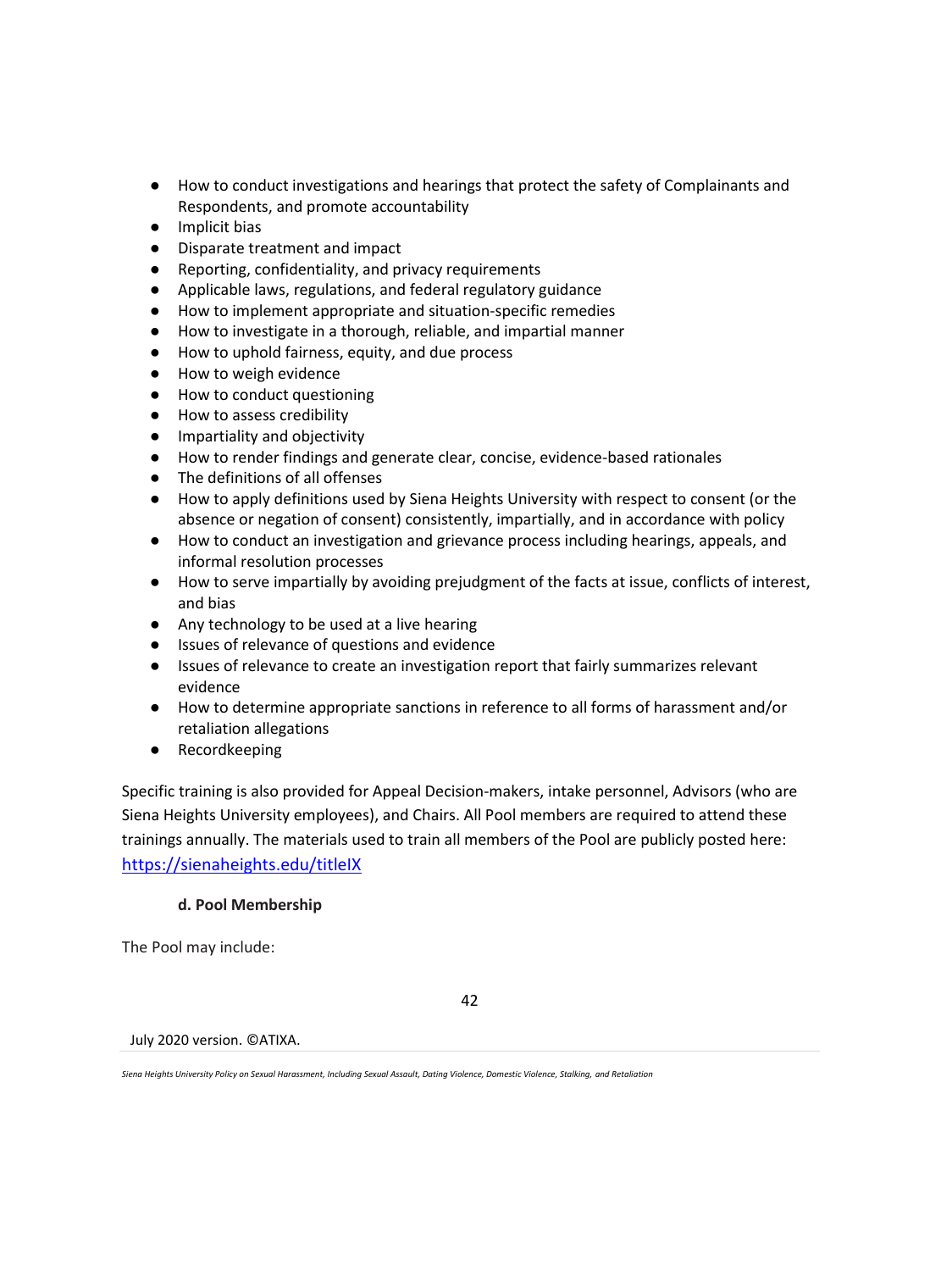- Trained Advisors
- Trained Decision Makers
- Trained Appeal Hearing Officers
- Trained Hearing Officers
- Trained Investigators

# **8. Formal Grievance Process: Notice of Investigation and Allegations**

The Title IX Coordinator will provide written notice of the investigation and allegations (the "NOIA") to the Respondent upon commencement of the Formal Grievance Process. This facilitates the Respondent's ability to prepare for the interview and to identify and choose an Advisor to accompany them. The NOIA is also copied to the Complainant, who is to be given advance notice of when the NOIA will be delivered to the Respondent.

The NOIA will include:

- A meaningful summary of all of allegations,
- The identity of the involved parties (if known),
- The precise misconduct being alleged,
- The date and location of the alleged incident(s) (if known),
- The specific policies implicated,
- A description of the applicable procedures,
- A statement of the potential sanctions/responsive actions that could result,
- A statement that Siena Heights University presumes the Respondent is not responsible for the reported misconduct unless and until the evidence supports a different determination,
- A statement that determinations of responsibility are made at the conclusion of the process and that the parties will be given an opportunity to inspect and review all directly related and/or relevant evidence obtained during the review and comment period,
- A statement about Siena Heights University's policy on retaliation,
- Information about the privacy of the process,
- Information on the need for each party to have an Advisor of their choosing and suggestions for ways to identify an Advisor,
- A statement informing the parties that Siena Heights University's Policy prohibits knowingly making false statements, including knowingly submitting false information during the resolution process,
- Detail on how the party may request disability accommodations during the interview process,
- A link to Siena Heights University's VAWA Brochure,
- The name(s) of the Investigator(s), along with a process to identify, in advance of the interview process, to the Title IX Coordinator any conflict of interest that the Investigator(s)

43

*Siena Heights University Policy on Sexual Harassment, Including Sexual Assault, Dating Violence, Domestic Violence, Stalking, and Retaliation*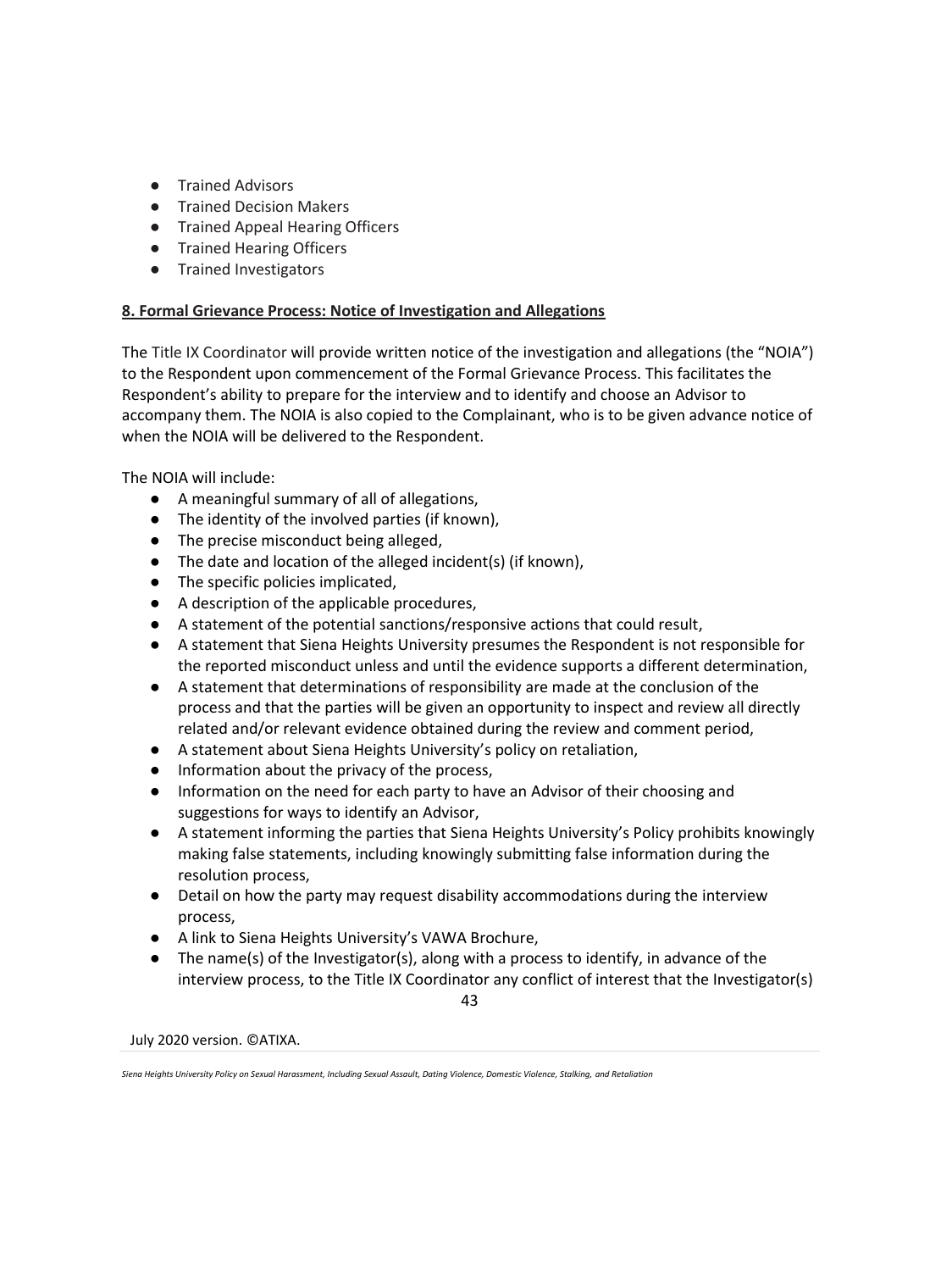may have, and

● An instruction to preserve any evidence that is directly related to the allegations.

Amendments and updates to the NOIA may be made as the investigation progresses and more information becomes available regarding the addition or dismissal of various charges.

Notice will be made in writing and may be delivered by one or more of the following methods: in person, emailed to the parties' Siena Heights University-issued email or designated accounts. Once mailed, emailed, and/or received in-person, notice will be presumptively delivered.

# **9. Resolution Timeline**

Siena Heights University will make a good faith effort to complete the resolution process within a sixty-to-ninety (60-90) business day time period, including appeal, which can be extended as necessary for appropriate cause by the Title IX Coordinator, who will provide notice and rationale for any extensions or delays to the parties as appropriate, as well as a estimate of how much additional time will be needed to complete the process.

# **10. Appointment of Investigators**

Once the decision to commence a formal investigation is made, the Title IX Coordinator appoints Pool members to conduct the investigation usually within two (2) business days of determining that an investigation should proceed.

# **11. Ensuring Impartiality**

Any individual materially involved in the administration of the resolution process [including the Title IX Coordinator, Investigator(s), and Decision-maker(s)] may neither have nor demonstrate a conflict of interest or bias for a party generally, or for a specific Complainant or Respondent.

The Title IX Coordinator will vet the assigned Investigator(s) to ensure impartiality by ensuring there are no actual or apparent conflicts of interest or disqualifying biases. The parties may, at any time during the resolution process, raise a concern regarding bias or conflict of interest, and the Title IX Coordinator will determine whether the concern is reasonable and supportable. If so, another Pool member will be assigned and the impact of the bias or conflict, if any, will be remedied. If the source of the conflict of interest or bias is the Title IX Coordinator, concerns should be raised with Human Resources.

The Formal Grievance Process involves an objective evaluation of all relevant evidence obtained,

44

### July 2020 version. ©ATIXA.

*Siena Heights University Policy on Sexual Harassment, Including Sexual Assault, Dating Violence, Domestic Violence, Stalking, and Retaliation*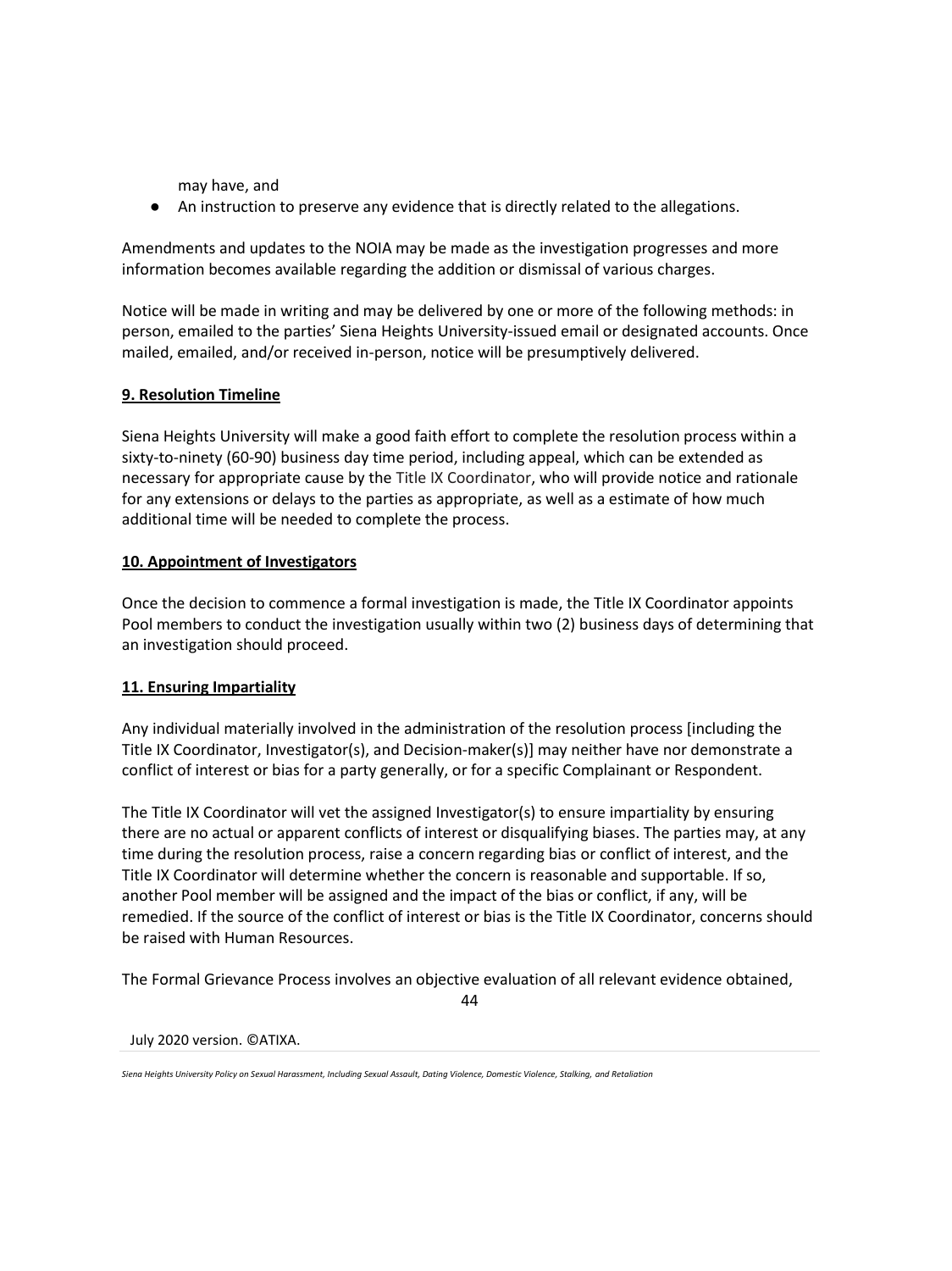including evidence that supports that the Respondent engaged in a policy violation and evidence that supports that the Respondent did not engage in a policy violation. Credibility determinations may not be based solely on an individual's status or participation as a Complainant, Respondent, or witness.

Siena Heights University operates with the presumption that the Respondent is not responsible for the reported misconduct unless and until the Respondent is determined to be responsible for a policy violation by the applicable standard of proof.

# **12. Investigation Timeline**

Investigations are completed expeditiously, normally within thirty (30) business days, though some investigations may take weeks or even months, depending on the nature, extent, and complexity of the allegations, availability of witnesses, police involvement, etc.

Siena Heights University will make a good faith effort to complete investigations as promptly as circumstances permit and will communicate regularly with the parties to update them on the progress and timing of the investigation.

## **13. Delays in the Investigation Process and Interactions with Law Enforcement**

Siena Heights University may undertake a short delay in its investigation (several days to a few weeks) if circumstances require. Such circumstances include but are not limited to: a request from law enforcement to temporarily delay the investigation, the need for language assistance, the absence of parties and/or witnesses, and/or accommodations for disabilities or health conditions.

Siena Heights University will communicate in writing the anticipated duration of the delay and reason to the parties and provide the parties with status updates if necessary. Siena Heights University will promptly resume its investigation and resolution process as soon as feasible. During such a delay, Siena Heights University will implement supportive measures as deemed appropriate.

Siena Heights University action(s) or processes are not typically altered or precluded on the grounds that civil or criminal charges involving the underlying incident(s) have been filed or that criminal charges have been dismissed or reduced.

### **14. Steps in the Investigation Process**

All investigations are thorough, reliable, impartial, prompt, and fair. Investigations involve interviews with all relevant parties and witnesses; obtaining available, relevant evidence; and

45

July 2020 version. ©ATIXA.

*Siena Heights University Policy on Sexual Harassment, Including Sexual Assault, Dating Violence, Domestic Violence, Stalking, and Retaliation*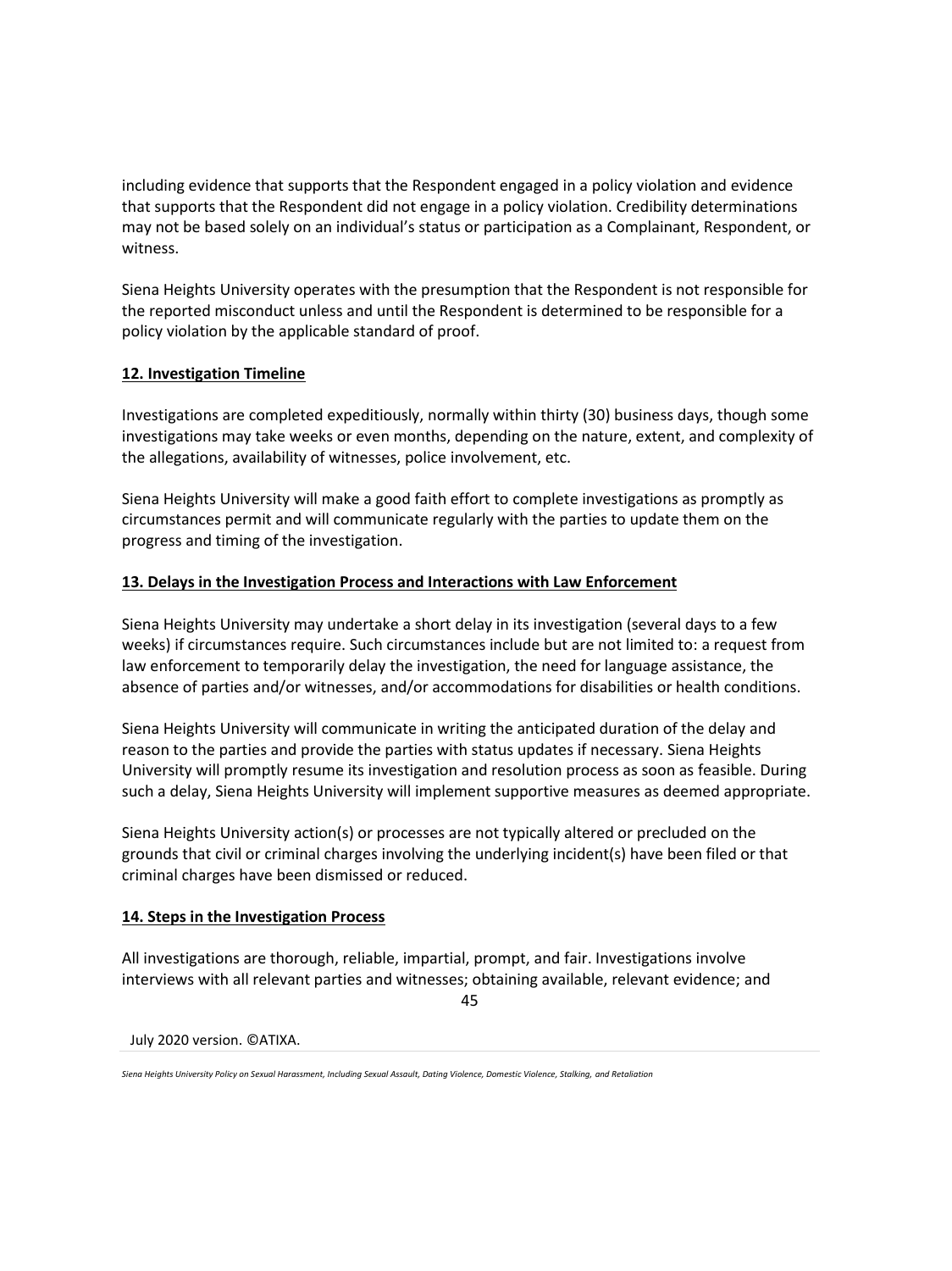identifying sources of expert information, as necessary.

All parties have a full and fair opportunity, through the investigation process, to suggest witnesses and questions, to provide evidence and expert witnesses, and to fully review and respond to all evidence on the record.

The Investigator(s) typically take(s) the following steps, if not already completed (not necessarily in this order):

- Determine the identity and contact information of the Complainant
- In coordination with campus partners (e.g., the Title IX Coordinator), initiate or assist with any necessary supportive measures
- Identify all policies implicated by the alleged misconduct and notify the Complainant and Respondent of all of the specific policies implicated
- Assist the Title IX Coordinator with conducting a prompt initial assessment to determine if the allegations indicate a potential policy violation
- Commence a thorough, reliable, and impartial investigation by identifying issues and developing a strategic investigation plan, including a witness list, evidence list, intended investigation timeframe, and order of interviews for all witnesses and the parties
- Meet with the Complainant to finalize their interview/statement, if necessary
- Prepare the initial Notice of Investigation and Allegation (NOIA). The NOIA may be amended with any additional or dismissed allegations
	- $\circ$  Notice should inform the parties of their right to have the assistance of an Advisor, who could be a member of the Pool or an Advisor of their choosing present for all meetings attended by the party
- Provide each interviewed party and witness an opportunity to review and verify the Investigator's summary notes (or transcript) of the relevant evidence/testimony from their respective interviews and meetings
- Make good faith efforts to notify the parties of any meeting or interview involving the other party, in advance when possible
- When participation of a party is expected, provide that party with written notice of the date, time, and location of the meeting, as well as the expected participants and purpose
- Interview all available, relevant witnesses and conduct follow-up interviews as necessary
- Allow each party the opportunity to suggest witnesses and questions they wish the Investigator(s) to ask of the other party and witnesses, and document in the report which questions were asked, with a rationale for any changes or omissions

46

*Siena Heights University Policy on Sexual Harassment, Including Sexual Assault, Dating Violence, Domestic Violence, Stalking, and Retaliation*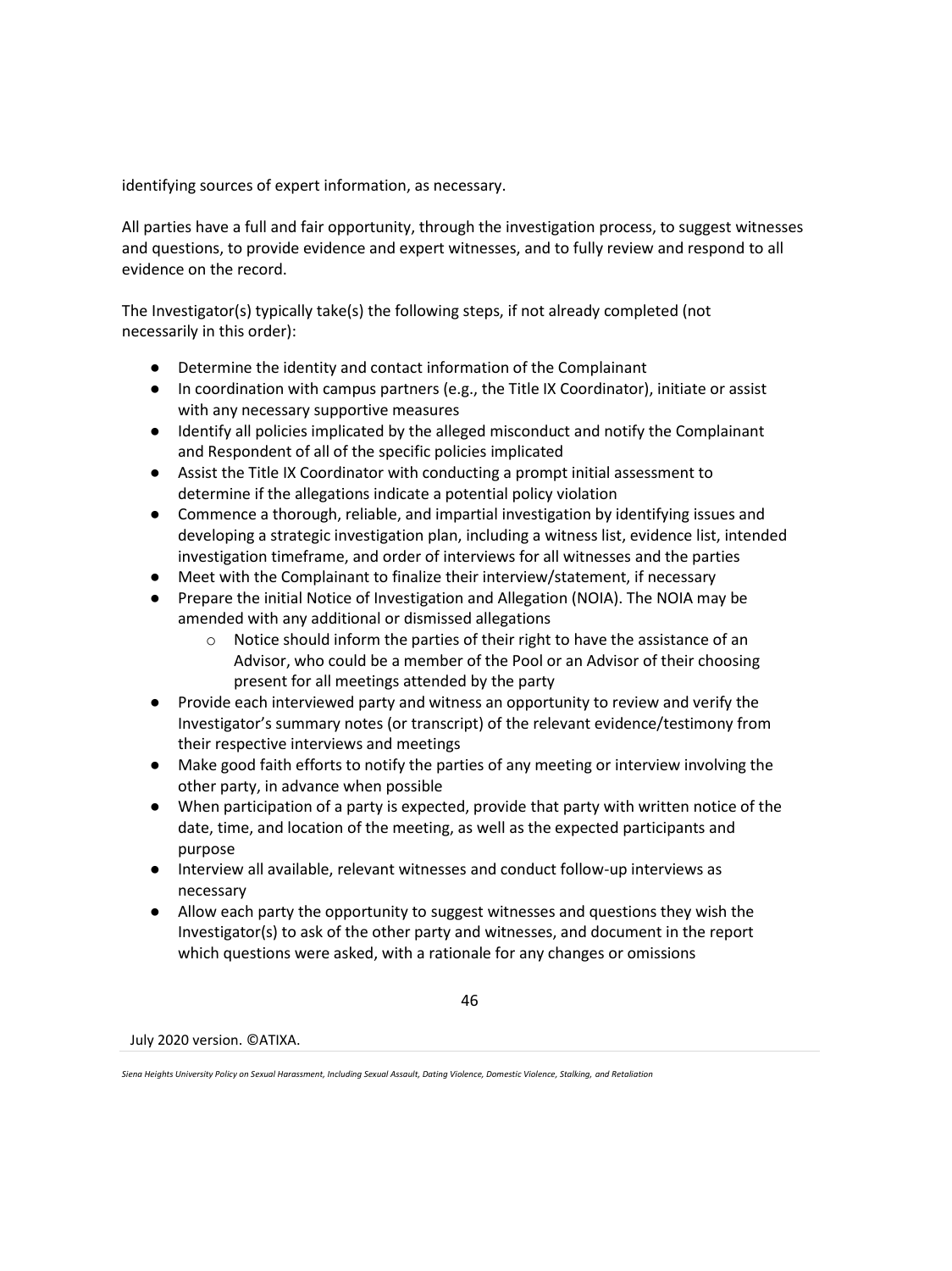- Complete the investigation promptly and without unreasonable deviation from the intended timeline
- Provide regular status updates to the parties throughout the investigation
- Prior to the conclusion of the investigation, provide the parties and their respective Advisors (if so desired by the parties) with a list of witnesses whose information will be used to render a finding
- Write a comprehensive investigation report fully summarizing the investigation, all witness interviews, and addressing all relevant evidence. Appendices including relevant physical or documentary evidence will be included
- The Investigator(s) gather, assess, and synthesize evidence, but make no conclusions, engage in no policy analysis, and render no recommendations as part of their report
- Prior to the conclusion of the investigation, provide the parties and their respective Advisors (if so desired by the parties) a secured electronic or hard copy of the draft investigation report as well as an opportunity to inspect and review all of the evidence obtained as part of the investigation that is directly related to the reported misconduct, including evidence upon which Siena Heights University does not intend to rely in reaching a determination, for a ten (10) business day review and comment period so that each party may meaningfully respond to the evidence. The parties may elect to waive the full ten days. Each copy of the materials shared will be watermarked on each page with the role of the person receiving it (e.g., Complainant, Respondent, Complainant's Advisor, Respondent's Advisor).
- The Investigator(s) may elect to respond in writing in the investigation report to the parties' submitted responses and/or to share the responses between the parties for additional responses
- The Investigator(s) will incorporate relevant elements of the parties' written responses into the final investigation report, include any additional relevant evidence, make any necessary revisions, and finalize the report. The Investigator(s) should document all rationales for any changes made after the review and comment period
- The Investigator(s) shares the report with the Title IX Coordinator and/or legal counsel for their review and feedback]
- The Investigator will incorporate any relevant feedback, and the final report is then shared with all parties and their Advisors through secure electronic transmission or hard copy at least ten (10) business days prior to a hearing. The parties are also provided with a file of any directly related evidence that was not included in the report

# **15. Role and Participation of Witnesses in the Investigation**

Witnesses (as distinguished from the parties) who are employees of Siena Heights University are expected to cooperate with and participate in Siena Heights University's investigation and

47

*Siena Heights University Policy on Sexual Harassment, Including Sexual Assault, Dating Violence, Domestic Violence, Stalking, and Retaliation*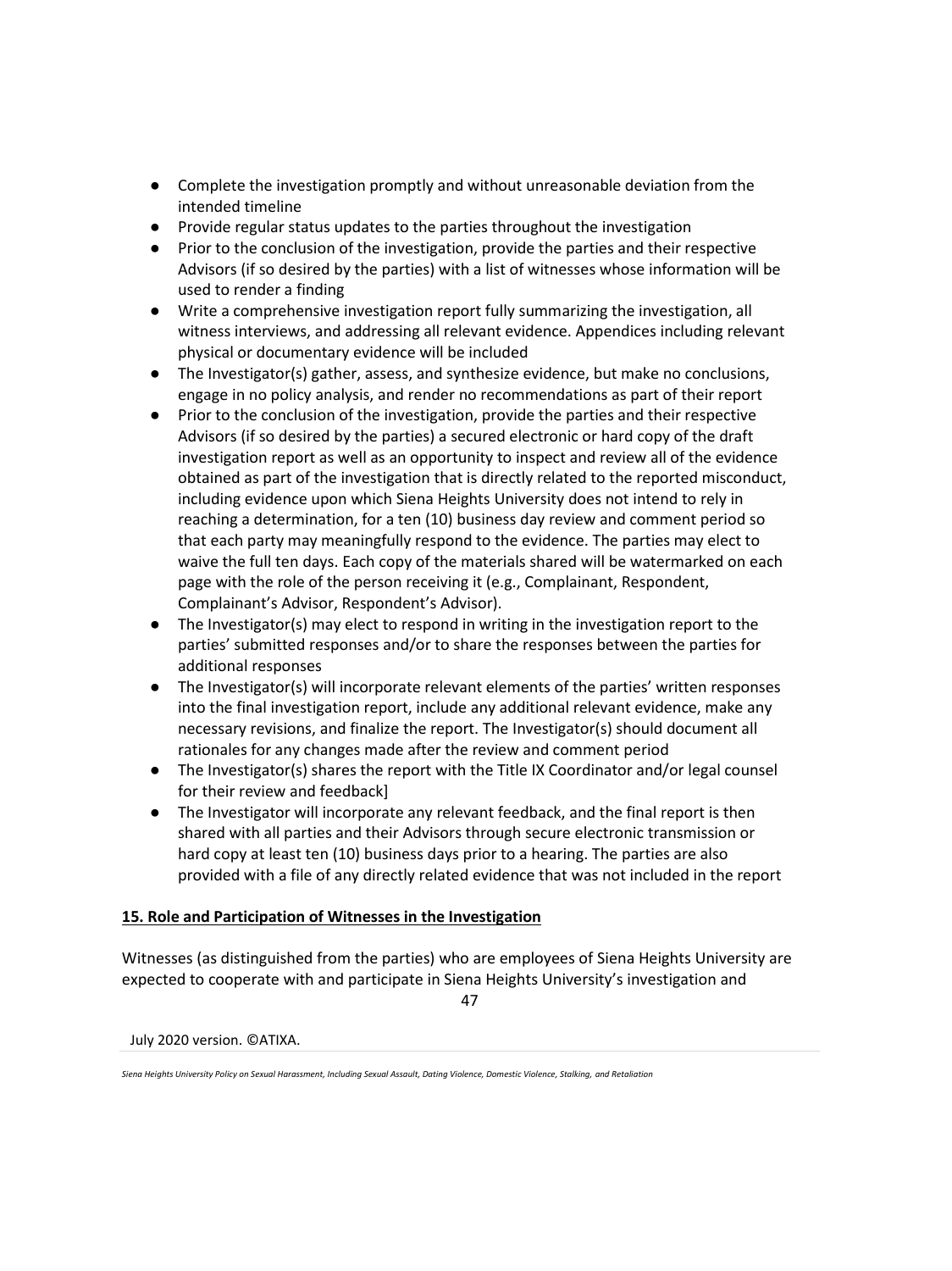resolution process. Failure of such witnesses to cooperate with and/or participate in the investigation or resolution process constitutes a violation of policy and may warrant discipline.

Although in-person interviews for parties and all potential witnesses are ideal, circumstances (e.g., study abroad, summer break) may require individuals to be interviewed remotely. Skype, Zoom, FaceTime, WebEx, or similar technologies may be used for interviews if the Investigator(s) determine that timeliness or efficiency dictate a need for remote interviewing. Siena Heights University will take appropriate steps to reasonably ensure the security/privacy of remote interviews.

Witnesses may also provide written statements in lieu of interviews or choose to respond to written questions, if deemed appropriate by the Investigator(s), though not preferred. **If a witness submits a written statement but does not intend to be and is not present for cross examination at a hearing, their written statement may not be used as evidence.**

## **16. Recording of Interviews**

No unauthorized audio or video recording of any kind is permitted during investigation meetings. If Investigator(s) elect to audio and/or video record interviews, all involved parties must be made aware of  $^{23}$  audio and/or video recording.

## **17. Evidentiary Considerations in the Investigation**

The investigation does not consider: 1) incidents not directly related to the possible violation, unless they evidence a pattern; 2) the character of the parties; or 3) questions and evidence about the Complainant's sexual predisposition or prior sexual behavior, unless such questions and evidence about the Complainant's prior sexual behavior are offered to prove that someone other than the Respondent committed the conduct alleged by the Complainant, or if the questions and evidence concern specific incidents of the Complainant's prior sexual behavior with respect to the Respondent and are offered to prove consent.

### **18. Referral for Hearing**

Provided that the complaint is not resolved through Informal Resolution, once the final investigation report is shared with the parties, the Title IX Coordinator will refer the matter for a hearing.

48

<sup>&</sup>lt;sup>23</sup> Consent of the interviewer and interviewee is required in "dual-party recording" states.

*Siena Heights University Policy on Sexual Harassment, Including Sexual Assault, Dating Violence, Domestic Violence, Stalking, and Retaliation*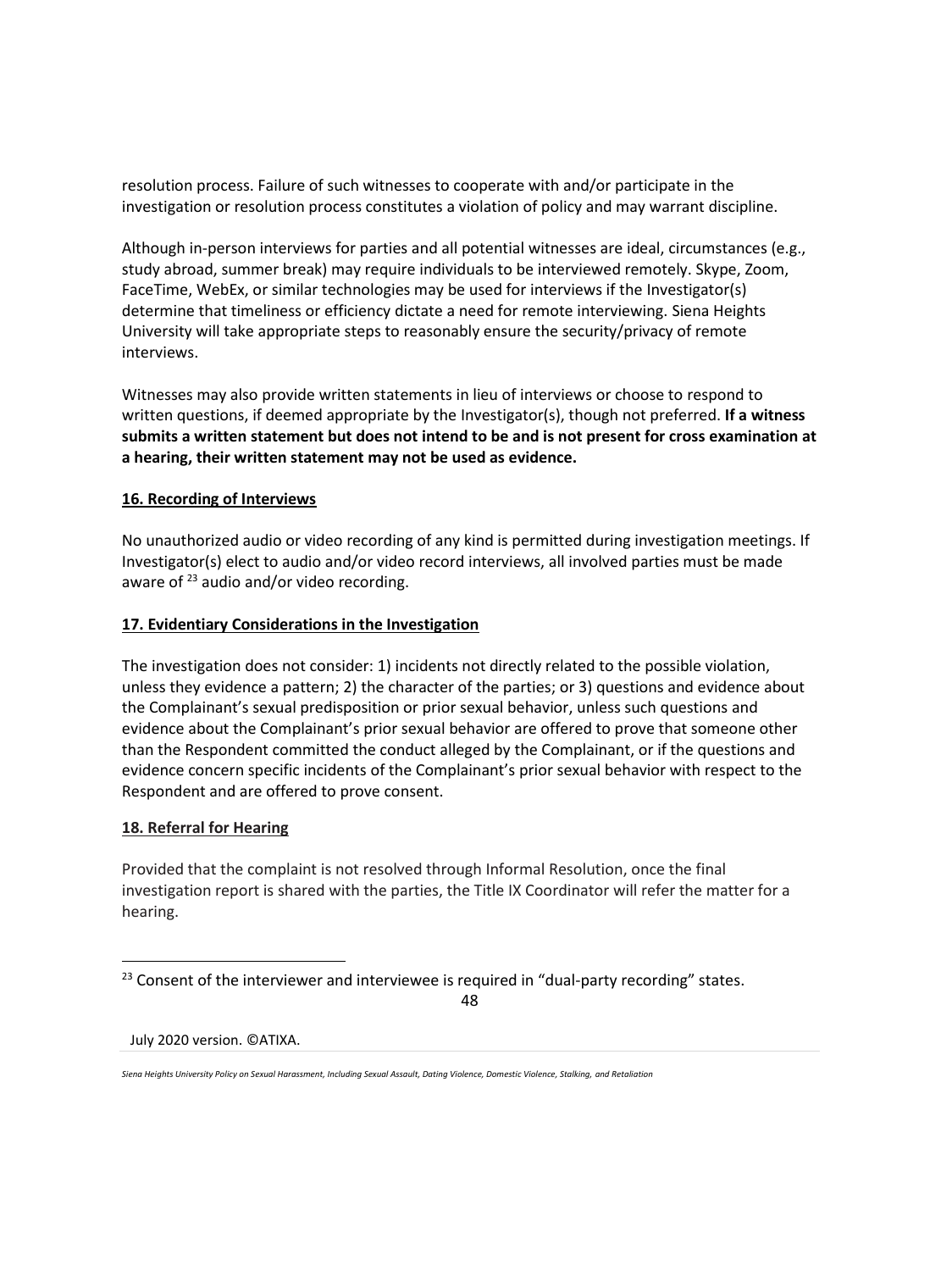The hearing cannot be less than ten (10) business days from the conclusion of the investigation – when the final investigation report is transmitted to the parties and the Decision-maker–unless all parties and the Decision-maker agree to an expedited timeline.

The Title IX Coordinator will select an appropriate Decision-maker from the Pool depending on whether the Respondent is an employee or a student

## **19. Hearing Decision-maker Composition**

Siena Heights University will designate a single Decision-maker or a three-member panel from the Pool, at the discretion of the Title IX Coordinator. The single Decision-maker will also Chair the hearing. With a panel, one of the three members will be appointed as Chair by the Title IX Coordinator.

The Decision-maker(s) will not have had any previous involvement with the investigation. The Title IX Coordinator may elect to have an alternate from the Pool sit in throughout the hearing process in the event that a substitute is needed for any reason.

Those who have served as Investigators will be witnesses in the hearing and therefore may not serve as Decision-makers. Those who are serving as Advisors for any party may not serve as Decision-makers in that matter.

The Title IX Coordinator may not serve as a Decision-maker or Chair in the matter but may serve as an administrative facilitator of the hearing if their previous role(s) in the matter do not create a conflict of interest. Otherwise, a designee may fulfill this role. The hearing will convene at a time determined by the Chair or designee.

# **20. Evidentiary Considerations in the Hearing**

Any evidence that the Decision-maker(s) determine(s) is relevant and credible may be considered. The hearing does not consider: 1) incidents not directly related to the possible violation, unless they evidence a pattern; 2) the character of the parties; or 3) questions and evidence about the Complainant's sexual predisposition or prior sexual behavior, unless such questions and evidence about the Complainant's prior sexual behavior are offered to prove that someone other than the Respondent committed the conduct alleged by the Complainant, or if the questions and evidence concern specific incidents of the Complainant's prior sexual behavior with respect to the Respondent and are offered to prove consent.

Previous disciplinary action of any kind involving the Respondent may be considered in determining

49

July 2020 version. ©ATIXA.

*Siena Heights University Policy on Sexual Harassment, Including Sexual Assault, Dating Violence, Domestic Violence, Stalking, and Retaliation*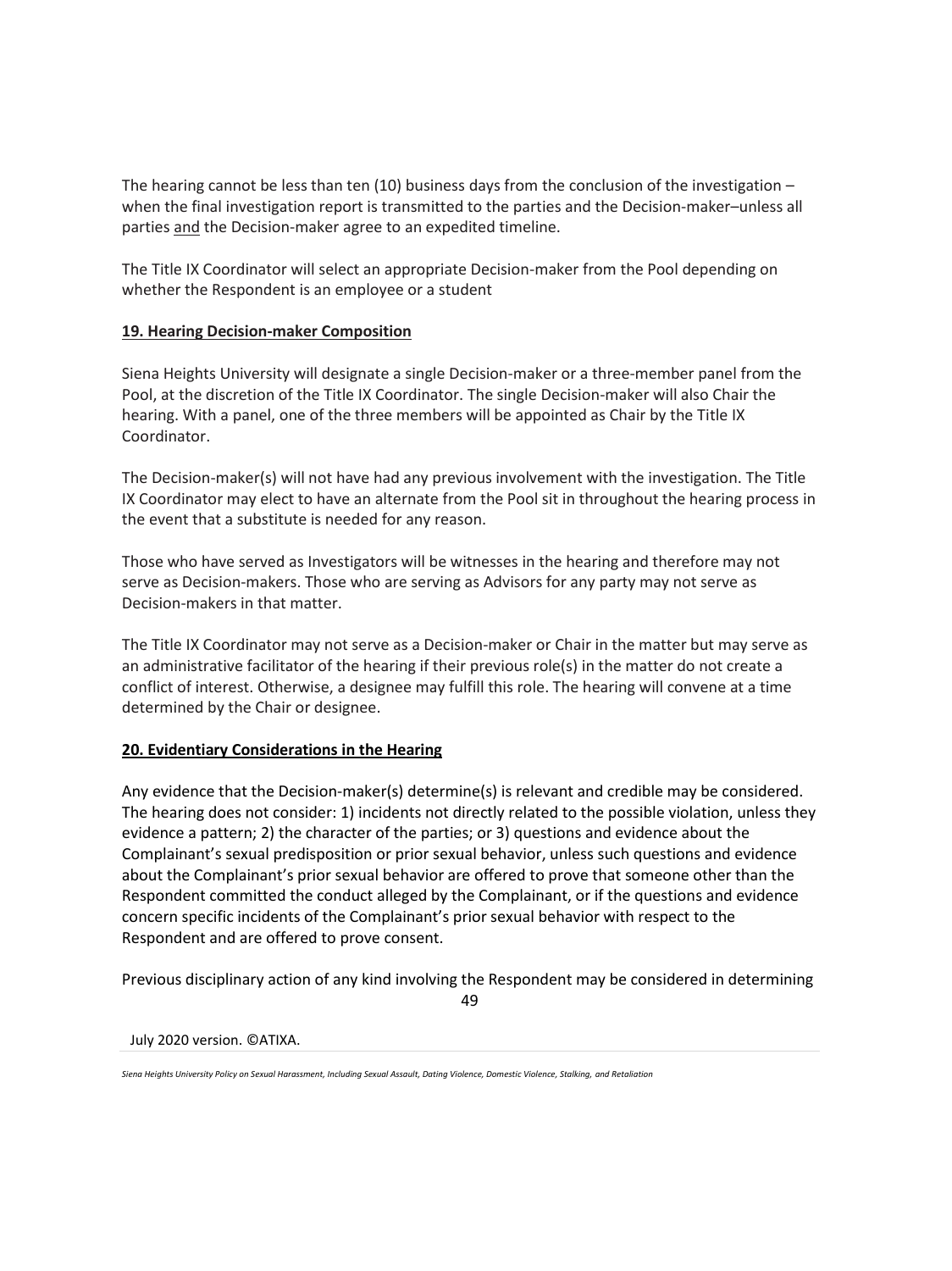an appropriate sanction upon a determination of responsibility, assuming Siena Heights University uses a progressive discipline system. This information is only considered at the sanction stage of the process and is not shared until then.

The parties may each submit a written impact statement prior to the hearing for the consideration of the Decision-maker(s) at the sanction stage of the process when a determination of responsibility is reached.

After post-hearing deliberation, the Decision-maker renders a determination based on the preponderance of the evidence; whether it is more likely than not that the Respondent violated the Policy as alleged.

## **21. Notice of Hearing**

No less than ten (10) business days prior to the hearing, the Title IX Coordinator or the Chair will send notice of the hearing to the parties. Once mailed, emailed, and/or received in-person, notice will be presumptively delivered.

The notice will contain:

- A description of the alleged violation(s), a list of all policies allegedly violated, a description of the applicable procedures, and a statement of the potential sanctions/responsive actions that could result.
- The time, date, and location of the hearing and a reminder that attendance is mandatory, superseding all other campus activities.
- Any technology that will be used to facilitate the hearing.
- Information about the option for the live hearing to occur with the parties located in separate rooms using technology that enables the Decision-maker(s) and parties to see and hear a party or witness answering questions. Such a request must be raised with the Title IX Coordinator at least five (5) business days prior to the hearing.
- A list of all those who will attend the hearing, along with an invitation to object to any Decision-maker on the basis of demonstrated bias. This must be raised with the Title IX Coordinator at least two (2) business days prior to the hearing.
- Information on how the hearing will be recorded and on access to the recording for the parties after the hearing.
- A statement that if any party or witness does not appear at the scheduled hearing, the hearing may be held in their absence, and the party's or witness's testimony and any statements given prior to the hearing will not be considered by the Decision-maker(s). For

50

*Siena Heights University Policy on Sexual Harassment, Including Sexual Assault, Dating Violence, Domestic Violence, Stalking, and Retaliation*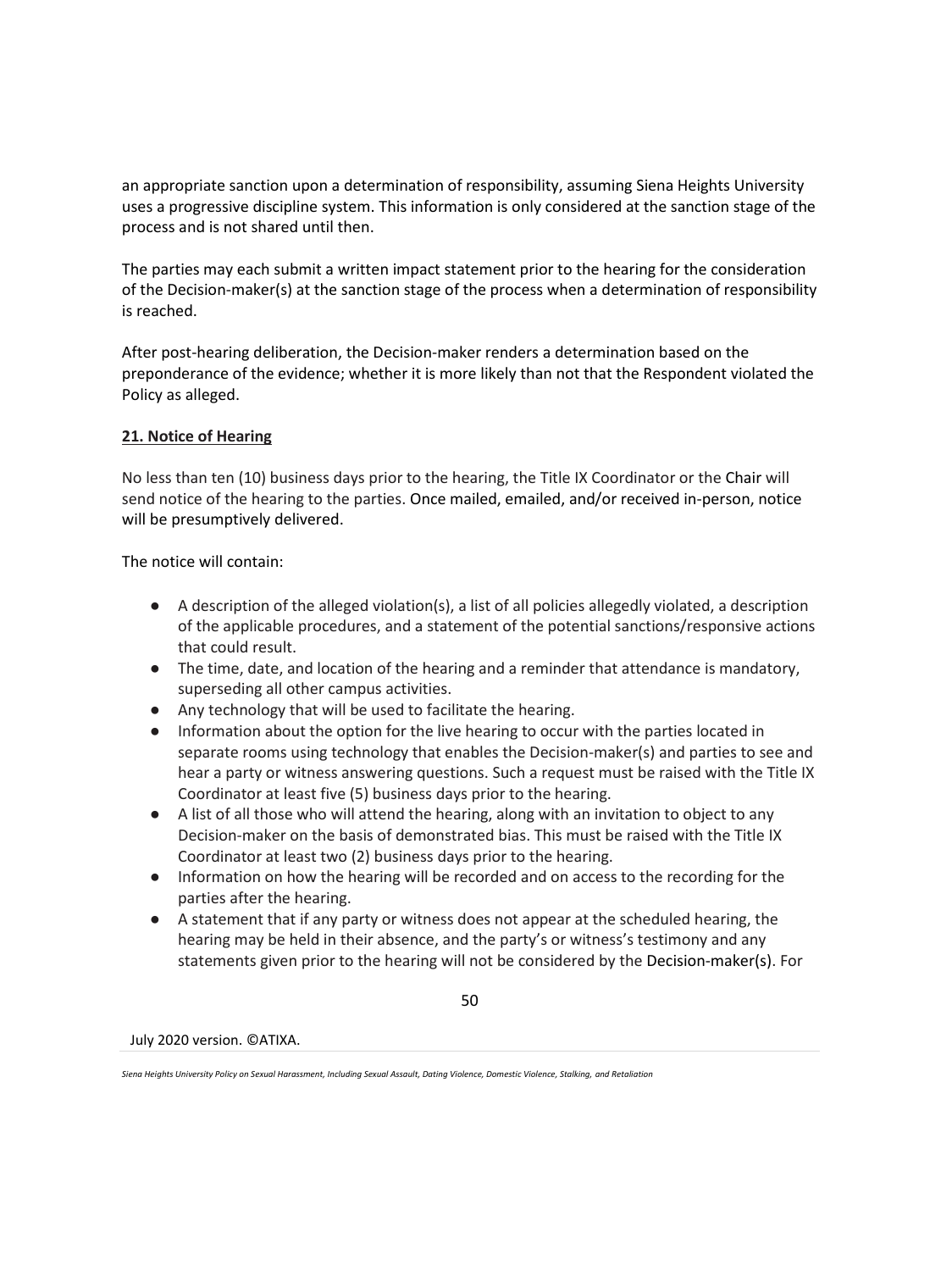compelling reasons, the Chair may reschedule the hearing.

- Notification that the parties may have the assistance of an Advisor of their choosing at the hearing and will be required to have one present for any questions they may desire to ask. The party must notify the Title IX Coordinator if they do not have an Advisor, and Siena Heights University will appoint one. Each party must have an Advisor present. There are no exceptions.
- A copy of all the materials provided to the Decision-maker(s) about the matter, unless they have been provided already.<sup>24</sup>
- An invitation to each party to submit to the Chair an impact statement pre-hearing that the Decision-maker will review during any sanction determination.
- An invitation to contact the Title IX Coordinator to arrange any disability accommodations, language assistance, and/or interpretation services that may be needed at the hearing, at least seven (7) business days prior to the hearing.
- Whether parties cannot bring mobile phones/devices into the hearing.

Hearings for possible violations that occur near or after the end of an academic term (assuming the Respondent is still subject to this Policy) and are unable to be resolved prior to the end of term will typically be held immediately after the end of the term or during the summer, as needed, to meet the resolution timeline followed by Siena Heights University and remain within the 60-90 business day goal for resolution.

In these cases, if the Respondent is a graduating student, a hold may be placed on graduation and/or official transcripts until the matter is fully resolved (including any appeal). A student facing charges under this Policy is not in good standing to graduate.

# **22. Alternative Hearing Participation Options**

If a party or parties prefer not to attend or cannot attend the hearing in person, the party should request alternative arrangements from the Title IX Coordinator or the Chair at least five (5) business days prior to the hearing.

The Title IX Coordinator or the Chair can arrange to use technology to allow remote testimony without compromising the fairness of the hearing. Remote options may also be needed for witnesses who cannot appear in person. Any witness who cannot attend in person should let the

51

<sup>&</sup>lt;sup>24</sup> The final investigation report may be shared using electronic means that preclude downloading, forwarding, or otherwise sharing.

*Siena Heights University Policy on Sexual Harassment, Including Sexual Assault, Dating Violence, Domestic Violence, Stalking, and Retaliation*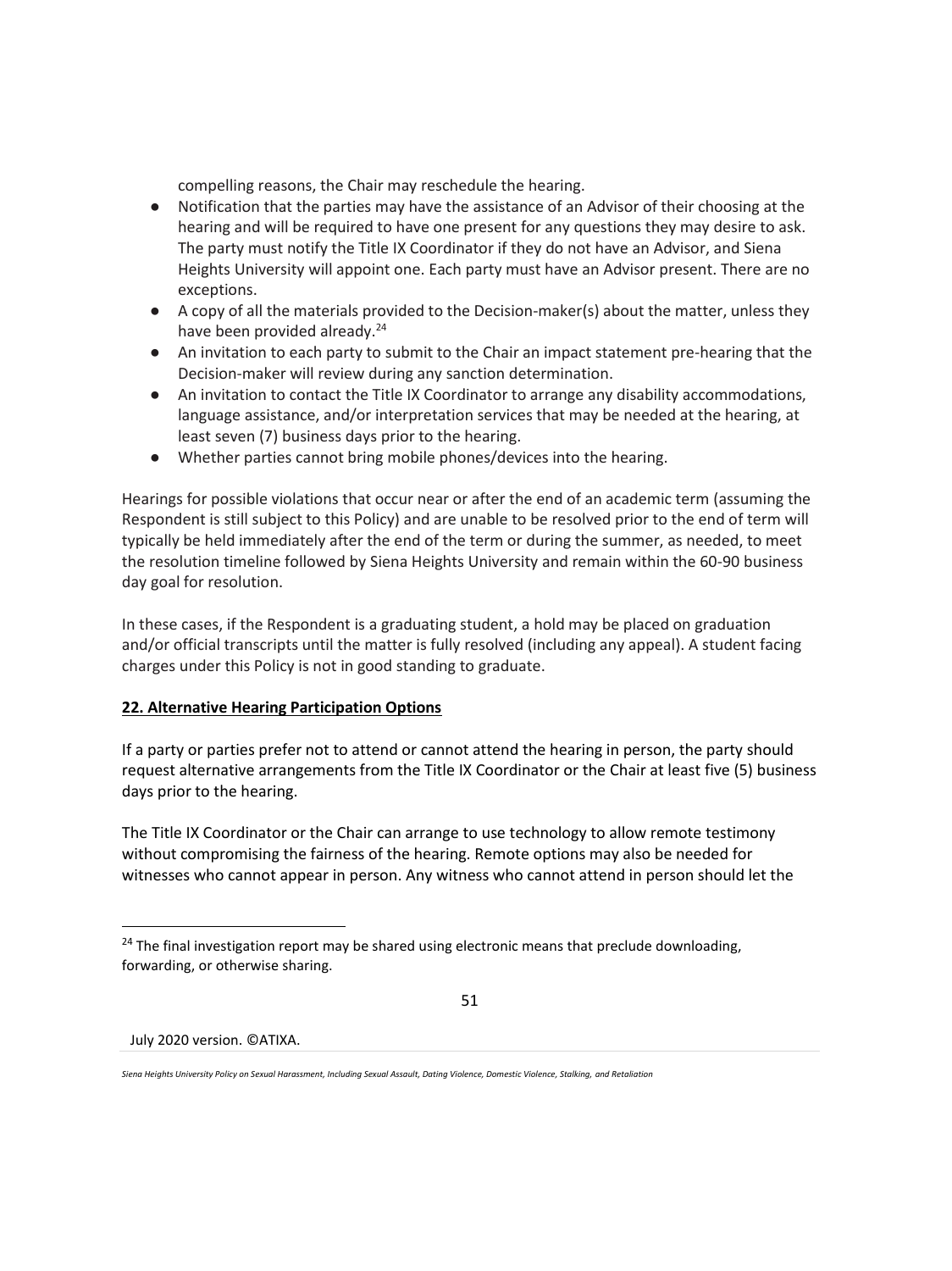Title IX Coordinator or the Chair know at least five (5) business days prior to the hearing so that appropriate arrangements can be made.

## **23. Pre-Hearing Preparation**

The Chair or hearing facilitator after any necessary consultation with the parties, Investigator(s) and/or Title IX Coordinator, will provide the names of persons who will be participating in the hearing, all pertinent documentary evidence, and the final investigation report to the parties at least ten (10) business days prior to the hearing.

Any witness scheduled to participate in the hearing must have been first interviewed by the Investigator(s) or have proffered a written statement or answered written questions, unless all parties and the Chair assent to the witness's participation in the hearing. The same holds for any evidence that is first offered at the hearing. If the parties and Chair do not assent to the admission of evidence newly offered at the hearing, the Chair may delay the hearing and instruct that the investigation needs to be re-opened to consider that evidence.

The parties will be given a list of the names of the Decision-maker(s) at least five (5) business days in advance of the hearing. All objections to any Decision-maker must be raised in writing, detailing the rationale for the objection, and must be submitted to the Title IX Coordinator as soon as possible and no later than two days prior to the hearing. Decision-makers will only be removed if the Title IX Coordinator concludes that their bias or conflict of interest precludes an impartial hearing of the allegation(s).

The Title IX Coordinator will give the Decision-maker(s) a list of the names of all parties, witnesses, and Advisors at least five (5) business days in advance of the hearing. Any Decision-maker who cannot make an objective determination must recuse themselves from the proceedings when notified of the identity of the parties, witnesses, and Advisors in advance of the hearing. If a Decision-maker is unsure of whether a bias or conflict of interest exists, they must raise the concern to the Title IX Coordinator as soon as possible.

During the ten (10) business day period prior to the hearing, the parties have the opportunity for continued review and comment on the final investigation report and available evidence. That review and comment can be shared with the Chair at the pre-hearing meeting or at the hearing and will be exchanged between each party by the Chair.

### **24. Pre-Hearing Meetings**

52

#### July 2020 version. ©ATIXA.

*Siena Heights University Policy on Sexual Harassment, Including Sexual Assault, Dating Violence, Domestic Violence, Stalking, and Retaliation*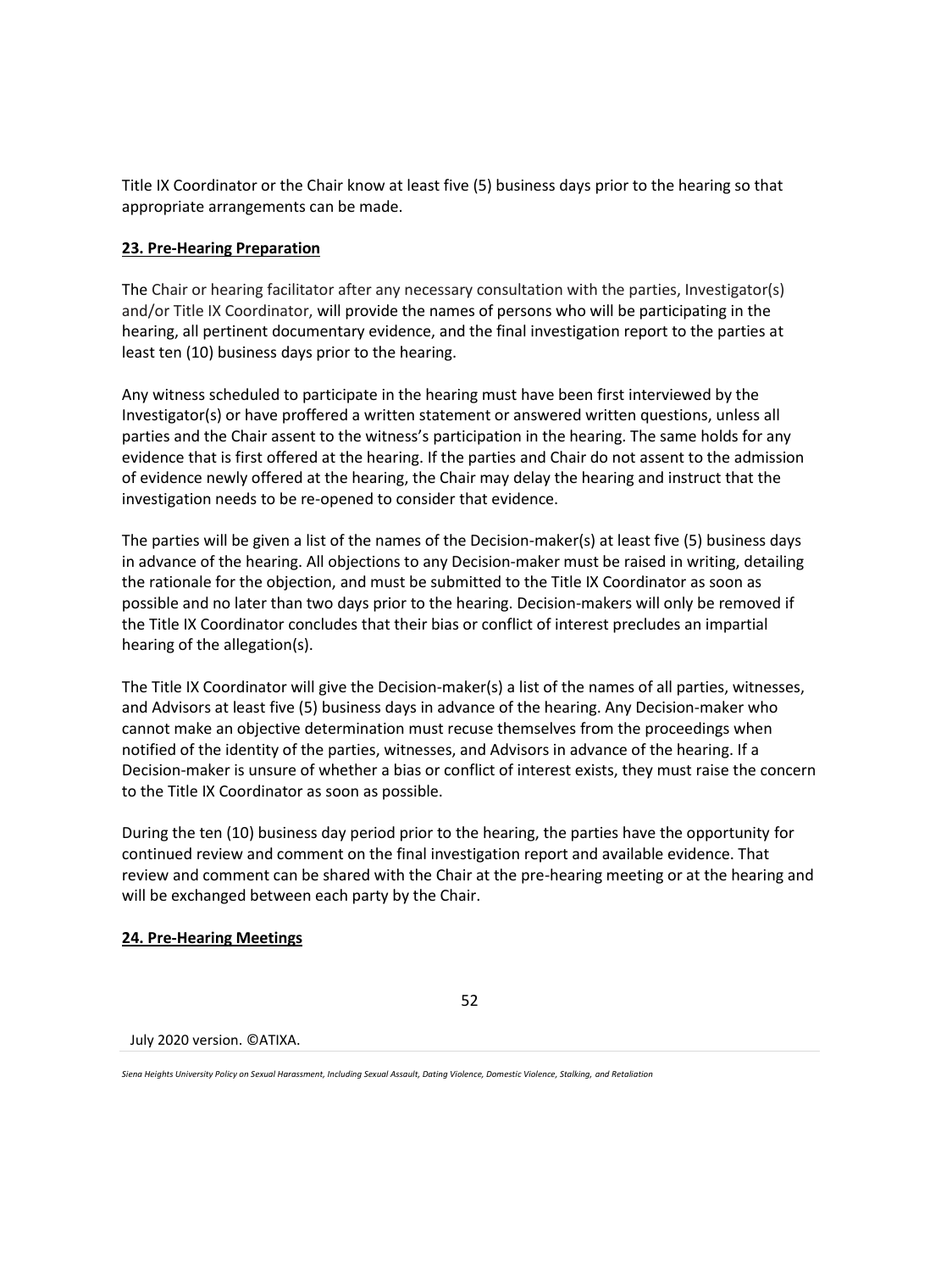The Chair may convene a pre-hearing meeting(s) with the parties and/or their Advisors to invite them to submit the questions or topics they (the parties and/or their Advisors) wish to ask or discuss at the hearing, so that the Chair can rule on their relevance ahead of time to avoid any improper evidentiary introduction in the hearing or provide recommendations for more appropriate phrasing. However, this advance review opportunity does not preclude the Advisors from asking a question for the first time at the hearing or from asking for a reconsideration based on any new information or testimony offered at the hearing. The Chair must document and share with each party their rationale for any exclusion or inclusion at a pre-hearing meeting.

The Chair, **only** with full agreement of the parties, may decide in advance of the hearing that certain witnesses do not need to be present if their testimony can be adequately summarized by the Investigator(s) in the investigation report or during the hearing.

At each pre-hearing meeting with a party and their Advisor, the Chair will consider arguments that evidence identified in the final investigation report as relevant is, in fact, not relevant. Similarly, evidence identified as directly related but not relevant by the Investigator(s) may be argued to be relevant.

The Chair may rule on these arguments pre-hearing and will exchange those rulings between the parties prior to the hearing to assist in preparation for the hearing. The Chair may consult with legal counsel and/or the Title IX Coordinator or ask either or both to attend pre-hearing meetings.

The pre-hearing meeting(s) will be recorded.

# **25. Hearing Procedures**

At the hearing, the Decision-maker(s) has the authority to hear and make determinations on all allegations of sexual harassment and/or retaliation and may also hear and make determinations on any additional alleged policy violations that have occurred in concert with the sexual harassment and/or retaliation, even though those collateral allegations may not specifically fall within the Policy.

Participants at the hearing will include the Chair, any additional panelists, the hearing facilitator, the Investigator(s) who conducted the investigation, the parties (or three (3) organizational representatives when an organization is the Respondent)<sup>25</sup>, Advisors to the parties, any called witnesses, the Title IX Coordinator and anyone providing authorized accommodations or assistive

<sup>&</sup>lt;sup>25</sup> Subject to Siena Heights University's Code of Organizational Conduct.



*Siena Heights University Policy on Sexual Harassment, Including Sexual Assault, Dating Violence, Domestic Violence, Stalking, and Retaliation*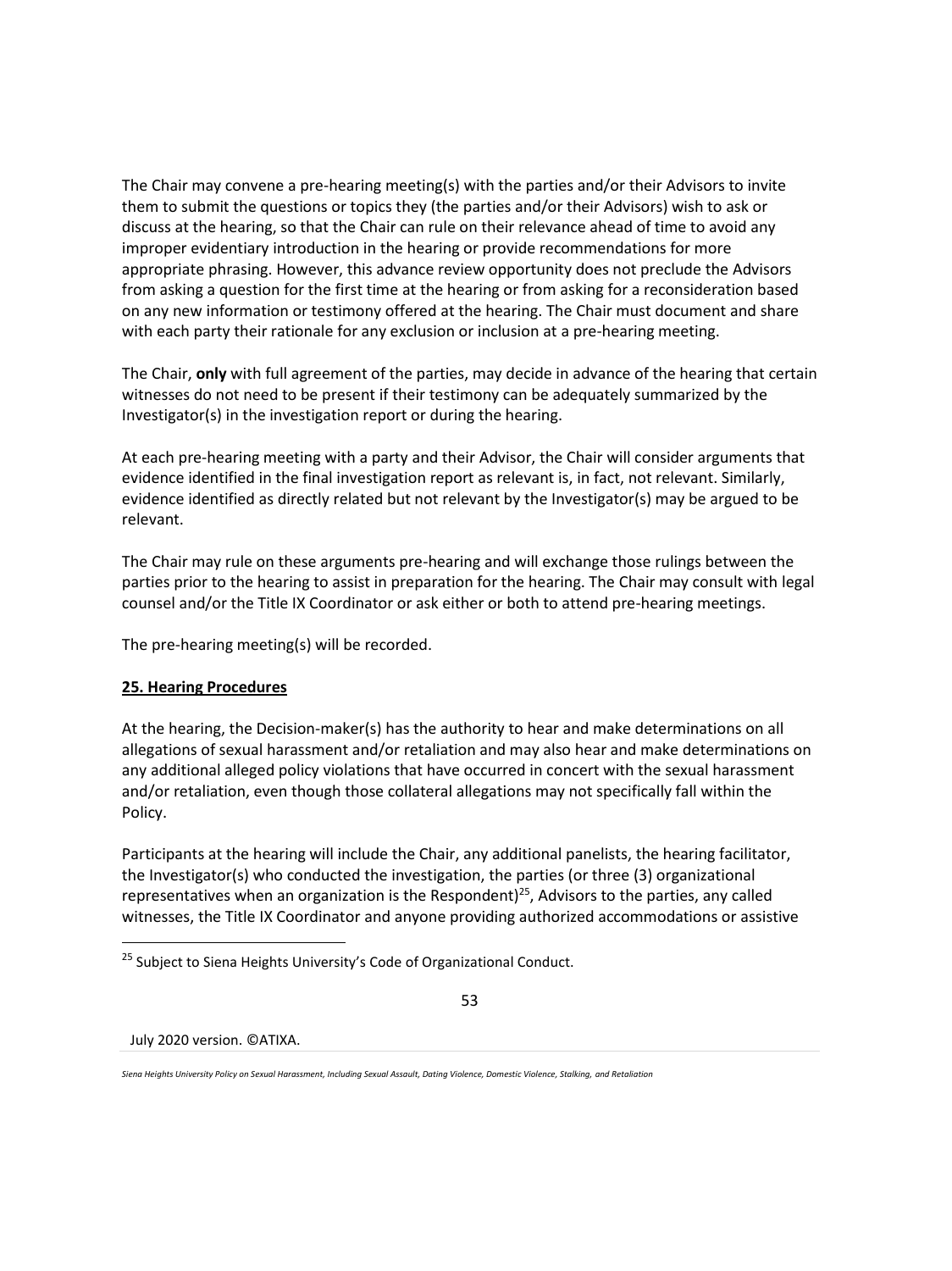services.

The Chair will answer all questions of procedure. Anyone appearing at the hearing to provide information will respond to questions on their own behalf.

The Chair will allow witnesses who have relevant information to appear at a portion of the hearing in order to respond to specific questions from the Decision-maker(s) and the parties and will then be excused.

## **26. Joint Hearings**

In hearings involving more than one Respondent or in which two (2) or more Complainants have accused the same individual of substantially similar conduct, the default procedure will be to hear the allegations jointly.

However, the Title IX Coordinator may permit the investigation and/or hearings pertinent to each Respondent to be conducted separately if there is a compelling reason to do so. In joint hearings, separate determinations of responsibility will be made for each Respondent with respect to each alleged policy violation.

## **27. The Order of the Hearing – Introductions and Explanation of Procedure**

The Chair explains the procedures and introduces the participants. This may include a final opportunity for challenge or recusal of the Decision-maker(s) on the basis of bias or conflict of interest. The Chair will rule on any such challenge unless the Chair is the individual who is the subject of the challenge, in which case the Title IX Coordinator will review and decide the challenge.

The Chair and/or hearing facilitator then conducts the hearing according to the hearing script]. At the hearing, recording, witness logistics, party logistics, curation of documents, separation of the parties, and other administrative elements of the hearing process are managed by a non-voting hearing facilitator appointed by the Title IX Coordinator. The hearing facilitator may attend to: logistics of rooms for various parties/witnesses as they wait; flow of parties/witnesses in and out of the hearing space; ensuring recording and/or virtual conferencing technology is working as intended; copying and distributing materials to participants, as appropriate, etc.

### **28. Investigator Presents the Final Investigation Report**

The Investigator(s) will then present a summary of the final investigation report, including items that are contested and those that are not, and will be subject to questioning by the Decision-

54

*Siena Heights University Policy on Sexual Harassment, Including Sexual Assault, Dating Violence, Domestic Violence, Stalking, and Retaliation*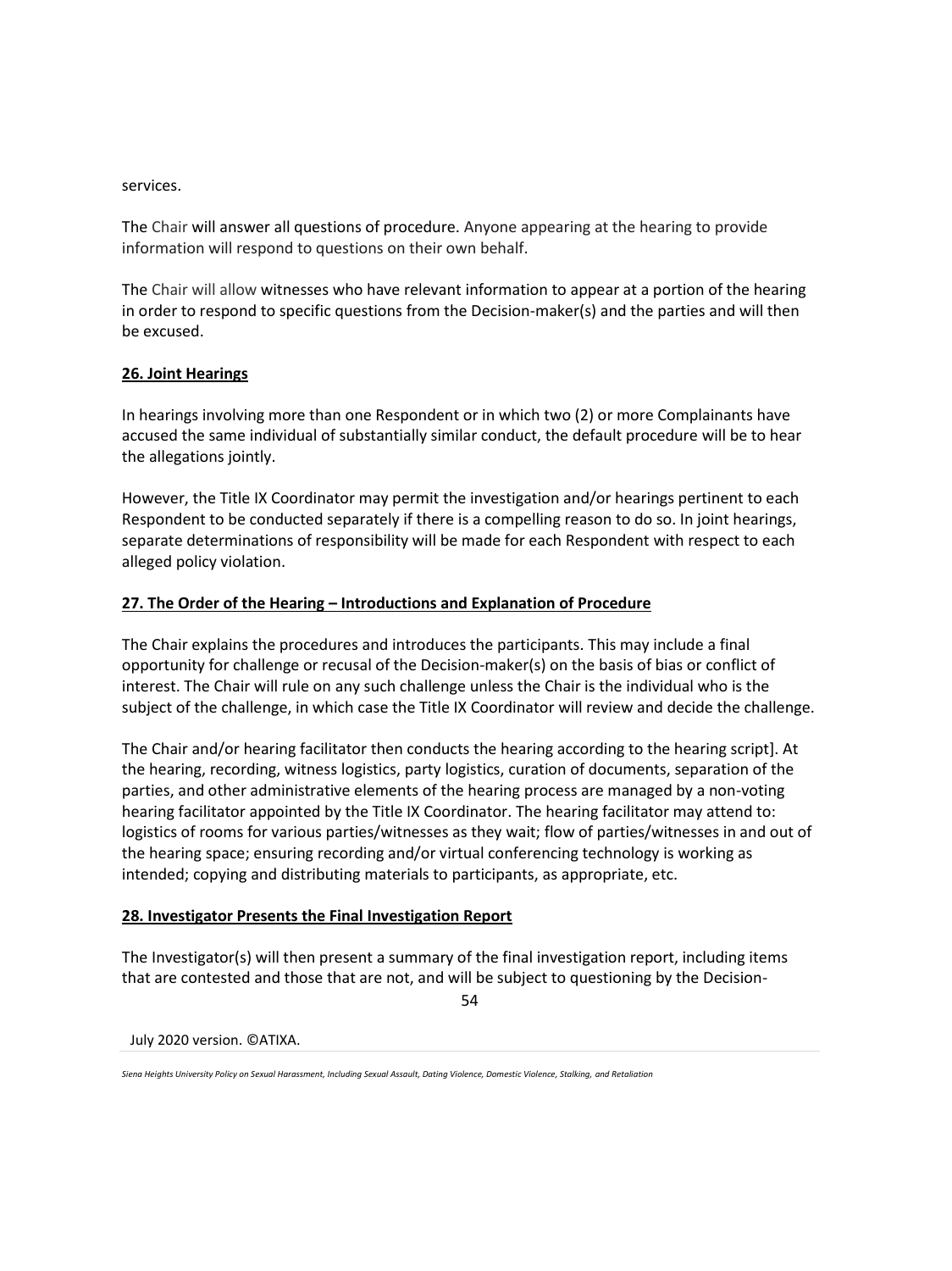maker(s) and the parties (through their Advisors). The Investigator(s) will be present during the entire hearing process, but not during deliberations.

Neither the parties nor the Decision-maker(s) should ask the Investigator(s) their opinions on credibility, recommended findings, or determinations, and the Investigators, Advisors, and parties will refrain from discussion of or questions about these assessments. If such information is introduced, the Chair will direct that it be disregarded.

## **29. Testimony and Questioning**

Once the Investigator(s) present their report and are questioned, the parties and witnesses may provide relevant information in turn, beginning with the Complainant, and then in the order determined by the Chair. The parties/witnesses will submit to questioning by the Decision-maker(s) and then by the parties through their Advisors ("cross-examination").

All questions are subject to a relevance determination by the Chair. The Advisor, who will remain seated during questioning, will pose the proposed question orally, electronically, or in writing (orally is the default, but other means of submission may be permitted by the Chair upon request if agreed to by all parties and the Chair), the proceeding will pause to allow the Chair to consider it (and state it if it has not been stated aloud), and the Chair will determine whether the question will be permitted, disallowed, or rephrased.

The Chair may invite explanations or persuasive statements regarding relevance with the Advisors, if the Chair so chooses. The Chair will then state their decision on the question for the record and advise the party/witness to whom the question was directed, accordingly. The Chair will explain any decision to exclude a question as not relevant, or to reframe it for relevance.

The Chair will limit or disallow questions on the basis that they are irrelevant, unduly repetitious (and thus irrelevant), or abusive. The Chair has final say on all questions and determinations of relevance. The Chair may consult with legal counsel on any questions of admissibility. The Chair may ask Advisors to frame why a question is or is not relevant from their perspective but will not entertain argument from the Advisors on relevance once the Chair has ruled on a question.

If the parties raise an issue of bias or conflict of interest of an Investigator or Decision-maker at the hearing, the Chair may elect to address those issues, consult with legal counsel, and/or refer them to the Title IX Coordinator, and/or preserve them for appeal. If bias is not in issue at the hearing, the Chair should not permit irrelevant questions that probe for bias.

# **30. Refusal to Submit to Cross-Examination and Inferences**

55

*Siena Heights University Policy on Sexual Harassment, Including Sexual Assault, Dating Violence, Domestic Violence, Stalking, and Retaliation*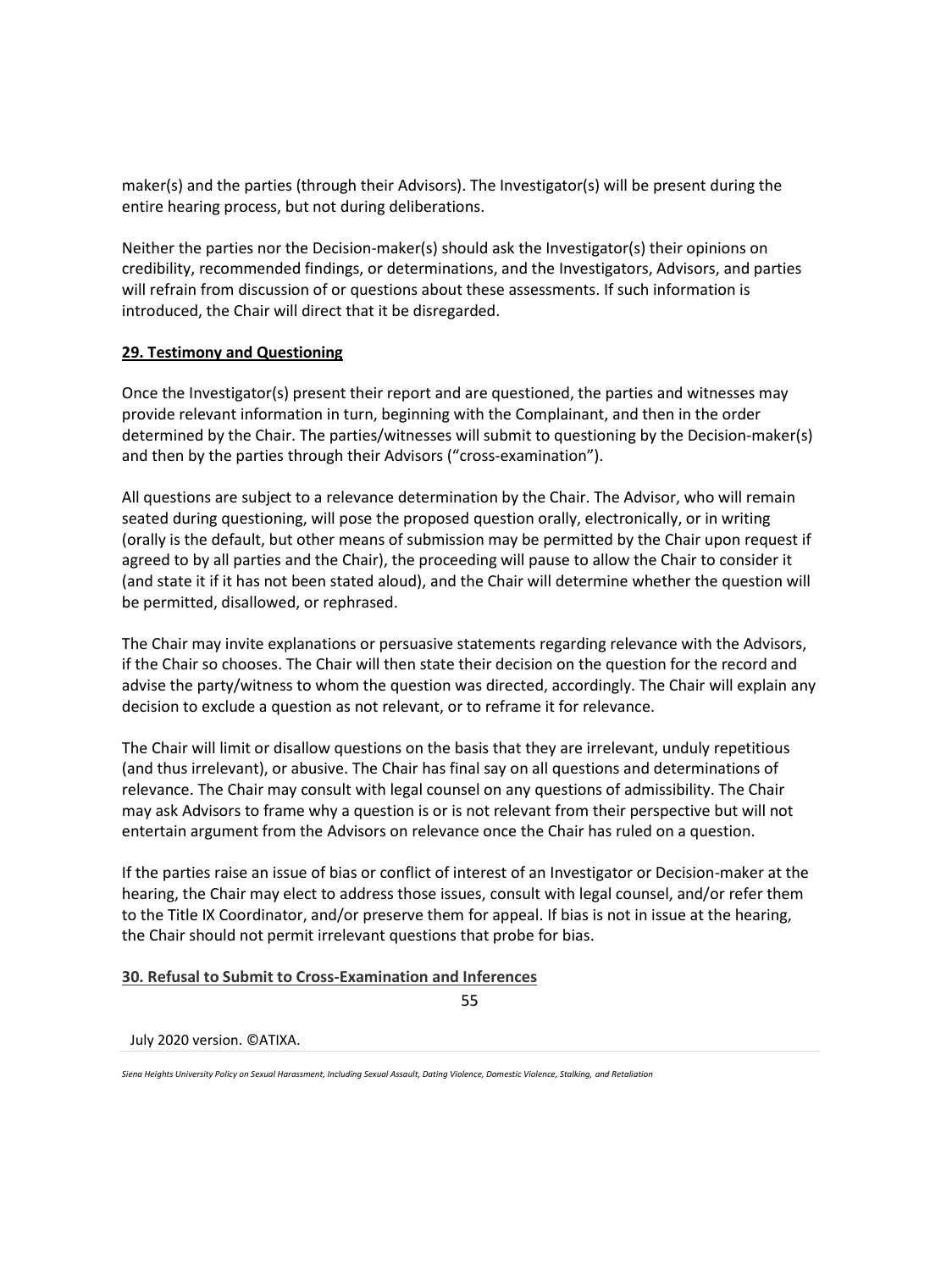If a party or witness chooses not to submit to cross-examination at the hearing, either because they do not attend the meeting, or they attend but refuse to participate in questioning, then the Decision-maker(s) may not rely on any prior statement made by that party or witness at the hearing (including those contained in the investigation report) in the ultimate determination of responsibility. The Decision-maker(s) must disregard that statement. Evidence provided that is something other than a statement by the party or witness may be considered.

If the party or witness attends the hearing and answers some cross-examination questions, only statements related to the cross-examination questions they refuse to answer cannot be relied upon. However, if the statements of the party who is refusing to submit to cross-examination or refuses to attend the hearing are the subject of the allegation itself (e.g., the case is about verbal harassment or a quid pro quo offer), then those statements are not precluded from admission. Similarly, statements can be relied upon when questions are posed by the Decision-maker(s), as distinguished from questions posed by Advisors through cross-examination.

The Decision-maker(s) may not draw any inference solely from a party's or witness's absence from the hearing or refusal to answer cross-examination or other questions.

If charges of policy violations other than sexual harassment are considered at the same hearing, the Decision-maker(s) may consider all evidence it deems relevant, may rely on any relevant statement as long as the opportunity for cross-examination is afforded to all parties through their Advisors, and may draw reasonable inferences from any decision by any party or witness not to participate or respond to questions.

If a party's Advisor of choice refuses to comply with Siena Heights University's established rules of decorum for the hearing, Siena Heights University may require the party to use a different Advisor. If a Siena Heights University-provided Advisor refuses to comply with the rules of decorum, Siena Heights University may provide that party with a different Advisor to conduct cross-examination on behalf of that party.

# **31. Recording Hearings**

Hearings (but not deliberations) are recorded by Siena Heights University for purposes of review in the event of an appeal. The parties may not record the proceedings and no other unauthorized recordings are permitted.

The Decision-maker(s), the parties, their Advisors, and appropriate administrators of Siena Heights University will be permitted to listen to the recording in a controlled environment determined by the Title IX Coordinator. No person will be given or be allowed to make a copy of the recording

56

*Siena Heights University Policy on Sexual Harassment, Including Sexual Assault, Dating Violence, Domestic Violence, Stalking, and Retaliation*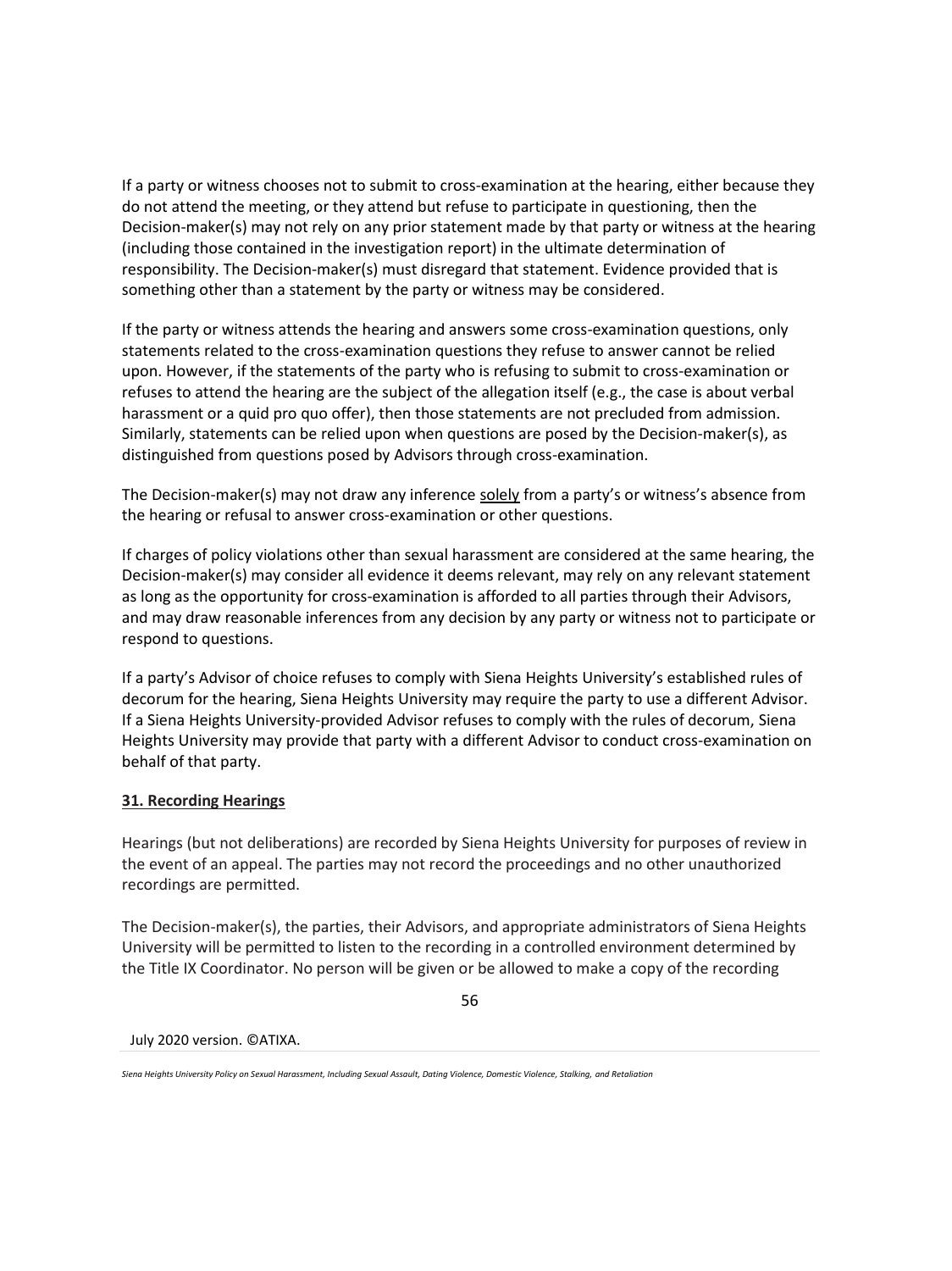without permission of the Title IX Coordinator.

## **32. Deliberation, Decision-making, and Standard of Proof**

The Decision-maker(s) will deliberate in closed session to determine whether the Respondent is responsible or not responsible for the policy violation(s) in question. If a panel is used, a simple majority vote is required to determine the finding. The preponderance of the evidence standard of proof is used. The hearing facilitator may be invited to attend the deliberation by the Chair, but is there only to facilitate procedurally, not to address the substance of the allegations.

When there is a finding of responsibility on one or more of the allegations, the Decision-maker(s) may then consider the previously submitted party impact statements in determining appropriate sanction(s).

The Chair will ensure that each of the parties has an opportunity to review any impact statement submitted by the other party(ies). The Decision-maker(s) may – at their discretion – consider the statements, but they are not binding.

The Decision-maker(s) will review the statements and any pertinent conduct history provided by appropriate administrator and will determine the appropriate sanction(s) in consultation with other appropriate administrators, as required.

The Chair will then prepare a written deliberation statement and deliver it to the Title IX Coordinator, detailing the determination, rational, the evidence used in support of its determination, the evidence not relied upon in its determination, credibility assessments, and any applicable sanction(s).

This report is typically three (3) to five (5) pages in length and must be submitted to the Title IX Coordinator within two (2) business days of the end of deliberations, unless the Title IX Coordinator grants an extension. If an extension is granted, the Title IX Coordinator will notify the parties.

### **33. Notice of Outcome**

Using the deliberation statement, the Title IX Coordinator will work with the Chair to prepare a Notice of Outcome. The Title IX Coordinator will then share the letter, including the final determination, rationale, and any applicable sanction(s) with the parties and their Advisors within five (5) business days of receiving the Decision-maker(s)' deliberation statement.

The Notice of Outcome will then be shared with the parties simultaneously. Notification will be

57

*Siena Heights University Policy on Sexual Harassment, Including Sexual Assault, Dating Violence, Domestic Violence, Stalking, and Retaliation*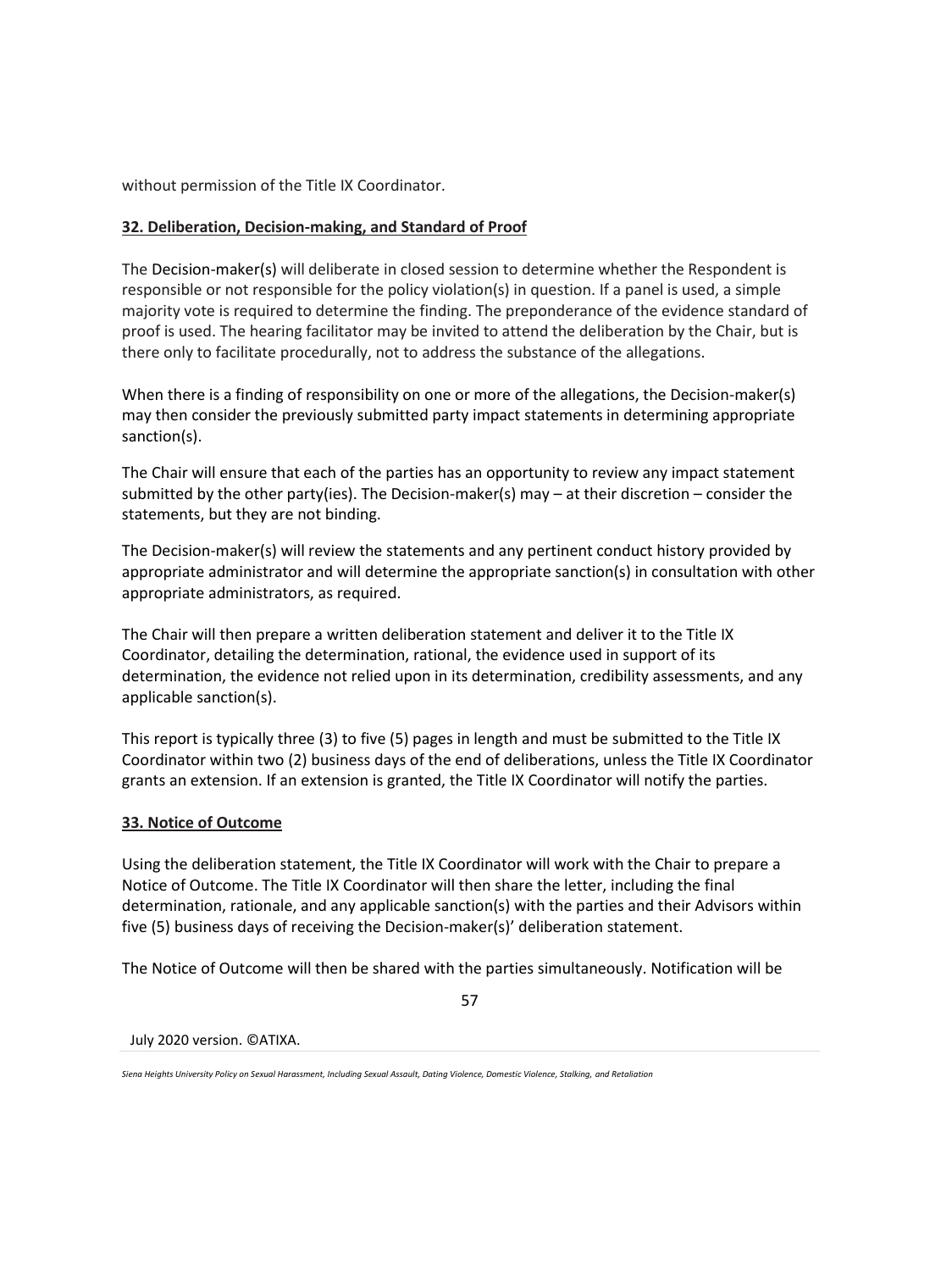made in writing and may be delivered by one or more of the following methods: in person, mailed to the local or permanent address of the parties as indicated in official Siena Heights University records, or emailed to the parties' Siena Heights University-issued email or otherwise approved account. Once mailed, emailed, and/or received in-person, notice will be presumptively delivered.

The Notice of Outcome will articulate the specific policy(ies) reported to have been violated, including the relevant policy section, and will contain a description of the procedural steps taken by Siena Heights University from the receipt of the misconduct report to the determination, including any and all notifications to the parties, interviews with parties and witnesses, site visits, methods used to obtain evidence, and hearings held.

The Notice of Outcome will specify the finding on each alleged policy violation; the findings of fact that support the determination; conclusions regarding the application of the relevant policy to the facts at issue; a statement of, and rationale for, the result of each allegation to the extent Siena Heights University is permitted to share such information under state or federal law; any sanctions issued which Siena Heights University is permitted to share according to state or federal law; and any remedies provided to the Complainant designed to ensure access to Siena Heights University's educational or employment program or activity, to the extent Siena Heights University is permitted to share such information under state or federal law (this detail is not typically shared with the Respondent unless the remedy directly relates to the Respondent).

The Notice of Outcome will also include information on when the results are considered by Siena Heights University to be final, any changes that occur prior to finalization, and the relevant procedures and bases for any available appeal options.

# **34. Statement of the Rights of the Partie[s \(see Appendix C\)](#page-74-0)**

# **35. Sanctions**

Factors considered when determining a sanction/responsive action may include, but are not limited to:

- The nature, severity of, and circumstances surrounding the violation(s)
- The Respondent's disciplinary history
- Previous allegations or allegations involving similar conduct
- The need for sanctions/responsive actions to bring an end to the sexual Harassment and/or retaliation
- The need for sanctions/responsive actions to prevent the future recurrence of sexual harassment and/or retaliation

$$
58 \\
$$

*Siena Heights University Policy on Sexual Harassment, Including Sexual Assault, Dating Violence, Domestic Violence, Stalking, and Retaliation*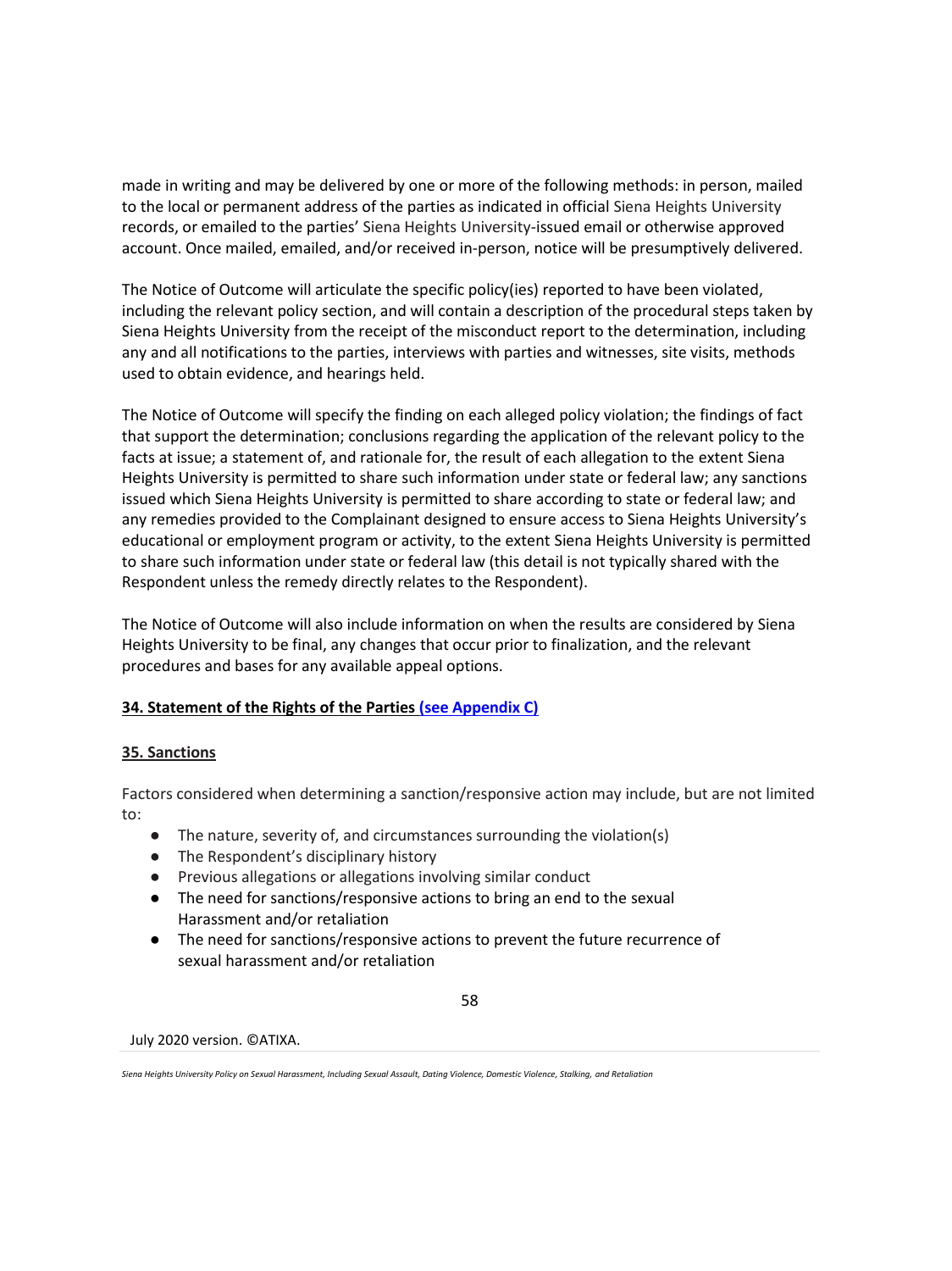- The need to remedy the effects of the sexual harassment and/or retaliation on the Complainant and the community
- The impact on the parties
- Any other information deemed relevant by the Decision-maker(s)

The sanctions will be implemented as soon as is feasible, either upon the outcome of any appeal or the expiration of the window to appeal without an appeal being requested.

The sanctions described in this policy are not exclusive of, and may be in addition to, other actions taken or sanctions imposed by external authorities.

## **a. Student Sanctions**

The following are the usual sanctions<sup>26</sup> that may be imposed upon students or organizations singly or in combination $27$ :

- **a. Statement of Concern:** Although this particular sanction does not require a violation of the student code of conduct, this concern is meant to guide the student's holistic success.
- **b. Written Warning:** An official written notification of the assigned student code violation(s) that gives notice this behavior must stop immediately and permanently. Written warnings also include notice that future violations, whether the same or different, will likely result in more serious sanctions.
- **c. Discretionary Sanctions:** Service to the University or community, attendance at educational events (with possible fees), written assignments, or other activities deemed appropriate to the violation(s) incurred. The student is required to submit written proof of participation in and/or completion of the discretionary sanction to the Student Conduct Administrator.
- **d. Restorative justice and conflict resolution**: A restorative justice conference may be sanctioned when a conduct officer senses a mature willingness of accepting responsibility and accepting that harm has potentially been done to others in a direct and indirect way. Situations where Restorative Justice has proven most helpful with past incidents have been from theft, damage, use/possession of

<sup>&</sup>lt;sup>26</sup> Siena Heights University policies on transcript notation will apply to these proceedings.

<sup>&</sup>lt;sup>27</sup> Subject to Siena Heights University's Organizational Code of Conduct.

<sup>59</sup>

*Siena Heights University Policy on Sexual Harassment, Including Sexual Assault, Dating Violence, Domestic Violence, Stalking, and Retaliation*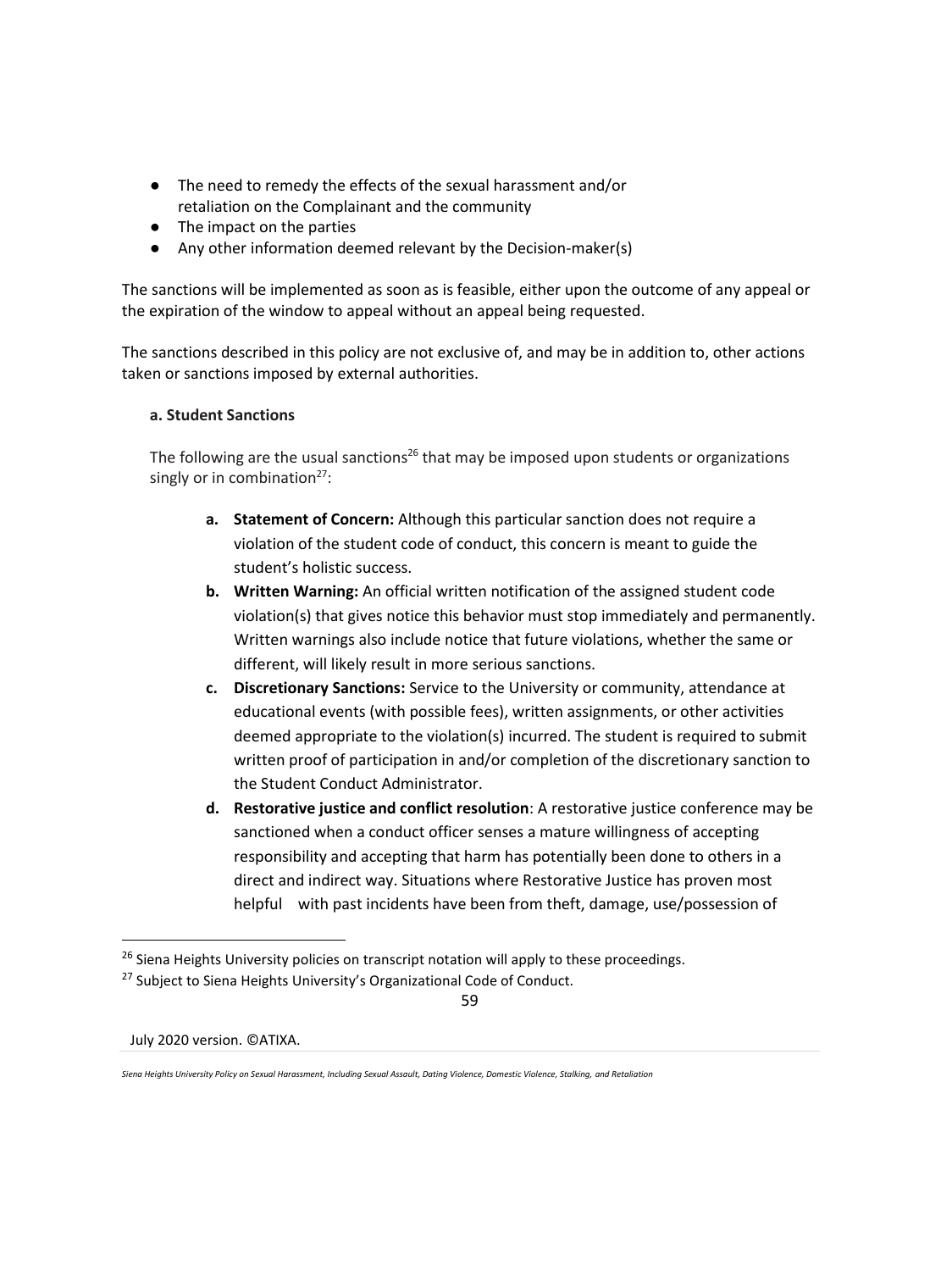university or another person's property, community disturbances and disruptions, and abusive conduct that threatens or endangers the physical or psychological health, safety, or welfare of others (Adapted from Conflict Resolution and Student Conduct Services, Colorado State University, 2011). Conflict Resolution meetings may also be sanctioned in cases where behavior has caused conflict to roommate living situations, teammates, and other student leaders.

- **e. Restitution:** Compensation for loss, damage, or injury. This may take the form of appropriate service and/or monetary or material replacement.
- **f. Restrictions/Loss of Privileges:** Denial of specified privileges for a designated period of time. Examples of privileges that can be denied include, but are not limited to: campus registration of an automobile; parking in a specific area or during specific time periods; access to a building or portion of a building; access to a program; on-campus living; holding of an office in a Registered Student Organization; participation in or exclusion from co-curricular activities; deactivation from a group; representation of the University on athletic teams or in other leadership positions; entrance into University housing or other areas on campus; contact with specific person(s); access to a particular group(s); or any other privilege the conduct body deems appropriate to deny.
- **g. No Trespass Order:** Siena Heights University Public Safety has the authority to place a no trespass order against Siena Heights University students, guests, or others which will restrict the movement and/or presence of an individual(s) in and/or around University housing or other areas of campus. Any individual(s) violating this sanction are subject to arrest from the local police. In the event that such an order is placed against students or guests, the Student Conduct Administrator or Public Safety will notify individuals in writing as to the parameters of the order and the timeline of its implementation. If an individual is found to be in violation of a no trespass order, the local authorities will be immediately contacted and the individual will be arrested. In addition, the student may face additional on campus disciplinary action, including suspension.
- **h. Disciplinary Probation:** Restrictions placed on a student limiting activities while still attending the University. Probation requires that a student's conduct be reviewed and continually evaluated for a designated period of time. If during this period the student is found to be in violation of any institutional policy or rule, additional, more severe educational sanctions shall be applied up to and including suspension.

60

*Siena Heights University Policy on Sexual Harassment, Including Sexual Assault, Dating Violence, Domestic Violence, Stalking, and Retaliation*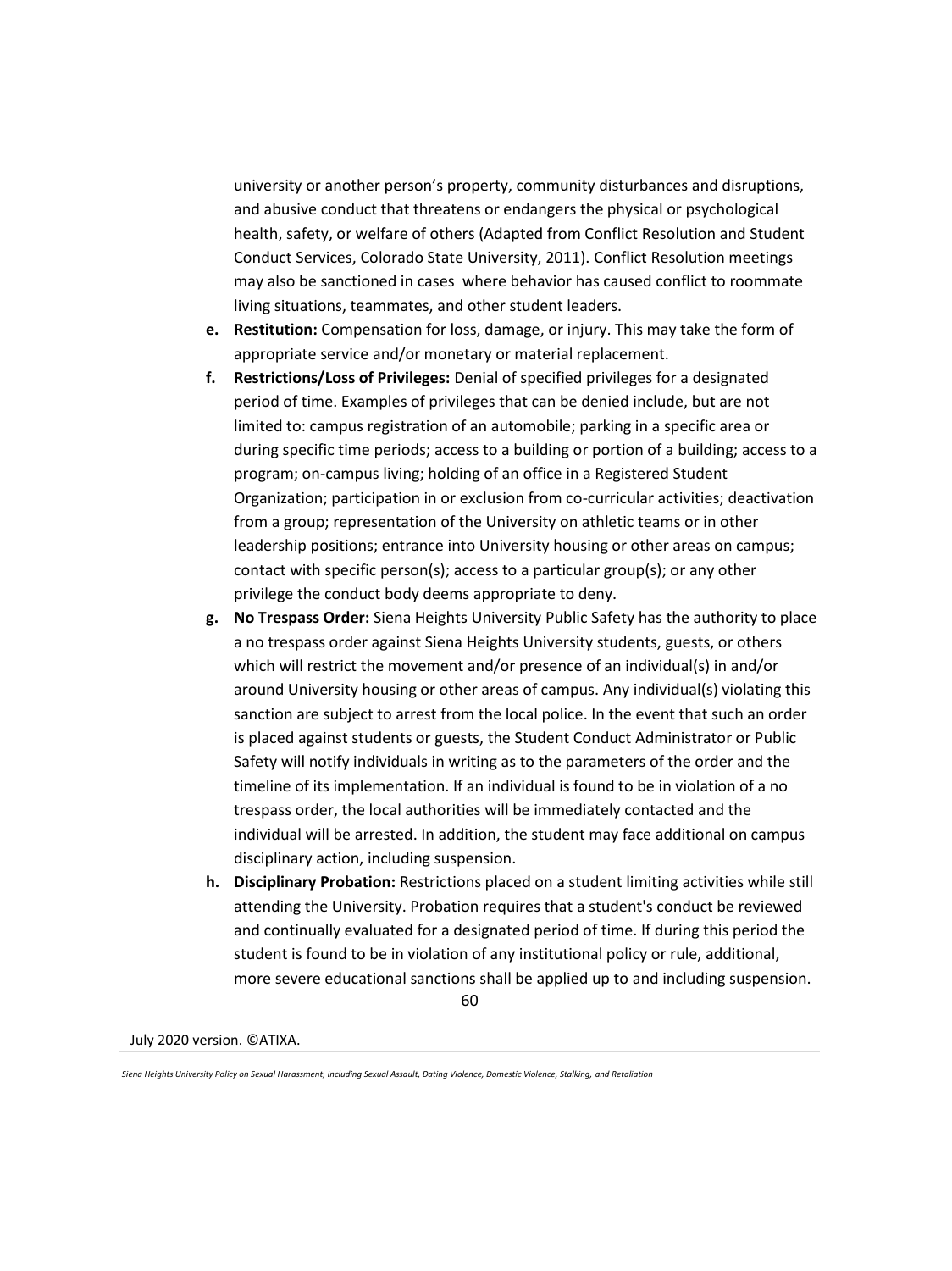- **i. Deferred Suspension**: Involuntary separation of the student from University housing and/or the University if conditions of continued enrollment are not met. A student can be given a series of tasks to complete (discretionary sanctions such as counseling, keeping a journal, attendance at certain events or classes) in a given time period. If the student is found responsible for Failure to Comply (completing sanctions) during any part of the deferred suspension, the student is automatically suspended and the case does not need to be reviewed by the Conduct Board again. Conditions of continued enrollment may also include adherence to all University policy. Should a student allegedly violate a University policy during any part of their deferred suspension, they will be processed through the conduct system to determine responsibility. It is at the discretion of the Student Conduct Administrator to process the alleged violation through a conduct appointment or a Conduct Board/Administrative Hearing. Should the student be found in violation of a University policy, the student is automatically suspended.
- **j. Suspension:** Involuntary separation of the student from University housing and/or the University for a definite period of time, after which the student is eligible to return. During this time, the student under suspension shall not have access to University housing or the University premises without written permission from the Student Conduct Administrator or Department of Public Safety. They shall forfeit all rights of their student status for the duration of their suspension. The Department of Public Safety will confiscate the student's student ID at the time of issuance of the suspension and related no trespass order. Conditions for readmission and/or continued enrollment after re-admittance may be specified. All conditions for readmission must be satisfied, completed, and certified to the Office of Student Conduct prior to re-admittance. Also, a written a plan for adhering to conditions of continued enrollment after re-admittance from a suspension shall be provided to the Office of Student Conduct for review and approval.
- **k. Expulsion:** Permanent separation of the student from the University, when behavior indicates that the student is unfit to continue within the University community. An expelled student shall be excluded from all academic and social functions, shall have no access to University premises and shall forfeit all rights of student status immediately and permanently upon expulsion.
- 61 **l. Revocation of Admission and/or Degree –** Admission to or a degree awarded from the University may be revoked for fraud, misrepresentation, or other violation of

*Siena Heights University Policy on Sexual Harassment, Including Sexual Assault, Dating Violence, Domestic Violence, Stalking, and Retaliation*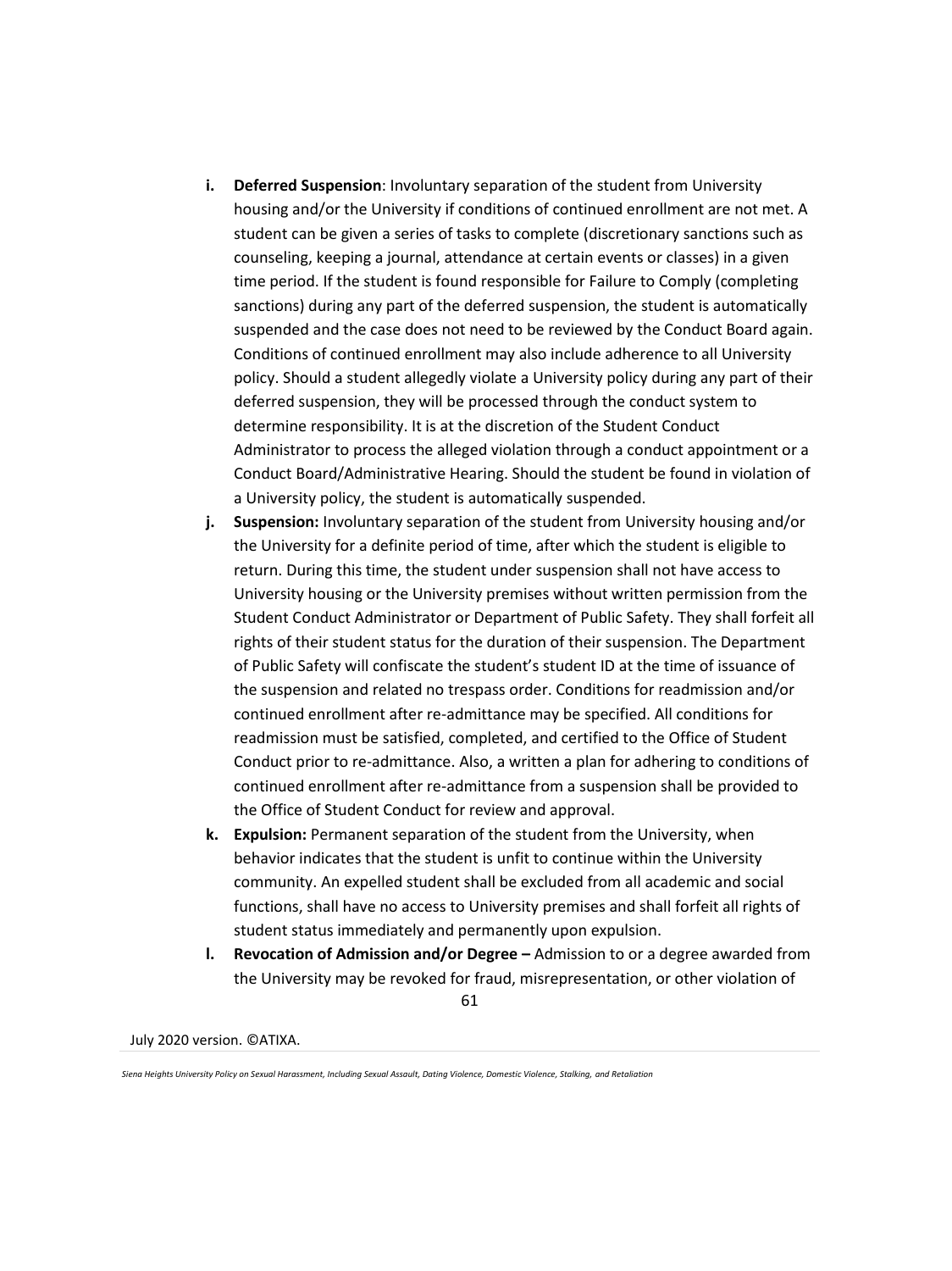University standards in obtaining a degree, or for other serious violations committed by a student prior to graduation.

**m. Withholding Degree –** The University may withhold awarding a degree otherwise earned until the completion of the process set forth in this Student Conduct Code, including the completion of all sanctions imposed, if any.

The sanctions as provided in this section, 1a. through 1e., may be imposed upon groups or organizations for any single violation. Additional sanctions that may be imposed on groups include loss of selected rights and privileges for a specified period of time; and deactivation – loss of all privileges, including University recognition, for a specified period.

# **b. Employee Sanctions/Responsive Actions**

Responsive actions for an employee who has engaged in harassment and/or retaliation include:

- *Warning – Verbal or Written*
- *Implementation of Performance Remediation Plan*
- *Enhanced supervision, observation, or review*
- *Required Counseling*
- *Required Training or Education*
- *Probation*
- *Denial of Pay Increase/Pay Grade*
- *Loss of Oversight or Supervisory Responsibility*
- *Demotion*
- *Transfer*
- *Reassignment*
- *Assignment to new supervisor*
- *Restriction of stipends, research, and/or professional development resources*
- **Suspension with pay**
- **Suspension without pay**
- *Termination*
- *Other Actions:* In addition to or in place of the above sanctions/responsive actions,

Siena Heights University may assign any other responsive actions as deemed appropriate.

July 2020 version. ©ATIXA.

62

*Siena Heights University Policy on Sexual Harassment, Including Sexual Assault, Dating Violence, Domestic Violence, Stalking, and Retaliation*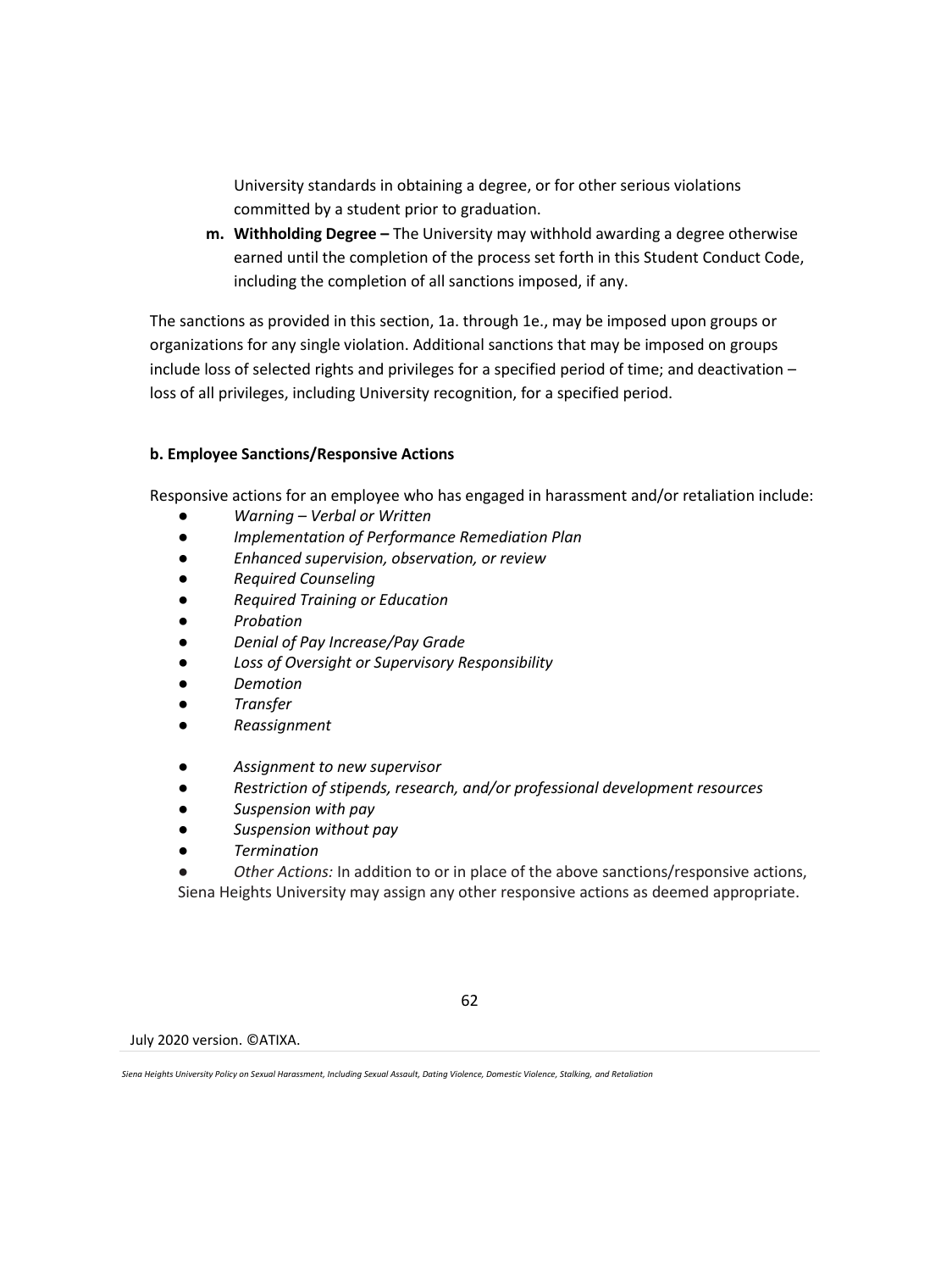## **36. Withdrawal or Resignation While Charges Pending**

a. Students:

Should a student decide to not participate in the resolution process, the process proceeds absent their participation to a reasonable resolution. Should a student Respondent permanently withdraw from Siena Heights University, the resolution process ends, as Siena Heights University no longer has disciplinary jurisdiction over the withdrawn student.

However, Siena Heights University will continue to address and remedy any systemic issues, or concerns that may have contributed to the alleged violation(s), and any ongoing effects of the alleged sexual harassment and/or retaliation. The student who withdraws or leaves while the process is pending may not return to Siena Heights University. Such exclusion applies to all campuses of Siena Heights University. Admissions will be notified that they cannot be readmitted. They may also be barred from Siena Heights University property and/or events.

If the student Respondent only withdraws or takes a leave for a specified period of time (e.g., one semester or term), the resolution process may continue remotely and that student is not permitted to return to Siena Heights University unless and until all sanctions have been satisfied.

b. Employees: Should an employee Respondent resign with unresolved allegations pending, the resolution process ends, as Siena Heights University no longer has disciplinary jurisdiction over the resigned employee.

However, Siena Heights University will continue to address and remedy any systemic issues or concerns, variables that contributed to the alleged violation(s), and any ongoing effects of the alleged harassment or retaliation.

The employee who resigns with unresolved allegations pending is not eligible for rehire with Siena Heights University or any campus of Siena Heights University, and the records retained by the Title IX Coordinator will reflect that status.

All Siena Heights University responses to future inquiries regarding employment references for that individual will include that the former employee resigned during a pending disciplinary matter.

### **37. Appeals**

Any party may file a request for appeal ("Request for Appeal"), but it must be submitted in writing to the Title IX Coordinator within five (5) days of the delivery of the Notice of Outcome.

63

*Siena Heights University Policy on Sexual Harassment, Including Sexual Assault, Dating Violence, Domestic Violence, Stalking, and Retaliation*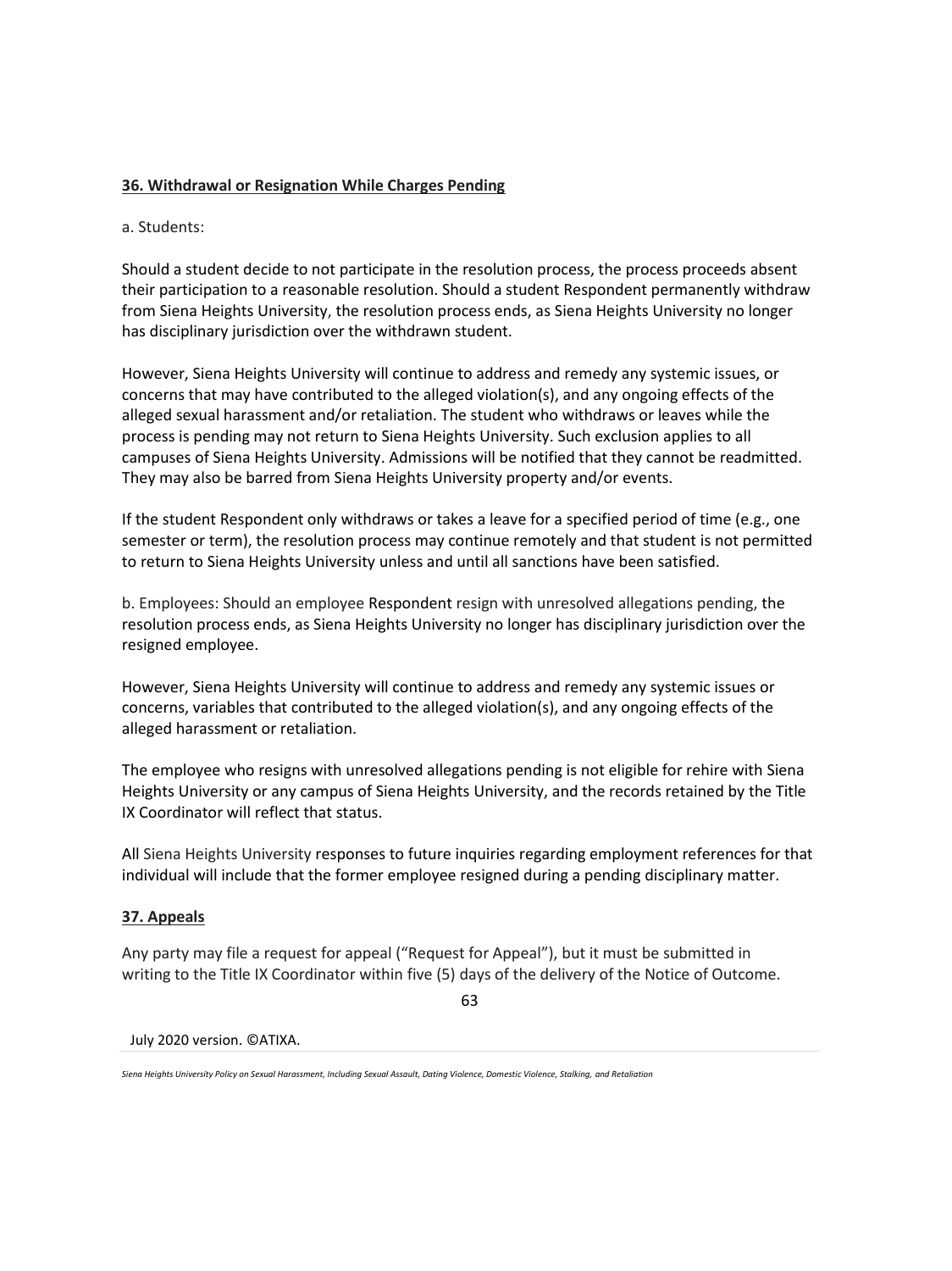An appeal decision-maker will chair the appeal. No appeal panelists will have been involved in the process previously, including any dismissal appeal that may have been heard earlier in the process.

The Request for Appeal will be forwarded to the Appeal Chair for consideration to determine if the request meets the grounds for appeal (a Review for Standing).

This review is not a review of the merits of the appeal, but solely a determination as to whether the request meets the grounds and is timely filed.

### **a. Grounds for Appeal**

Appeals are limited to the following grounds:

- (A) Procedural irregularity that affected the outcome of the matter;
- (B) New evidence that was not reasonably available at the time the determination regarding responsibility or dismissal was made, that could affect the outcome of the matter; and
- (C) The Title IX Coordinator, Investigator(s), or Decision-maker(s) had a conflict of interest or bias for or against Complainants or Respondents generally or the specific Complainant or Respondent that affected the outcome of the matter.

If any of the grounds in the Request for Appeal do not meet the grounds in this Policy, that request will be denied by the Appeal Chair and the parties and their Advisors will be notified in writing of the denial and the rationale.

If any of the grounds in the Request for Appeal meet the grounds in this Policy, then the Appeal Chair will notify the other party(ies) and their Advisors, the Title IX Coordinator, and, when appropriate, the Investigators and/or the original Decision-maker(s).

The other party(ies) and their Advisors, the Title IX Coordinator, and, when appropriate, the Investigators and/or the original Decision-maker(s) will be mailed, emailed, and/or provided a hard copy of the request with the approved grounds and then be given five (5) business days to submit a response to the portion of the appeal that was approved and involves them. All responses will be forwarded by the Chair to all parties for review and comment.

The non-appealing party (if any) may also choose to raise a new ground for appeal at this time. If so, that will be reviewed to determine if it meets the grounds in this Policy by the Appeal Chair and either denied or approved. If approved, it will be forwarded to the party who initially

64

*Siena Heights University Policy on Sexual Harassment, Including Sexual Assault, Dating Violence, Domestic Violence, Stalking, and Retaliation*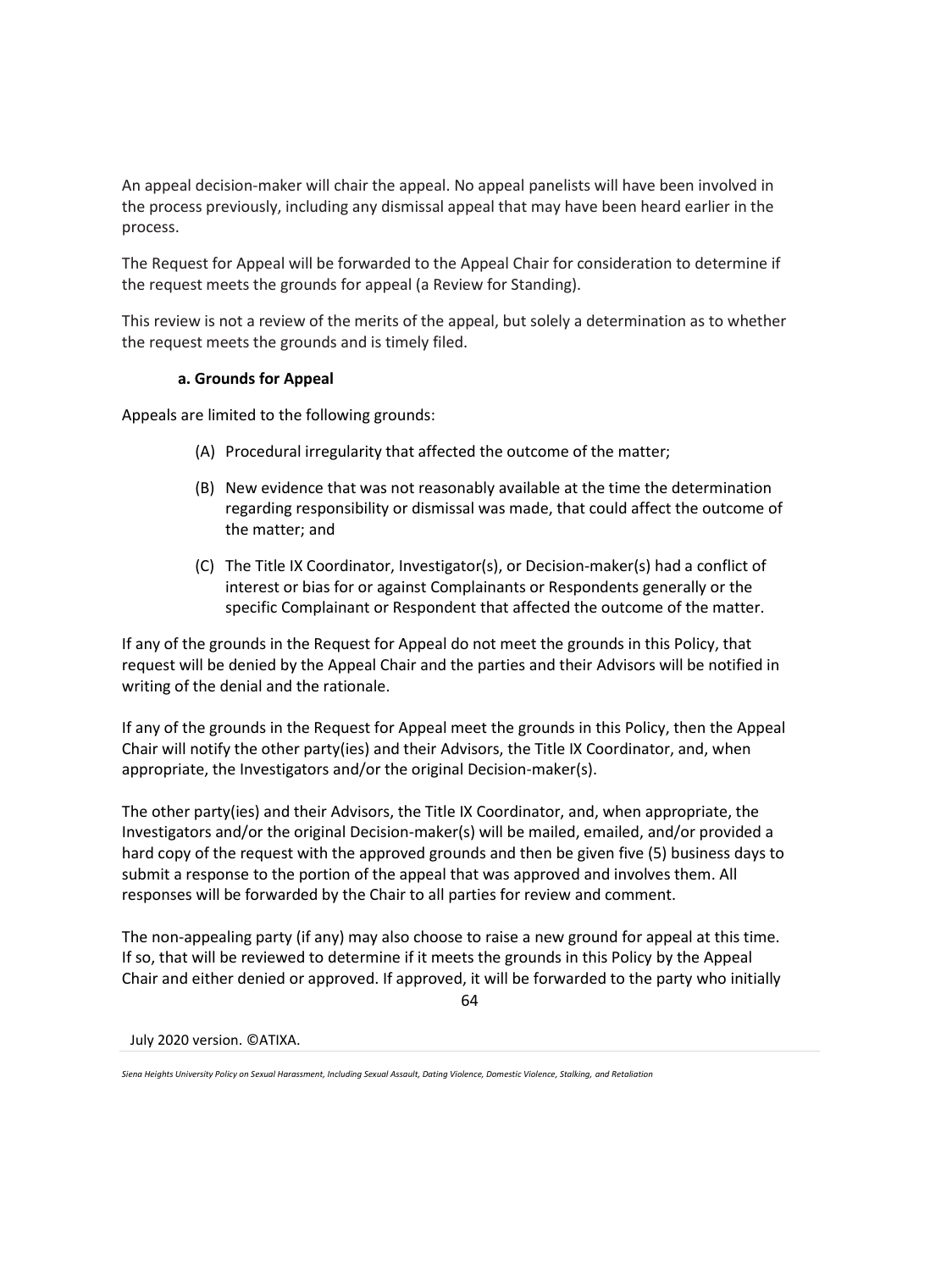requested an appeal, the Investigator(s) and/or original Decision-maker(s), as necessary, who will submit their responses in five (5) business days, which will be circulated for review and comment by all parties.

Neither party may submit any new requests for appeal after this time period. The Appeal Chair will collect any additional information needed and all documentation regarding the approved grounds and the subsequent responses and the chair will render a decision in no more than five (5) business days, barring exigent circumstances. All decisions are by majority vote and apply the preponderance of the evidence standard.

A Notice of Appeal Outcome will be sent to all parties simultaneously including the decision on each approved ground and rationale for each decision. The Notice of Appeal Outcome will specify the finding on each ground for appeal, any specific instructions for remand or reconsideration, any sanctions that may result which Siena Heights University is permitted to share according to state or federal law, and the rationale supporting the essential findings to the extent Siena Heights University is permitted to share under state or federal law.

Notification will be made in writing and may be delivered by one or more of the following methods: in person, mailed to the local or permanent address of the parties as indicated in official institutional records, or emailed to the parties' Siena Heights University-issued email or otherwise approved account. Once mailed, emailed and/or received in-person, notice will be presumptively delivered.

# **b. Sanctions Status During the Appeal**

Any sanctions imposed as a result of the hearing are stayed during the appeal process. Supportive measures may be reinstated, subject to the same supportive measure procedures above.

If any of the sanctions are to be implemented immediately post-hearing, but pre-appeal, then emergency removal procedures (detailed above) for a hearing on the justification for doing so must be permitted within 48 hours of implementation.

Siena Heights University may still place holds on official transcripts, diplomas, graduations, and course registration pending the outcome of an appeal when the original sanctions included separation.

### **c. Appeal Considerations**

● Decisions on appeal are to be deferential to the original decision, making changes to the

65

*Siena Heights University Policy on Sexual Harassment, Including Sexual Assault, Dating Violence, Domestic Violence, Stalking, and Retaliation*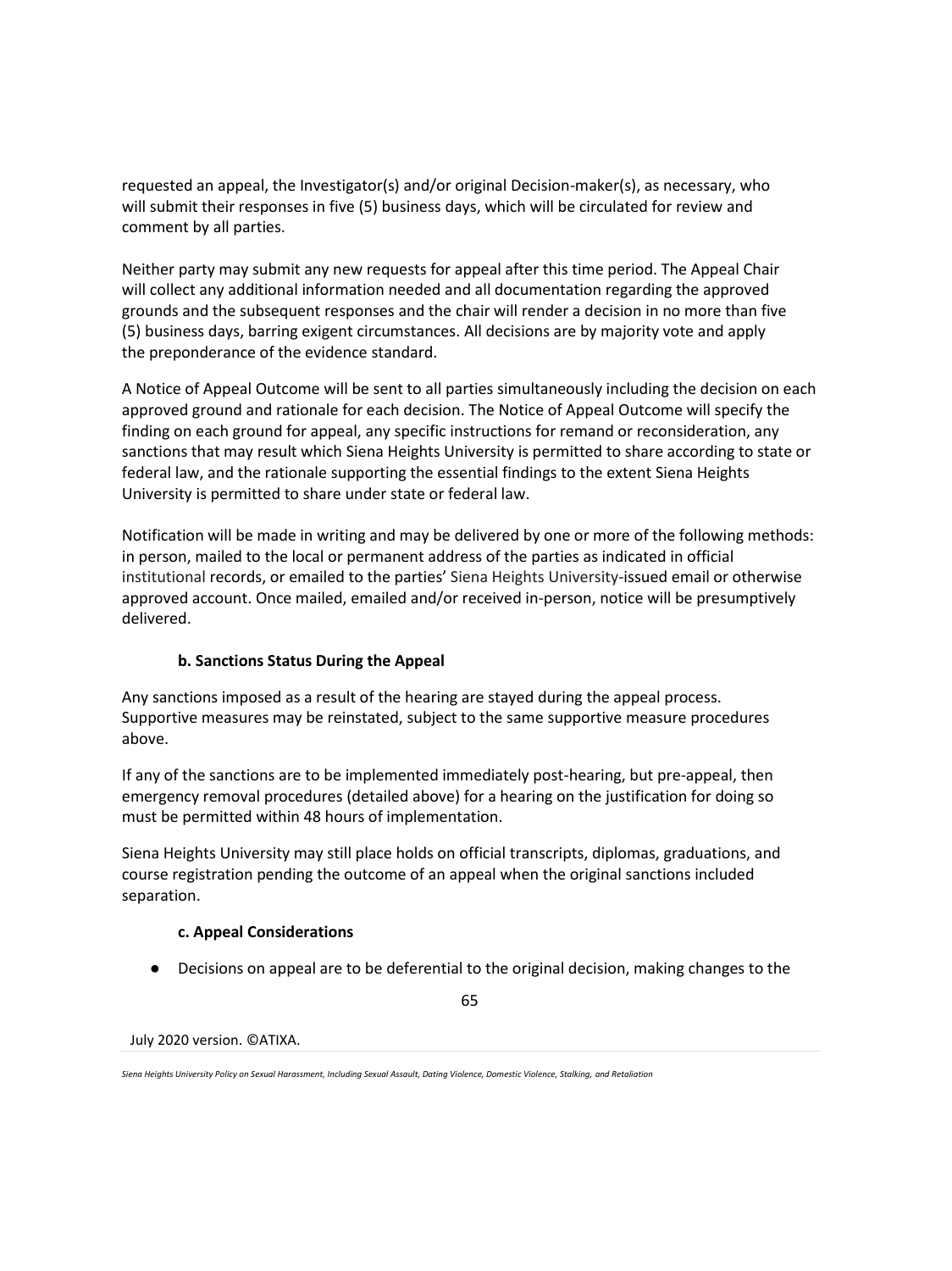finding only when there is clear error and to the sanction(s)/responsive action(s) only if there is a compelling justification to do so.

- Appeals are not intended to provide for a full re-hearing (de novo) of the allegation(s). In most cases, appeals are confined to a review of the written documentation or record of the original hearing and pertinent documentation regarding the specific grounds for appeal.
- An appeal is not an opportunity for Appeal Decision-makers to substitute their judgment for that of the original Decision-maker(s) merely because they disagree with the finding and/or sanction(s).
- The Appeal Chair/Decision-maker(s) may consult with the Title IX Coordinator on questions of procedure or rationale, for clarification, if needed. Documentation of all such consultation will be maintained.
- Appeals granted based on new evidence should normally be remanded to the original Investigator(s) and/or Decision-maker(s) for reconsideration. Other appeals may be remanded at the discretion of the Title IX Coordinator or, in limited circumstances, decided on appeal.
- Once an appeal is decided, the outcome is final: further appeals are not permitted, even if a decision or sanction is changed on remand (except in the case of a new hearing). When appeals result in no change to the finding or sanction, that decision is final.
- In rare cases where a procedural error cannot be cured by the original Decision-maker(s) (as in cases of bias), the appeal may order a new hearing with a new Decision-maker(s).
- The results of a remand to a Decision-maker(s) cannot be appealed. The results of a new hearing can be appealed, once, on any of the three available appeal grounds.
- In cases in which the appeal results in reinstatement to Siena Heights University or resumption of privileges, all reasonable attempts will be made to restore the Respondent to their prior status, recognizing that some opportunities lost may be irreparable in the short term.

# **38. Long-Term Remedies/Other Actions**

Following the conclusion of the resolution process, and in addition to any sanctions implemented, the Title IX Coordinator may implement additional long-term remedies or actions with respect to the parties and/or the campus community that are intended to stop the sexual harassment and/or retaliation, remedy the effects, and prevent reoccurrence.

These remedies/actions may include, but are not limited to:

- Referral to counseling and health services
- Referral to the Employee Assistance Program
- Education to the individual and/or the community

66

*Siena Heights University Policy on Sexual Harassment, Including Sexual Assault, Dating Violence, Domestic Violence, Stalking, and Retaliation*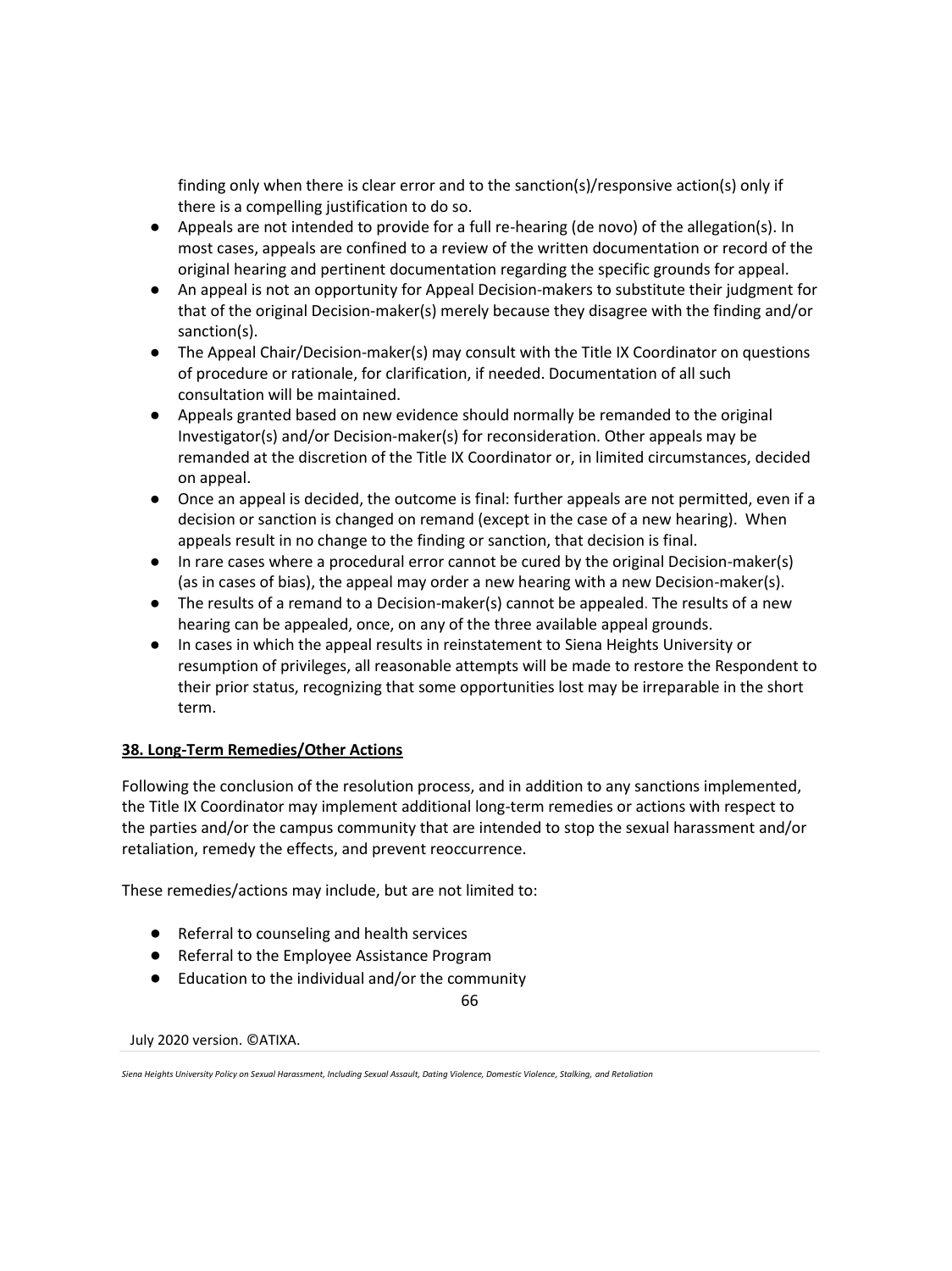- Permanent alteration of housing assignments
- Permanent alteration of work arrangements for employees
- Provision of campus safety escorts
- Climate surveys
- Policy modification and/or training
- Provision of transportation accommodations
- Implementation of long-term contact limitations between the parties
- Implementation of adjustments to academic deadlines, course schedules, etc.

At the discretion of the Title IX Coordinator, certain long-term support or measures may also be provided to the parties even if no policy violation is found.

When no policy violation is found, the Title IX Coordinator will address any remedies owed by Siena Heights University to the Respondent to ensure no effective denial of educational access.

Siena Heights University will maintain the privacy of any long-term remedies/actions/measures, provided privacy does not impair Siena Heights University's ability to provide these services.

# **39. Failure to Comply with Sanctions and/or Interim and Long-term Remedies and/or Responsive Actions**

All Respondents are expected to comply with the assigned sanctions, responsive actions, and/or corrective actions within the timeframe specified by the final Decision-maker(s) (including the Appeal Chair/Panel).

Failure to abide by the sanction(s)/action(s) imposed by the date specified, whether by refusal, neglect, or any other reason, may result in additional sanction(s)/action(s), including suspension, expulsion, and/or termination from Siena Heights University and may be noted on a student's official transcript.

A suspension will only be lifted when compliance is achieved to the satisfaction of the Title IX Coordinator.

# **40. Recordkeeping**

Siena Heights University will maintain for a period of at least seven years records of:

1. Each sexual harassment investigation including any determination regarding responsibility and any audio or audiovisual recording or transcript required under federal regulation;

67

*Siena Heights University Policy on Sexual Harassment, Including Sexual Assault, Dating Violence, Domestic Violence, Stalking, and Retaliation*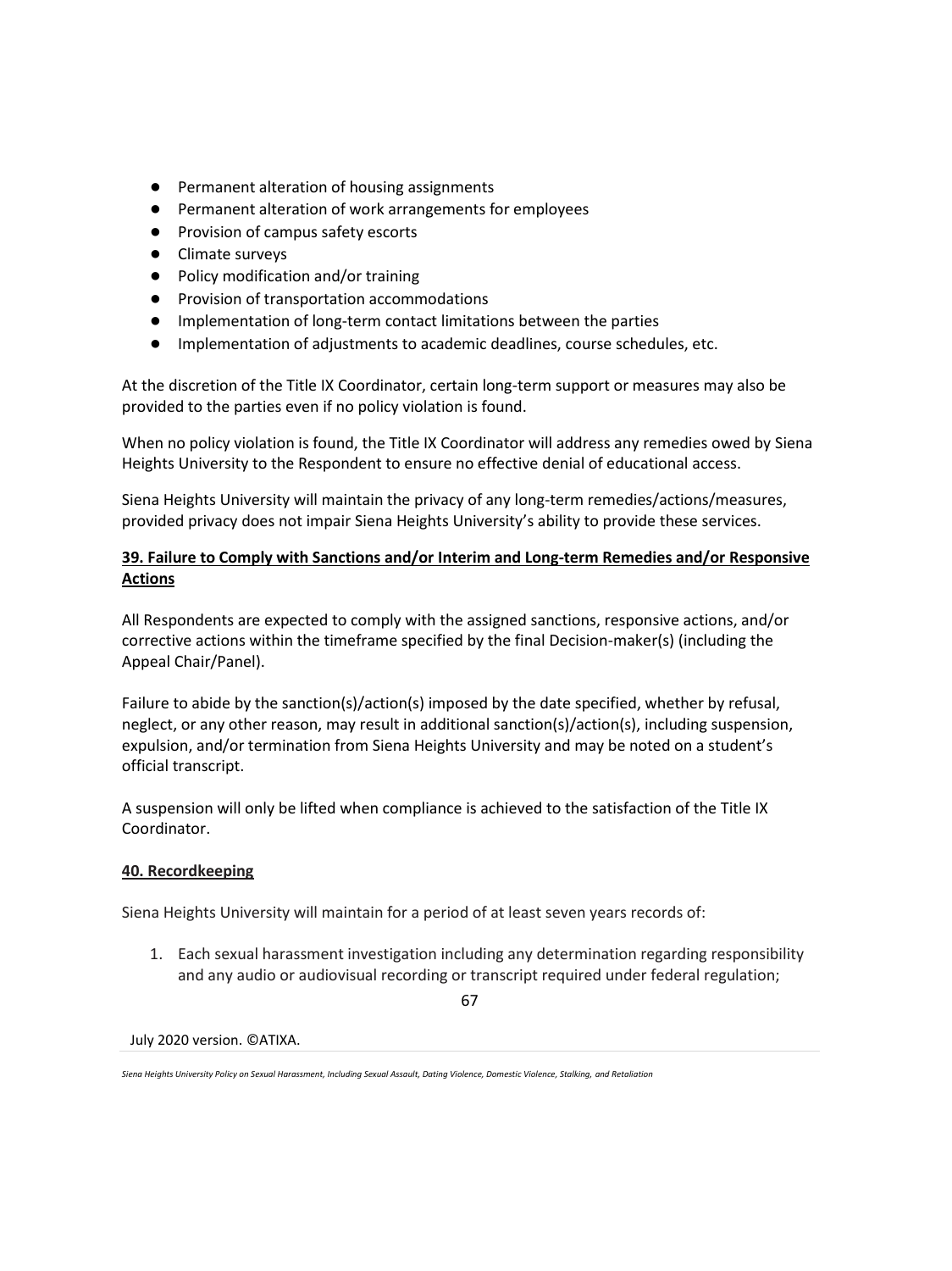- 2. Any disciplinary sanctions imposed on the Respondent;
- 3. Any remedies provided to the Complainant designed to restore or preserve equal access to Siena Heights University's education program or activity;
- 4. Any appeal and the result therefrom;
- 5. Any Informal Resolution and the result therefrom;
- 6. All materials used to train Title IX Coordinators, Investigators, Decision-makers, and any person who facilitates an Informal Resolution process. Siena Heights University will make these training materials publicly available on Siena Heights University's website; and
- 7. Any actions, including any supportive measures, taken in response to a report or formal complaint of sexual harassment, including:
	- a. The basis for all conclusions that the response was not deliberately indifferent;
	- b. Any measures designed to restore or preserve equal access to Siena Heights University's education program or activity; and
	- c. If no supportive measures were provided to the Complainant, document the reasons why such a response was not clearly unreasonable in light of the known circumstances.

Siena Heights University will also maintain any and all records in accordance with state and federal laws.

# **41. Disabilities Accommodations in the Resolution Process**

Siena Heights University is committed to providing reasonable accommodations and support to qualified students, employees, or others with disabilities to ensure equal access to Siena Heights University's resolution process.

Anyone needing such accommodations or support should contact the Director of Accessibility for students and Human Resources for employees, who will review the request and, in consultation with the person requesting the accommodation and the Title IX Coordinator, determine which accommodations are appropriate and necessary for full participation in the process.

# **42. Revision of this Policy and Procedures**

This Policy and procedures supersede any previous policy(ies) addressing harassment, sexual misconduct and/or retaliation under Title IX and will be reviewed and updated annually by the Title IX Coordinator. Siena Heights University reserves the right to make changes to this document as necessary, and once those changes are posted online, they are in effect.

68

#### July 2020 version. ©ATIXA.

*Siena Heights University Policy on Sexual Harassment, Including Sexual Assault, Dating Violence, Domestic Violence, Stalking, and Retaliation*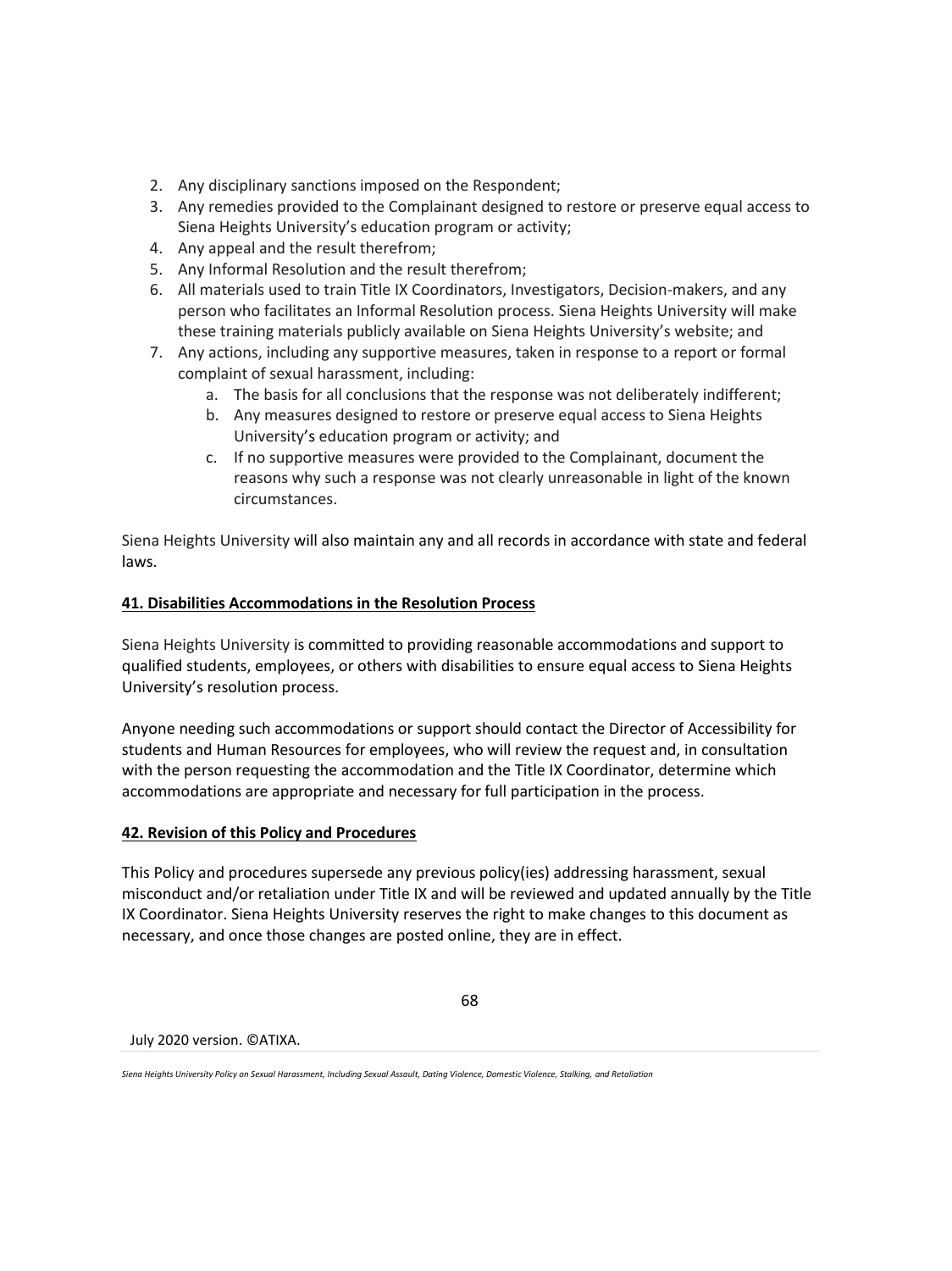During the resolution process, the Title IX Coordinator may make minor modifications to procedures that do not materially jeopardize the fairness owed to any party, such as to accommodate summer schedules. The Title IX Coordinator may also vary procedures materially with notice (on the institutional website, with the appropriate effective date identified) upon determining that changes to law or regulation require policy or procedural alterations not reflected in this Policy and procedures.

If government laws or regulations change – or court decisions alter – the requirements in a way that impacts this document, this document will be construed to comply with the most recent government regulations or holdings.

This document does not create legally enforceable protections beyond the protection of the background state and federal laws which frame such policies and codes, generally.

This Policy and procedures are effective August 14, 2020.

July 2020 version. ©ATIXA.

*Siena Heights University Policy on Sexual Harassment, Including Sexual Assault, Dating Violence, Domestic Violence, Stalking, and Retaliation*

69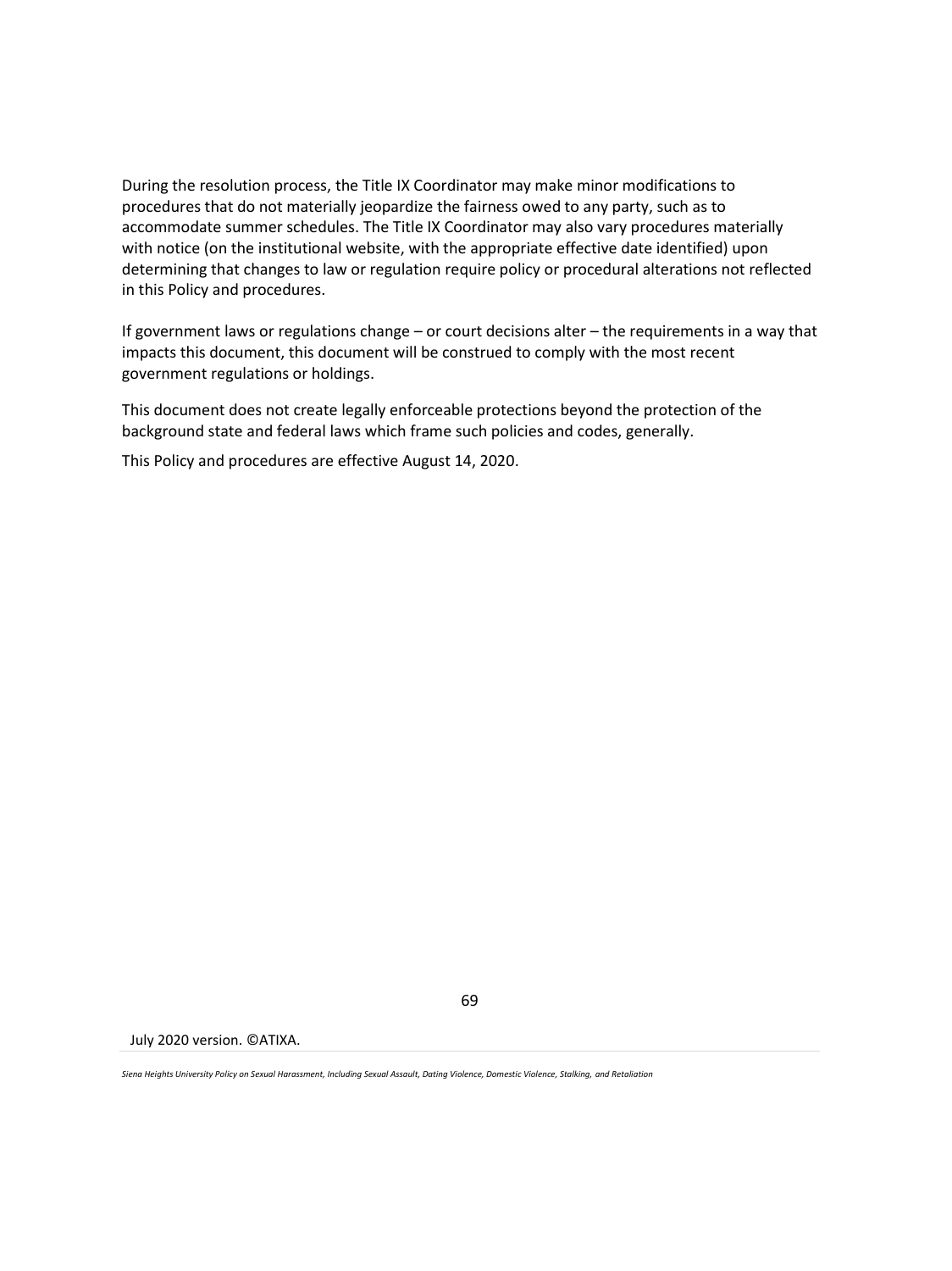## **APPENDIX A: POLICY EXAMPLES**

Some examples of possible sexual harassment include:<sup>28</sup>

- A professor offers for a student to have sex or go on a date with them in exchange for a good grade. This constitutes sexual harassment regardless of whether the student accedes to the request and irrespective of whether a good grade is promised or a bad grade is threatened.
- A student repeatedly sends graphic, sexually-oriented jokes and pictures around campus via social media to hundreds of other students. Many don't find it funny and ask them to stop, but they do not. Because of these jokes, one student avoids the sender on campus and in the residence hall in which they both live, eventually asking to move to a different building and dropping a class they had together.
- A professor engages students in an in-class discussions about the students' past sexual experiences, yet the conversations are not in any way germane to the subject matter of the class. The professor inquires about explicit details and demands that students answer them, though the students are clearly uncomfortable and hesitant.
- An ex-partner widely spreads false stories about their sex life with their former partner to the clear discomfort and frustration of the former partner, turning the former partner into a social pariah on campus.
- Chris has recently transitioned from male to non-binary, but primarily expresses as a female. Since their transition, Chris has noticed that their professor, Dr. Mukembo, pays them a lot more attention. Chris is sexually attracted to Professor Mukembo and believes the attraction is mutual. Chris decides to act on the attraction. One day, Chris visits Dr. Mukembo during office hours, and after a long conversation about being non-binary, Chris kisses Dr. Mukembo. Dr. Mukembo is taken aback, stops the kiss, and tells Chris not to do that. Dr. Mukembo explains to Chris that they are not interested in Chris sexually or romantically. Chris takes it hard, crying to Dr. Mukembo about how hard it is to find someone who is interested in them now based on their identity. Dr. Mukembo feels sorry for Chris and softens the blow by telling them that no matter whether they like Chris or not, faculty-student relationships are prohibited by the university. Chris takes this as encouragement. One night, Chris goes to a bar some distance from campus and sees Dr.

70

<sup>&</sup>lt;sup>28</sup> ATIXA recommends incorporation of examples into policy as an educational and preventive tool. Some campuses may prefer to break these out into separate documents or resources.

*Siena Heights University Policy on Sexual Harassment, Including Sexual Assault, Dating Violence, Domestic Violence, Stalking, and Retaliation*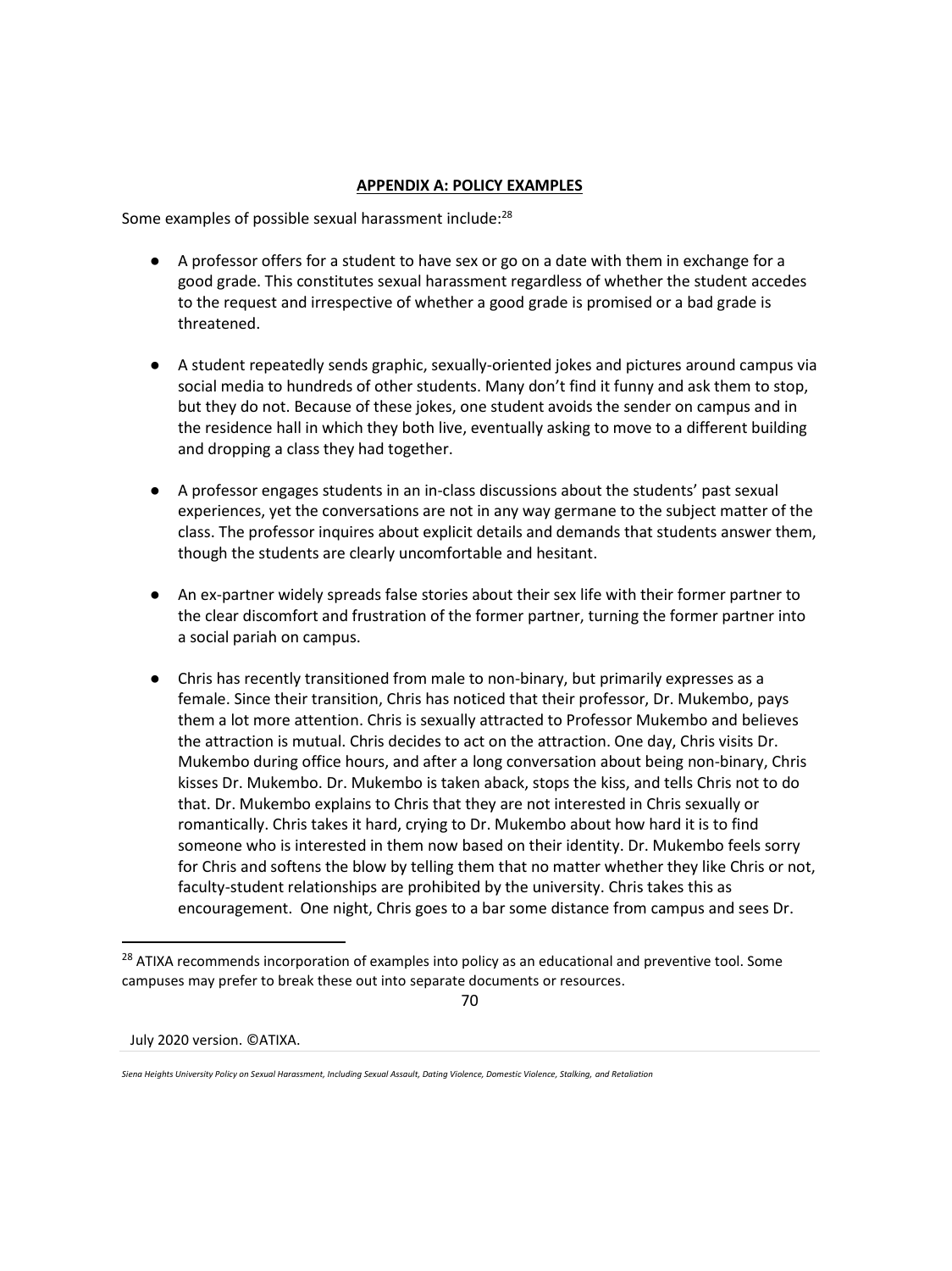Mukembo at the bar. Chris tries to buy Dr. Mukembo a drink and, again, tries to kiss Dr. Mukembo. Dr. Mukembo leaves the bar abruptly. The next day, Chris makes several online posts that out Dr. Mukembo as gay and raise questions about whether they are sexually involved with students. Dr. Mukembo contacts the Title IX Office and alleges that Chris is sexually harassing him.

## Examples of Stalking

- Students A and B were "friends with benefits." Student A wanted a more serious relationship, which caused student B to break it off. Student A could not let go, and pursued student B relentlessly. Student B obtained a campus no-contact order. Subsequently, Student B discovered their social media accounts were being accessed, and things were being posted and messaged as if they were from them, but they were not. Whoever accessed their account posted a picture of a penis, making it look as if they had sent out a picture of themselves, though it was not their penis. This caused them considerable embarrassment and social anxiety. They changed their passwords, only to have it happen again. Seeking help from the Title IX Coordinator, Student B met with the IT department, which discovered an app on their phone and a keystroke recorder on their laptop, both of which were being used to transmit their data to a third party.
- A graduate student working as an on-campus tutor received flowers and gifts delivered to their office. After learning the gifts were from a student they recently tutored, the graduate student thanked the student and stated that it was not necessary and would appreciate it if the gift deliveries stopped. The student then started leaving notes of love and gratitude on the tutor's car, both on-campus and at home. Asked again to stop, the student stated by email, "You can ask me to stop, but I'm not giving up. We are meant to be together, and I'll do anything to make you have the feelings for me that I have for you." When the tutor did not respond, the student emailed again, "You cannot escape me. I will track you to the ends of the earth. If I can't have you, no one will."

### Examples of Sexual Assault:

● Amanda and Bill meet at a party. They spend the evening dancing and getting to know each other. Bill convinces Amanda to come up to his room. From 11:00 p.m. until 3:00 a.m., Bill uses every line he can think of to convince Amanda to have sex with him, but she adamantly refuses. Despite her clear communications that she is not interested in doing anything sexual with him, Bill keeps at her, questions her religious convictions, and accuses her of being "a prude." He brings up several rumors that he has heard about how she performed oral sex on a number of other guys. Finally, it seems to Bill that her resolve is

71

*Siena Heights University Policy on Sexual Harassment, Including Sexual Assault, Dating Violence, Domestic Violence, Stalking, and Retaliation*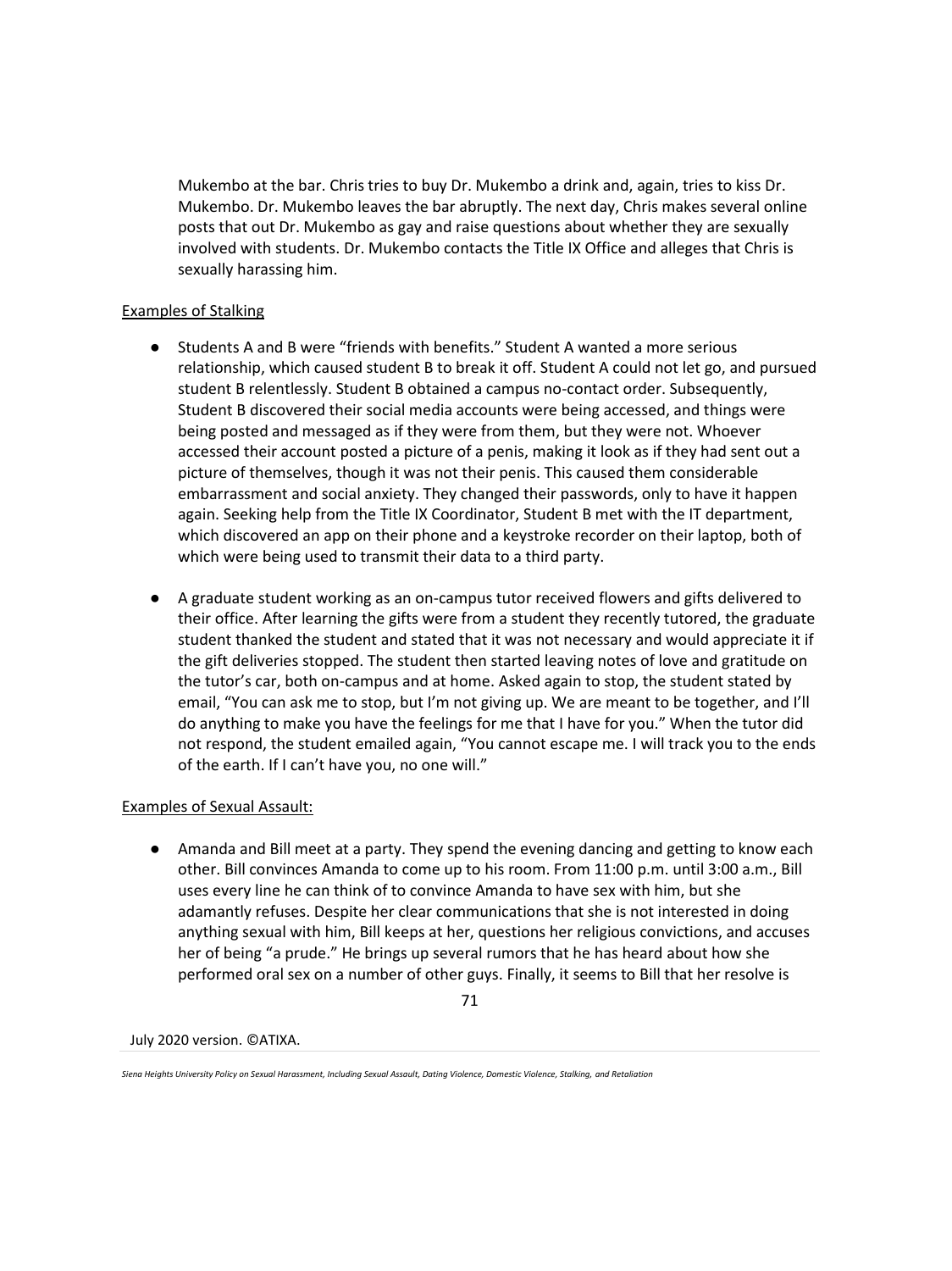weakening, and he convinces her to "jerk him off" (hand to genital contact). Amanda would have never done it but for Bill's incessant advances. He feels that he successfully seduced her and that she wanted to do it all along but was playing shy and hard to get. Why else would she have come up to his room alone after the party? If she really didn't want it, she could have left.

- Jiang is a junior. Beth is a sophomore. Jiang comes to Beth's residence hall room with some mutual friends to watch a movie. Jiang and Beth, who have never met before, are attracted to each other. After the movie, everyone leaves, and Jiang and Beth are alone. They hit it off, soon become more intimate, and start to make out. Jiang verbally expresses his desire to have sex with Beth. Beth, who was abused by a babysitter at the age of five and avoids sexual relations as a result, is shocked at how quickly things are progressing. As Jiang takes her by the wrist over to the bed, lays her down, undresses, and begins to have intercourse with Beth, Beth has a severe flashback to her childhood trauma. She wants to tell Jiang to stop but cannot. Beth is stiff and unresponsive during the intercourse.
- Kevin and John are at a party. Kevin is not sure how much John has been drinking, but he is pretty sure it's a lot. After the party, he walks John to his apartment, and John comes on to Kevin, initiating sexual activity. Kevin asks John if he is really up to this, and John says yes. They remove each other's clothes, and they end up in John's bed. Suddenly, John runs for the bathroom. When he returns, his face is pale, and Kevin thinks he may have thrown up. John gets back into bed, and they begin to have sexual intercourse. Kevin is having a good time, though he can't help but notice that John seems pretty groggy and passive, and he thinks John may have even passed out briefly during the sex, but he came to again. When Kevin runs into John the next day, he thanks him for the great night. John remembers nothing and decides to make a report to the Dean.

Examples of Retaliation:

- Student-athlete A alleges sexual harassment by a coach; the coach subsequently cuts the student-athlete's playing time without a legitimate justification.
- A student from Organization A participates in a sexual harassment investigation as a witness whose testimony is damaging to the Respondent, who is also a member of Organization A; the student is subsequently removed as a member of Organization A because of their participation in the investigation.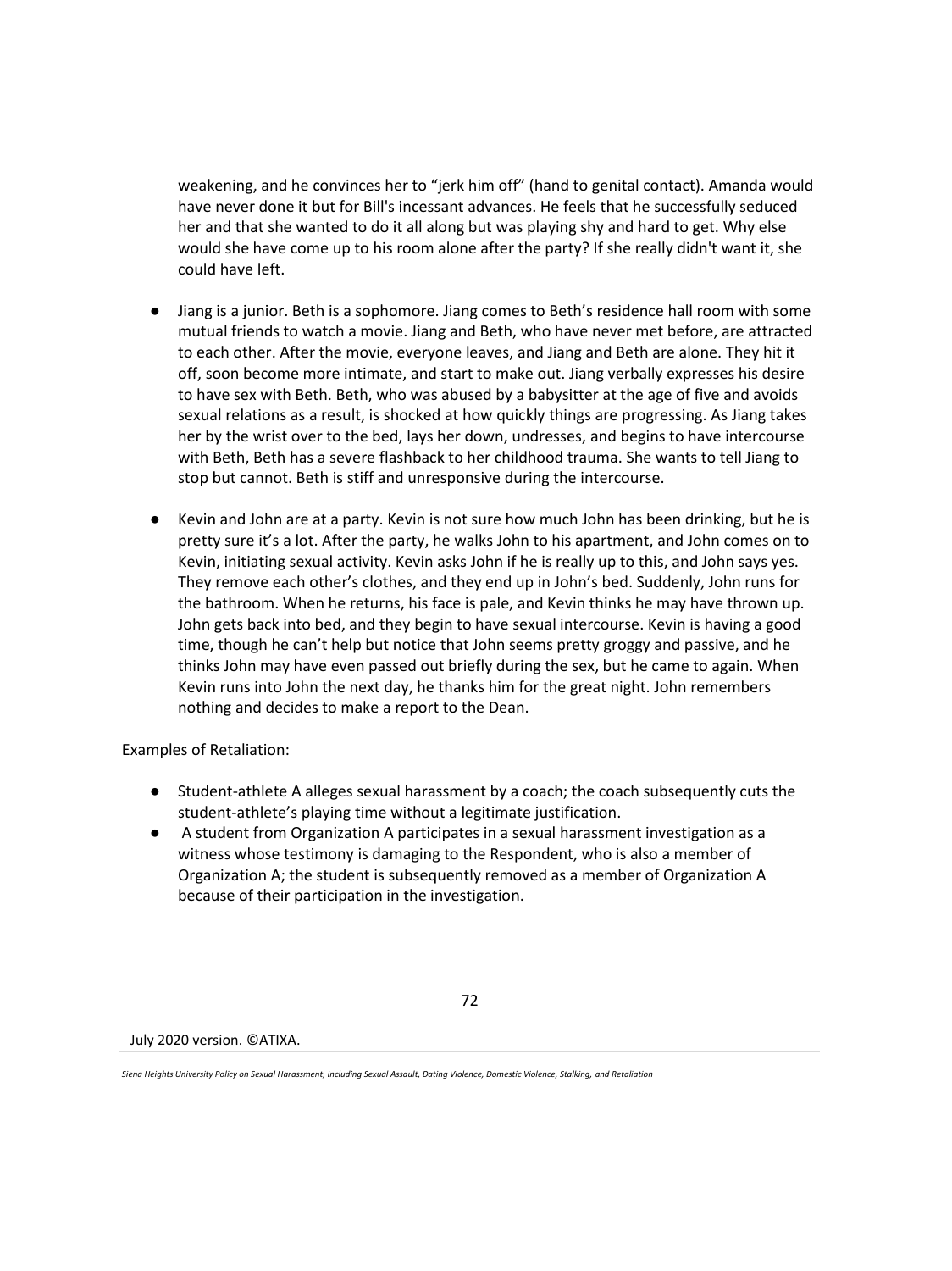## **APPENDIX B: AN ATIXA FRAMEWORK FOR INFORMAL RESOLUTION (IR)**

ATIXA has framed a process for IR that includes:

- 1. A response based on supportive measures; and/or
- 2. A response based on a Respondent accepting responsibility; and/or
- 3. A response based on alternative resolution, which could include various approaches and facilitation of dialogue.

Alternative resolution approaches like mediation, restorative practices, transformative justice, etc., are likely to be used more and more often by colleges and universities. ATIXA does not endorse these approaches as better or worse than other formal or informal approaches.

ATIXA believes that if they are to be used in, and are effective for, sex offenses, they need to be designed and executed carefully and thoughtfully and be facilitated by well-trained administrators who take the necessary time to prepare and lay a foundation for success. Although no approach is a cure-all, the framework below can help to lay that foundation, regardless of which approach(es) are used.

Here are the principles to be considered for supporting various approaches to informal resolution:

- IR can be applied in any sex/gender-based interpersonal conflict but may not be appropriate or advisable in cases involving violent incidents (sexual violence, stalking, domestic and dating violence, severe sexual harassment, sexual exploitation, etc.)
- Situations involving dangerous patterns or significant ongoing threat to the community should not be resolved by IR.
- The determination of whether to permit an IR-based resolution is entirely at the discretion of the Title IX Coordinator (TIXC) and in line with the requirements for IR laid out in the Title IX regulations.
- Any party can end IR early-, mid-, or late-process for any reason or no reason.
- IR can be attempted before and in lieu of formal resolution as a diversion-based resolution (although a formal complaint must be filed if you are within Section 106.30, per OCR).
- Alternative approaches can inform formal resolution, as in a formal resolution model infused with restorative practices.
- IR could be deployed after formal resolution, as an adjunct healing/catharsis opportunity (that could potentially mitigate sanctions or be a form of sanction).
- Alternate Resolution approaches to IR must be facilitated by Siena Heights University or a thirdparty. There may be value in creating clearly agreed-upon ground rules, which the parties must sign in advance and agree to abide by, otherwise the informal resolution process will be deemed to have failed.

73

*Siena Heights University Policy on Sexual Harassment, Including Sexual Assault, Dating Violence, Domestic Violence, Stalking, and Retaliation*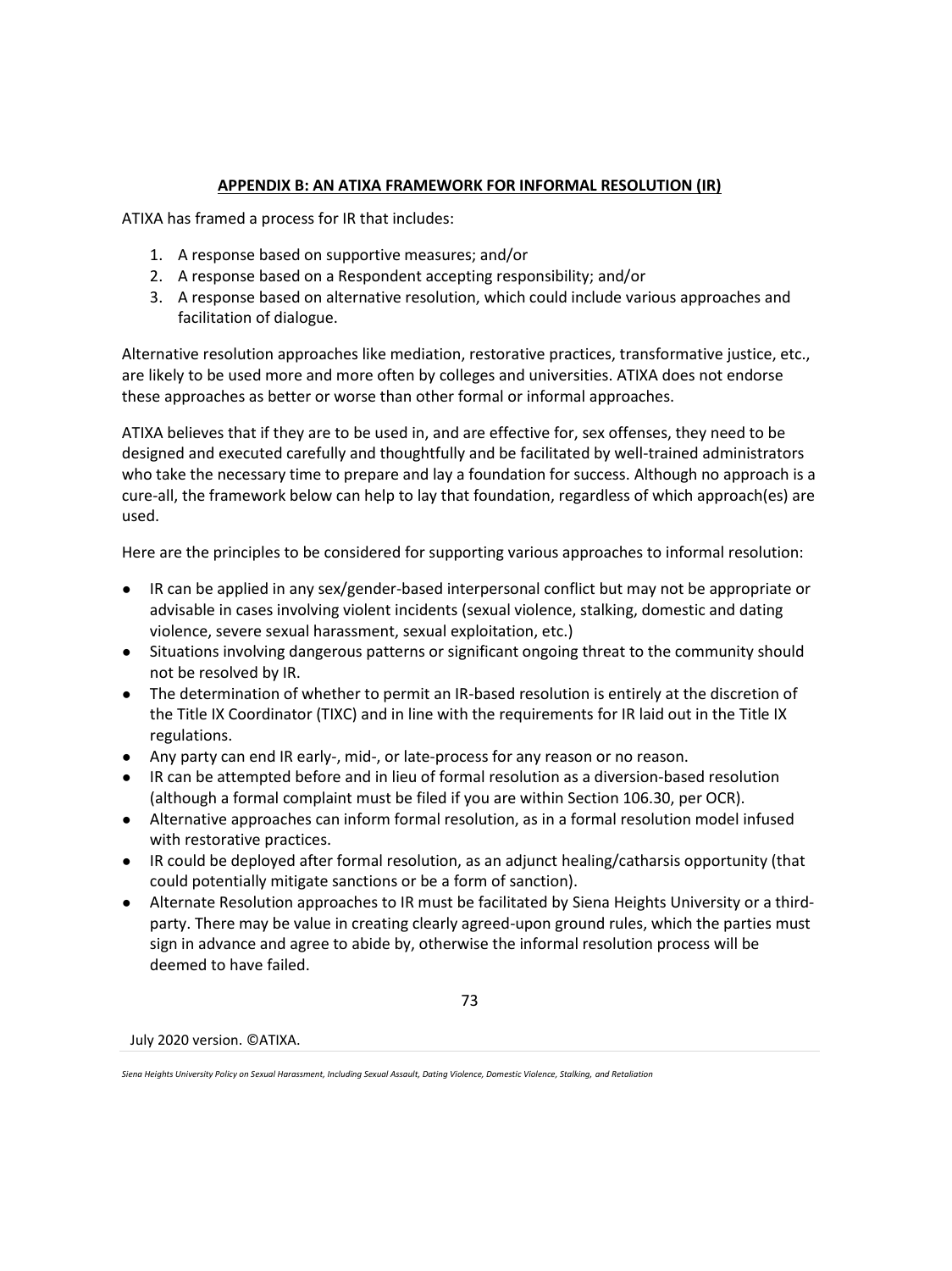- Technology-facilitated IR can be made available, should the parties not be able or willing to meet in person.
- If IR fails, a formal resolution can take place thereafter. No evidence elicited within the "safe space" of the IR facilitation is later admissible in the formal resolution unless all parties consent.
- With cases involving violence, the preferred alternative approach typically involves a minimal number of essential parties and is not a wide restorative circle approach in order to ensure confidentiality.
- Some approaches require a reasonable gesture toward accountability (this could be more than an acknowledgement of harm) and some acceptance, or at least recognition, by the Respondent that catharsis is of value and likely the primary goal of the Complainant. A full admission by the Respondent is not a prerequisite. This willingness needs to be vetted carefully in advance by the TIXC before determining that an incident is amenable/appropriate for resolution by IR.
- IR can result in an accord or agreement between the parties (Complainant, Respondent, Siena Heights University), which is summarized in writing by and enforced by Siena Heights University. This can be a primary goal of the process.
- IR can result in the voluntary imposition of safety measures, remedies, and/or agreed-upon resolutions by the parties, that are enforceable by Siena Heights University. These can be part of the accord/agreement.
- As a secondary goal, IR can result in the voluntary acceptance of "sanctions," meaning that a Respondent could agree to withdraw, self-suspend (by taking a leave of absence), or undertake other restrictions/transfers/online course options that would help to ensure the safety/educational access of the Complainant, in lieu of formal sanctions that would create a formal record for the Respondent. These are enforceable by Siena Heights University as part of the accord/agreement, as may be terms of mutual release, non-disparagement, and/or nondisclosure.
- Although a non-disclosure agreement (NDA) could result from IR, it would have to be mutually agreed-upon by the parties in an environment of non-coercion verified by the TIXC.
- Institutions must develop clear rules for managing/facilitating the conference/meeting/dialogue of alternative resolution approaches, to ensure they are civil, age-appropriate, culturally-competent, reflective of power imbalances, and maximize the potential for the resolution process to result in catharsis, restoration, remedy, etc., for the harmed party(ies).

July 2020 version. ©ATIXA.

*Siena Heights University Policy on Sexual Harassment, Including Sexual Assault, Dating Violence, Domestic Violence, Stalking, and Retaliation*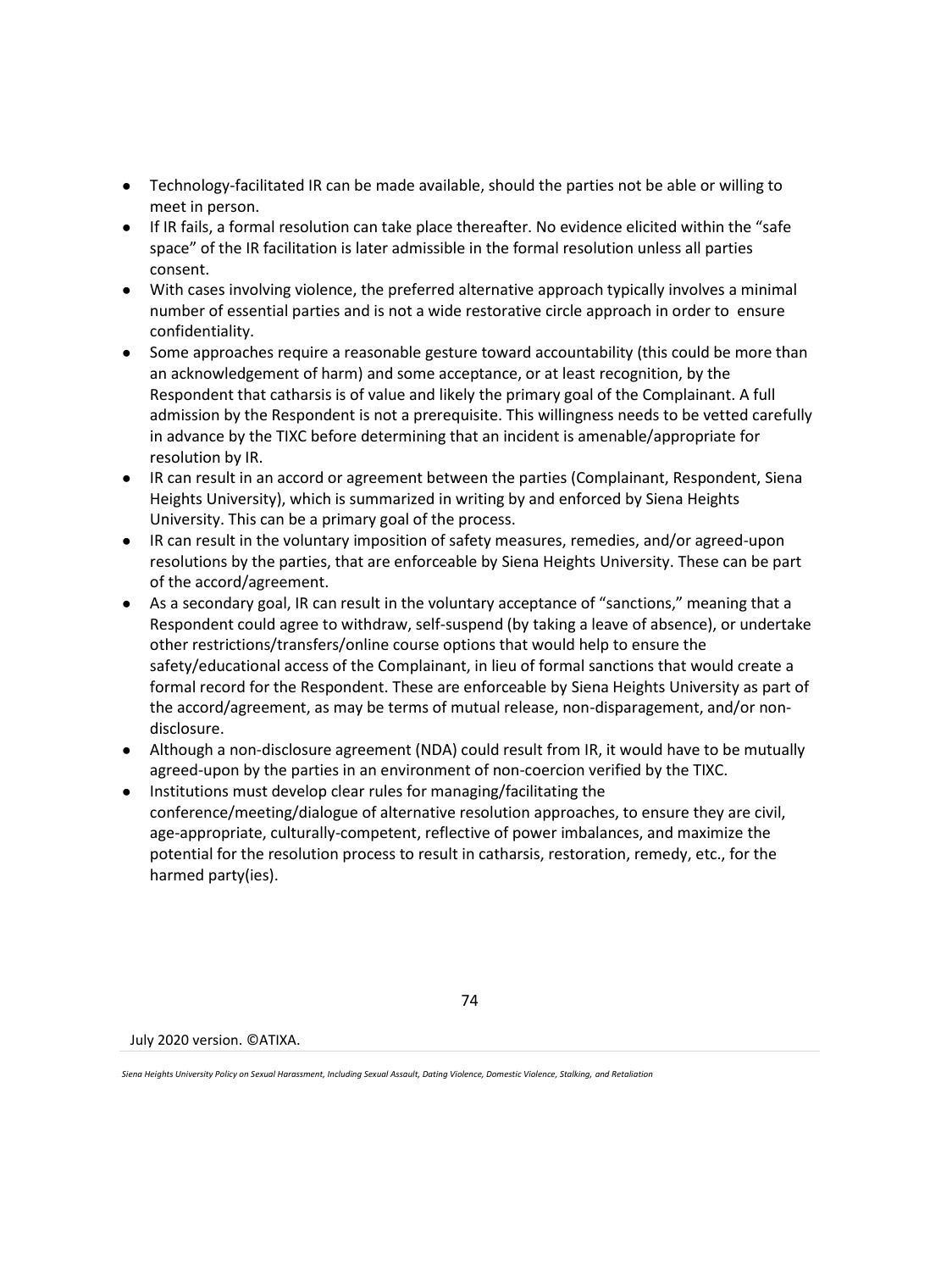## **APPENDIX C: STATEMENT OF RIGHTS OF THE PARTIES**

- The right to an equitable investigation and resolution of all credible allegations of prohibited harassment or retaliation made in good faith to Siena Heights University officials.
- The right to timely written notice of all alleged violations, including the identity of the parties involved (if known), the precise misconduct being alleged, the date and location of the alleged misconduct (if known), the implicated policies and procedures, and possible sanctions.
- The right to timely written notice of any material adjustments to the allegations (e.g., additional incidents or allegations, additional Complainants, unsubstantiated allegations) and any attendant adjustments needed to clarify potentially implicated policy violations.
- The right to be informed in advance of any public release of information regarding the allegation(s) or underlying incident(s), whenever possible.
- The right not to have any personally identifiable information released to the public without consent provided, except to the extent permitted by law.
- The right to be treated with respect by Siena Heights University officials.
- The right to have Siena Heights University policies and procedures followed without material deviation.
- The right not to be pressured to mediate or otherwise informally resolve any reported misconduct involving violence, including sexual violence.
- The right not to be discouraged by Siena Heights University officials from reporting sexual harassment or retaliation to both on-campus and off-campus authorities.
- The right to be informed by Siena Heights University officials of options to notify proper law enforcement authorities, including on-campus and local police, and the option(s) to be assisted by Siena Heights University authorities in notifying such authorities, if the party so chooses. This also includes the right not to be pressured to report, as well.
- The right to have allegations of violations of this Policy responded to promptly and with sensitivity by Siena Heights University law enforcement and/or other Siena Heights University officials.

75

July 2020 version. ©ATIXA.

*Siena Heights University Policy on Sexual Harassment, Including Sexual Assault, Dating Violence, Domestic Violence, Stalking, and Retaliation*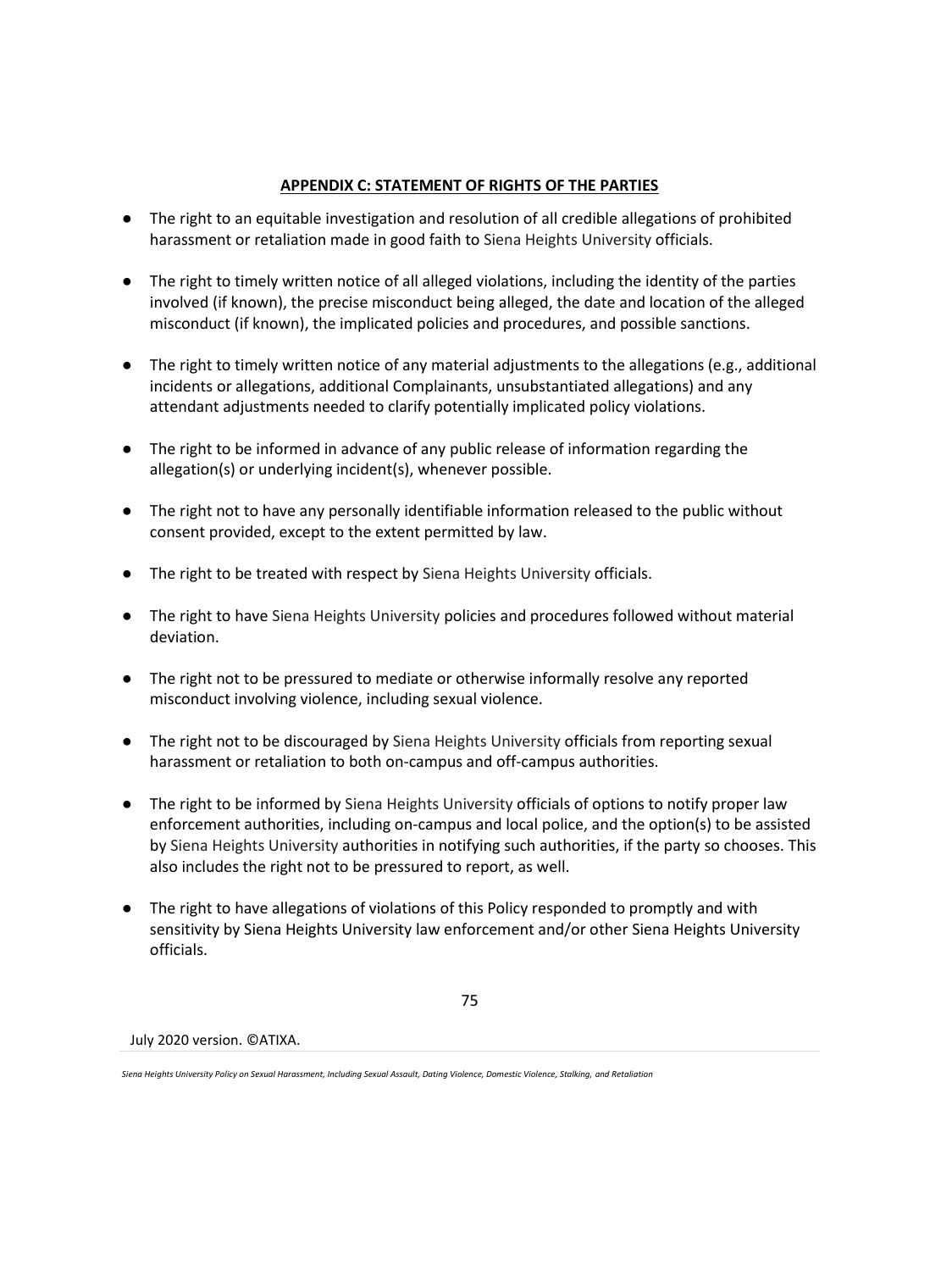- The right to be informed of available interim actions and supportive measures, such as counseling; advocacy; health care; student financial aid, visa, and immigration assistance; or other services, both on campus and in the community.
- The right to a Siena Heights University-implemented a no-trespass order against a non-affiliated third party when a person has engaged in or threatens to engage in stalking, threatening, harassing, or other improper conduct.
- The right to be informed of available assistance in changing academic, living, and/or working situations after an alleged incident of sexual harassment and/or retaliation, if such changes are reasonably available. No formal report, or investigation, either campus or criminal, needs to occur before this option is available. Such actions may include, but are not limited to:
	- o Relocating an on-campus student's housing to a different on-campus location
	- o Assistance from Siena Heights University staff in completing the relocation
	- $\circ$  Changing an employee's work environment (e.g., reporting structure, office/workspace relocation)
	- o Visa/immigration assistance
	- o Arranging to dissolve a housing contract and a pro-rated refund
	- o Exam, paper, and/or assignment rescheduling or adjustment
	- o Receiving an incomplete in, or a withdrawal from, a class (may be retroactive)
	- o Transferring class sections
	- o Temporary withdrawal/leave of absence (may be retroactive)
	- o Campus safety escorts
	- o Alternative course completion options.
- The right to have Siena Heights University maintain such actions for as long as necessary and for supportive measures to remain private, provided privacy does not impair Siena Heights University's ability to provide the supportive measures.
- The right to receive sufficiently advanced, written notice of any meeting or interview involving the other party, when possible.
- The right to ask the Investigator(s) and Decision-maker(s) to identify and question relevant witnesses, including expert witnesses.
- The right to provide the Investigator(s)/Decision-maker(s) with a list of questions that, if deemed relevant by the Investigator(s)/Chair, may be asked of any party or witness.
- The right not to have irrelevant prior sexual history or character admitted as evidence.

76

*Siena Heights University Policy on Sexual Harassment, Including Sexual Assault, Dating Violence, Domestic Violence, Stalking, and Retaliation*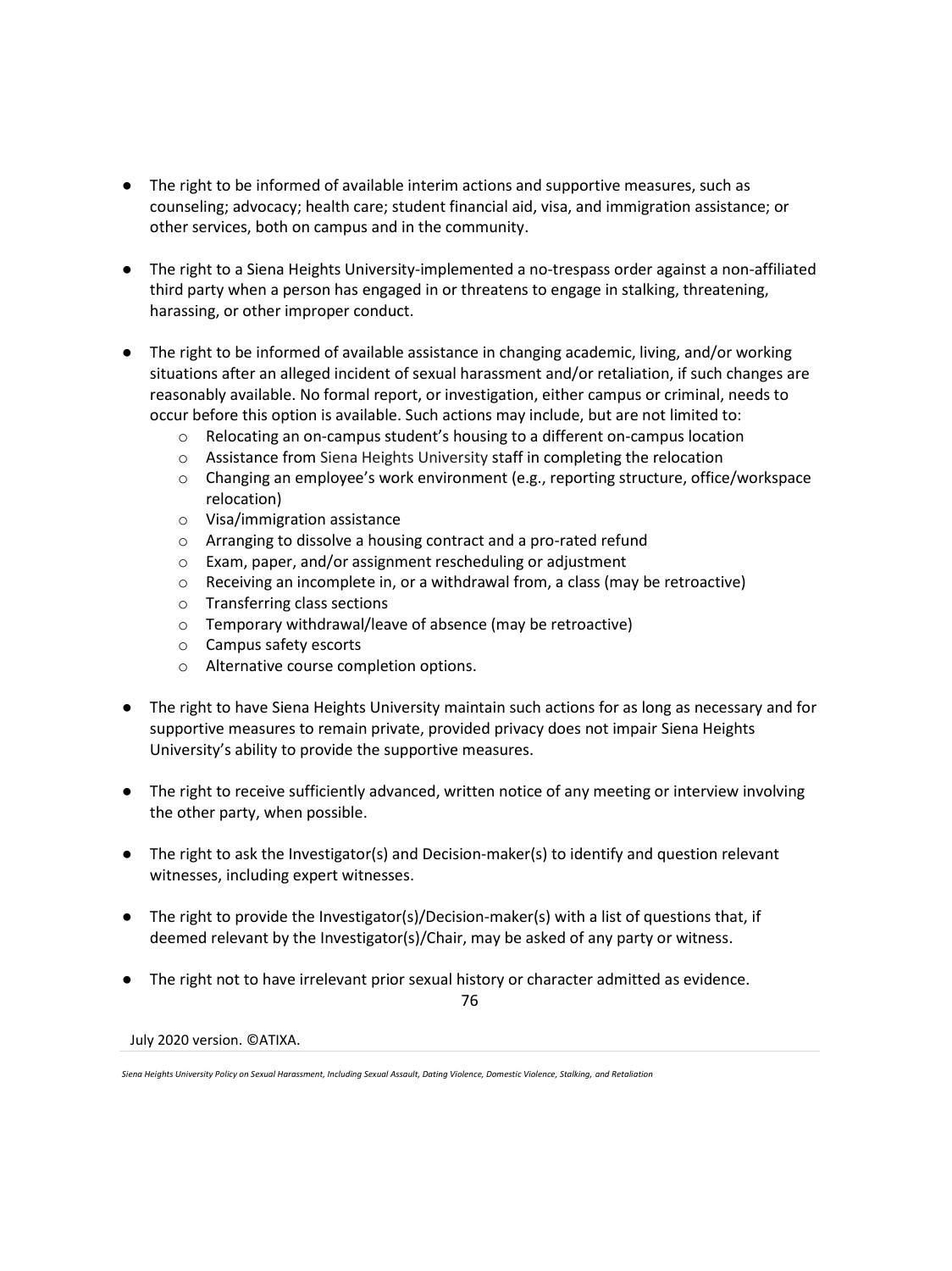- The right to know the relevant and directly related evidence obtained and to respond to that evidence.
- The right to fair opportunity to provide the Investigator(s) with their account of the alleged misconduct and have that account be on the record.
- The right to receive a copy of the investigation report, including all factual, policy, and/or credibility analyses performed, and all relevant and directly related evidence available and used to produce the investigation report, subject to the privacy limitations imposed by state and federal law, prior to the hearing, and the right to have at least ten (10) business days to review the report prior to the hearing.
- The right to respond to the investigation report, including comments providing any additional relevant evidence after the opportunity to review the investigation report, and to have that response on the record.
- The right to be informed of the names of all witnesses whose information will be used to make a finding, in advance of that finding, when relevant.
- The right to regular updates on the status of the investigation and/or resolution.
- The right to have reports of alleged Policy violations addressed by Investigators, Title IX Coordinators, and Decision-maker(s) who have received at least eight hours of relevant annual training.
- The right to a Hearing Panel that is not single sex in its composition, if a panel is used.
- The right to preservation of privacy, to the extent possible and permitted by law.
- The right to meetings, interviews, and/or hearings that are closed to the public.
- The right to petition that any Siena Heights University representative in the process be recused on the basis of disqualifying bias and/or conflict of interest.
- The right to have an Advisor of their choice to accompany and assist the party in all meetings and/or interviews associated with the resolution process.

77

*Siena Heights University Policy on Sexual Harassment, Including Sexual Assault, Dating Violence, Domestic Violence, Stalking, and Retaliation*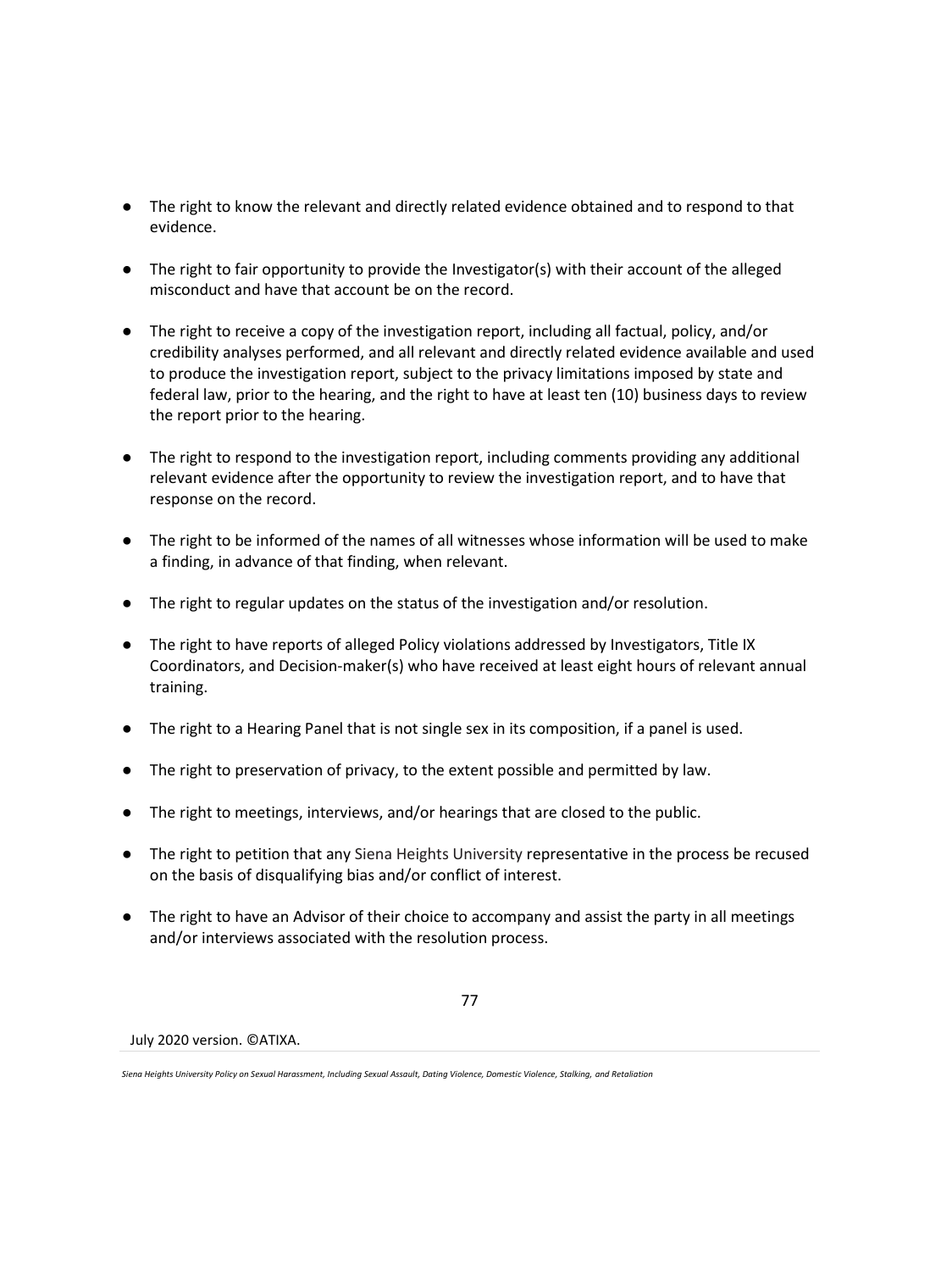- The right to the use of the appropriate standard of evidence, preponderance of the evidence; to make a finding after an objective evaluation of all relevant evidence.
- The right to be present, including presence via remote technology, during all testimony given and evidence presented during any formal grievance hearing.
- The right to have an impact statement considered by the Decision-maker(s) following a determination of responsibility for any allegation, but prior to sanctioning.
- The right to be promptly informed in a written Notice of Outcome letter of the finding(s) and sanction(s) of the resolution process and a detailed rationale of the decision (including an explanation of how credibility was assessed), delivered simultaneously (without undue delay) to the parties.
- The right to be informed in writing of when a decision by Siena Heights University is considered final and any changes to the sanction(s) that occur before the decision is finalized.
- The right to be informed of the opportunity to appeal the finding(s) and sanction(s) of the resolution process, and the procedures for doing so in accordance with the standards for appeal established by Siena Heights University.
- The right to a fundamentally fair resolution as defined in these procedures.

July 2020 version. ©ATIXA.

*Siena Heights University Policy on Sexual Harassment, Including Sexual Assault, Dating Violence, Domestic Violence, Stalking, and Retaliation*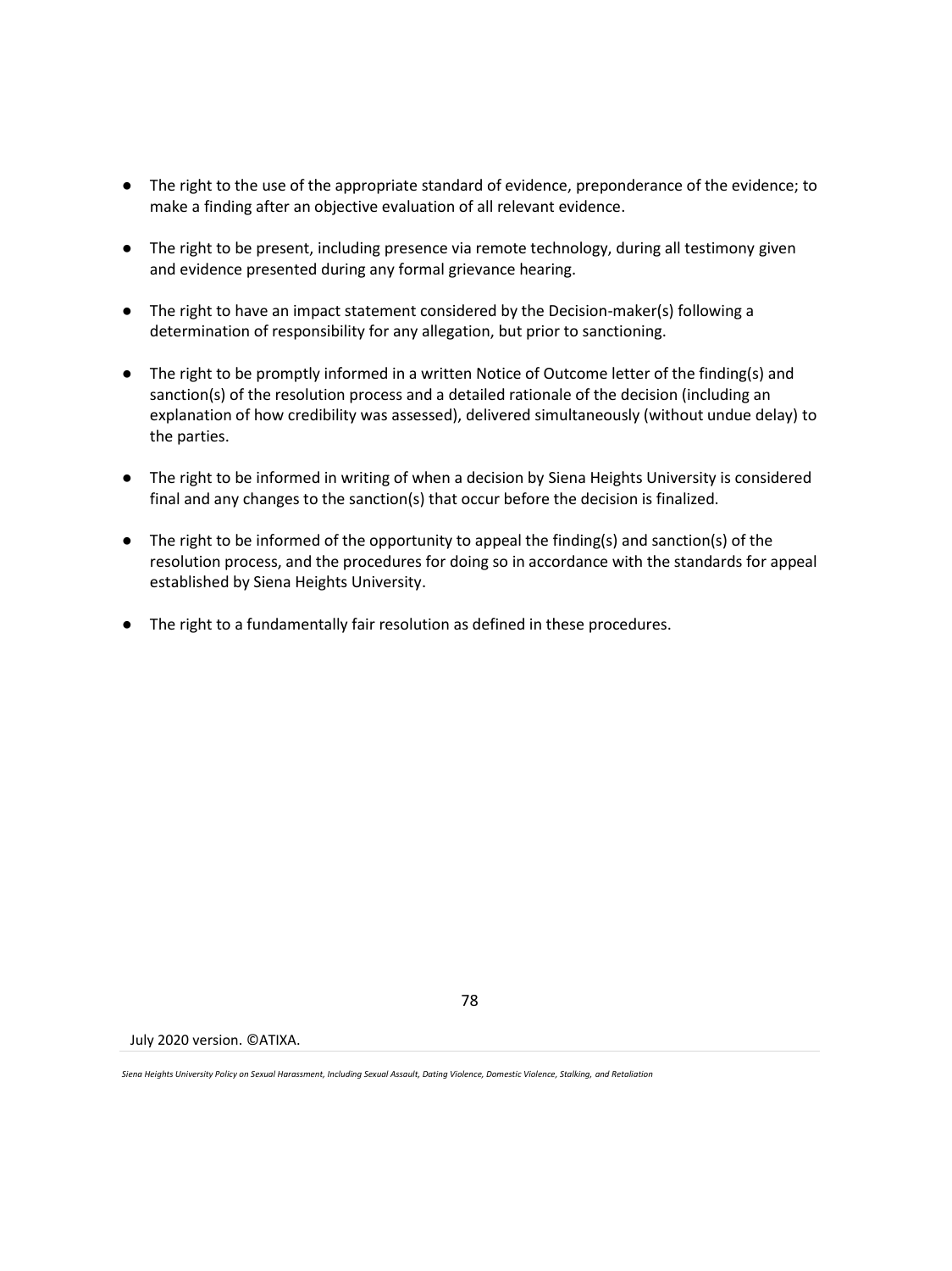## **APPENDIX E: VIOLENCE RISK ASSESSMENT (VRA)**

Threat assessment is the process of assessing the actionability of violence by an individual against another person or group following the issuance of a direct or conditional threat. A *Violence Risk Assessment (VRA)* is a broader term used to assess any potential violence or danger, regardless of the presence of a vague, conditional, or direct threat.

The implementation of VRAs require specific training and are typically conducted by psychologists, clinical counselors, social workers, case managers, law enforcement officers, student conduct officers, and/or other CARE team members.

A VRA occurs in collaboration with the CARE, and or threat assessment team and must be understood as an on-going process, rather than a singular evaluation or meeting. A VRA is not an evaluation for an involuntary behavioral health hospitalization, nor is it a psychological or mental health assessment.

A VRA assesses the risk of actionable violence, often with a focus on targeted/predatory escalations, and is supported by research from the fields of law enforcement, criminology, human resources, and psychology.

When conducting a VRA, the assessor(s) use an evidence-based process consisting of:

- 1. an appraisal of *risk factors* that escalate the potential for violence;
- 2. a determination of *stabilizing influences* that reduce the risk of violence;
- 3. a contextual *analysis of violence risk* by considering environmental circumstances, hopelessness, and suicidality; catalyst events; nature and actionability of threat; fixation and focus on target; grievance collection; and action and time imperative for violence; and
- 4. the application of *intervention and management* approaches to reduce the risk of violence.

To assess an individual's level of violence risk, the Title IX Coordinator will initiate the violence risk assessment process through the CARE team and/or CARE team representative. The CARE team will assign a trained individual(s) to perform the assessment, according to the specific nature of the Title IX case.

The assessor will follow the process for conducting a violence risk assessment as outlined in the CARE team protocols and will rely on a consistent, research-based, reliable system that allows the for the operationalization of the risk levels.

79

*Siena Heights University Policy on Sexual Harassment, Including Sexual Assault, Dating Violence, Domestic Violence, Stalking, and Retaliation*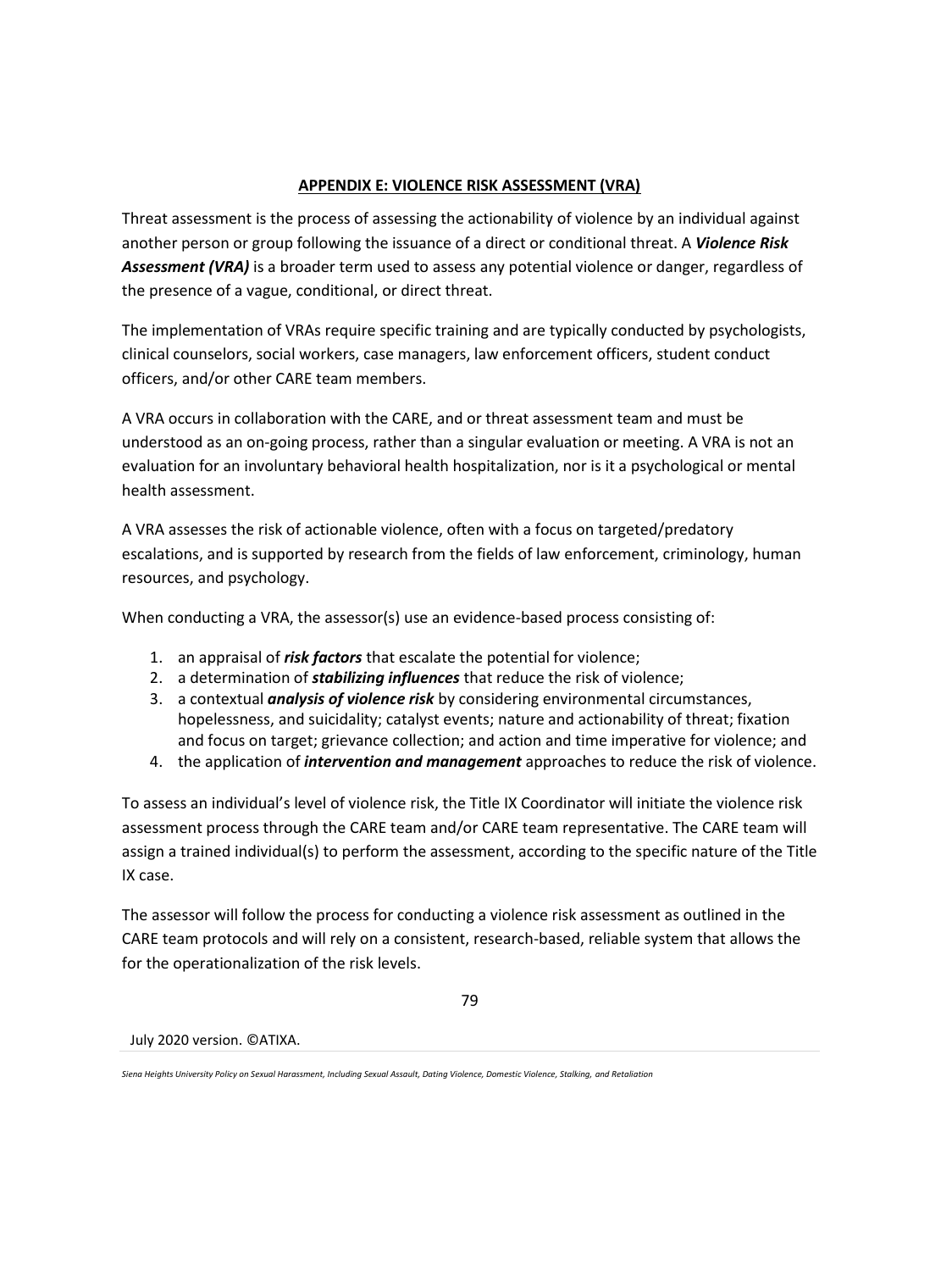Some examples of formalized approaches to the VRA process include: The NaBITA Risk Rubric,<sup>29</sup> The Structured Interview for Violence Risk Assessment (SIVRA-35),<sup>30</sup> The Extremist Risk Intervention Scale (ERIS),<sup>31</sup> Looking Glass,<sup>32</sup> Workplace Assessment of Violence Risk (WAVR-21),<sup>33</sup> Historical Clinical Risk Management (HCR-20), $34$  and MOSAIC. $35$ 

The VRA is conducted independently from the Title IX process, free from outcome pressure, but is informed by it. The individual(s) conducting the assessment will be trained to mitigate any bias and provide the analysis and findings in a fair and equitable manner.

The CARE team member(s) conducts a VRA process and makes a recommendation to the Title IX Coordinator as to whether the VRA indicates there is a substantial, compelling, and/or immediate risk to health and/or safety of an individual or the community.

80

July 2020 version. ©ATIXA.

*Siena Heights University Policy on Sexual Harassment, Including Sexual Assault, Dating Violence, Domestic Violence, Stalking, and Retaliation*

<sup>29</sup> [www.nabita.org/tools](http://www.nabita.org/tools)

<sup>30</sup> [www.nabita.org/resources/assessment-tools/sivra-35/](https://www.nabita.org/resources/assessment-tools/sivra-35/)

<sup>31</sup> [www.nabita.org/resources/assessment-tools/eris/](https://www.nabita.org/resources/assessment-tools/eris/)

<sup>32</sup> [www.nabita.org/looking-glass](http://www.nabita.org/looking-glass)

<sup>33</sup> [www.wavr21.com](http://www.wavr21.com/)

<sup>34</sup> [hcr-20.com](http://hcr-20.com/)

<sup>35</sup> [www.mosaicmethod.com](http://www.mosaicmethod.com/)